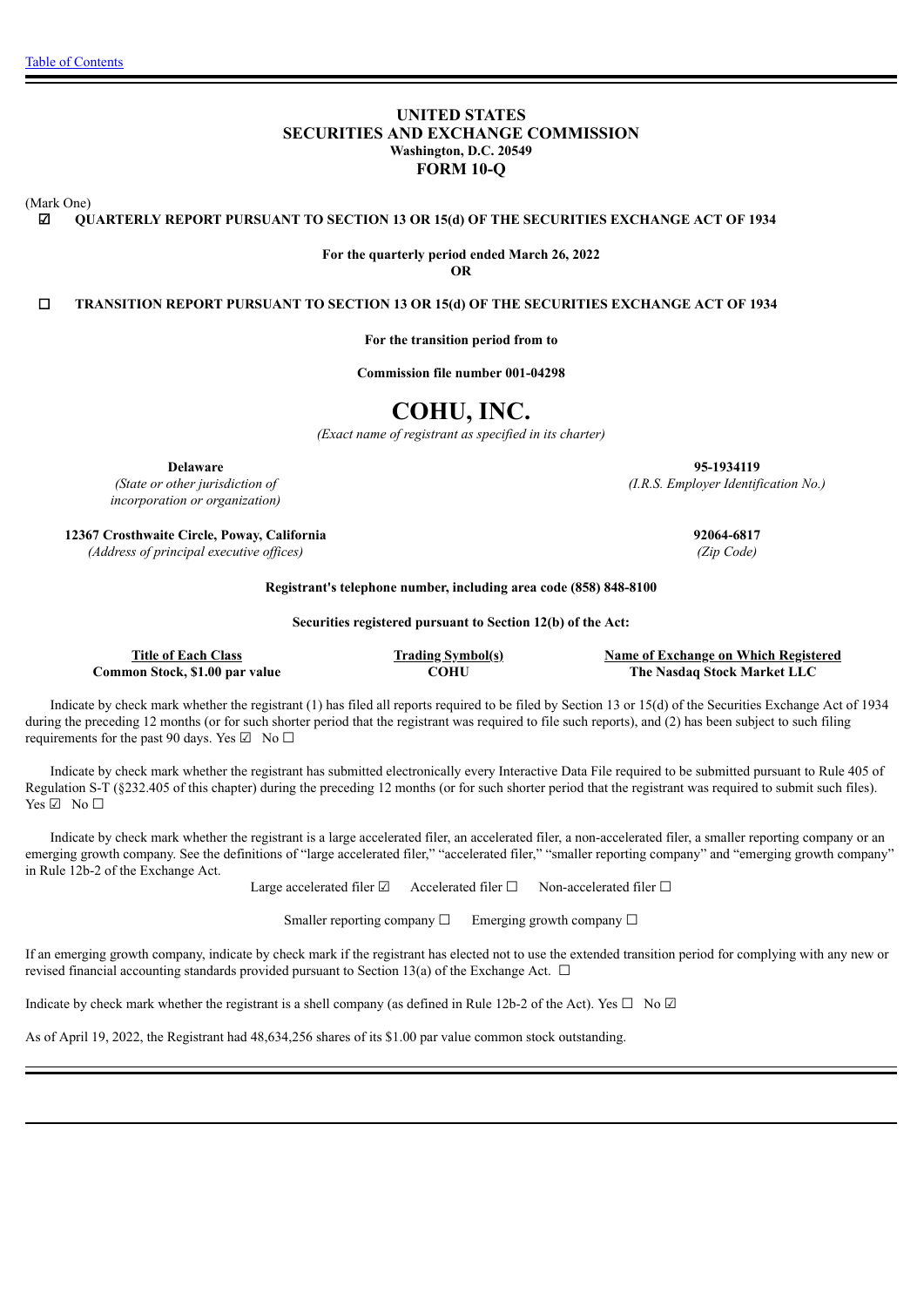# **COHU, INC. INDEX FORM 10-Q MARCH 26, 2022**

<span id="page-1-0"></span>

| Part I            | <b>Financial Information</b>                                                                                                  | <b>Page Number</b> |
|-------------------|-------------------------------------------------------------------------------------------------------------------------------|--------------------|
| Item 1.           | <b>Financial Statements:</b>                                                                                                  |                    |
|                   | Condensed Consolidated Balance Sheets March 26, 2022 (unaudited) and December 25, 2021                                        | $\overline{3}$     |
|                   | Condensed Consolidated Statements of Income (unaudited) Three Months Ended March 26, 2022 and March 27, 2021                  | $\overline{4}$     |
|                   | Condensed Consolidated Statements of Comprehensive Income (unaudited) Three Months Ended March 26, 2022 and March 27,<br>2021 | $\overline{5}$     |
|                   | Condensed Consolidated Statements of Stockholders' Equity (unaudited) Three Months Ended March 26, 2022 and March 27,<br>2021 | <u>6</u>           |
|                   | Condensed Consolidated Statements of Cash Flows (unaudited) Three Months Ended March 26, 2022 and March 27, 2021              | 7                  |
|                   | <b>Notes to Unaudited Condensed Consolidated Financial Statements</b>                                                         | 8                  |
| Item 2.           | Management's Discussion and Analysis of Financial Condition and Results of Operations                                         | 26                 |
| Item 3.           | Quantitative and Qualitative Disclosures About Market Risk                                                                    | 36                 |
| Item 4.           | <b>Controls and Procedures</b>                                                                                                | 37                 |
| Part II           | <b>Other Information</b>                                                                                                      |                    |
| Item 1.           | <b>Legal Proceedings</b>                                                                                                      | 38                 |
| Item 1A.          | <b>Risk Factors</b>                                                                                                           | 38                 |
| Item 2.           | Unregistered Sales of Equity Securities and Use of Proceeds                                                                   | <u>38</u>          |
| Item 3.           | <b>Defaults Upon Senior Securities</b>                                                                                        | 39                 |
| Item 4.           | <b>Mine Safety Disclosures</b>                                                                                                | 39                 |
| Item 5.           | Other Information                                                                                                             | 39                 |
| Item 6.           | <b>Exhibits</b>                                                                                                               | 40                 |
| <b>Signatures</b> |                                                                                                                               | 41                 |
|                   |                                                                                                                               |                    |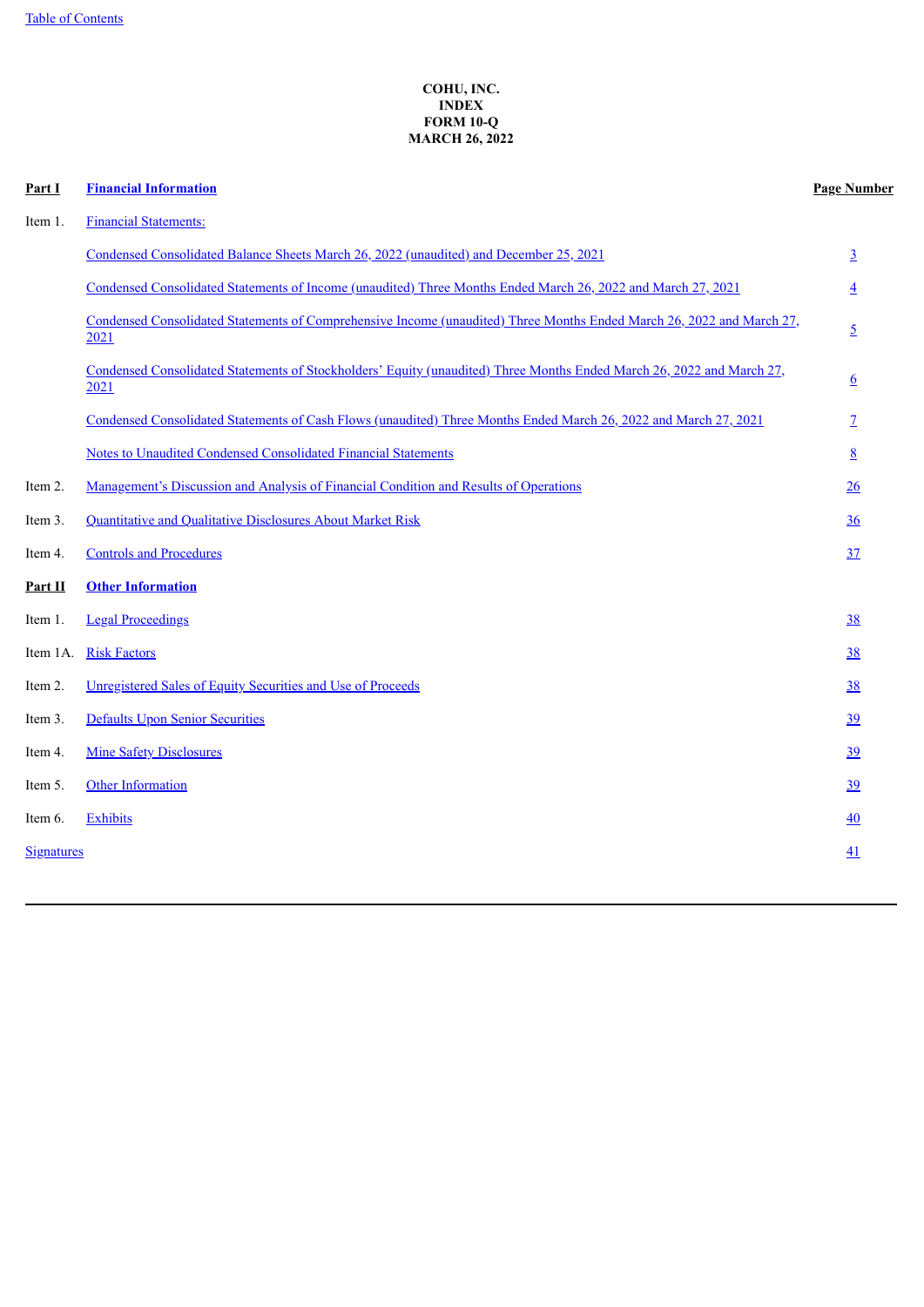<span id="page-2-0"></span>**Item 1.**

# **COHU, INC. CONDENSED CONSOLIDATED BALANCE SHEETS** (in thousands, except par value amounts)

| (Unaudited)<br>\$<br>Cash and cash equivalents<br>267,068<br>- \$<br>290,201<br>Short-term investments<br>91,502<br>89,704<br>210,742<br>192,873<br>Accounts receivable, net<br>Inventories<br>160,363<br>161,053<br>Prepaid expenses<br>21,657<br>16,194<br>824<br>Other current assets<br>768<br>750,793<br>752,156<br>Total current assets<br>Property, plant and equipment, net<br>63,912<br>63,957<br>Goodwill<br>216,234<br>219,791<br>Intangible assets, net<br>166,743<br>177,320<br>Other assets<br>19,430<br>22,123<br>25,060<br>24,870<br>Operating lease right of use assets<br>$\overline{\$}$<br>1,259,044<br>1,243,345<br>\$<br><b>LIABILITIES AND STOCKHOLDERS' EQUITY</b><br>Current liabilities:<br>\$<br>Short-term borrowings<br>2,048<br>\$<br>3,059<br>4,310<br>Current installments of long-term debt<br>11,338<br>Accounts payable<br>85,631<br>85,230<br>13,277<br>7,300<br>Customer advances<br>Accrued compensation and benefits<br>39,835<br>29,117<br>Deferred profit<br>11,001<br>13,208<br>Accrued warranty<br>5,981<br>6,614<br>6,873<br>Income taxes payable<br>8,845<br>16,259<br>19,002<br>Other accrued liabilities<br>192,459<br>176,469<br>Total current liabilities<br>Long-term debt<br>101,959<br>103,393<br>Deferred income taxes<br>25,887<br>23,903<br>Noncurrent income tax liabilities<br>6,138<br>6,145<br>Accrued retirement benefits<br>17,959<br>18,037<br>Long-term lease liabilities<br>21,782<br>22,040<br>Other accrued liabilities<br>8,588<br>8,231<br>Preferred stock, \$1 par value; 1,000 shares authorized, none issued<br>Common stock, \$1 par value; 60,000 shares authorized, 49,025 shares issued and outstanding in 2022 and<br>48,756 shares in 2021<br>49,025<br>48,756<br>674,777<br>Paid-in capital<br>673,034<br>Treasury stock, at cost; 420 shares in 2022 and 207 shares in 2021<br>(13,712)<br>(7, 324)<br>Retained earnings<br>215,124<br>193,555<br>Accumulated other comprehensive loss<br>(36, 574)<br>(27, 262)<br>886,897<br>882,502<br>Total stockholders' equity<br>1,243,345<br>1,259,044<br>\$<br>S. |                      | March 26,<br>2022 | December 25.<br>$2021*$ |  |  |
|-------------------------------------------------------------------------------------------------------------------------------------------------------------------------------------------------------------------------------------------------------------------------------------------------------------------------------------------------------------------------------------------------------------------------------------------------------------------------------------------------------------------------------------------------------------------------------------------------------------------------------------------------------------------------------------------------------------------------------------------------------------------------------------------------------------------------------------------------------------------------------------------------------------------------------------------------------------------------------------------------------------------------------------------------------------------------------------------------------------------------------------------------------------------------------------------------------------------------------------------------------------------------------------------------------------------------------------------------------------------------------------------------------------------------------------------------------------------------------------------------------------------------------------------------------------------------------------------------------------------------------------------------------------------------------------------------------------------------------------------------------------------------------------------------------------------------------------------------------------------------------------------------------------------------------------------------------------------------------------------------------------------------------------------------------------------------------------------|----------------------|-------------------|-------------------------|--|--|
|                                                                                                                                                                                                                                                                                                                                                                                                                                                                                                                                                                                                                                                                                                                                                                                                                                                                                                                                                                                                                                                                                                                                                                                                                                                                                                                                                                                                                                                                                                                                                                                                                                                                                                                                                                                                                                                                                                                                                                                                                                                                                           |                      |                   |                         |  |  |
|                                                                                                                                                                                                                                                                                                                                                                                                                                                                                                                                                                                                                                                                                                                                                                                                                                                                                                                                                                                                                                                                                                                                                                                                                                                                                                                                                                                                                                                                                                                                                                                                                                                                                                                                                                                                                                                                                                                                                                                                                                                                                           | <b>ASSETS</b>        |                   |                         |  |  |
|                                                                                                                                                                                                                                                                                                                                                                                                                                                                                                                                                                                                                                                                                                                                                                                                                                                                                                                                                                                                                                                                                                                                                                                                                                                                                                                                                                                                                                                                                                                                                                                                                                                                                                                                                                                                                                                                                                                                                                                                                                                                                           | Current assets:      |                   |                         |  |  |
|                                                                                                                                                                                                                                                                                                                                                                                                                                                                                                                                                                                                                                                                                                                                                                                                                                                                                                                                                                                                                                                                                                                                                                                                                                                                                                                                                                                                                                                                                                                                                                                                                                                                                                                                                                                                                                                                                                                                                                                                                                                                                           |                      |                   |                         |  |  |
|                                                                                                                                                                                                                                                                                                                                                                                                                                                                                                                                                                                                                                                                                                                                                                                                                                                                                                                                                                                                                                                                                                                                                                                                                                                                                                                                                                                                                                                                                                                                                                                                                                                                                                                                                                                                                                                                                                                                                                                                                                                                                           |                      |                   |                         |  |  |
|                                                                                                                                                                                                                                                                                                                                                                                                                                                                                                                                                                                                                                                                                                                                                                                                                                                                                                                                                                                                                                                                                                                                                                                                                                                                                                                                                                                                                                                                                                                                                                                                                                                                                                                                                                                                                                                                                                                                                                                                                                                                                           |                      |                   |                         |  |  |
|                                                                                                                                                                                                                                                                                                                                                                                                                                                                                                                                                                                                                                                                                                                                                                                                                                                                                                                                                                                                                                                                                                                                                                                                                                                                                                                                                                                                                                                                                                                                                                                                                                                                                                                                                                                                                                                                                                                                                                                                                                                                                           |                      |                   |                         |  |  |
|                                                                                                                                                                                                                                                                                                                                                                                                                                                                                                                                                                                                                                                                                                                                                                                                                                                                                                                                                                                                                                                                                                                                                                                                                                                                                                                                                                                                                                                                                                                                                                                                                                                                                                                                                                                                                                                                                                                                                                                                                                                                                           |                      |                   |                         |  |  |
|                                                                                                                                                                                                                                                                                                                                                                                                                                                                                                                                                                                                                                                                                                                                                                                                                                                                                                                                                                                                                                                                                                                                                                                                                                                                                                                                                                                                                                                                                                                                                                                                                                                                                                                                                                                                                                                                                                                                                                                                                                                                                           |                      |                   |                         |  |  |
|                                                                                                                                                                                                                                                                                                                                                                                                                                                                                                                                                                                                                                                                                                                                                                                                                                                                                                                                                                                                                                                                                                                                                                                                                                                                                                                                                                                                                                                                                                                                                                                                                                                                                                                                                                                                                                                                                                                                                                                                                                                                                           |                      |                   |                         |  |  |
|                                                                                                                                                                                                                                                                                                                                                                                                                                                                                                                                                                                                                                                                                                                                                                                                                                                                                                                                                                                                                                                                                                                                                                                                                                                                                                                                                                                                                                                                                                                                                                                                                                                                                                                                                                                                                                                                                                                                                                                                                                                                                           |                      |                   |                         |  |  |
|                                                                                                                                                                                                                                                                                                                                                                                                                                                                                                                                                                                                                                                                                                                                                                                                                                                                                                                                                                                                                                                                                                                                                                                                                                                                                                                                                                                                                                                                                                                                                                                                                                                                                                                                                                                                                                                                                                                                                                                                                                                                                           |                      |                   |                         |  |  |
|                                                                                                                                                                                                                                                                                                                                                                                                                                                                                                                                                                                                                                                                                                                                                                                                                                                                                                                                                                                                                                                                                                                                                                                                                                                                                                                                                                                                                                                                                                                                                                                                                                                                                                                                                                                                                                                                                                                                                                                                                                                                                           |                      |                   |                         |  |  |
|                                                                                                                                                                                                                                                                                                                                                                                                                                                                                                                                                                                                                                                                                                                                                                                                                                                                                                                                                                                                                                                                                                                                                                                                                                                                                                                                                                                                                                                                                                                                                                                                                                                                                                                                                                                                                                                                                                                                                                                                                                                                                           |                      |                   |                         |  |  |
|                                                                                                                                                                                                                                                                                                                                                                                                                                                                                                                                                                                                                                                                                                                                                                                                                                                                                                                                                                                                                                                                                                                                                                                                                                                                                                                                                                                                                                                                                                                                                                                                                                                                                                                                                                                                                                                                                                                                                                                                                                                                                           |                      |                   |                         |  |  |
|                                                                                                                                                                                                                                                                                                                                                                                                                                                                                                                                                                                                                                                                                                                                                                                                                                                                                                                                                                                                                                                                                                                                                                                                                                                                                                                                                                                                                                                                                                                                                                                                                                                                                                                                                                                                                                                                                                                                                                                                                                                                                           |                      |                   |                         |  |  |
|                                                                                                                                                                                                                                                                                                                                                                                                                                                                                                                                                                                                                                                                                                                                                                                                                                                                                                                                                                                                                                                                                                                                                                                                                                                                                                                                                                                                                                                                                                                                                                                                                                                                                                                                                                                                                                                                                                                                                                                                                                                                                           |                      |                   |                         |  |  |
|                                                                                                                                                                                                                                                                                                                                                                                                                                                                                                                                                                                                                                                                                                                                                                                                                                                                                                                                                                                                                                                                                                                                                                                                                                                                                                                                                                                                                                                                                                                                                                                                                                                                                                                                                                                                                                                                                                                                                                                                                                                                                           |                      |                   |                         |  |  |
|                                                                                                                                                                                                                                                                                                                                                                                                                                                                                                                                                                                                                                                                                                                                                                                                                                                                                                                                                                                                                                                                                                                                                                                                                                                                                                                                                                                                                                                                                                                                                                                                                                                                                                                                                                                                                                                                                                                                                                                                                                                                                           |                      |                   |                         |  |  |
|                                                                                                                                                                                                                                                                                                                                                                                                                                                                                                                                                                                                                                                                                                                                                                                                                                                                                                                                                                                                                                                                                                                                                                                                                                                                                                                                                                                                                                                                                                                                                                                                                                                                                                                                                                                                                                                                                                                                                                                                                                                                                           |                      |                   |                         |  |  |
|                                                                                                                                                                                                                                                                                                                                                                                                                                                                                                                                                                                                                                                                                                                                                                                                                                                                                                                                                                                                                                                                                                                                                                                                                                                                                                                                                                                                                                                                                                                                                                                                                                                                                                                                                                                                                                                                                                                                                                                                                                                                                           |                      |                   |                         |  |  |
|                                                                                                                                                                                                                                                                                                                                                                                                                                                                                                                                                                                                                                                                                                                                                                                                                                                                                                                                                                                                                                                                                                                                                                                                                                                                                                                                                                                                                                                                                                                                                                                                                                                                                                                                                                                                                                                                                                                                                                                                                                                                                           |                      |                   |                         |  |  |
|                                                                                                                                                                                                                                                                                                                                                                                                                                                                                                                                                                                                                                                                                                                                                                                                                                                                                                                                                                                                                                                                                                                                                                                                                                                                                                                                                                                                                                                                                                                                                                                                                                                                                                                                                                                                                                                                                                                                                                                                                                                                                           |                      |                   |                         |  |  |
|                                                                                                                                                                                                                                                                                                                                                                                                                                                                                                                                                                                                                                                                                                                                                                                                                                                                                                                                                                                                                                                                                                                                                                                                                                                                                                                                                                                                                                                                                                                                                                                                                                                                                                                                                                                                                                                                                                                                                                                                                                                                                           |                      |                   |                         |  |  |
|                                                                                                                                                                                                                                                                                                                                                                                                                                                                                                                                                                                                                                                                                                                                                                                                                                                                                                                                                                                                                                                                                                                                                                                                                                                                                                                                                                                                                                                                                                                                                                                                                                                                                                                                                                                                                                                                                                                                                                                                                                                                                           |                      |                   |                         |  |  |
|                                                                                                                                                                                                                                                                                                                                                                                                                                                                                                                                                                                                                                                                                                                                                                                                                                                                                                                                                                                                                                                                                                                                                                                                                                                                                                                                                                                                                                                                                                                                                                                                                                                                                                                                                                                                                                                                                                                                                                                                                                                                                           |                      |                   |                         |  |  |
|                                                                                                                                                                                                                                                                                                                                                                                                                                                                                                                                                                                                                                                                                                                                                                                                                                                                                                                                                                                                                                                                                                                                                                                                                                                                                                                                                                                                                                                                                                                                                                                                                                                                                                                                                                                                                                                                                                                                                                                                                                                                                           |                      |                   |                         |  |  |
|                                                                                                                                                                                                                                                                                                                                                                                                                                                                                                                                                                                                                                                                                                                                                                                                                                                                                                                                                                                                                                                                                                                                                                                                                                                                                                                                                                                                                                                                                                                                                                                                                                                                                                                                                                                                                                                                                                                                                                                                                                                                                           |                      |                   |                         |  |  |
|                                                                                                                                                                                                                                                                                                                                                                                                                                                                                                                                                                                                                                                                                                                                                                                                                                                                                                                                                                                                                                                                                                                                                                                                                                                                                                                                                                                                                                                                                                                                                                                                                                                                                                                                                                                                                                                                                                                                                                                                                                                                                           |                      |                   |                         |  |  |
|                                                                                                                                                                                                                                                                                                                                                                                                                                                                                                                                                                                                                                                                                                                                                                                                                                                                                                                                                                                                                                                                                                                                                                                                                                                                                                                                                                                                                                                                                                                                                                                                                                                                                                                                                                                                                                                                                                                                                                                                                                                                                           |                      |                   |                         |  |  |
|                                                                                                                                                                                                                                                                                                                                                                                                                                                                                                                                                                                                                                                                                                                                                                                                                                                                                                                                                                                                                                                                                                                                                                                                                                                                                                                                                                                                                                                                                                                                                                                                                                                                                                                                                                                                                                                                                                                                                                                                                                                                                           |                      |                   |                         |  |  |
|                                                                                                                                                                                                                                                                                                                                                                                                                                                                                                                                                                                                                                                                                                                                                                                                                                                                                                                                                                                                                                                                                                                                                                                                                                                                                                                                                                                                                                                                                                                                                                                                                                                                                                                                                                                                                                                                                                                                                                                                                                                                                           |                      |                   |                         |  |  |
|                                                                                                                                                                                                                                                                                                                                                                                                                                                                                                                                                                                                                                                                                                                                                                                                                                                                                                                                                                                                                                                                                                                                                                                                                                                                                                                                                                                                                                                                                                                                                                                                                                                                                                                                                                                                                                                                                                                                                                                                                                                                                           |                      |                   |                         |  |  |
|                                                                                                                                                                                                                                                                                                                                                                                                                                                                                                                                                                                                                                                                                                                                                                                                                                                                                                                                                                                                                                                                                                                                                                                                                                                                                                                                                                                                                                                                                                                                                                                                                                                                                                                                                                                                                                                                                                                                                                                                                                                                                           |                      |                   |                         |  |  |
|                                                                                                                                                                                                                                                                                                                                                                                                                                                                                                                                                                                                                                                                                                                                                                                                                                                                                                                                                                                                                                                                                                                                                                                                                                                                                                                                                                                                                                                                                                                                                                                                                                                                                                                                                                                                                                                                                                                                                                                                                                                                                           |                      |                   |                         |  |  |
|                                                                                                                                                                                                                                                                                                                                                                                                                                                                                                                                                                                                                                                                                                                                                                                                                                                                                                                                                                                                                                                                                                                                                                                                                                                                                                                                                                                                                                                                                                                                                                                                                                                                                                                                                                                                                                                                                                                                                                                                                                                                                           |                      |                   |                         |  |  |
|                                                                                                                                                                                                                                                                                                                                                                                                                                                                                                                                                                                                                                                                                                                                                                                                                                                                                                                                                                                                                                                                                                                                                                                                                                                                                                                                                                                                                                                                                                                                                                                                                                                                                                                                                                                                                                                                                                                                                                                                                                                                                           |                      |                   |                         |  |  |
|                                                                                                                                                                                                                                                                                                                                                                                                                                                                                                                                                                                                                                                                                                                                                                                                                                                                                                                                                                                                                                                                                                                                                                                                                                                                                                                                                                                                                                                                                                                                                                                                                                                                                                                                                                                                                                                                                                                                                                                                                                                                                           | Stockholders' equity |                   |                         |  |  |
|                                                                                                                                                                                                                                                                                                                                                                                                                                                                                                                                                                                                                                                                                                                                                                                                                                                                                                                                                                                                                                                                                                                                                                                                                                                                                                                                                                                                                                                                                                                                                                                                                                                                                                                                                                                                                                                                                                                                                                                                                                                                                           |                      |                   |                         |  |  |
|                                                                                                                                                                                                                                                                                                                                                                                                                                                                                                                                                                                                                                                                                                                                                                                                                                                                                                                                                                                                                                                                                                                                                                                                                                                                                                                                                                                                                                                                                                                                                                                                                                                                                                                                                                                                                                                                                                                                                                                                                                                                                           |                      |                   |                         |  |  |
|                                                                                                                                                                                                                                                                                                                                                                                                                                                                                                                                                                                                                                                                                                                                                                                                                                                                                                                                                                                                                                                                                                                                                                                                                                                                                                                                                                                                                                                                                                                                                                                                                                                                                                                                                                                                                                                                                                                                                                                                                                                                                           |                      |                   |                         |  |  |
|                                                                                                                                                                                                                                                                                                                                                                                                                                                                                                                                                                                                                                                                                                                                                                                                                                                                                                                                                                                                                                                                                                                                                                                                                                                                                                                                                                                                                                                                                                                                                                                                                                                                                                                                                                                                                                                                                                                                                                                                                                                                                           |                      |                   |                         |  |  |
|                                                                                                                                                                                                                                                                                                                                                                                                                                                                                                                                                                                                                                                                                                                                                                                                                                                                                                                                                                                                                                                                                                                                                                                                                                                                                                                                                                                                                                                                                                                                                                                                                                                                                                                                                                                                                                                                                                                                                                                                                                                                                           |                      |                   |                         |  |  |
|                                                                                                                                                                                                                                                                                                                                                                                                                                                                                                                                                                                                                                                                                                                                                                                                                                                                                                                                                                                                                                                                                                                                                                                                                                                                                                                                                                                                                                                                                                                                                                                                                                                                                                                                                                                                                                                                                                                                                                                                                                                                                           |                      |                   |                         |  |  |
|                                                                                                                                                                                                                                                                                                                                                                                                                                                                                                                                                                                                                                                                                                                                                                                                                                                                                                                                                                                                                                                                                                                                                                                                                                                                                                                                                                                                                                                                                                                                                                                                                                                                                                                                                                                                                                                                                                                                                                                                                                                                                           |                      |                   |                         |  |  |
|                                                                                                                                                                                                                                                                                                                                                                                                                                                                                                                                                                                                                                                                                                                                                                                                                                                                                                                                                                                                                                                                                                                                                                                                                                                                                                                                                                                                                                                                                                                                                                                                                                                                                                                                                                                                                                                                                                                                                                                                                                                                                           |                      |                   |                         |  |  |
|                                                                                                                                                                                                                                                                                                                                                                                                                                                                                                                                                                                                                                                                                                                                                                                                                                                                                                                                                                                                                                                                                                                                                                                                                                                                                                                                                                                                                                                                                                                                                                                                                                                                                                                                                                                                                                                                                                                                                                                                                                                                                           |                      |                   |                         |  |  |

\* Derived from December 25, 2021 audited financial statements

*The accompanying notes are an integral part of these statements.*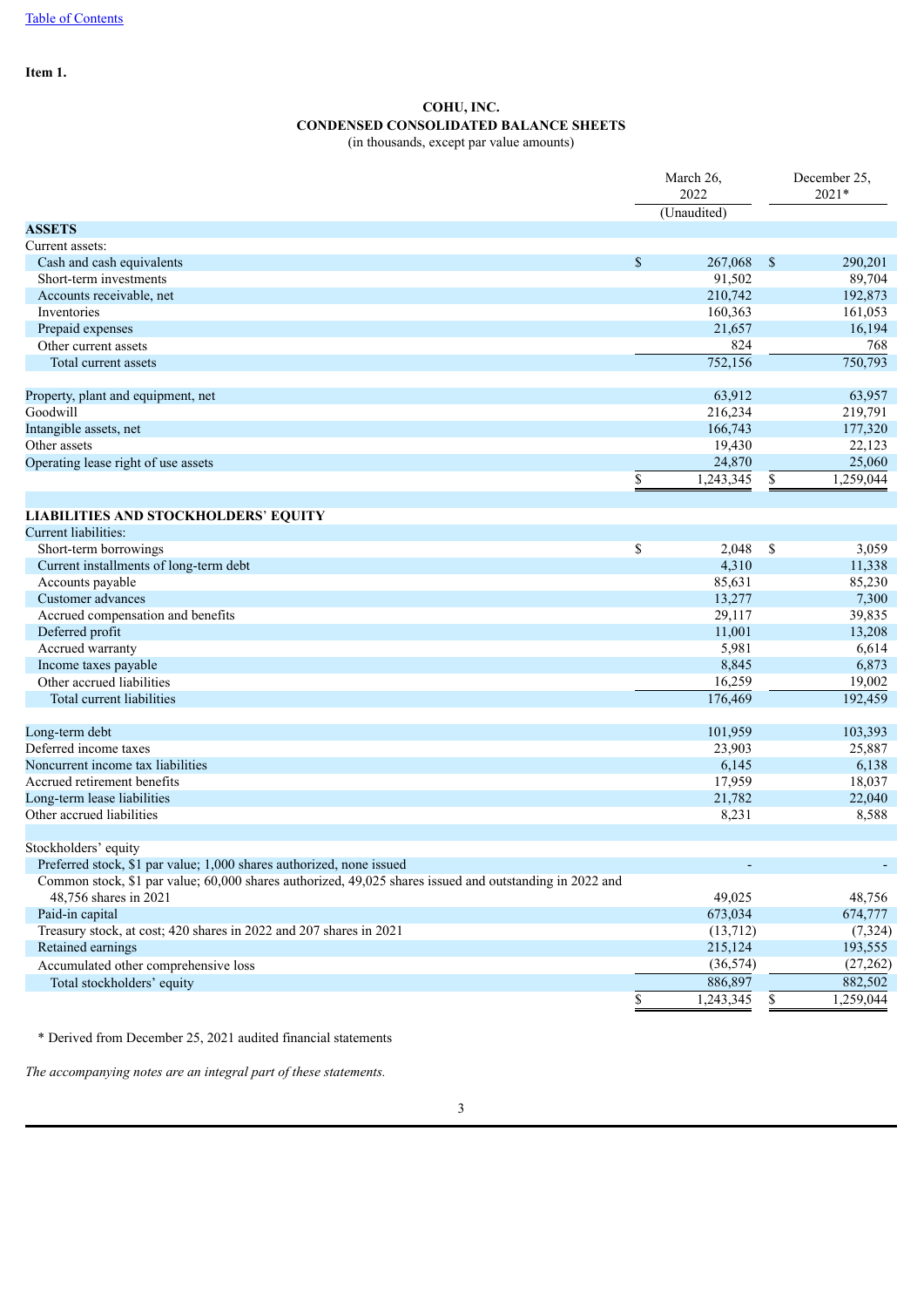# **COHU, INC. CONDENSED CONSOLIDATED STATEMENTS OF INCOME** (Unaudited)

(in thousands, except per share amounts)

<span id="page-3-0"></span>

|                                                             |              | Three Months Ended  |                         |  |  |
|-------------------------------------------------------------|--------------|---------------------|-------------------------|--|--|
|                                                             |              | March 26,<br>2022   | March 27,<br>2021       |  |  |
| Net sales                                                   | $\mathbf{s}$ | 197,757             | 225,488<br><sup>S</sup> |  |  |
| Cost and expenses:                                          |              |                     |                         |  |  |
| Cost of sales $(1)$                                         |              | 106,601             | 123,283                 |  |  |
| Research and development                                    |              | 23,106              | 23,152                  |  |  |
| Selling, general and administrative                         |              | 31,246              | 32,624                  |  |  |
| Amortization of purchased intangible assets                 |              | 8,535               | 9,244                   |  |  |
| Restructuring charges                                       |              | 576                 | 1,340                   |  |  |
| Loss on sale of PCB Test business                           |              |                     | 115                     |  |  |
|                                                             |              | 170,064             | 189,758                 |  |  |
| Income from operations                                      |              | 27,693              | 35,730                  |  |  |
| Other (expense) income:                                     |              |                     |                         |  |  |
| Interest expense                                            |              | (981)               | (2,575)                 |  |  |
| Interest income                                             |              | 111                 | 50                      |  |  |
| Foreign transaction gain (loss)                             |              | 1,144               | (262)                   |  |  |
| Loss on extinguishment of debt                              |              | (104)               | (1,761)                 |  |  |
| Income from operations before taxes                         |              | $27,\overline{863}$ | 31,182                  |  |  |
| Income tax provision                                        |              | 6,294               | 3,575                   |  |  |
| Net income                                                  | \$           | 21,569              | 27,607<br>\$            |  |  |
| Income per share:                                           |              |                     |                         |  |  |
| <b>Basic</b>                                                | \$           | 0.44                | \$<br>0.63              |  |  |
| Diluted                                                     | \$           | 0.44                | 0.61<br>\$              |  |  |
| Weighted average shares used in computing income per share: |              |                     |                         |  |  |
|                                                             |              | 48,778              | 43,756                  |  |  |
| <b>Basic</b>                                                |              |                     |                         |  |  |
| Diluted                                                     |              | 49,569              | 45,482                  |  |  |

(1) Excludes amortization of \$6,696 and \$7,101 for the three months ended March 26, 2022 and March 27, 2021, respectively.

*The accompanying notes are an integral part of these statements.*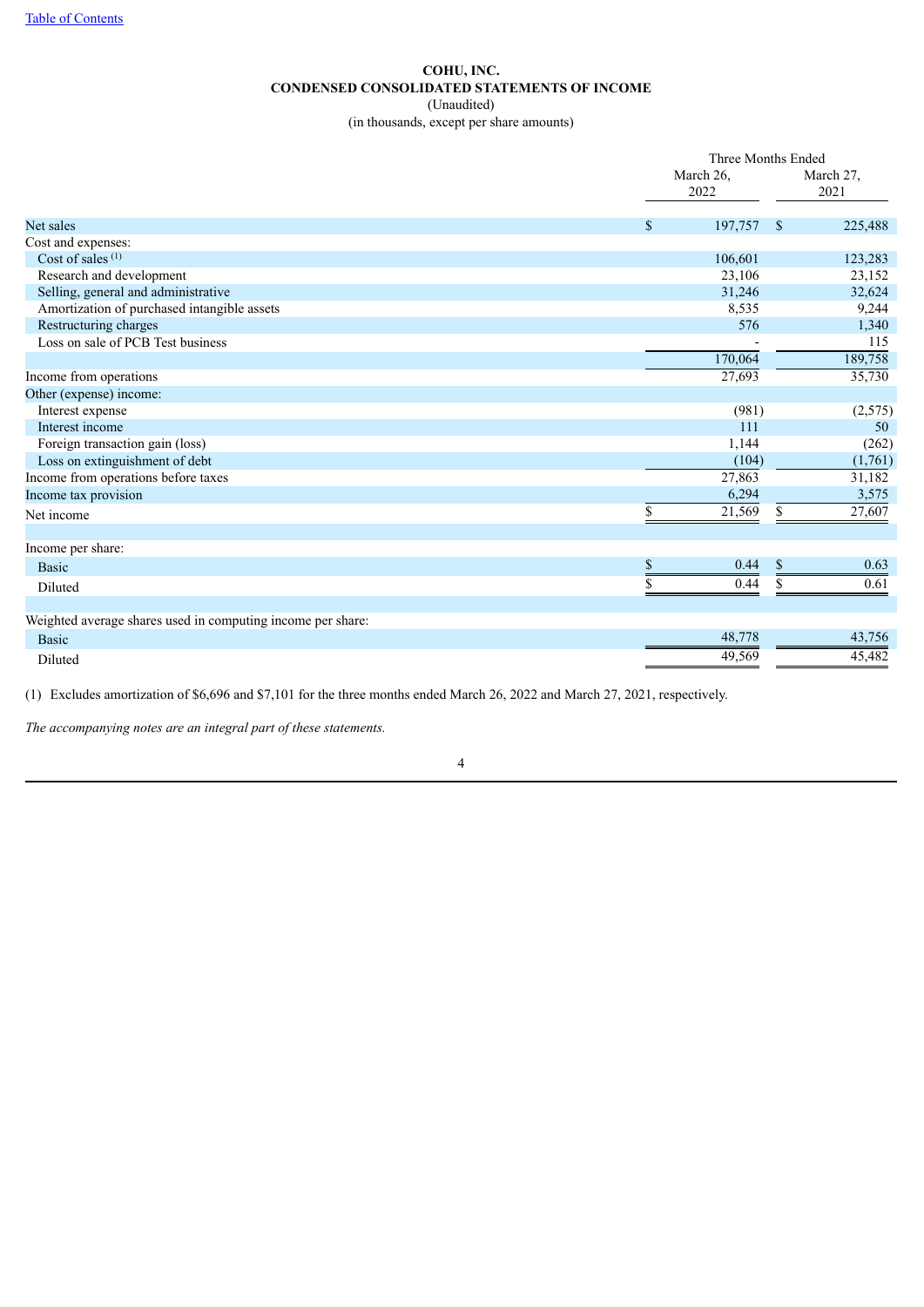# **COHU, INC. CONDENSED CONSOLIDATED STATEMENTS OF COMPREHENSIVE INCOME** (Unaudited)

(in thousands)

<span id="page-4-0"></span>

|                                                | Three Months Ended |  |                   |  |  |
|------------------------------------------------|--------------------|--|-------------------|--|--|
|                                                | March 26,<br>2022  |  | March 27,<br>2021 |  |  |
| Net income                                     | 21,569             |  | 27,607            |  |  |
| Other comprehensive loss, net of tax:          |                    |  |                   |  |  |
| Foreign currency translation adjustments       | (8,903)            |  | (10,246)          |  |  |
| Adjustments related to postretirement benefits | (61)               |  | (180)             |  |  |
| Change in unrealized gain/loss on investments  | (348)              |  | (6)               |  |  |
| Other comprehensive loss, net of tax           | (9,312)            |  | (10, 432)         |  |  |
| Comprehensive income                           | 12.257             |  | 17.175            |  |  |

*The accompanying notes are an integral part of these statements.*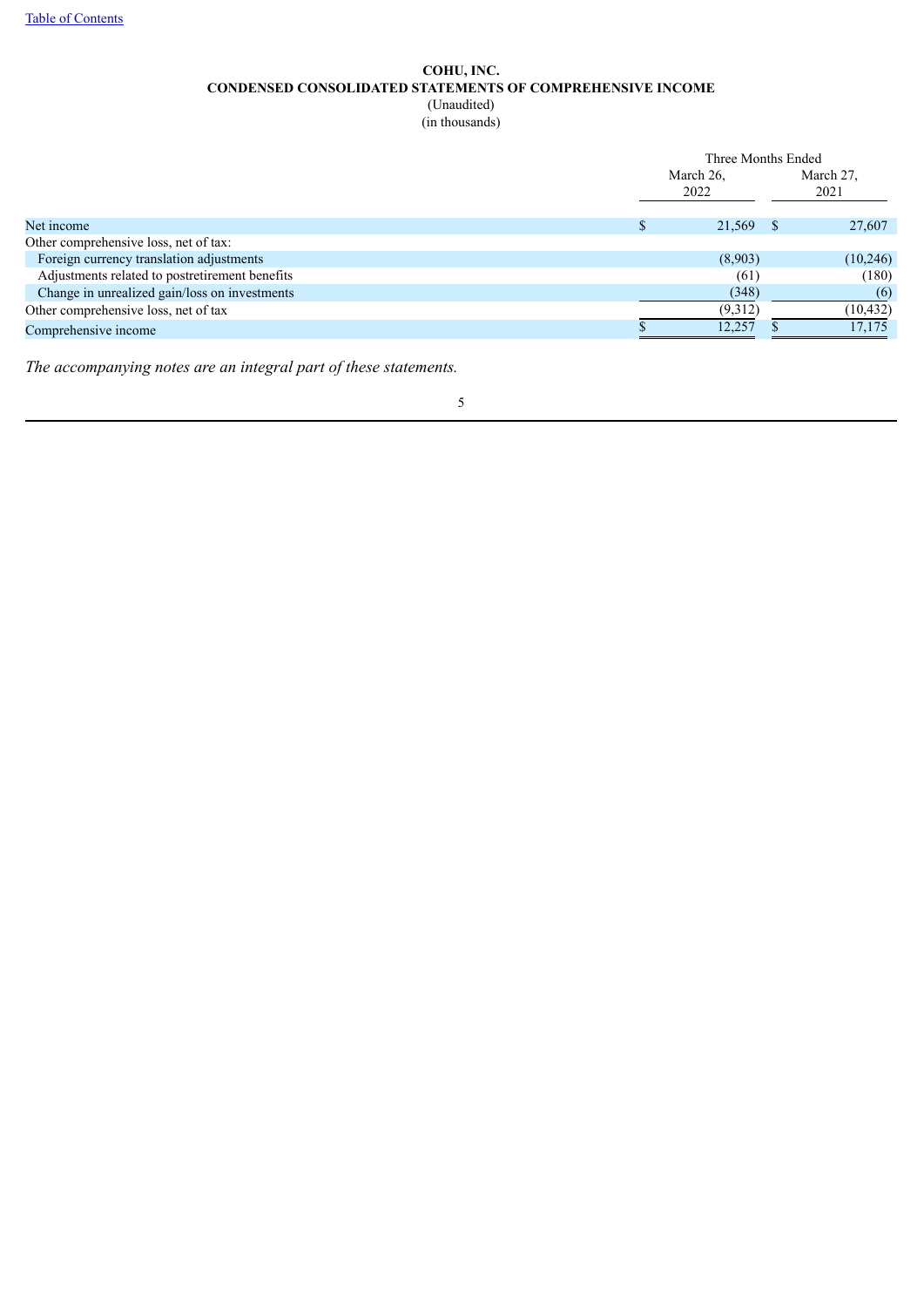# <span id="page-5-0"></span>**COHU, INC. CONDENSED CONSOLIDATED STATEMENTS OF STOCKHOLDERS' EQUITY**

(in thousands, except par value and per share amounts)

|                                                            |             |               |               |         |               |          |              | Accumulated   |              |                          |             |           |
|------------------------------------------------------------|-------------|---------------|---------------|---------|---------------|----------|--------------|---------------|--------------|--------------------------|-------------|-----------|
|                                                            |             | Common        |               |         |               |          |              | other         |              |                          |             |           |
|                                                            |             | stock         |               | Paid-in |               | Retained |              | comprehensive |              | Treasury                 |             |           |
| Three Months Ended March 27, 2021                          |             | \$1 par value |               | capital |               | earnings |              | loss          |              | stock                    |             | Total     |
| Balance at December 26, 2020                               | $\mathbf S$ | 42,190        | $\mathcal{S}$ | 448,194 | $\mathcal{S}$ | 26,230   | $\mathbb{S}$ | $(4,326)$ \$  |              | $\overline{\phantom{0}}$ | $\mathbf S$ | 512,288   |
| Net income                                                 |             |               |               |         |               | 27,607   |              |               |              |                          |             | 27,607    |
| Changes in cumulative translation adjustment               |             |               |               |         |               |          |              | (10, 246)     |              | $\overline{\phantom{a}}$ |             | (10, 246) |
| Adjustments related to postretirement benefits, net of tax |             |               |               |         |               |          |              | (180)         |              |                          |             | (180)     |
| Changes in unrealized gains and losses on investments, net |             |               |               |         |               |          |              |               |              |                          |             |           |
| of tax                                                     |             |               |               |         |               |          |              | (6)           |              |                          |             | (6)       |
| Exercise of stock options                                  |             | 192           |               | 1,730   |               |          |              |               |              |                          |             | 1,922     |
| Shares issued for restricted stock units vested            |             | 526           |               | (526)   |               |          |              |               |              |                          |             |           |
| Repurchase and retirement of stock                         |             | (190)         |               | (8,363) |               |          |              |               |              |                          |             | (8, 553)  |
| Share-based compensation expense                           |             |               |               | 3,523   |               |          |              |               |              |                          |             | 3,523     |
| Sale of common stock, net of issuance costs                |             | 5,693         |               | 217,426 |               |          |              |               |              |                          |             | 223,119   |
| Balance at March 27, 2021                                  | $\mathbf S$ | 48,411        | \$.           | 661,984 | <sup>\$</sup> | 53,837   | $\mathbb{S}$ | $(14,758)$ \$ |              |                          | \$          | 749,474   |
|                                                            |             |               |               |         |               |          |              |               |              |                          |             |           |
| <b>Three Months Ended March 26, 2022</b>                   |             |               |               |         |               |          |              |               |              |                          |             |           |
| Balance at December 25, 2021                               | \$          | 48,756        | \$.           | 674,777 | \$            | 193,555  | <sup>S</sup> | (27, 262)     | -S           | (7,324)                  | -S          | 882,502   |
| Net income                                                 |             |               |               |         |               | 21,569   |              |               |              |                          |             | 21,569    |
| Changes in cumulative translation adjustment               |             |               |               |         |               |          |              | (8,903)       |              |                          |             | (8,903)   |
| Adjustments related to postretirement benefits, net of tax |             |               |               |         |               |          |              | (61)          |              |                          |             | (61)      |
| Changes in unrealized gains and losses on investments, net |             |               |               |         |               |          |              |               |              |                          |             |           |
| of tax                                                     |             |               |               |         |               |          |              | (348)         |              |                          |             | (348)     |
| Shares issued for restricted stock units vested            |             | 426           |               | (426)   |               |          |              |               |              |                          |             |           |
| Repurchase and retirement of stock                         |             | (157)         |               | (4,739) |               |          |              |               |              |                          |             | (4,896)   |
| Common stock repurchases                                   |             |               |               |         |               |          |              |               |              | (6,388)                  |             | (6,388)   |
| Share-based compensation expense                           |             |               |               | 3,422   |               |          |              |               |              |                          |             | 3,422     |
| Balance at March 26, 2022                                  | \$          | 49,025        | S             | 673,034 | <sup>\$</sup> | 215,124  | $\mathbb{S}$ | (36, 574)     | <sup>S</sup> | (13, 712)                | - \$        | 886,897   |

*The accompanying notes are an integral part of these statements.*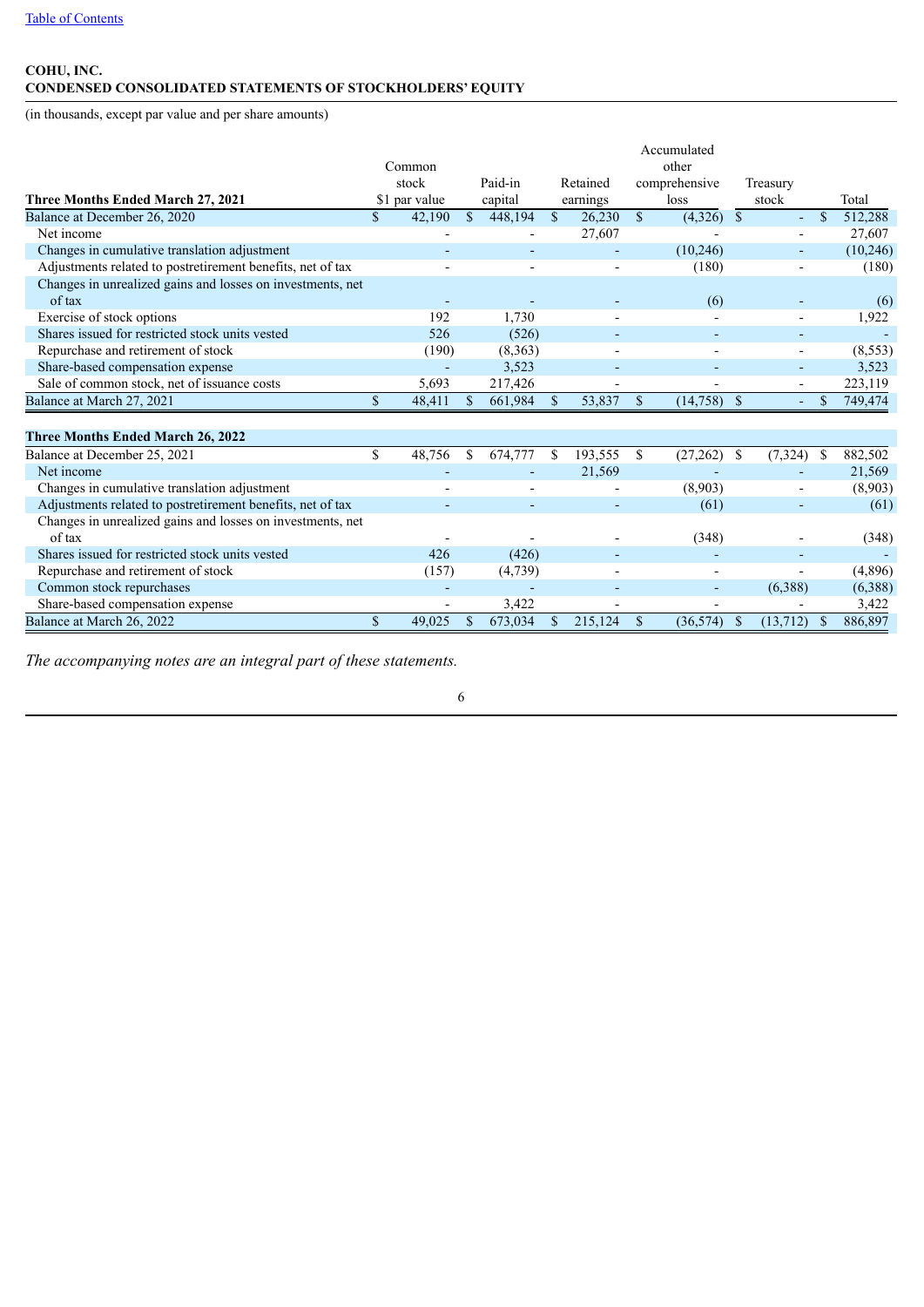# **COHU, INC. CONDENSED CONSOLIDATED STATEMENTS OF CASH FLOWS** (Unaudited)

(in thousands)

<span id="page-6-0"></span>

|                                                                                   | Three Months Ended<br>March 26, |                |                   | March 27,  |
|-----------------------------------------------------------------------------------|---------------------------------|----------------|-------------------|------------|
| Cash flows from operating activities:                                             |                                 | 2022           |                   | 2021       |
| Net income                                                                        | \$                              | 21,569         | -\$               | 27,607     |
| Adjustments to reconcile net income to net cash provided by operating activities: |                                 |                |                   |            |
| Loss on business divestitures                                                     |                                 |                |                   | 115        |
| Loss on extinguishment of debt                                                    |                                 | 104            |                   | 1,761      |
| Gain from sale of property, plant and equipment                                   |                                 | (51)           |                   | (65)       |
| Depreciation and amortization                                                     |                                 | 11,667         |                   | 12,567     |
| Share-based compensation expense                                                  |                                 | 3,422          |                   | 3,523      |
| Non-cash inventory related charges                                                |                                 | 647            |                   | 1,110      |
| Deferred income taxes                                                             |                                 | 397            |                   | 280        |
| Changes in accrued retiree medical benefits                                       |                                 | (10)           |                   | (81)       |
| Changes in other accrued liabilities                                              |                                 | (332)          |                   | (78)       |
| Changes in other assets                                                           |                                 | (128)          |                   | 62         |
| Amortization of cloud-based software implementation costs                         |                                 | 478            |                   | 370        |
| Interest capitalized associated with cloud computing implementation               |                                 | (26)           |                   | (43)       |
| Amortization of debt discounts and issuance costs                                 |                                 | 94             |                   | 250        |
| Changes in assets and liabilities:                                                |                                 |                |                   |            |
| Customer advances                                                                 |                                 | 6,101          |                   | 882        |
| Accounts receivable                                                               |                                 | (19, 873)      |                   | (47, 241)  |
| Inventories                                                                       |                                 | (1, 123)       |                   | (20, 804)  |
| Other current assets                                                              |                                 | (5,675)        |                   | (6,629)    |
| Accounts payable                                                                  |                                 | (361)          |                   | 28,371     |
| Deferred profit                                                                   |                                 | (2,141)        |                   | 4,383      |
| Income taxes payable                                                              |                                 | 2,257          |                   | 5,131      |
| Accrued compensation, warranty and other liabilities                              |                                 | (15,059)       |                   | (5, 457)   |
| Operating lease right-of-use assets                                               |                                 | 1,343          |                   | 1,556      |
| Current and long-term operating lease liabilities                                 |                                 | (1,309)        |                   | (1, 382)   |
| Net cash provided by operating activities                                         |                                 | 1,991          |                   | 6,188      |
| Cash flows from investing activities:                                             |                                 |                |                   |            |
| Cash received from sale of property, plant and equipment                          |                                 | 57             |                   | 98         |
| Purchases of short-term investments                                               |                                 | (45, 413)      |                   | (129, 736) |
| Sales and maturities of short-term investments                                    |                                 | 43,250         |                   | 2,481      |
| Purchases of property, plant and equipment                                        |                                 | (2,669)        |                   | (2,700)    |
| Net cash used in investing activities                                             |                                 | $\sqrt{4,775}$ |                   | (129, 857) |
| Cash flows from financing activities:                                             |                                 |                |                   |            |
| Payments on current and long-term finance lease liabilities                       |                                 | (44)           |                   | (45)       |
| Repurchases of common stock, net                                                  |                                 | (4,082)        |                   | (5, 421)   |
| Proceeds from revolving line of credit and construction loans                     |                                 |                |                   | 818        |
| Proceeds received from issuance of common stock, net of fees                      |                                 |                |                   | 223,118    |
| Repayments of long-term debt                                                      |                                 | (9,056)        |                   | (101, 922) |
| Acquisition of treasury stock                                                     |                                 | (5,949)        |                   |            |
| Net cash provided by (used in) financing activities                               |                                 | (19, 131)      |                   | 116,548    |
| Effect of exchange rate changes on cash and cash equivalents                      |                                 | (1,218)        |                   | 882        |
| Net decrease in cash and cash equivalents                                         |                                 | (23, 133)      |                   | (6,239)    |
| Cash and cash equivalents at beginning of period                                  |                                 | 290,201        |                   | 149,358    |
| Cash and cash equivalents at end of period                                        | \$                              | 267,068        | \$                | 143,119    |
| Supplemental disclosure of cash flow information:                                 |                                 |                |                   |            |
| Cash paid for income taxes                                                        | \$                              | 3,669          | \$                | 279        |
| Inventory capitalized as property, plant and equipment                            | $\mathbb S$                     | 460            | $\mathcal{S}$     | 455        |
| Property, plant and equipment purchases included in accounts payable              | \$                              | 1,180          | \$                | 862        |
| Cash paid for interest                                                            | $\mathbb S$                     | 606            | $\boldsymbol{\$}$ | 2,532      |

*The accompanying notes are an integral part of these statements.*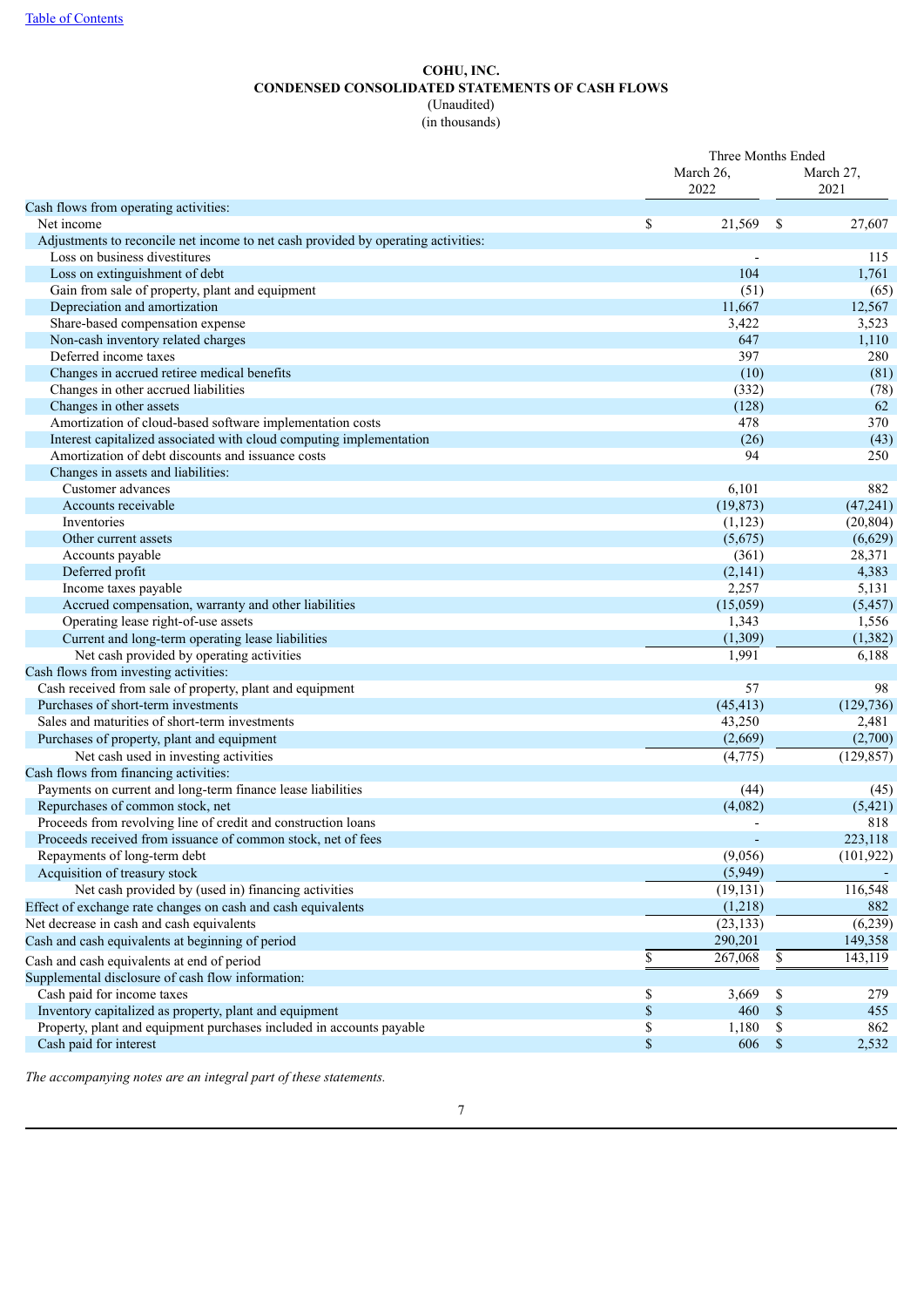## <span id="page-7-0"></span>**1. Summary of Significant Accounting Policies**

#### **Basis of Presentation**

Our fiscal years are based on a 52- or 53-week period ending on the last Saturday in December. Our current fiscal year will end on December 31, 2022 and will be comprised of 53 weeks. The condensed consolidated balance sheet at December 25, 2021, has been derived from our audited financial statements at that date. The interim condensed consolidated financial statements as of March 26, 2022, (also referred to as "the first quarter of fiscal 2022" and "the first three months of fiscal 2022") and March 27, 2021, (also referred to as "the first quarter of fiscal 2021" and "the first three months of fiscal 2021") are unaudited. However, in management's opinion, these financial statements reflect all adjustments (consisting only of normal, recurring items) necessary to provide a fair presentation of our financial position, results of operations and cash flows for the periods presented. The first quarter of fiscal 2022 and 2021 were both comprised of 13 weeks.

Our interim results are not necessarily indicative of the results that should be expected for the full year. For a better understanding of Cohu, Inc. and our financial statements, we recommend reading these interim condensed consolidated financial statements in conjunction with our audited financial statements for the year ended December 25, 2021, which are included in our 2021 Annual Report on Form 10-K, filed with the U. S. Securities and Exchange Commission ("SEC"). In the following notes to our interim condensed consolidated financial statements, Cohu, Inc. is referred to as "Cohu", "we", "our" and "us".

All significant consolidated transactions and balances have been eliminated in consolidation.

## **Concentration of Credit Risk**

Financial instruments that potentially subject us to significant credit risk consist principally of cash equivalents, short-term investments and trade accounts receivable. We invest in a variety of financial instruments and, by policy, limit the amount of credit exposure with any one issuer.

Our trade accounts receivable are presented net of allowance for credit losses, which is determined in accordance with the guidance provided by Accounting Standards Codification ("ASC") Topic 326, *Financial Instruments-Credit Losses,* ("ASC 326"). At March 26, 2022 and December 25, 2021 our allowance for credit losses was \$0.2 million and \$0.3 million, respectively. Our customers include semiconductor manufacturers and semiconductor test subcontractors and other customers located throughout the world. While we believe that our allowance for credit losses is adequate and represents our best estimate at March 26, 2022, we will continue to monitor customer liquidity and other economic conditions, including the impact of the COVID-19 pandemic, which may result in changes to our estimates regarding expected credit losses.

#### **Inventories**

Inventories are stated at the lower of cost, determined on a first-in, first-out basis, or net realizable value. Cost includes labor, material and overhead costs. Determining net realizable value of inventories involves numerous estimates and judgments including projecting average selling prices and sales volumes for future periods and costs to complete and dispose of inventory. As a result of these analyses, we record a charge to cost of sales in advance of the period when the inventory is sold when estimated net realizable values are below our costs.

Inventories by category were as follows (*in thousands*):

|                                   | March 26.<br>2022 | December 25,<br>2021 |
|-----------------------------------|-------------------|----------------------|
| Raw materials and purchased parts | 90,925            | 92,798               |
| Work in process                   | 42,417            | 40,732               |
| Finished goods                    | 27.021            | 27,523               |
| Total inventories                 | 160,363           | 161,053              |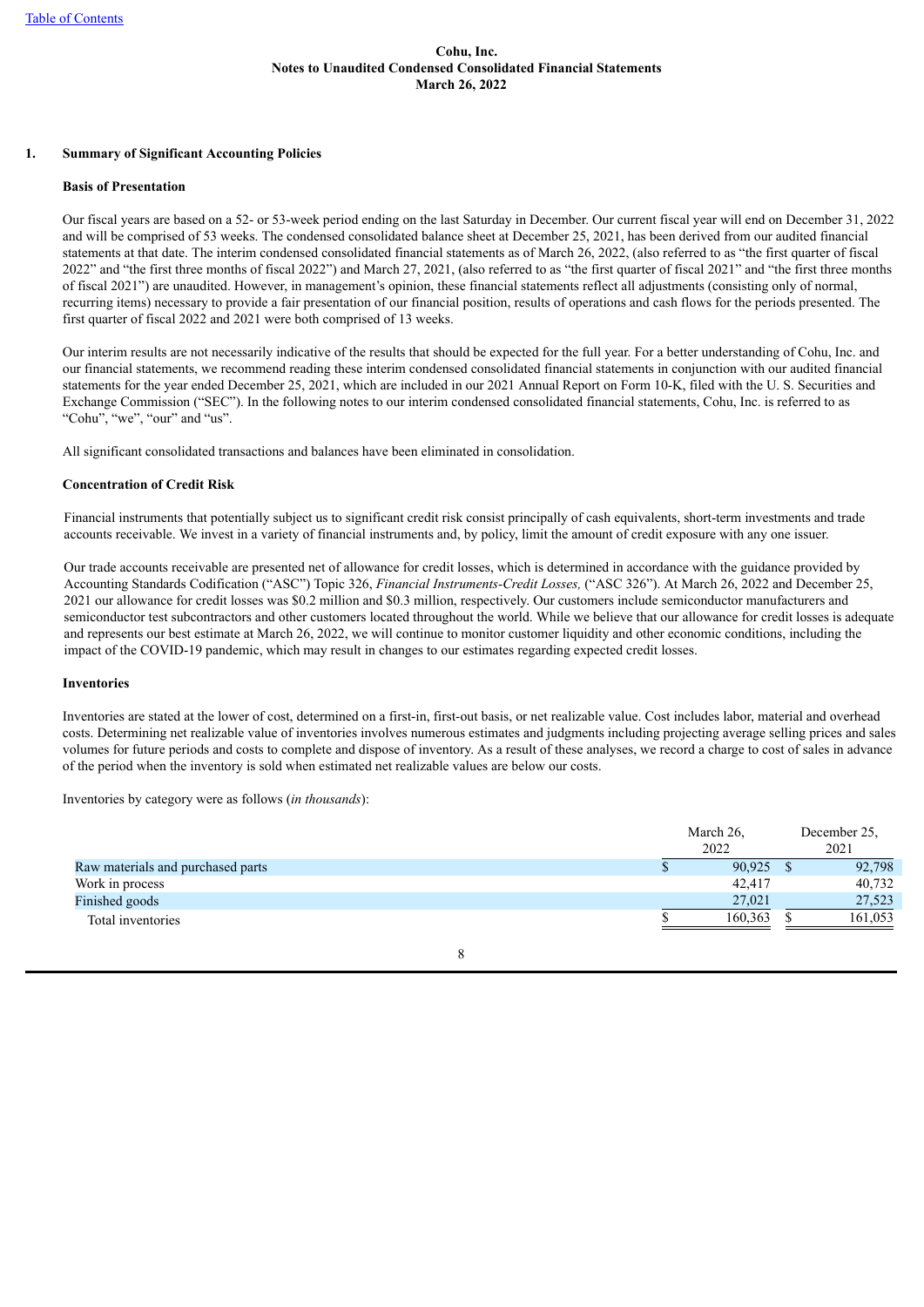### **Property, Plant and Equipment**

Depreciation and amortization of property, plant and equipment, both owned and under financing lease, is calculated principally on the straight-line method based on estimated useful lives of thirty to forty years for buildings, five to fifteen years for building improvements and three to ten years for machinery, equipment and software. Land is not depreciated.

Property, plant and equipment, at cost, consisted of the following *(in thousands)*:

|                                                | March 26. |            | December 25. |
|------------------------------------------------|-----------|------------|--------------|
|                                                | 2022      |            | 2021         |
| Land and land improvements                     |           | $7.998$ \$ | 7,703        |
| Buildings and building improvements            |           | 30,987     | 31,711       |
| Machinery and equipment                        |           | 97.883     | 95,542       |
|                                                |           | 136.868    | 134,956      |
| Less accumulated depreciation and amortization |           | (72, 956)  | (70,999)     |
| Property, plant and equipment, net             |           | 63,912     | 63,957       |

#### **Cloud-based Enterprise Resource Planning Implementation Costs**

We have capitalized certain costs associated with the implementation of our new cloud-based Enterprise Resource Planning ("ERP") system in accordance with ASC Topic 350, *Intangibles*—*Goodwill and Other,* ("ASC 350"). Capitalized costs include only external direct costs of materials and services consumed in developing the system and interest costs incurred, when material, while developing the system.

Unamortized capitalized cloud computing implementation costs totaled \$13.6 million and \$13.5 million at March 26, 2022, and December 25, 2021, respectively. These amounts are recorded within other assets in our condensed consolidated balance sheets. The change in the capitalized amount is costs capitalized in the current period, offset by amortization recorded. We began amortizing some of these costs when our new ERP system was placed into service during the first quarter of 2020 and we continue to capitalize costs related to implementation projects that are ongoing. Implementation costs are amortized using the straight-line method over seven years and we recorded \$0.5 million and \$0.4 million in amortization expense during the three months ended March 26, 2022, and March 27, 2021, respectively.

#### **Segment Information**

We applied the provisions of ASC Topic 280, *Segment Reporting*, ("ASC 280"), which sets forth a management approach to segment reporting and establishes requirements to report selected segment information quarterly and to report annually entity-wide disclosures about products, major customers and the geographies in which the entity holds material assets and reports revenue. An operating segment is defined as a component that engages in business activities whose operating results are reviewed by the chief operating decision maker and for which discrete financial information is available. We have determined that our three identified operating segments are: Test Handler Group (THG), Semiconductor Tester Group (STG) and Interface Solutions Group (ISG). Our THG, STG and ISG operating segments qualify for aggregation under ASC 280 due to similarities in their customers, their economic characteristics, and the nature of products and services provided. As a result, we report in one segment, Semiconductor Test and Inspection Equipment ("Semiconductor Test & Inspection"). Prior to the sale of our PCB Test Group (PTG) on June 24, 2021, we reported in two segments, Semiconductor Test & Inspection and PCB Test Equipment ("PCB Test").

## **Goodwill and Indefinite-Lived Intangibles, Other Intangible Assets and Long-lived Assets**

We evaluate goodwill for impairment annually and when an event occurs or circumstances change that indicate that the carrying value may not be recoverable. We test goodwill for impairment by first comparing the book value of net assets to the fair value of the reporting unit. If the fair value is determined to be less than the book value, a second step is performed to compute the amount of impairment as the difference between the fair value of the reporting unit and its carrying value, not to exceed the carrying value of goodwill. We estimated the fair values of our reporting units primarily using the income approach valuation methodology that includes the discounted cash flow method, taking into consideration the market approach and certain market multiples as a validation of the values derived using the discounted cash flow methodology. Forecasts of future cash flows are based on our best estimate of future net sales and operating expenses, based primarily on customer forecasts, industry trade organization data and general economic conditions. Fair value determinations require considerable judgment and are sensitive to changes in underlying assumptions and factors.

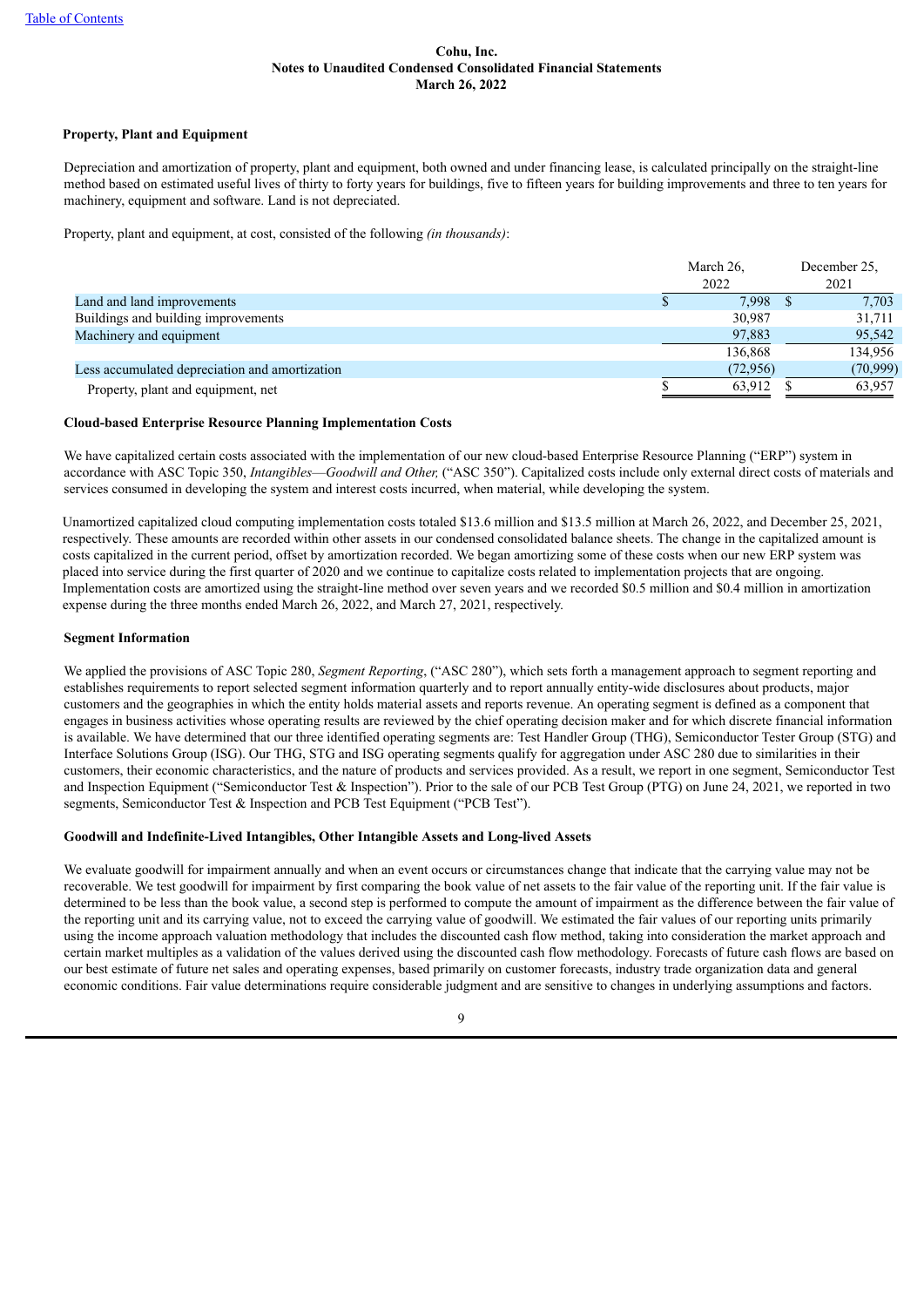We conduct our annual impairment test as of October 1st of each year and have determined there was no impairment as of October 1, 2021, as the estimated fair values of our reporting units and indefinite-lived intangible assets exceeded their carrying values on that date. Other events and changes in circumstances may also require goodwill to be tested for impairment between annual measurement dates.

Long-lived assets, other than goodwill, are reviewed for impairment whenever events or changes in circumstances indicate that the carrying amount of the assets might not be recoverable. Conditions that would necessitate an impairment assessment include a significant decline in the observable market value of an asset, a significant change in the extent or manner in which an asset is used, or any other significant adverse change that would indicate that the carrying amount of an asset or group of assets may not be recoverable. For long-lived assets, impairment losses are only recorded if the asset's carrying amount is not recoverable through its undiscounted, probability-weighted future cash flows. We measure the impairment loss based on the difference between the carrying amount and estimated fair value.

During the first quarter of 2022, no events or conditions occurred suggesting an impairment in our goodwill, other intangible assets and long-lived assets.

#### **Product Warranty**

Product warranty costs are accrued in the period sales are recognized. Our products are generally sold with standard warranty periods, which differ by product, ranging from 12 to 36 months. Parts and labor are typically covered under the terms of the warranty agreement. Our warranty expense accruals are based on historical and estimated costs by product and configuration. From time-to-time we offer customers extended warranties beyond the standard warranty period. In those situations, the revenue relating to the extended warranty is deferred at its estimated fair value and recognized on a straight-line basis over the contract period. Costs associated with our extended warranty contracts are expensed as incurred.

#### **Restructuring Costs**

We record restructuring activities including costs for one-time termination benefits in accordance with ASC Topic 420 ("ASC 420"), *Exit or Disposal Cost Obligations.* The timing of recognition for severance costs accounted for under ASC 420 depends on whether employees are required to render service until they are terminated in order to receive the termination benefits. If employees are required to render service until they are terminated in order to receive the termination benefits, a liability is recognized ratably over the future service period. Otherwise, a liability is recognized when management has committed to a restructuring plan and has communicated those actions to employees. Employee termination benefits covered by existing benefit arrangements are recorded in accordance with ASC Topic 712, *Nonretirement Postemployment Benefits.* These costs are recognized when management has committed to a restructuring plan and the severance costs are probable and estimable. See Note 4, "Restructuring Charges" for additional information.

#### **Debt Issuance Costs**

We capitalize costs related to the issuance of debt. Debt issuance costs that were directly related to our Term Loan B are presented within noncurrent liabilities as a reduction of long-term debt in our condensed consolidated balance sheets. The amortization of such costs is recognized as interest expense using the effective interest method over the term of the respective debt issue. Amortization related to deferred debt issuance costs and original discount costs was \$0.1 million and \$0.3 million for the three months ended March 26, 2022 and March 27, 2021, respectively.

#### **Foreign Remeasurement and Currency Translation**

Assets and liabilities of our wholly owned foreign subsidiaries that use the U.S. Dollar as their functional currency are re-measured using exchange rates in effect at the end of the period, except for nonmonetary assets, such as inventories and property, plant and equipment, which are re-measured using historical exchange rates. Revenues and costs are re-measured using average exchange rates for the period, except for costs related to those balance sheet items that are re-measured using historical exchange rates. Gains and losses on foreign currency transactions are recognized as incurred. During the three months ended March 26, 2022, we recognized foreign exchange gains of \$1.1 million, in our condensed consolidated statements of income. During the three months ended March 27, 2021, we recognized foreign exchange losses of \$0.3 million.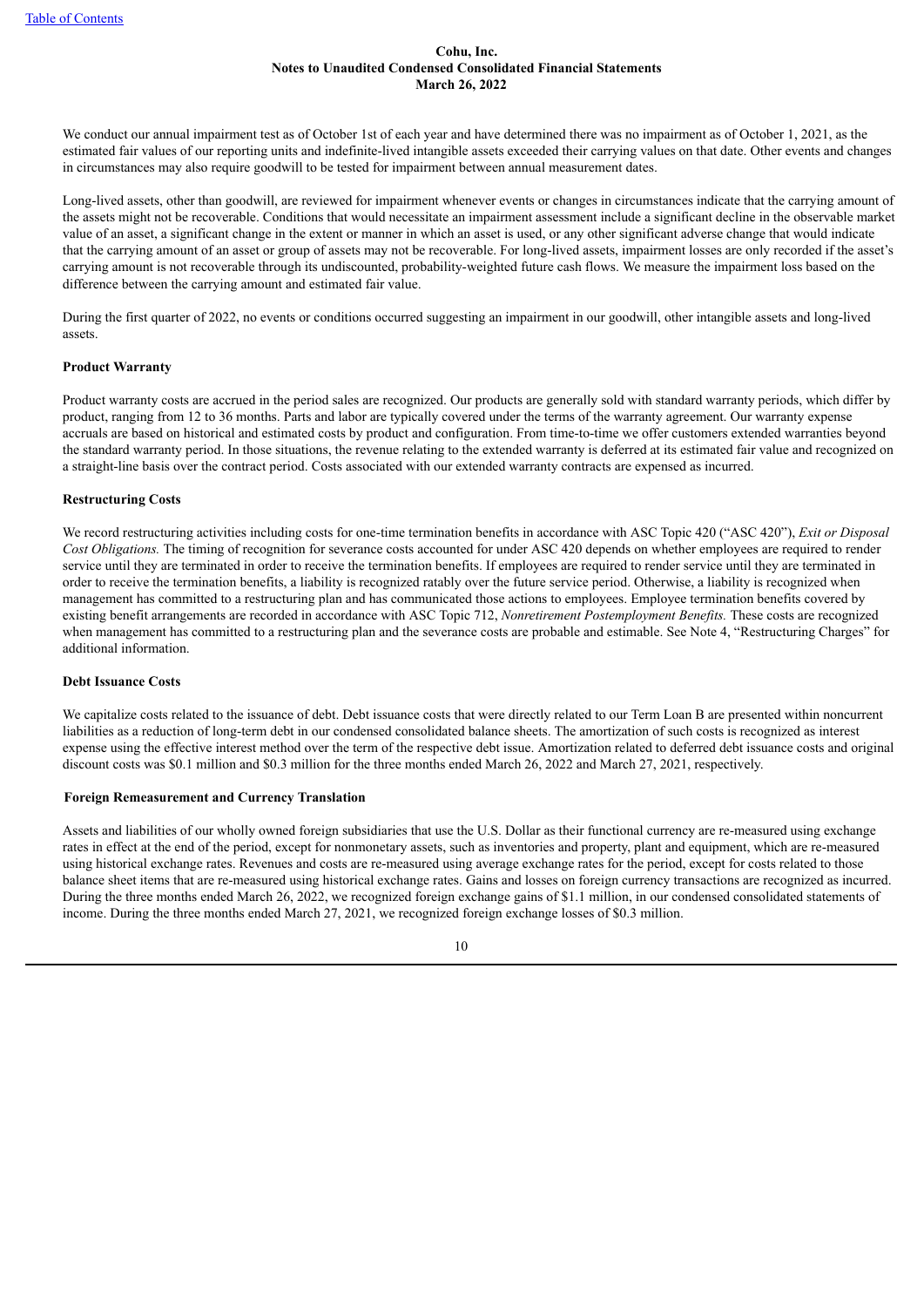Certain of our foreign subsidiaries have designated the local currency as their functional currency and, as a result, their assets and liabilities are translated at the rate of exchange at the balance sheet date, while revenue and expenses are translated using the average exchange rate for the period. Cumulative translation adjustments resulting from the translation of the financial statements are included as a separate component of stockholders' equity.

## **Foreign Exchange Derivative Contracts**

We operate and sell our products in various global markets. As a result, we are exposed to changes in foreign currency exchange rates. We enter into foreign currency forward contracts with a financial institution to hedge against future movements in foreign exchange rates that affect certain existing U.S. Dollar denominated assets and liabilities held at our subsidiaries whose functional currency is the local currency. For accounting purposes, our foreign currency forward contracts are not designated as hedging instruments and, accordingly, we record the fair value of these contracts as of the end of our reporting period in our condensed consolidated balance sheets with changes in fair value recorded within foreign transaction gain (loss) in our condensed consolidated statements of income for both realized and unrealized gains and losses. See Note 7, "Derivative Financial Instruments" for additional information.

## **Share-Based Compensation**

We measure and recognize all share-based compensation under the fair value method. Our estimate of share-based compensation expense requires a number of complex and subjective assumptions including our stock price volatility, employee exercise patterns (expected life of the options) and related tax effects. The assumptions used in calculating the fair value of share-based awards represent our best estimates, but these estimates involve inherent uncertainties and the application of management judgment. Although we believe the assumptions and estimates we have made are reasonable and appropriate, changes in assumptions could materially impact our reported financial results.

Reported share-based compensation is classified, in the condensed consolidated interim financial statements, as follows *(in thousands)*:

|                                     | Three Months Ended |  |       |  |  |
|-------------------------------------|--------------------|--|-------|--|--|
|                                     | March 26.          |  |       |  |  |
|                                     | 2022               |  | 2021  |  |  |
| Cost of sales                       | 145 \$             |  | 262   |  |  |
| Research and development            | 752                |  | 781   |  |  |
| Selling, general and administrative | 2,525              |  | 2,480 |  |  |
| Total share-based compensation      | 3,422              |  | 3,523 |  |  |
| Income tax benefit                  | (1,626)            |  | (234) |  |  |
| Total share-based compensation, net | 1.796              |  | 3,289 |  |  |

#### **Income Per Share**

Basic income per common share is computed by dividing net income by the weighted-average number of common shares outstanding during the reporting period. Diluted income per share includes the dilutive effect of common shares potentially issuable upon the exercise of stock options, vesting of outstanding restricted stock and performance stock units and issuance of stock under our employee stock purchase plan using the treasury stock method. In loss periods, potentially dilutive securities are excluded from the per share computations due to their anti-dilutive effect. For purposes of computing diluted income per share, stock options with exercise prices that exceed the average fair market value of our common stock for the period are excluded. For the three months ended March 26, 2022, approximately 224,000 shares of common stock were excluded from the computation. For the three months ended March 27, 2021, no shares were excluded from the computation. All shares repurchased and held as treasury stock are reflected as a reduction to our basic weighted average shares outstanding based on the trade date of the share repurchase.

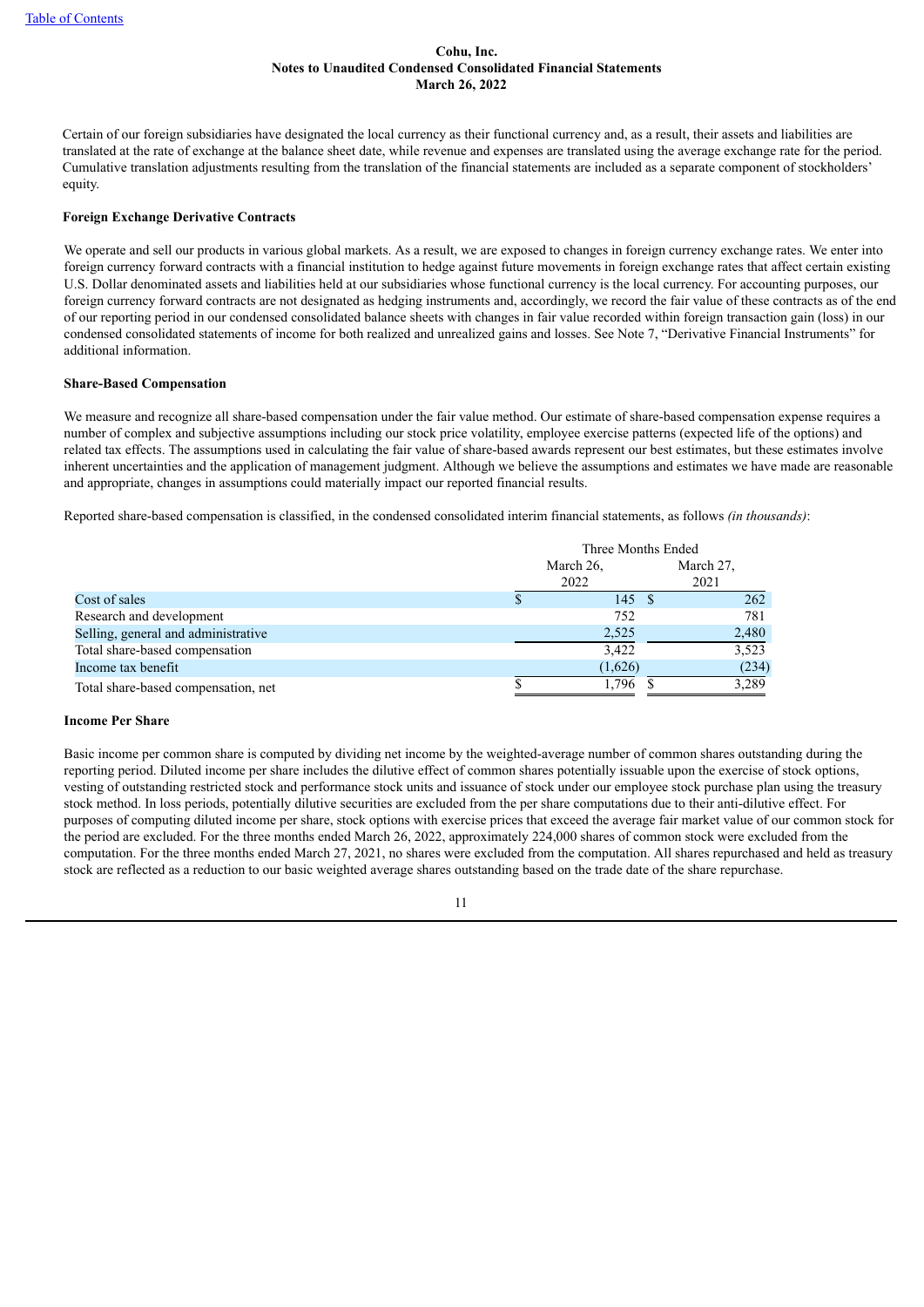The following table reconciles the denominators used in computing basic and diluted income per share *(in thousands)*:

|                                |           | Three Months Ended |  |  |  |
|--------------------------------|-----------|--------------------|--|--|--|
|                                | March 26, | March 27,          |  |  |  |
|                                | 2022      | 2021               |  |  |  |
| Weighted average common shares | 48,778    | 43,756             |  |  |  |
| Effect of dilutive securities  | 791       | 1,726              |  |  |  |
|                                | 49.569    | 45,482             |  |  |  |

#### **Leases**

We determine if a contract contains a lease at inception. Operating leases are included in operating lease right of use ("ROU") assets, current other accrued liabilities, and long-term lease liabilities on our condensed consolidated balance sheets. Finance leases are included in property, plant and equipment, other current accrued liabilities, and long-term lease liabilities on our condensed consolidated balance sheets.

Operating lease ROU assets and operating lease liabilities are recognized based on the present value of the future minimum lease payments over the lease term at the adoption date or the commencement date for leases entered into after the adoption date. As most of our leases do not provide an implicit rate, we use our incremental borrowing rates for the remaining lease terms based on the information available at the adoption date or commencement date in determining the present value of future payments.

The operating lease ROU asset also includes any lease payments made, lease incentives, favorable and unfavorable lease terms recognized in business acquisitions and excludes initial direct costs incurred and variable lease payments. Variable lease payments include estimated payments that are subject to reconciliations throughout the lease term, increases or decreases in the contractual rent payments, as a result of changes in indices or interest rates and tax payments that are based on prevailing rates. Our lease terms may include renewal options to extend the lease when it is reasonably certain that we will exercise those options. In addition, we include purchase option amounts in our calculations when it is reasonably certain that we will exercise those options. Rent expense for minimum payments under operating leases is recognized on a straight-line basis over the term.

Leases with an initial term of 12 months or less are not recorded on the balance sheet but recognized in our condensed consolidated statements of income on a straight-line basis over the lease term. We account for lease and non-lease components as a single lease component and include both in our calculation of the ROU assets and lease liabilities.

We sublease certain leased assets to third parties, mainly as a result of unused space in our facilities. None of our subleases contain extension options. Variable lease payments in our subleases include tax payments that are based on prevailing rates. We account for lease and non-lease components as a single lease component.

## **Revenue Recognition**

Our net sales are derived from the sale of products and services and are adjusted for estimated returns and allowances, which historically have been insignificant. We recognize revenue when the obligations under the terms of a contract with our customers are satisfied; generally, this occurs with the transfer of control of our systems, non-system products or services. In circumstances where control is not transferred until destination or acceptance, we defer revenue recognition until such events occur.

Revenue for established products that have previously satisfied a customer's acceptance requirements is generally recognized upon shipment. In cases where a prior history of customer acceptance cannot be demonstrated or from sales where customer payment dates are not determinable and in the case of new products, revenue and cost of sales are deferred until customer acceptance has been received. Our post-shipment obligations typically include installation and standard warranties. The relative standalone selling price of installation related revenue is recognized in the period the installation is performed. Service revenue is recognized over time as we transfer control to our customer for the related contract or upon completion of the services if they are short-term in nature. Spares, contactor and kit revenue is generally recognized upon shipment.

Certain of our equipment sales have multiple performance obligations. These arrangements involve the delivery or performance of multiple performance obligations, and transfer of control of performance obligations may occur at different points in time or over different periods of time. For arrangements containing multiple performance obligations, the revenue relating to the undelivered performance obligation is deferred using the relative standalone selling price method utilizing estimated sales prices until satisfaction of the deferred performance obligation.

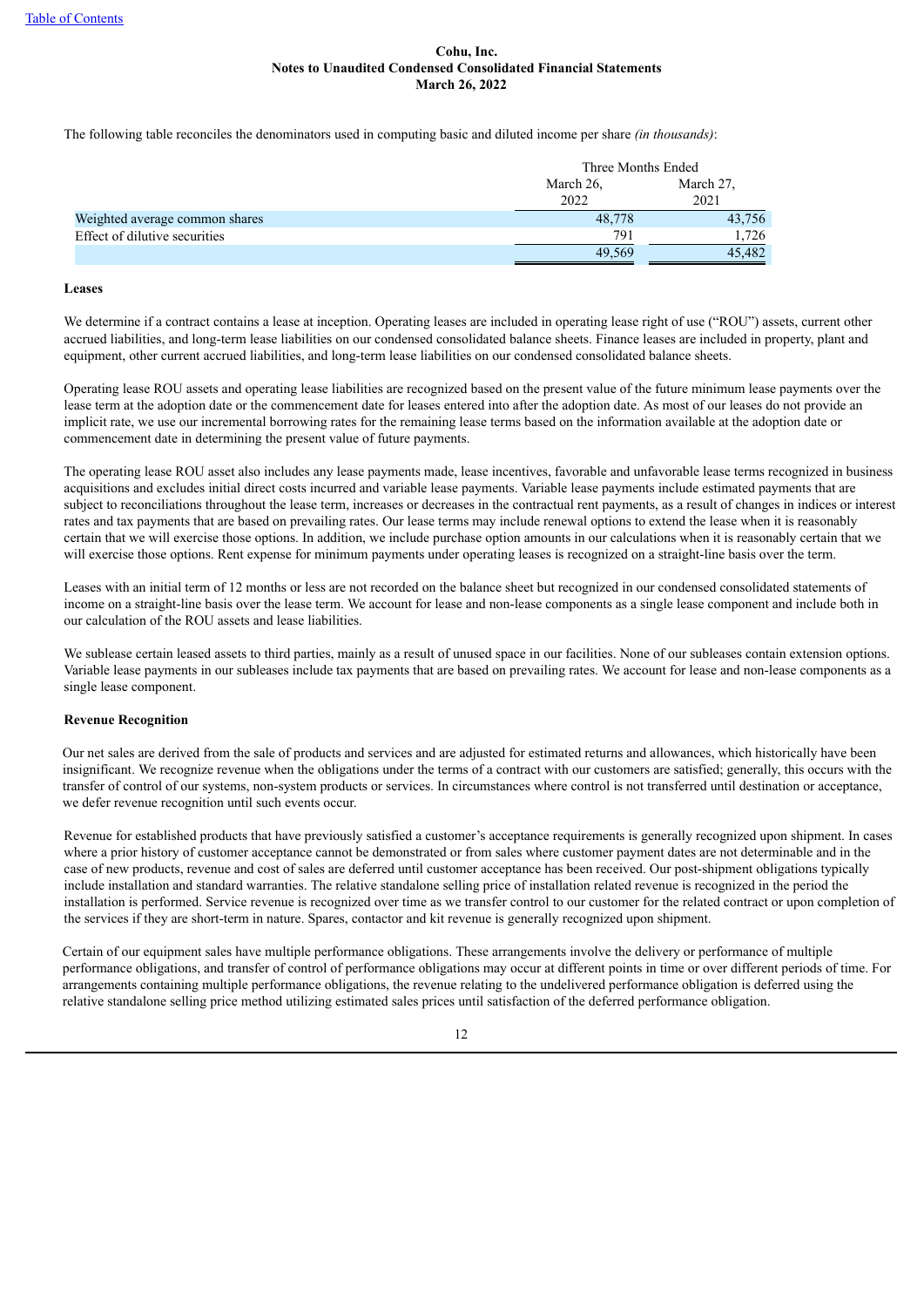Unsatisfied performance obligations primarily represent contracts for products with future delivery dates. At March 26, 2022, we had \$7.6 million of revenue expected to be recognized in the future related to performance obligations that were unsatisfied (or partially unsatisfied) for contracts with original expected durations of over one year. As allowed under ASC 606, we have opted to not disclose unsatisfied performance obligations for contracts with original expected durations of less than one year.

We generally sell our equipment with a product warranty. The product warranty provides assurance to customers that delivered products are as specified in the contract (an "assurance-type warranty"). Therefore, we account for such product warranties under ASC 460, *Guarantees* ("ASC 460"), and not as a separate performance obligation.

The transaction price reflects our expectations about the consideration we will be entitled to receive from the customer and may include fixed or variable amounts. Fixed consideration primarily includes sales to customers that are known as of the end of the reporting period. Variable consideration includes sales in which the amount of consideration that we will receive is unknown as of the end of a reporting period. Such consideration primarily includes sales made to certain customers with cumulative tier volume discounts offered. Variable consideration arrangements are rare; however, when they occur, we estimate variable consideration as the expected value to which we expect to be entitled. Included in the transaction price estimate are amounts in which it is probable that a significant reversal of cumulative revenue recognized will not occur when the uncertainty associated with the variable consideration is subsequently resolved. Variable consideration that does not meet revenue recognition criteria is deferred.

Our contracts are typically less than one year in duration and we have elected to use the practical expedient available in ASC 606 to expense cost to obtain contracts as they are incurred because they would be amortized over less than one year.

Accounts receivable represents our unconditional right to receive consideration from our customer. Payments terms do not exceed one year from the invoice date and therefore do not include a significant financing component. To date, there have been no material impairment losses on accounts receivable. There were no material contract assets or contract liabilities recorded on our condensed consolidated balance sheet in any of the periods presented.

On shipments where sales are not recognized, gross profit is generally recorded as deferred profit in our condensed consolidated balance sheet representing the difference between the receivable recorded and the inventory shipped. At March 26, 2022, we had deferred revenue totaling approximately \$19.4 million, current deferred profit of \$11.0 million and deferred profit expected to be recognized after one year included in noncurrent other accrued liabilities of \$5.9 million. At December 25, 2021, we had deferred revenue totaling approximately \$21.9 million, current deferred profit of \$13.2 million and deferred profit expected to be recognized after one year included in noncurrent other accrued liabilities of \$6.1 million.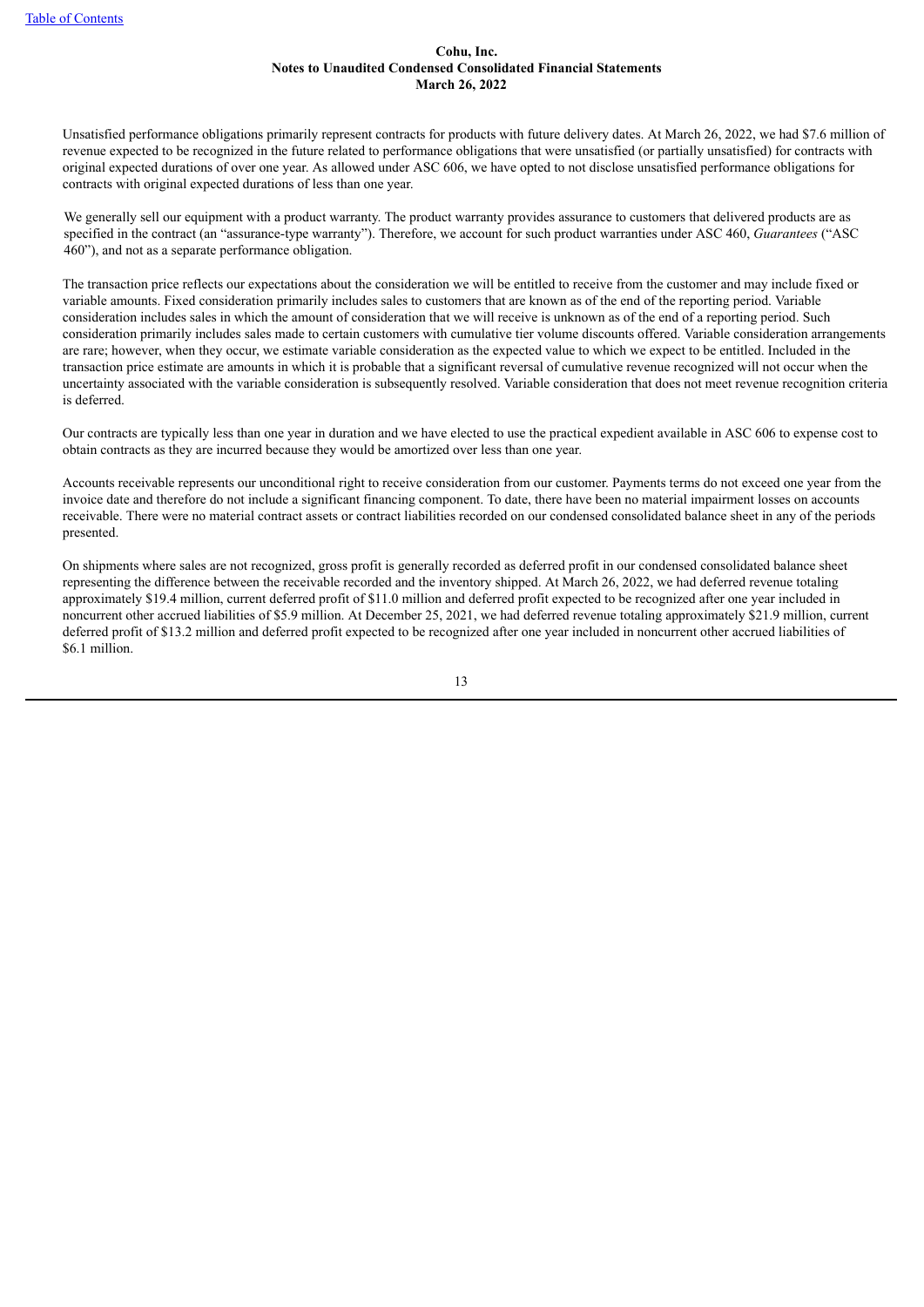Net sales of our reportable segments, by type, are as follows *(in thousands):*

|                                 |    |                | Three Months Ended |         |  |
|---------------------------------|----|----------------|--------------------|---------|--|
| Disaggregated Net Sales         |    | March 26, 2022 | March 27, 2021     |         |  |
| Systems:                        |    |                |                    |         |  |
| Semiconductor Test & Inspection | \$ | 117,349 \$     |                    | 138,159 |  |
| <b>PCB</b> Test                 |    |                |                    | 8,620   |  |
| Non-systems:                    |    |                |                    |         |  |
| Semiconductor Test & Inspection |    | 80.408         |                    | 74,247  |  |
| <b>PCB</b> Test                 |    |                |                    | 4,462   |  |
| Total net sales                 |    | 197.757        |                    | 225,488 |  |

Revenue by geographic area based upon product shipment destination *(in thousands*):

|                         | Three Months Ended |                |  |                |  |  |  |
|-------------------------|--------------------|----------------|--|----------------|--|--|--|
| Disaggregated Net Sales |                    | March 26, 2022 |  | March 27, 2021 |  |  |  |
| China                   |                    | 38,653 \$      |  | 54,265         |  |  |  |
| Philippines             |                    | 24,385         |  | 33,754         |  |  |  |
| <b>United States</b>    |                    | 23,763         |  | 20,059         |  |  |  |
| Malaysia                |                    | 20,116         |  | 23,259         |  |  |  |
| Taiwan                  |                    | 19,808         |  | 32,196         |  |  |  |
| Rest of the World       |                    | 71,032         |  | 61,955         |  |  |  |
| Total net sales         |                    | 197.757        |  | 225,488        |  |  |  |

A small number of customers historically have been responsible for a significant portion of our net sales. Significant customer concentration information, by reportable segment, is as follows:

|                                                                  | Three Months Ended |          |  |  |  |
|------------------------------------------------------------------|--------------------|----------|--|--|--|
|                                                                  | March 26           | March 27 |  |  |  |
|                                                                  | 2022               | 2021     |  |  |  |
| Semiconductor Test & Inspection                                  |                    |          |  |  |  |
| Customers individually accounting for more than 10% of net sales | one                | $\ast$   |  |  |  |
| Percentage of net sales                                          | $11\%$             | $\ast$   |  |  |  |
| PCB Test                                                         |                    |          |  |  |  |
| Customers individually accounting for more than 10% of net sales | N/A                | $\ast$   |  |  |  |
| Percentage of net sales                                          | N/A                | $\ast$   |  |  |  |

\* No single customer represented more than 10% of consolidated net sales.

## **Accumulated Other Comprehensive Loss**

Our accumulated other comprehensive loss balance totaled approximately \$36.6 million and \$27.3 million at March 26, 2022 and December 25, 2021, respectively, and was attributed to all non-owner changes in stockholders' equity and consists of, on an after-tax basis where applicable, foreign currency adjustments resulting from the translation of certain of our subsidiary accounts where the functional currency is not the U.S. Dollar, unrealized loss on investments and adjustments related to postretirement benefits. Reclassification adjustments from accumulated other comprehensive loss during the three months of fiscal 2022 and 2021 were not significant.

## **Retiree Medical Benefits**

We provide post-retirement health benefits to certain retired executives, one director (who is a former executive) and their eligible dependents under a noncontributory plan. These benefits are no longer offered to any other retired Cohu employees. The net periodic benefit cost incurred during the three months of fiscal 2022 and 2021 was not significant.

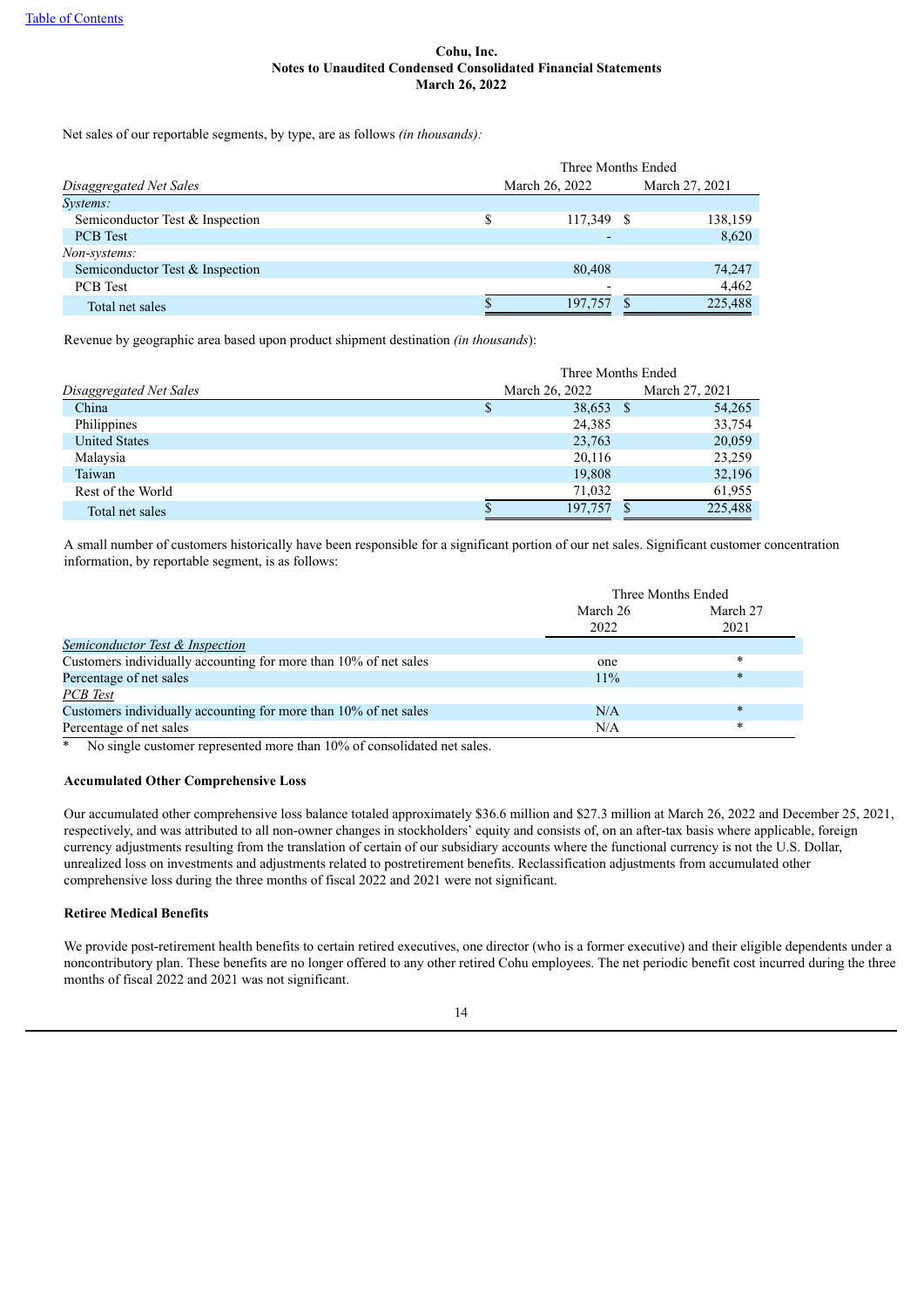#### **Business Divestitures**

On June 24, 2021, we completed the sale of our PCB Test Equipment ("PCB Test") business, which represented our PCB Test segment. As part of the transaction we also sold certain intellectual property held by our Semiconductor Test & Inspection segment that is utilized by the PCB Test business. See Note 12, "Business Divestitures" for additional information on this transaction.

#### **New Accounting Pronouncements**

There have been no material changes in recently issued or adopted accounting standards from those disclosed in our Annual Report on Form 10-K for the fiscal year ended December 25, 2021.

# **2. Goodwill and Purchased Intangible Assets**

## *Goodwill and Intangible Assets*

Changes in the carrying value of goodwill during the year ended December 25, 2021, and the three-month period ended March 26, 2022, by segment, were as follows (*in thousands*):

|                                          | Semiconductor Test |                          |           |
|------------------------------------------|--------------------|--------------------------|-----------|
|                                          | & Inspection       | <b>PCB</b> Test          | Total     |
| Balance, December 26, 2020               | 230,724            | 21,580                   | 252,304   |
| Sale of PCB Test Business <sup>(1)</sup> |                    | (21,899)                 | (21, 899) |
| Impact of currency exchange              | (10, 933)          | 319                      | (10,614)  |
| Balance, December 25, 2021               | 219.791            |                          | 219.791   |
| Impact of currency exchange              | (3,557)            |                          | (3,557)   |
| Balance, March 26, 2022                  | 216.234            | $\overline{\phantom{a}}$ | 216.234   |

(1) On June 24, 2021, we completed the sale of our PCB Test business. See Note 12, "Business Divestitures" for additional information.

Purchased intangible assets, subject to amortization are as follows (*in thousands*):

|                         | March 26, 2022    |    |         | December 25, 2021                          |                   |  |         |
|-------------------------|-------------------|----|---------|--------------------------------------------|-------------------|--|---------|
|                         | Gross<br>Carrying |    | Accum.  | Remaining<br>Weighted<br>Average<br>Amort. | Gross<br>Carrying |  | Accum.  |
|                         | Amount            |    | Amort.  | Period (years)                             | Amount            |  | Amort.  |
| Developed technology    | 226,203           | S. | 110,082 | 4.3                                        | 229,131           |  | 104,855 |
| Customer relationships  | 65,123            |    | 27,175  | 7.2                                        | 65,916            |  | 26,189  |
| Trade names             | 20,607            |    | 8,071   | 7.1                                        | 20,877            |  | 7.714   |
| Covenant not-to-compete | 289               |    | 151     | 4.8                                        | 308               |  | 154     |
| Total intangible assets | 312,222           |    | 145,479 |                                            | 316,232           |  | 138,912 |

Changes in the carrying values of purchased intangible assets presented above are a result of the impact of fluctuation in currency exchange rates and the sale of our PCB Test business.

Amortization expense related to intangible assets in the first quarter of fiscal 2022 and 2021 was \$8.5 million and \$9.2 million, respectively.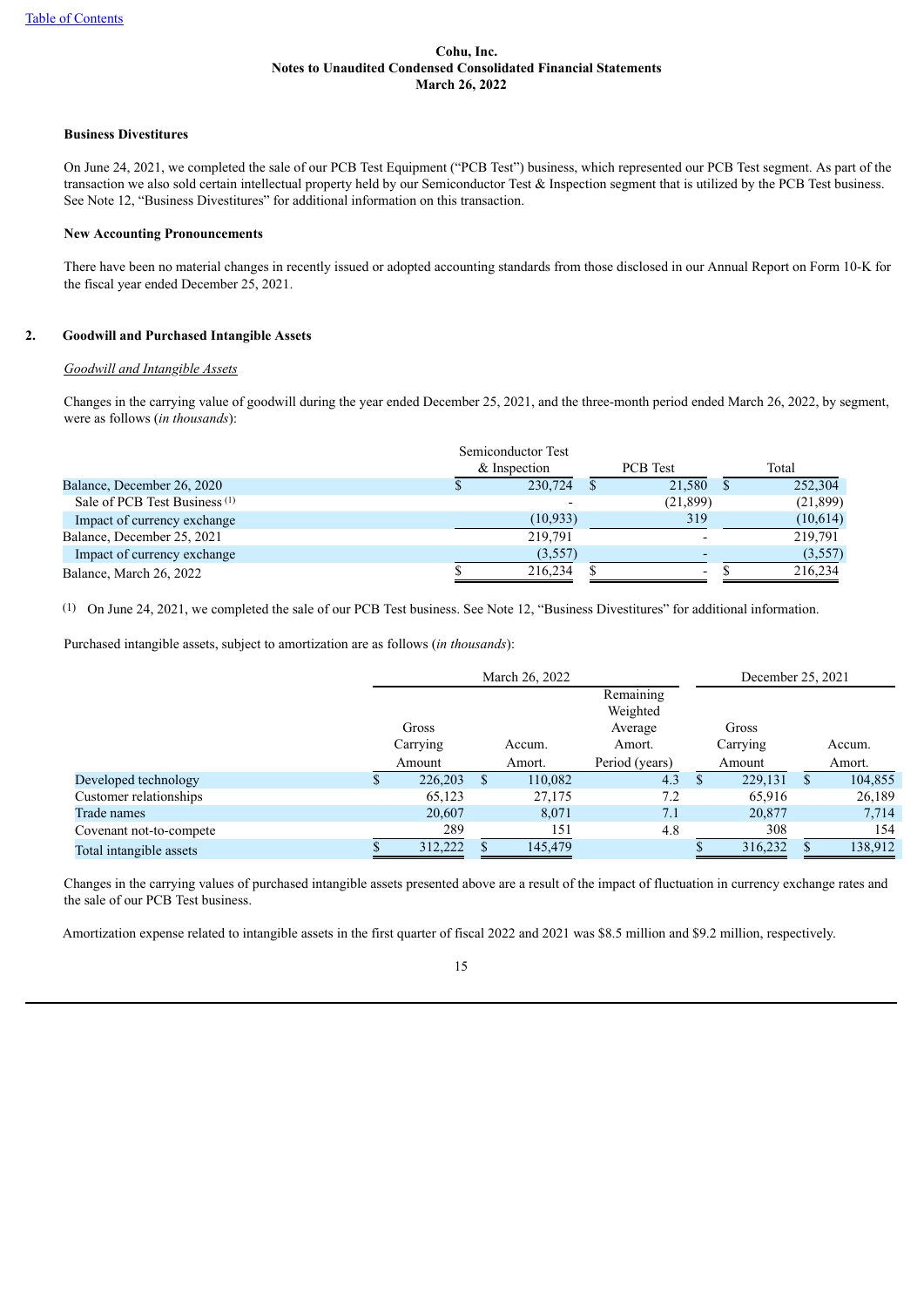# **3. Borrowings and Credit Agreements**

The following table is a summary of our borrowings (*in thousands)*:

|                                       | March 26,   | December 25. |  |  |
|---------------------------------------|-------------|--------------|--|--|
|                                       | 2022        | 2021         |  |  |
| Bank Term Loan under Credit Agreement | $95,255$ \$ | 103,130      |  |  |
| Bank Term Loans-Kita                  | 2,819       | 3,070        |  |  |
| Construction Loan- Cohu GmbH          | 9.511       | 10,045       |  |  |
| Lines of Credit                       | 2,048       | 3,059        |  |  |
| Total debt                            | 109,633     | 119,304      |  |  |
| Less: financing fees and discount     | (1,316)     | (1,514)      |  |  |
| Less: current portion                 | (6.358)     | (14, 397)    |  |  |
| Total long-term debt                  | 101,959     | 103,393      |  |  |

## *Credit Agreement*

On October 1, 2018, we entered into a Credit Agreement providing for a \$350.0 million Term Loan Credit Facility and borrowed the full amount to finance a portion of the Xcerra acquisition. Loans under the Term Loan Credit Facility amortize in equal quarterly installments of 0.25% of the original principal amount, with the balance payable at maturity. All outstanding principal and interest in respect of the Term Loan Credit Facility must be repaid on or before October 1, 2025. The loans under the Term Loan Credit Facility bear interest, at Cohu's option, at a floating annual rate equal to LIBOR plus a margin of 3.00%. At March 26, 2022, the outstanding loan balance, net of discount and deferred financing costs, was \$93.9 million and \$3.1 million of the outstanding balance is presented as current installments of long-term debt in our condensed consolidated balance sheets. At December 25, 2021, the outstanding loan balance, net of discount and deferred financing costs, was \$101.6 million and \$10.1 million of the outstanding balance is presented as current installments of long-term debt in our condensed consolidated balance sheets. As of March 26, 2022, the fair value of the debt was \$94.3 million. The measurement of the fair value of debt is based on the average of the bid and ask trading quotes as of March 26, 2022 and is considered a Level 2 fair value measurement.

Under the terms of the Credit Agreement, the lender may accelerate the payment terms upon the occurrence of certain events of default set forth therein, which include: the failure of Cohu to make timely payments of amounts due under the Credit Agreement, the failure of Cohu to adhere to the representations and covenants set forth in the Credit Agreement, the failure to provide notice of any event that causes a material adverse effect or to provide other required notices, upon the event that related collateral agreements become ineffective, upon the event that certain legal judgments are entered against Cohu, the insolvency of Cohu, or upon the change of control of Cohu. As of March 26, 2022, we believe no such events of default have occurred.

During the first three months of 2022, we prepaid \$7.0 million in principal of our Term Loan Credit Facility for \$7.0 million in cash. We accounted for the prepayment as a debt extinguishment, which resulted in a loss of \$0.1 million reflected in other expense, net, in our condensed consolidated statement of income and a corresponding \$0.1 million reduction in debt discounts and deferred financing costs in our condensed consolidated balance sheets. During 2021, we prepaid \$200.0 million in principal of our Term Loan Credit Facility for \$200.0 million in cash. We accounted for the prepayment as a debt extinguishment, which resulted in a loss of \$3.4 million reflected in other expense, net, in our condensed consolidated statement of income and a corresponding \$3.4 million reduction in debt discounts and deferred financing costs in our condensed consolidated balance sheets. Approximately \$95.3 million in principal of the Term Loan Credit Facility remains outstanding as of March 26, 2022.

# *Kita Term Loans*

We have a series of term loans with Japanese financial institutions primarily related to the expansion of our facility in Osaka, Japan. The loans are collateralized by the facility and land, carry interest rates ranging from 0.05% to 0.43%, and expire at various dates through 2034. At March 26, 2022, the outstanding loan balance was \$2.8 million and \$0.2 million of the outstanding balance is presented as current installments of long-term debt in our condensed consolidated balance sheets. At December 25, 2021, the outstanding loan balance was \$3.1 million and \$0.2 million of the outstanding balance is presented as current installments of long-term debt in our condensed consolidated balance sheets. The fair value of the debt approximates the carrying value at March 26, 2022.

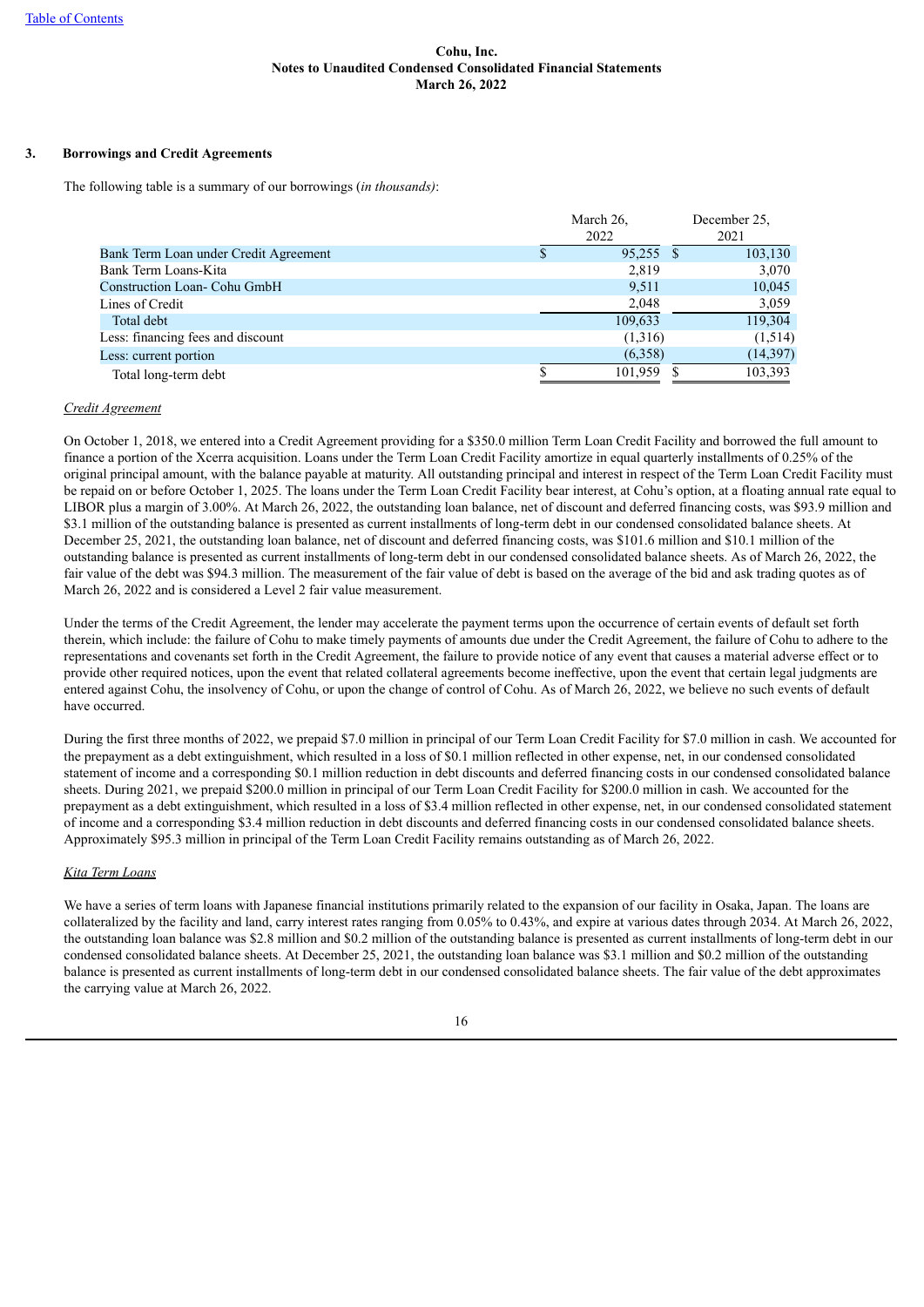The term loans are denominated in Japanese Yen and, as a result, amounts disclosed herein will fluctuate because of changes in currency exchange rates.

#### *Construction Loans*

In July 2019 and June 2020, one of our wholly owned subsidiaries located in Germany entered into a series of construction loans ("Loan Facilities") with a German financial institution providing it with total borrowings of up to  $E10.1$  million. The Loan Facilities were utilized to finance the expansion of our facility in Kolbermoor, Germany and are secured by the land and the existing building on the site. The Loan Facilities bear interest at agreed upon rates based on the facility amounts as discussed below.

The first facility totaling €3.4 million has been fully drawn and is payable over 10 years at a fixed annual interest rate of 0.8%. Principal and interest payments are due each quarter over the duration of the facility ending in September 2029. The second facility totaling  $65.2$  million has been fully drawn and is payable over 15 years at an annual interest rate of 1.05%, which is fixed until April 2027. Principal and interest payments are due each month over the duration of the facility ending in January 2034. The third facility totaling €1.5 million, of which €0.9 million is drawn, is payable over 10 years at an annual interest rate of 1.2%. Principal and interest payments are due each month over the duration of the facility ending in May 2030.

At March 26, 2022, total outstanding borrowings under the Loan Facilities was \$9.5 million with \$1.0 million of the total outstanding balance being presented as current installments of long-term debt in our condensed consolidated balance sheets. At December 25, 2021, total outstanding borrowings under the Loan Facilities was \$10.0 million with \$1.0 million of the total outstanding balance being presented as current installments of long-term debt in our condensed consolidated balance sheets. The loans are denominated in Euros and, as a result, amounts disclosed herein will fluctuate because of changes in currency exchange rates. The fair value of the debt approximates the carrying value at March 26, 2022.

## *Lines of Credit*

As a result of our acquisition of Kita, we assumed a series of revolving credit facilities with various financial institutions in Japan. The credit facilities renew monthly and provide Kita with access to working capital totaling up to 960 million Japanese Yen of which 250 million Japanese Yen is drawn. At March 26, 2022, total borrowings outstanding under the revolving lines of credit were \$2.0 million. As these credit facility agreements renew monthly, they have been included in short-term borrowings in our condensed consolidated balance sheets.

The revolving lines of credit are denominated in Japanese Yen and, as a result, amounts disclosed herein will fluctuate because of changes in currency exchange rates.

Our wholly owned subsidiary in Switzerland has one available line of credit which provides borrowings of up to a total of 2.0 million Swiss Francs, a portion of which is reserved for tax guarantees. At March 26, 2022 and December 25, 2021 no amounts were outstanding under this line of credit.

## **4. Restructuring Charges**

Subsequent to the acquisition of Xcerra on October 1, 2018, during the fourth quarter of 2018, we began a strategic restructuring program designed to reposition our organization and improve our cost structure as part of our targeted integration plan regarding the recently acquired Xcerra ("Integration Program"). As part of the Integration Program we consolidated our global handler and contactor manufacturing operations and closed our manufacturing operations in Penang, Malaysia and Fontana, California in 2019.

In the second quarter of 2019, we entered into a social plan ("Plan") with the German labor organization representing certain of the employees of our wholly owned subsidiary, Multitest elektronische Systeme GmbH, as part of our Integration Program. During the fourth quarter of 2020 we implemented a voluntary program and termination agreements with certain employees of our wholly owned subsidiary, Cohu GmbH. These programs collectively reduced headcount, enabled us to consolidate the facilities of our multiple operations located near Kolbermoor and Rosenheim, Germany, as well as transitioned certain manufacturing to other lower cost regions. The facility consolidations and reduction in force programs were implemented as part of a comprehensive review of our operations and were intended to streamline and reduce our operating cost structure and capitalize on acquisition synergies.

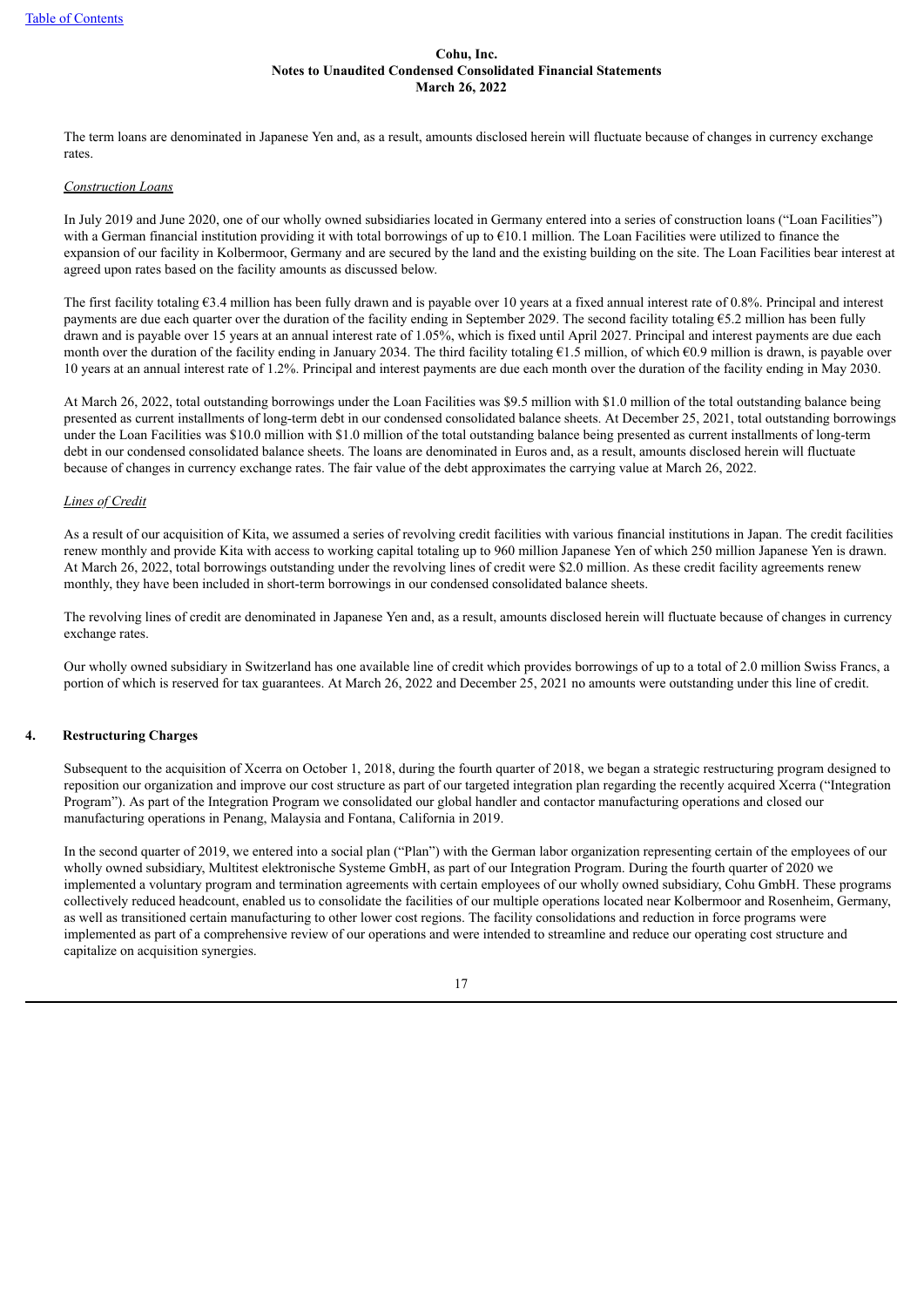As a result of the activities described above, we recognized total pretax charges of \$0.4 million and \$1.7 million for the three months ended March 26, 2022, and March 27, 2021, respectively, that are within the scope of ASC 420, *Exit or Disposal Cost Obligations* ("ASC 420"). All costs of the Integration Program were, and will be, incurred by our Semiconductor Test & Inspection segment.

Costs associated with restructuring activities are presented in our condensed consolidated statements of income as restructuring charges, except for certain costs associated with inventory charges related to the decision to end manufacturing of certain of Xcerra's semiconductor test handler products, which are classified within cost of sales. Other restructuring costs include expenses for professional fees associated with employee severance, impairments of fixed assets and building close expenses.

The following table summarizes the activity within the restructuring related accounts for the Integration Program during the three months ended March 26, 2022 and March 27, 2021 *(in thousands)*:

|                             | Severance and |  | Other Exit               |         |
|-----------------------------|---------------|--|--------------------------|---------|
|                             | Other Payroll |  | Costs                    | Total   |
| Balance, December 26, 2020  | 5,826 \$      |  | $\overline{\phantom{a}}$ | 5,826   |
| Costs accrued               | 952           |  | 388                      | 1,340   |
| Amounts paid or charged     | (2, 444)      |  | (388)                    | (2,832) |
| Impact of currency exchange | (140)         |  |                          | (140)   |
| Balance, March 27, 2021     | $4,194$ \$    |  | $\overline{\phantom{0}}$ | 4,194   |
| Balance, December 25, 2021  | 348 \$        |  | - \$                     | 348     |
| Costs accrued               | (14)          |  | 590                      | 576     |
| Amounts paid or charged     | (257)         |  | (169)                    | (426)   |
| Impact of currency exchange | (2)           |  |                          | (2)     |
| Balance, March 26, 2022     | 75 \$         |  | 421                      | 496     |

At March 26, 2022, our total accrual for restructuring related items is reflected within current liabilities of our condensed consolidated balance sheets as these amounts are expected to be paid out within a year. The estimated costs associated with the employee severance and facility consolidation actions will be paid predominantly in cash.

# **5. Financial Instruments Measured at Fair Value**

Our cash, cash equivalents, and short-term investments consisted primarily of cash and other investment grade securities. We do not hold investment securities for trading purposes. All short-term investments in debt securities are classified as available-for-sale and recorded at fair value. Investment securities are exposed to market risk due to changes in interest rates and credit risk and we monitor credit risk and attempt to mitigate exposure by making high-quality investments and through investment diversification.

We assess whether unrealized loss positions on available-for-sale debt securities are due to credit-related factors. The credit-related portion of unrealized losses, and any subsequent improvements, are recorded in earnings through an allowance account. Unrealized gains and losses that are not due to credit-related factors are included in accumulated other comprehensive income (loss). Factors that could indicate an impairment exists include, but are not limited to earnings performance, changes in credit rating or adverse changes in the regulatory or economic environment of the asset. Gross realized gains and losses on sales of short-term investments are included in interest income. Realized gains and losses for the periods presented were not significant.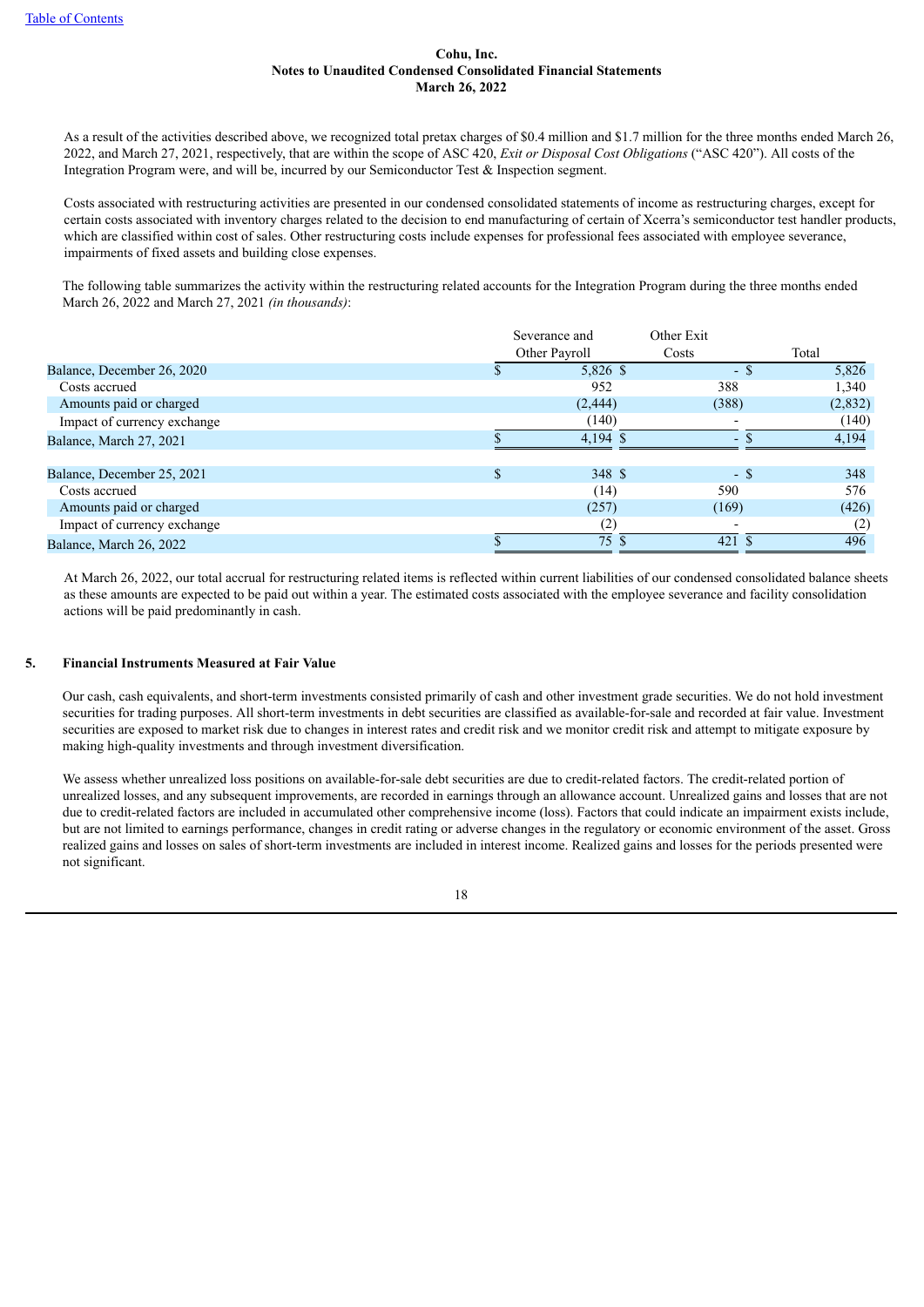Investments that we have classified as short-term, by security type, are as follows *(in thousands)*:

|                                 | March 26, 2022 |       |            |  |                          |  |           |  |      |
|---------------------------------|----------------|-------|------------|--|--------------------------|--|-----------|--|------|
|                                 |                | Gross |            |  | Gross                    |  | Estimated |  |      |
|                                 | Amortized      |       | Unrealized |  | Unrealized               |  |           |  | Fair |
|                                 | Cost           | Gains |            |  | Losses $(1)$             |  | Value     |  |      |
| Corporate debt securities $(2)$ | 77,246         |       |            |  | 292                      |  | 76,955    |  |      |
| U.S. treasury securities        | 8,713          |       |            |  | 68                       |  | 8,645     |  |      |
| Bank certificates of deposit    | 4,300          |       |            |  | 10                       |  | 4,290     |  |      |
| Foreign government security     | 884            |       |            |  | $\overline{\phantom{0}}$ |  | 884       |  |      |
| Asset-backed securities         | 731            |       |            |  |                          |  | 728       |  |      |
|                                 | 91.874         |       |            |  | 373                      |  | 91,502    |  |      |

|                                 | December 25, 2021 |           |            |   |       |              |  |           |
|---------------------------------|-------------------|-----------|------------|---|-------|--------------|--|-----------|
|                                 |                   |           | Gross      |   | Gross |              |  | Estimated |
|                                 |                   | Amortized | Unrealized |   |       | Unrealized   |  | Fair      |
|                                 |                   | Cost      | Gains      |   |       | Losses $(1)$ |  | Value     |
| Corporate debt securities $(2)$ |                   | 84,060    |            | 2 |       | 31           |  | 84,031    |
| U.S. treasury securities        |                   | 3,953     |            |   |       |              |  | 3,948     |
| Bank certificates of deposit    |                   | 800       |            |   |       |              |  | 800       |
| Foreign government security     |                   | 925       |            |   |       |              |  | 925       |
|                                 |                   | 89,738    |            |   |       | 36           |  | 89,704    |

(1) As of March 26, 2022 and December 25, 2021, the cost and fair value of investments with loss positions were approximately \$85.0 million and \$57.0 million, respectively. We evaluated the nature of these investments, credit worthiness of the issuer and the duration of these impairments to determine if an other-than-temporary decline in fair value had occurred and concluded that these losses were temporary and we have the ability and intent to hold these investments to maturity.

(2) Corporate debt securities include investments in financial and other corporate institutions. No single issuer represents a significant portion of the total corporate debt securities portfolio.

Effective maturities of short-term investments are as follows *(in thousands)*:

|                                        | March 26, 2022         |            |        |           | December 25, 2021 |            |        |  |
|----------------------------------------|------------------------|------------|--------|-----------|-------------------|------------|--------|--|
|                                        | Estimated<br>Amortized |            |        | Amortized |                   | Estimated  |        |  |
|                                        | Cost                   | Fair Value |        | Cost      |                   | Fair Value |        |  |
| Due in one year or less                | 75,633                 |            | 75,468 |           | 83.429            |            | 83,408 |  |
| Due after one year through three years | 16.241                 |            | 16.034 |           | 6.309             |            | 6.296  |  |
|                                        | 91.874                 |            | 91.502 |           | 89.738            |            | 89,704 |  |

Accounting standards pertaining to fair value measurements establish a three-tier fair value hierarchy, which prioritizes the inputs used in measuring fair value. These tiers include: Level 1, defined as observable inputs such as quoted prices in active markets; Level 2, defined as inputs other than quoted prices in active markets that are either directly or indirectly observable; and Level 3, defined as unobservable inputs in which little or no market data exists, therefore requiring an entity to develop its own assumptions. When available, we use quoted market prices to determine the fair value of our investments, and they are included in Level 1. When quoted market prices are unobservable, we use quotes from independent pricing vendors based on recent trading activity and other relevant information, and they are included in Level 2.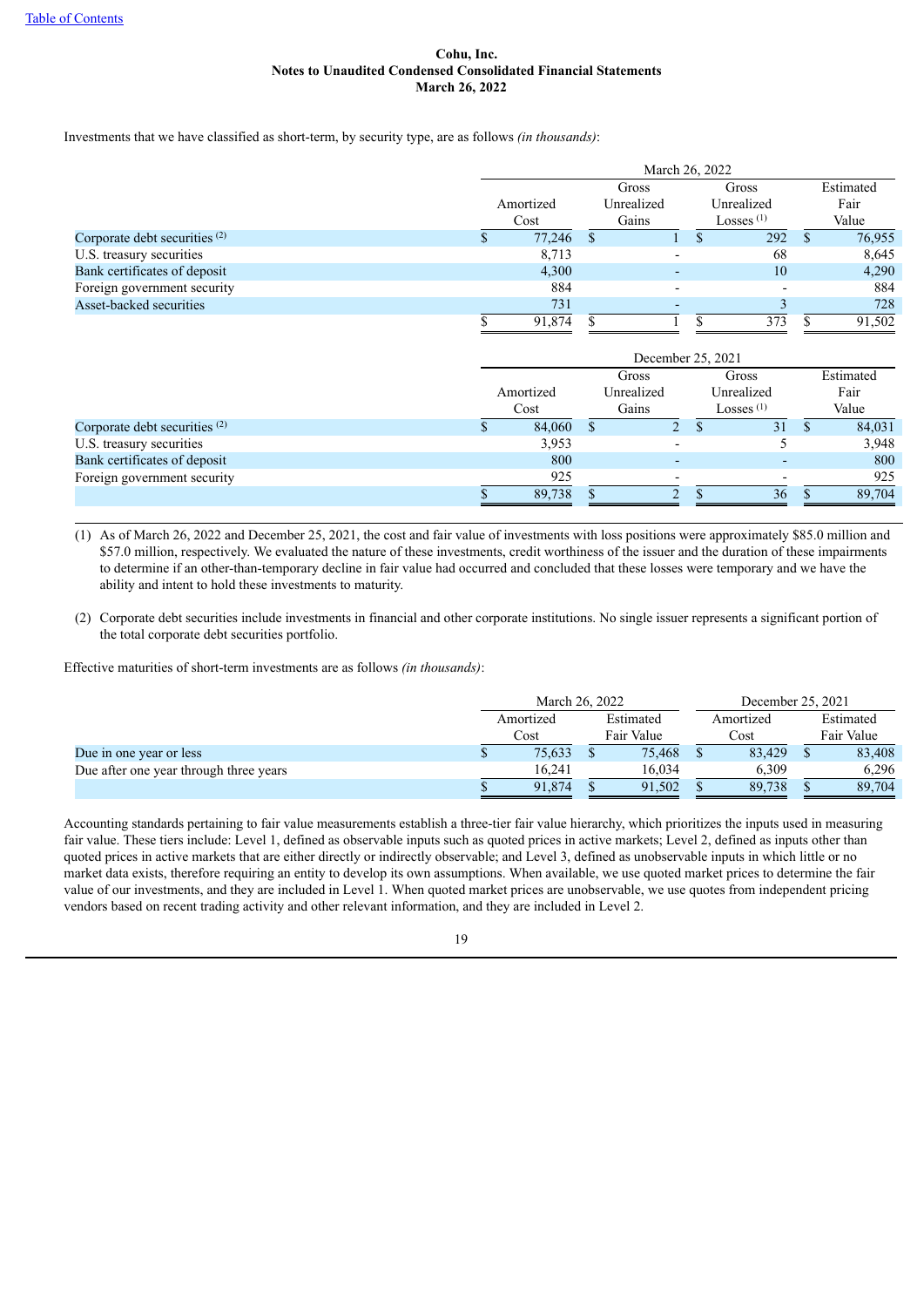The following table summarizes, by major security type, our financial instruments that are measured at fair value on a recurring basis and are categorized using the fair value hierarchy *(in thousands)*:

|                              | Fair value measurements at March 26, 2022 using: |         |  |         |  |         |                          |  |                               |
|------------------------------|--------------------------------------------------|---------|--|---------|--|---------|--------------------------|--|-------------------------------|
|                              |                                                  | Level 1 |  | Level 2 |  | Level 3 |                          |  | Total estimated<br>fair value |
| Cash                         |                                                  | 156,024 |  | ۰.      |  |         | $\overline{\phantom{a}}$ |  | 156,024                       |
| U.S. treasury securities     |                                                  |         |  | 8,645   |  |         | $\overline{\phantom{0}}$ |  | 8,645                         |
| Corporate debt securities    |                                                  |         |  | 79,951  |  |         |                          |  | 79,951                        |
| Asset-backed securities      |                                                  |         |  | 728     |  |         |                          |  | 728                           |
| Money market funds           |                                                  |         |  | 108,048 |  |         |                          |  | 108,048                       |
| Bank certificates of deposit |                                                  |         |  | 4.290   |  |         |                          |  | 4,290                         |
| Foreign government security  |                                                  |         |  | 884     |  |         |                          |  | 884                           |
|                              |                                                  | 156,024 |  | 202,546 |  |         | $\overline{\phantom{a}}$ |  | 358,570                       |

|                              |         | Fair value measurements at December 25, 2021 using: |                          |  |                               |
|------------------------------|---------|-----------------------------------------------------|--------------------------|--|-------------------------------|
|                              | Level 1 | Level 2                                             | Level 3                  |  | Total estimated<br>fair value |
| Cash                         | 195,297 | ۰.                                                  | ٠                        |  | 195,297                       |
| Corporate debt securities    |         | 86,535                                              | $\overline{\phantom{a}}$ |  | 86,535                        |
| U.S. treasury securities     |         | 3.948                                               |                          |  | 3,948                         |
| Money market funds           |         | 92,400                                              |                          |  | 92,400                        |
| Bank certificates of deposit |         | 800                                                 |                          |  | 800                           |
| Foreign government security  |         | 925                                                 |                          |  | 925                           |
|                              | 195.297 | 184.608                                             | ٠                        |  | 379,905                       |

## **6. Employee Stock Benefit Plans**

Our 2005 Equity Incentive Plan ("2005 Plan") is a broad-based, long-term retention program intended to attract, motivate, and retain talented employees as well as align stockholder and employee interests. Awards that may be granted under the program include, but are not limited to, nonqualified and incentive stock options, restricted stock units, and performance stock units. We settle employee stock option exercises, employee stock purchase plan purchases, and the vesting of restricted stock units, and performance stock units with newly issued common shares. At March 26, 2022, there were 943,106 shares available for future equity grants under the 2005 Plan.

#### **Stock Options**

Stock options may be granted to employees, consultants and non-employee directors to purchase a fixed number of shares of our common stock. The exercise prices of options granted are at least equal to the fair market value of our common stock on the dates of grant and options vest and become exercisable in annual increments that range from one to four years from the date of grant. Stock options granted under the 2005 Plan have a maximum contractual term of ten years. In the three months of fiscal 2022 we did not grant any stock options and we did not issue any shares of our common stock on the exercise of options that were granted previously.

At March 26, 2022, we had 12,442 stock options exercisable and outstanding. These options had a weighted-average exercise price of \$9.44 per share, an aggregate intrinsic value of approximately \$0.3 million and the weighted average remaining contractual term was approximately 1.0 year.

## **Restricted Stock Units**

We grant restricted stock units ("RSUs") to certain employees, consultants and directors. RSUs vest in annual increments that range from one to four years from the date of grant. Prior to vesting, RSUs do not have dividend equivalent rights, do not have voting rights and the shares underlying the RSUs are not considered issued and outstanding. New shares of our common stock will be issued on the date the RSUs vest net of the minimum statutory tax withholding requirements to be paid by us on behalf of our employees. As a result, the actual number of shares issued will be fewer than the actual number of RSUs outstanding at March 26, 2022.

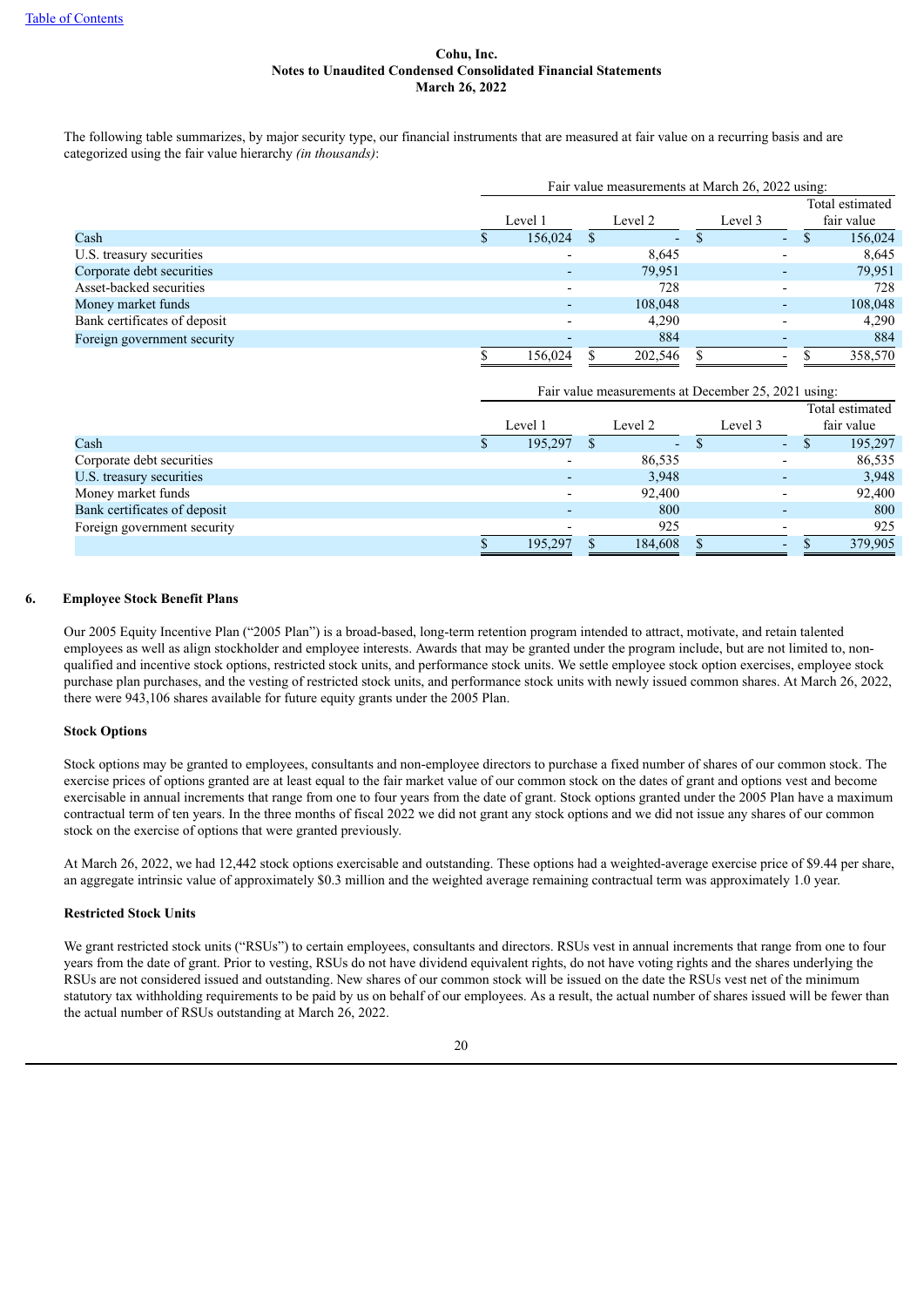In the first three months of fiscal 2022, we awarded 362,558 RSUs and issued 370,831 shares of our common stock on vesting of previously granted awards and 8,938 shares were forfeited. At March 26, 2022, we had 1,040,597 RSUs outstanding with an aggregate intrinsic value of approximately \$32.3 million and the weighted average remaining vesting period was approximately 1.7 years.

## **Performance Stock Units**

We also grant performance stock units ("PSUs") to senior executives as a part of our long-term equity compensation program. The number of shares of common stock that will ultimately be issued to settle PSUs granted ranges from 0% to 200% of the number granted and is determined based on certain performance criteria over a three-year measurement period. The performance criteria for the PSUs are based on a combination of our annualized Total Shareholder Return ("TSR") for the performance period and the relative performance of our TSR compared with the annualized TSR of certain peer companies or index for the performance period. PSUs granted vest 100% on the third anniversary of their grant, assuming achievement of the applicable performance criteria.

We estimated the fair value of the PSUs using a Monte Carlo simulation model on the date of grant. Compensation expense is recognized ratably over the explicit service period. New shares of our common stock will be issued on the date the PSUs vest net of the minimum statutory tax withholding requirements to be paid by us on behalf of our employees.

In the three months of fiscal 2022, we awarded 150,633 PSUs, we issued 55,009 shares of our common stock on vesting of previously granted awards and 68,975 shares were forfeited. At March 26, 2022, we had 411,139 PSUs outstanding with an aggregate intrinsic value of approximately \$12.8 million and the weighted average remaining vesting period was approximately 1.9 years.

#### **Employee Stock Purchase Plan**

The Cohu, Inc. 1997 Employee Stock Purchase Plan ("ESPP") provides for the issuance of shares of our common stock. Under the ESPP, eligible employees may purchase shares of Cohu common stock through payroll deductions at a price equal to 85 percent of the lower of the fair market value of Cohu common stock at the beginning or end of each 6-month purchase period, subject to certain limits. During the three months of fiscal 2022, no shares of our common stock were sold to our employees under the ESPP leaving 507,353 shares available for future issuance.

## **7. Derivative Financial Instruments**

## *Foreign Exchange Derivative Contracts*

We operate and sell our products in various global markets and, as a result, we are exposed to changes in foreign currency exchange rates. In the fourth quarter of 2020, we began utilizing foreign currency forward contracts to offset future movements in foreign exchange rates that affect certain existing foreign currency denominated assets and liabilities. Under this program, our strategy is to have increases or decreases in our foreign currency exposures mitigated by gains or losses on the foreign currency forward contracts to mitigate the risks and volatility associated with foreign currency transaction gains or losses.

We do not use derivative financial instruments for speculative or trading purposes. For accounting purposes, our foreign currency forward contracts are not designated as hedging instruments and, accordingly, we record the fair value of these contracts as of the end of our reporting period in our condensed consolidated balance sheets with changes in fair value recorded within foreign transaction gain (loss) in our condensed consolidated statements of income for both realized and unrealized gains and losses. The cash flows associated with the foreign currency forward contracts are reported in net cash provided by operating activities in our condensed consolidated statements of cash flows.

The fair value of our foreign exchange derivative contracts was determined based on current foreign currency exchange rates and forward points. All our foreign exchange derivative contracts outstanding at March 26, 2022 will mature during the second quarter of fiscal 2022.

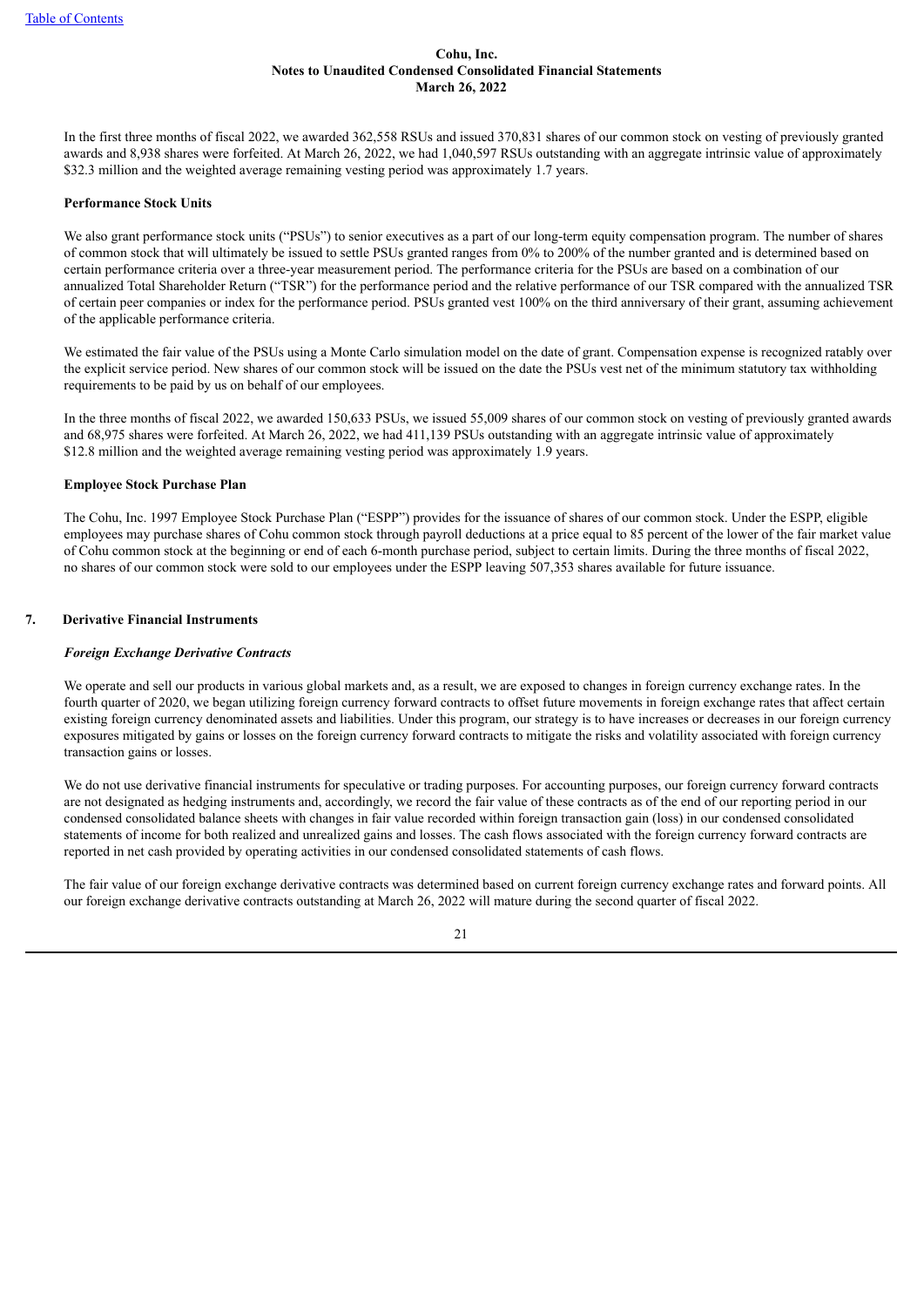The following table provides information about our foreign currency forward contracts outstanding as of March 26, 2022 *(in thousands)*:

|              |                          | Contract Amount  | Contract Amount |
|--------------|--------------------------|------------------|-----------------|
| Currency     | <b>Contract Position</b> | (Local Currency) | (U.S. Dollars)  |
| Euro         | Buy                      | 35,115           | 38,700          |
| Swiss Franc  | Buy                      | 16,747           | 18,000          |
| Japanese Yen | Buy                      | 120,920          | 1,000           |
|              |                          |                  | 57,700          |

Our foreign currency contracts are classified within Level 2 of the fair value hierarchy as they are valued using pricing models that utilize observable market inputs. The fair values of foreign currency contracts outstanding at March 26, 2022 were immaterial.

The location and amount of losses related to non-designated derivative instruments in the condensed consolidated statements of income were as follows (*in thousands*):

|                                    | Three months ended        |           |           |
|------------------------------------|---------------------------|-----------|-----------|
| Derivatives not designated         | Location of loss          | March 26. | March 27. |
| as hedging instruments             | recognized on derivatives | 2022      | 2021      |
| Foreign exchange forward contracts | Foreign transaction loss  | (1, 410)  | (1,515)   |

#### **8. Equity**

## *Common Stock Issuance*

On March 8, 2021, we closed an underwritten public offering of 4,950,000 shares of our common stock at \$41.00 per share. As part of the transaction, the underwriters were also granted a 30-day option to purchase up to an aggregate of 742,500 additional shares of common stock to cover overallotments which was exercised in full on March 11, 2021. The offering, and the follow-on option to sell additional shares, resulted in net proceeds, after deducting underwriting discounts and commissions and offering expenses, of approximately \$223.1 million. All of the shares were sold pursuant to an effective shelf registration statement previously filed with the SEC.

## *Share Repurchase Program*

On October 28, 2021, we announced that our Board of Directors authorized a \$70 million share repurchase program. This share repurchase program was effective as of November 2, 2021 and has no expiration date, and the timing of share repurchases and the number of shares of common stock to be repurchased will depend upon prevailing market conditions and other factors. Repurchases under this program will be made using our existing cash resources and may be commenced or suspended from time-to-time at our discretion without prior notice. Repurchases may be made in the open market, through 10b5-1 programs, or in privately negotiated transactions at prevailing market rates in accordance with federal securities laws. During the three months ended March 26, 2022, we repurchased 213,706 shares of our common stock for \$6.4 million to be held as treasury stock. As of March 26, 2022, \$56.3 million of shares of our common stock remains available for us to repurchase under our share repurchase program.

## **9. Income Taxes**

We used the estimated annual effective tax rate ("ETR") expected to be applicable for the full fiscal year in computing our tax provision. The ETR on income for the three months ended March 26, 2022 was 22.6% and reflects the impact of both new tax regulations and previously-enacted tax regulations now impacting the Company for the first time. New regulations impacting the tax provision include final regulations on foreign tax credits which limit the Company's ability to claim credits in certain jurisdictions. Previously enacted legislation now impacting the Company include the requirements to capitalize research expenditures and software development costs, and the Company now being subjected to base erosion and antiabuse tax rules as we exceeded certain revenue thresholds. These impacts were offset by a partial release of our domestic valuation allowance on deferred tax assets to offset tax liabilities on current year earnings and excess benefits relating to stock-based compensation. The ETR on income for the three months ended March 27, 2021 was 11.5% which as not impacted by the aforementioned tax regulations, reflected a partial release of our domestic valuation allowance on deferred tax assets to offset tax liabilities on current year earnings and excess benefits relating to stock-based compensation.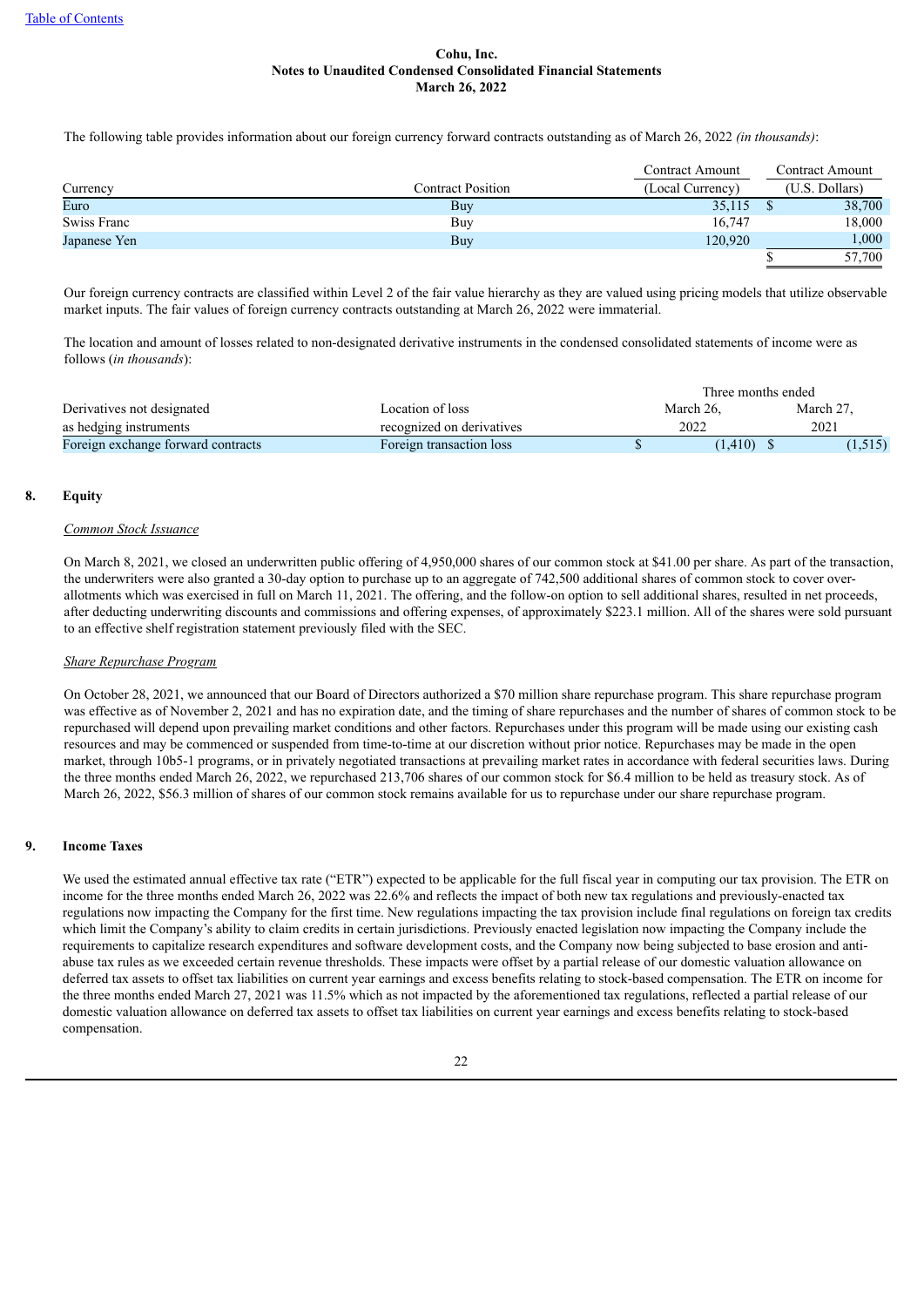We conduct business globally and as a result. Cohu or one or more of its subsidiaries files income tax returns in the US and various state and foreign jurisdictions. In the normal course of business, we are subject to examinations by taxing authorities throughout the world and are currently under examination in Germany and Malaysia. We believe our financial statement accruals for income taxes are appropriate.

In accordance with the disclosure requirements as described in ASC Topic 740, Income Taxes, we have classified unrecognized tax benefits as noncurrent income tax liabilities, or a reduction in non-current deferred tax assets, unless expected to be paid within one year. Our continuing practice is to recognize interest and/or penalties related to income tax matters in income tax expense. There were no material changes to our unrecognized tax benefits and interest accrued related to unrecognized tax benefits during the three months ended March 26, 2022 and March 27, 2021.

#### **10. Segment and Geographic Information**

The summary below presents our reportable segments, Semiconductor Test & Inspection and PCB Test, for the three-month period ended March 27, 2021. Subsequent to the sale of our PCB Test business on June 24, 2021, we have one reportable segment, Semiconductor Test & Inspection. All amounts presented in our condensed consolidated balance sheet as of March 26, 2022 and our condensed consolidated statement of income for the three months ended March 26, 2022 represents the financial position and results of our remaining reportable segment.

Financial information by reportable segment is as follows *(in thousands)*:

|                                                      |    | Three Months |
|------------------------------------------------------|----|--------------|
|                                                      |    | Ended        |
|                                                      |    | March 27,    |
| Net sales by segment:                                |    | 2021         |
| Semiconductor Test & Inspection                      | \$ | 212,406      |
| <b>PCB</b> Test                                      |    | 13,082       |
| Total consolidated net sales for reportable segments |    | 225,488      |
| Segment profit before tax:                           |    |              |
| Semiconductor Test & Inspection                      | S  | 36,627       |
| <b>PCB</b> Test                                      |    | 2,429        |
| Profit for reportable segments                       |    | 39,056       |
| Other unallocated amounts:                           |    |              |
| Corporate expenses                                   |    | (3, 473)     |
| Loss on sale of PCB Test business                    |    | (115)        |
| Interest expense                                     |    | (2,575)      |
| Interest income                                      |    | 50           |
| Loss on extinguishment of debt                       |    | (1,761)      |
| Income from operations before taxes                  | \$ | 31,182       |

For revenues by geography and information on customer concentration, see Note 1, "Summary of Significant Accounting Policies".

#### **11. Leases**

We lease certain of our facilities, equipment and vehicles under non-cancelable operating and finance leases. Leases with initial terms of 12 months or less are not recorded on the condensed consolidated balance sheet, but we recognize those lease payments in the condensed consolidated statements of income on a straight-line basis over the lease term. Lease and non-lease components are included in the calculation of the ROU asset and lease **liabilities** 

Our leases have remaining lease terms of 1 year to 36 years, some of which include one or more options to extend the leases for up to 25 years. Our lease term includes renewal terms when we are reasonably certain we will exercise the renewal options. We sublease certain leased assets to third parties, mainly as a result of unused space in our facilities.

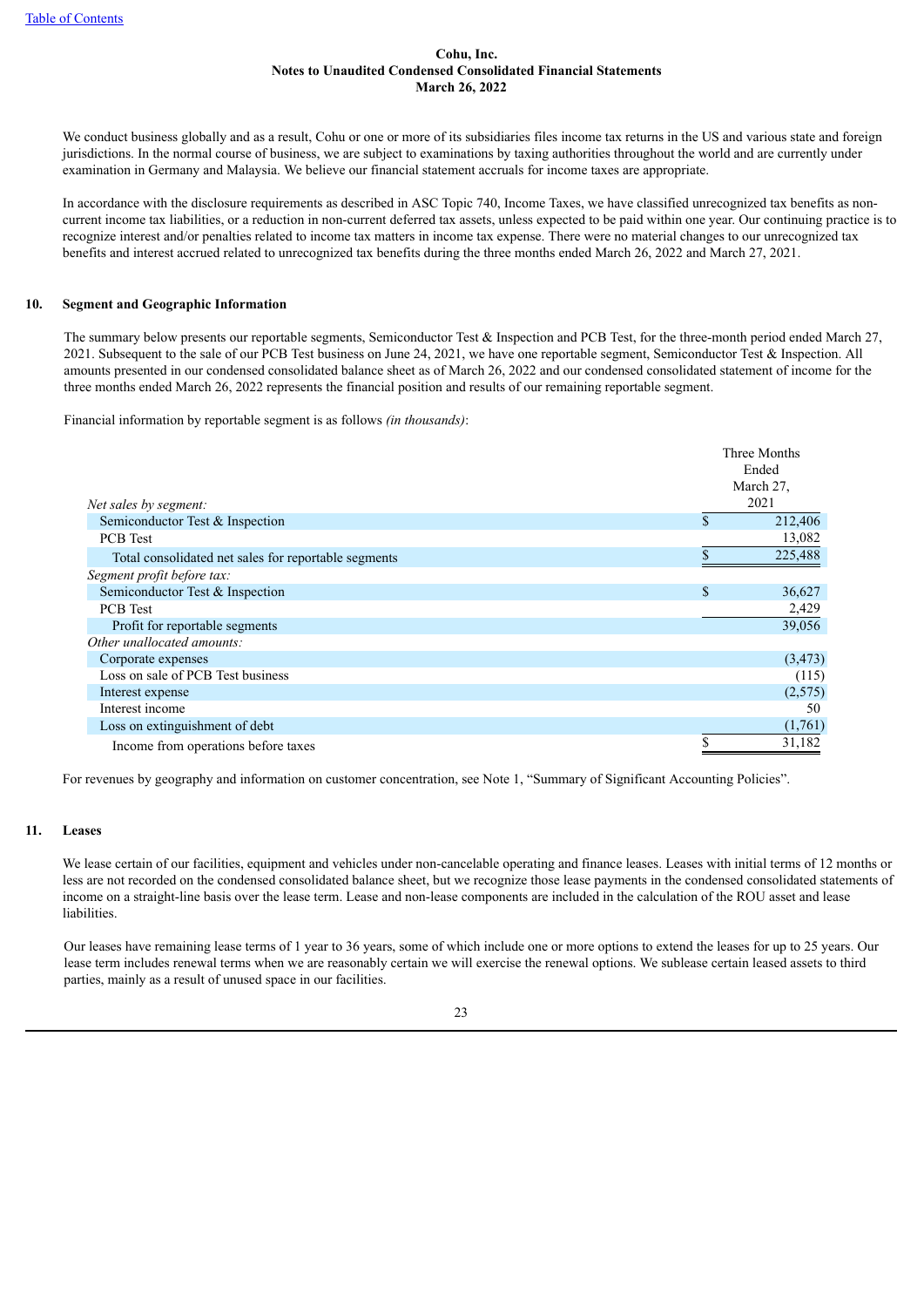Supplemental balance sheet information related to leases was as follows:

| (in thousands)                                | Classification                         | March 26, 2022 |             | December 25, 2021 |
|-----------------------------------------------|----------------------------------------|----------------|-------------|-------------------|
| <b>Assets</b>                                 |                                        |                |             |                   |
| Operating lease assets                        | Operating lease right-of-use assets    | \$<br>24,870   | \$          | 25,060            |
| Finance lease assets                          | Property, plant and equipment, net (1) | 390            |             | 423               |
| Total lease assets                            |                                        | 25,260         | \$          | 25,483            |
| <b>Liabilities</b>                            |                                        |                |             |                   |
| Current                                       |                                        |                |             |                   |
| Operating                                     | Other accrued liabilities              | \$<br>4,962    | $\mathbf S$ | 4,886             |
| Finance                                       | Other accrued liabilities              | 143            |             | 167               |
| Noncurrent                                    |                                        |                |             |                   |
| Operating                                     | Long-term lease liabilities            | 21,732         |             | 21,977            |
| Finance                                       | Long-term lease liabilities            | 50             |             | 63                |
| Total lease liabilities                       |                                        | 26,887         |             | 27,093            |
| Weighted-average remaining lease term (years) |                                        |                |             |                   |
| Operating leases                              |                                        | 6.7            |             | 6.9               |
| Finance leases                                |                                        | 1.6            |             | 1.8               |
| Weighted-average discount rate                |                                        |                |             |                   |
| Operating leases                              |                                        | $6.2\%$        |             | 6.3 <sup>c</sup>  |
| Finance leases                                |                                        | $0.9\%$        |             | 0.7 <sup>c</sup>  |

(1) Finance lease assets are recorded net of accumulated amortization of \$0.2 million and \$0.1 million as of March 26, 2022 and December 25, 2021, respectively.

The components of lease expense were as follows:

|                               | Three Months Ended |            |                |  |  |
|-------------------------------|--------------------|------------|----------------|--|--|
| (in thousands)                | March 26, 2022     |            | March 27, 2021 |  |  |
| <b>Operating leases</b>       |                    | $1,716$ \$ | 2,040          |  |  |
| Variable lease expense        |                    | 537        | 552            |  |  |
| Short-term operating leases   |                    |            | 33             |  |  |
| Finance leases                |                    |            |                |  |  |
| Amortization of leased assets |                    | 32         |                |  |  |
| Sublease income               |                    | (20)       | (19)           |  |  |
| Net lease cost                |                    | 2,266      | 2,627          |  |  |

Future minimum lease payments at March 26, 2022, are as follows:

|                                    | Operating    | Finance |                |      |          |
|------------------------------------|--------------|---------|----------------|------|----------|
| (in thousands)                     | leases $(1)$ | leases  |                |      | Total    |
| 2022                               | 4,866        | - \$    | 121            | - \$ | 4,987    |
| 2023                               | 5,761        |         | 50             |      | 5,811    |
| 2024                               | 5,302        |         | 11             |      | 5,313    |
| 2025                               | 5,088        |         | 11             |      | 5,099    |
| 2026                               | 2,765        |         |                |      | 2,768    |
| Thereafter                         | 9,729        |         |                |      | 9,729    |
| Total lease payments               | 33,511       |         | 196            |      | 33,707   |
| Less: Interest                     | (6, 817)     |         | $\mathfrak{B}$ |      | (6, 820) |
| Present value of lease liabilities | 26,694       |         | 193            |      | 26,887   |

(1) Excludes sublease income of \$0.1 million in 2022.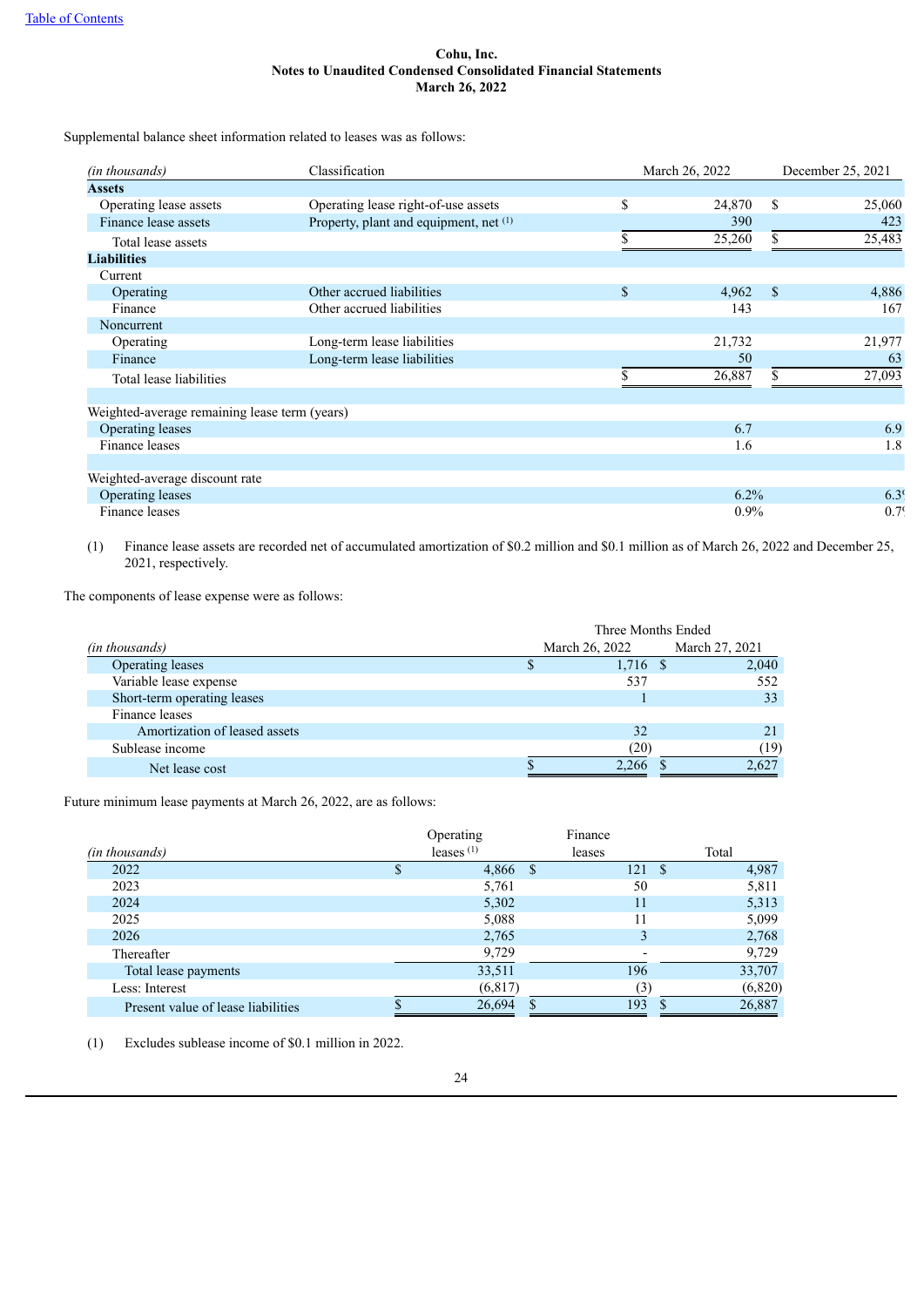Supplemental cash flow information related to leases was as follows:

|                                                                         | Three Months Ended |                |  |                |
|-------------------------------------------------------------------------|--------------------|----------------|--|----------------|
| (in thousands)                                                          |                    | March 26, 2022 |  | March 27, 2021 |
| Cash paid for amounts included in the measurement of lease liabilities: |                    |                |  |                |
| Operating cash flows from operating leases                              |                    | $1,703$ \$     |  | 1.943          |
| Financing cash flows from finance leases                                |                    | 44 \$          |  | 45             |
| Leased assets obtained in exchange for new finance lease liabilities    |                    | $\sim$         |  | 54             |
| Leased assets obtained in exchange for new operating lease liabilities  |                    | 1.169          |  | 2,350          |

#### **12. Business Divestitures**

#### *PCB Test Equipment Business*

On June 24, 2021, we completed the sale of our PCB Test Equipment ("PCB Test") business, which represented our PCB Test reportable segment. As part of the transaction we also sold certain intellectual property held by our Semiconductor Test  $\&$  Inspection segment that is utilized by the PCB Test business. Our decision to sell this non-core business resulted from management's determination that that they were no longer a fit within our organization. We received gross proceeds of \$125.1 million, after completion of certain closing adjustments. The divestment generated a \$70.8 million pre-tax gain on sale of business, which was recorded in our condensed consolidated statements of income. As a result of the closing of the transaction, we derecognized net assets of \$48.2 million, including goodwill of \$21.9 million and intangible assets of \$14.8 million.

We evaluated the guidance in ASC 205-20, *Presentation of Financial Statements* – *Discontinued Operations*, and determined that the divestment of our PCB Test business does not represent a strategic shift as the divestiture will not have a major effect on Cohu's operations and financial results and, as a result, it is not presented as discontinued operations in any periods presented. Subsequent to the sale of our PCB Test business, we have one reportable segment, Semiconductor Test & Inspection.

## **13. Contingencies**

From time-to-time we are involved in various legal proceedings, examinations by various tax authorities and claims that have arisen in the ordinary course of our business. The outcome of any litigation is inherently uncertain. While there can be no assurance, we do not believe at the present time that the resolution of these matters will have a material adverse effect on our assets, financial position or results of operations.

# **14. Guarantees**

#### **Product Warranty**

Our products are generally sold with warranty periods that range from 12 to 36 months following sale or acceptance. The product warranty promises customers that delivered products are as specified in the contract (an "assurance-type warranty"). Therefore, we account for such product warranties under ASC 460, and not as a separate performance obligation. Parts and labor are covered under the terms of the warranty agreement. The warranty provision is based on historical and projected experience by product and configuration.

Changes in accrued warranty were as follows (*in thousands*):

|                                | Three Months Ended |  |           |  |  |
|--------------------------------|--------------------|--|-----------|--|--|
|                                | March 26,          |  | March 27. |  |  |
|                                | 2022               |  | 2021      |  |  |
| Balance at beginning of period | 7,691              |  | 6,382     |  |  |
| Warranty expense accruals      | 2,047              |  | 2,409     |  |  |
| Warranty payments              | (2,891)            |  | (1,653)   |  |  |
| Balance at end of period       | 6.847              |  | 7,138     |  |  |

Accrued warranty amounts expected to be incurred after one year are included in noncurrent other accrued liabilities in the condensed consolidated balance sheet. These amounts totaled \$0.9 million and \$1.1 million at March 26, 2022 and December 25, 2021, respectively.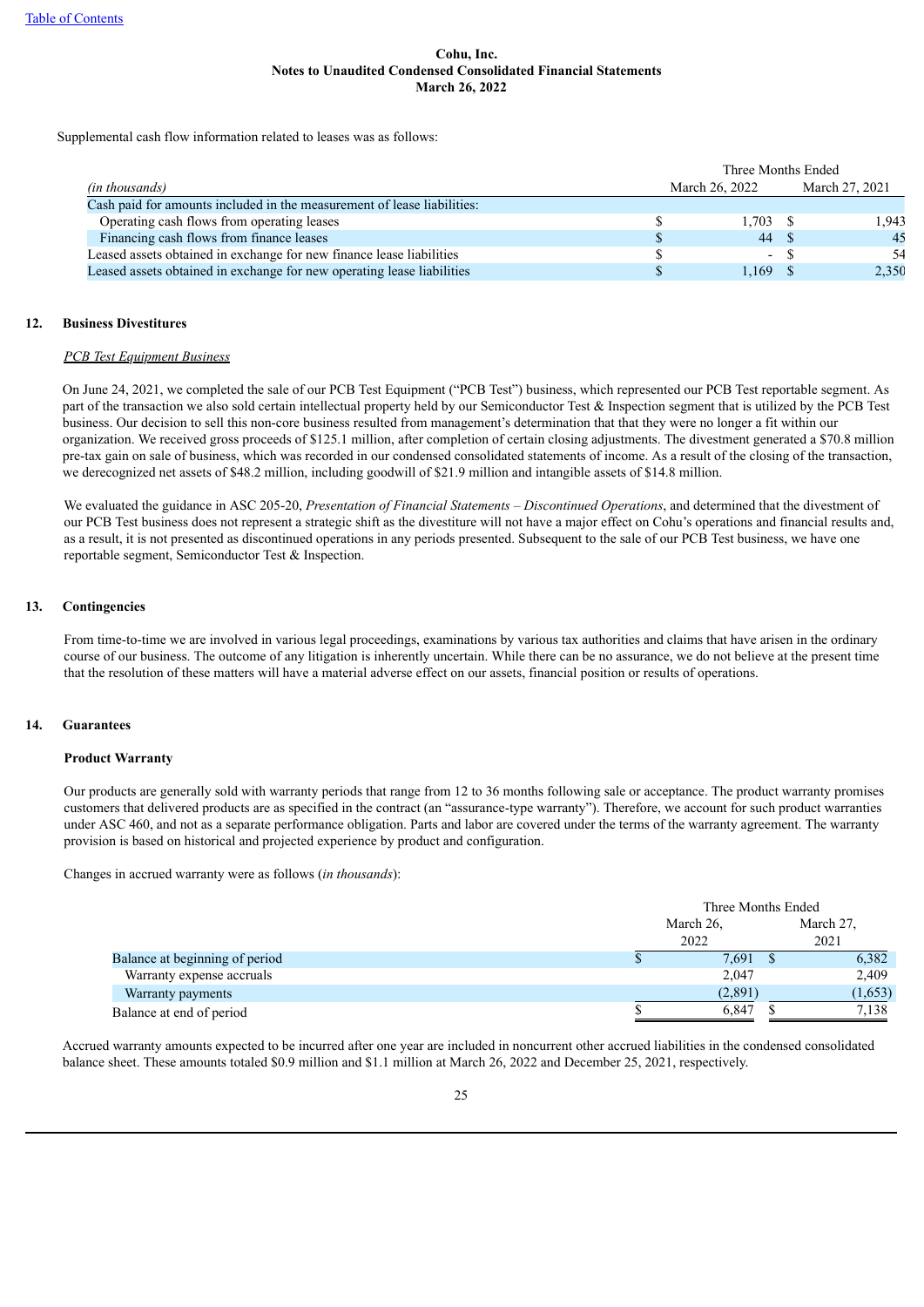## <span id="page-25-0"></span>**Item 2. Management**'**s Discussion and Analysis of Financial Condition and Results of Operations**

This Form 10-O contains certain forward-looking statements including expectations of market conditions, challenges and plans, within the meaning of Section 21E of the Securities Exchange Act of 1934, as amended, and is subject to the Safe Harbor provisions created by that statute. Such forward-looking statements are based on management's current expectations and beliefs, including estimates and projections about our business and include, but are not limited to, statements concerning financial position, business strategy, our industry environment, market growth expectations, and plans or objectives for future operations. Forward-looking statements are not guarantees of future performance, and are subject to certain risks, uncertainties, and assumptions that are difficult to predict and may cause actual results to differ materially from management's current expectations. Such risks and uncertainties include those set forth in this Ouarterly Report on Form 10-O and our 2021 Annual Report on Form 10-K under the heading "Item 1A. Risk Factors". The forward-looking statements in this report speak only as of the time they are made, and do not necessarily reflect management's outlook at any other point in time. We undertake no obligation to publicly update any forward-looking statements, whether as a result of new information, future events, or for any other reason, however, readers should carefully review the risk factors set forth in other reports or documents we file from time to time with the SEC after the date of this Ouarterly Report. This Form 10-O also contains estimates, projections and other information concerning our industry, our business, and the markets for certain of our products. Information that is based on estimates, forecasts, projections, market research or similar methodologies is inherently subject to uncertainties and actual events or circumstances may differ materially from events and circumstances reflected in this information. Unless otherwise expressly stated, we obtained this industry, business, market, and other data from reports, research surveys, studies, and similar data prepared by market *research firms and other third parties, industry, and general publications, government data, and similar sources.*

#### **OVERVIEW**

Cohu is a leading supplier of semiconductor test and inspection handlers, micro-electromechanical system (MEMS) test modules, test contactors and thermal subsystems, and semiconductor automated test equipment used by global semiconductor and electronics manufacturers and test subcontractors. We offer a wide range of products and services and our revenue from capital equipment products is driven by the capital expenditure budgets and spending patterns of our customers, who often abruptly delay or accelerate purchases in reaction to variations in their business. The level of capital expenditures by these companies depends on the current and anticipated market demand for semiconductor devices and the products that incorporate them. Our consumable products are driven by the number of semiconductor devices that are tested and by the continuous introduction of new products and new technologies by our customers. As a result, our consumable products provide a more stable recurring source of revenue and generally do not have the same degree of cyclicality as our capital equipment products.

On a year-over-year basis, our consolidated net sales decreased 12.3%, and on a quarter-over-quarter basis our consolidated net sales increased 3.1% to \$197.8 million in the first three months of fiscal 2022. During the first three months of 2022, although we continue to benefit from robust automotive demand, our net sales declined as a result of lower demand for mobility and 5G related products. Our 2021 net sales were favorably impacted by both robust automotive demand and continued mobility expansion with 5G proliferation with demand for equipment testing 5G, Wi-Fi 6 and Ultra-Wideband devices, data centers, personal computers and automotive semiconductor and sensors were at near record levels. Despite the decrease in net sales, based on the strength of current business conditions and our results we continued to take actions to reduce outstanding principal under our Term Loan Credit Facility making a \$7.0 million prepayment and we repurchased 213,706 shares of our common stock for approximately \$6.4 million during the first quarter of 2022.

Our long-term market drivers and market strategy remain intact and we are encouraged by demand across our main market segments, and customer traction with our new products. We remain optimistic about the long-term prospects for our business due to the increasing ubiquity of semiconductors, the continued rollout of 5G networks, increasing semiconductor complexity, increasing quality demands from semiconductor customers, increasing test intensity and continued proliferation of electronics in a variety of products across the automotive, mobility, industrial and consumer markets.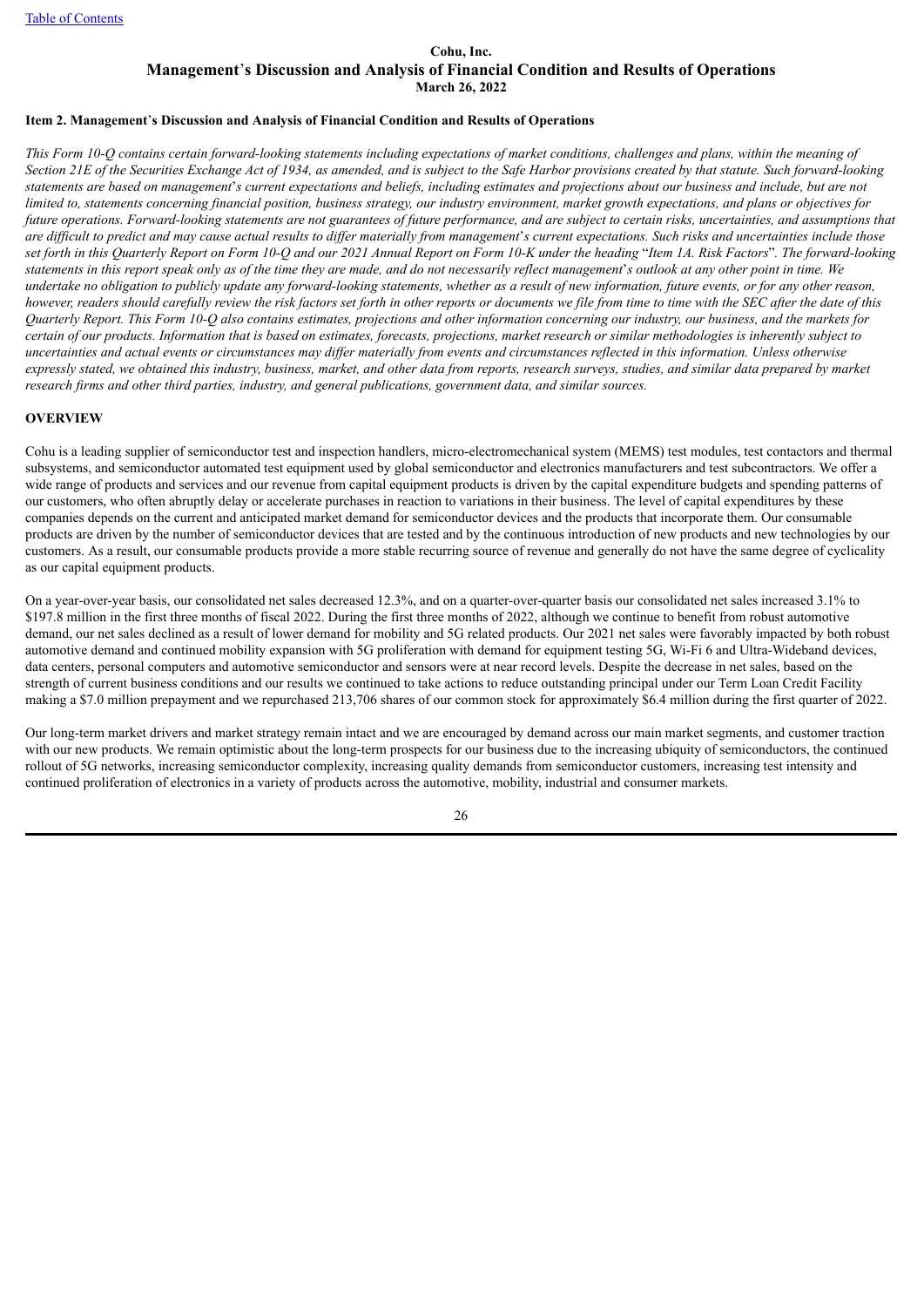#### **Application of Critical Accounting Estimates and Policies**

Our discussion and analysis of our financial condition and results of operations is based upon our consolidated financial statements, which have been prepared in accordance with accounting principles generally accepted in the United States of America. The preparation of these financial statements requires us to make estimates and judgments that affect the reported amounts of assets, liabilities, revenues and expenses and related disclosure of contingent assets and liabilities. COVID-19 remains a concern throughout the United States and other countries around the world, and the duration and severity of the effects are currently unknown. We base our estimates on historical experience, forecasts and on various other assumptions that are believed to be reasonable under the current circumstances, however actual results may differ from those estimates under different assumptions or conditions. The methods, estimates and judgments we use in applying our accounting policies have a significant impact on the results we report in our financial statements. Some of our accounting policies require us to make difficult and subjective judgments, often as a result of the need to make estimates of matters that are inherently uncertain.

Our critical accounting estimates that we believe are the most important to an investor's understanding of our financial results and condition and that require complex management judgment include:

- revenue recognition, including the deferral of revenue on sales to customers, which impacts our results of operations;
- estimation of valuation allowances and accrued liabilities, specifically inventory reserves, which impact gross margin or operating expenses;
- the recognition and measurement of current and deferred income tax assets and liabilities, unrecognized tax benefits, the valuation allowance on deferred tax assets and accounting for the impact of the change to U.S. tax law as described herein, which impact our tax provision;
- the assessment of recoverability of long-lived and indefinite-lived assets including goodwill and other intangible assets, which primarily impacts gross margin or operating expenses if we are required to record impairments of assets or accelerate their depreciation; and
- the valuation and recognition of share-based compensation, which impacts gross margin, research and development expense, and selling, general and administrative expense.

Below, we discuss these policies further, as well as the estimates and judgments involved. We also have other policies that we consider key accounting policies; however, these policies typically do not require us to make estimates or judgments that are difficult or subjective.

*Revenue Recognition:* Our net sales are derived from the sale of products and services and are adjusted for estimated returns and allowances, which historically have been insignificant. We recognize revenue when the obligations under the terms of a contract with our customers are satisfied; generally, this occurs with the transfer of control of our systems, non-system products or services. In circumstances where control is not transferred until destination or acceptance, we defer revenue recognition until such events occur. Revenue for established products that have previously satisfied a customer's acceptance requirements is generally recognized upon shipment. In cases where a prior history of customer acceptance cannot be demonstrated or from sales where customer payment dates are not determinable and in the case of new products, revenue and cost of sales are deferred until customer acceptance has been received. Our post-shipment obligations typically include installation and standard warranties. The estimated fair value of installation related revenue is recognized in the period the installation is performed. Service revenue is recognized over time as the transfer of control is completed for the related contract or upon completion of the services if they are short-term in nature. Spares, contactor and kit revenue is generally recognized upon shipment. Certain of our equipment sales have multiple performance obligations. These arrangements involve the delivery or performance of multiple performance obligations, and transfer of control of performance obligations may occur at different points in time or over different periods of time. For arrangements containing multiple performance obligations, the revenue relating to the undelivered performance obligation is deferred using the relative standalone selling price method utilizing estimated sales prices until satisfaction of the deferred performance obligation. Unsatisfied performance obligations primarily represent contracts for products with future delivery dates. At March 26, 2022, we had \$7.6 million of revenue expected to be recognized in the future related to performance obligations that are unsatisfied (or partially unsatisfied) for contracts with original expected durations of over one year. As allowed under ASC 606, we have opted to not disclose unsatisfied performance obligations as these contracts have original expected durations of less than one year. We generally sell our equipment with a product warranty. The product warranty provides assurance to customers that delivered products are as specified in the contract (an "assurance-type warranty"). Therefore, we account for such product warranties under ASC 460, and not as a separate performance obligation. The transaction price reflects our expectations about the consideration we will be entitled to receive from the customer and may include fixed or variable amounts. Fixed consideration primarily includes sales to customers that are known as of the end of the reporting period. Variable consideration includes sales in which the amount of consideration that we will receive is unknown as of the end of a reporting period. Such consideration primarily includes sales made to certain customers with cumulative tier volume discounts offered. Variable consideration arrangements are rare; however, when they occur, we estimate variable consideration as the expected value to which we expect to be entitled. Included in the transaction price estimate are amounts in which it is probable that a significant reversal of cumulative revenue recognized will not occur when the uncertainty associated with the variable consideration is subsequently resolved. The estimate is based on information available for projected future sales. Variable consideration that does not meet revenue recognition criteria is deferred. Accounts receivable represents our unconditional right to receive consideration from our customer. Payments terms do not exceed one year from the invoice date and therefore do not include a significant financing component. To date, there have been no material impairment losses on accounts receivable. There were no material contract assets or contract liabilities recorded on the condensed consolidated balance sheet in any of the periods presented. On shipments where sales are not recognized, gross profit is generally recorded as deferred profit in our condensed consolidated balance sheet representing the difference between the receivable recorded and the inventory shipped.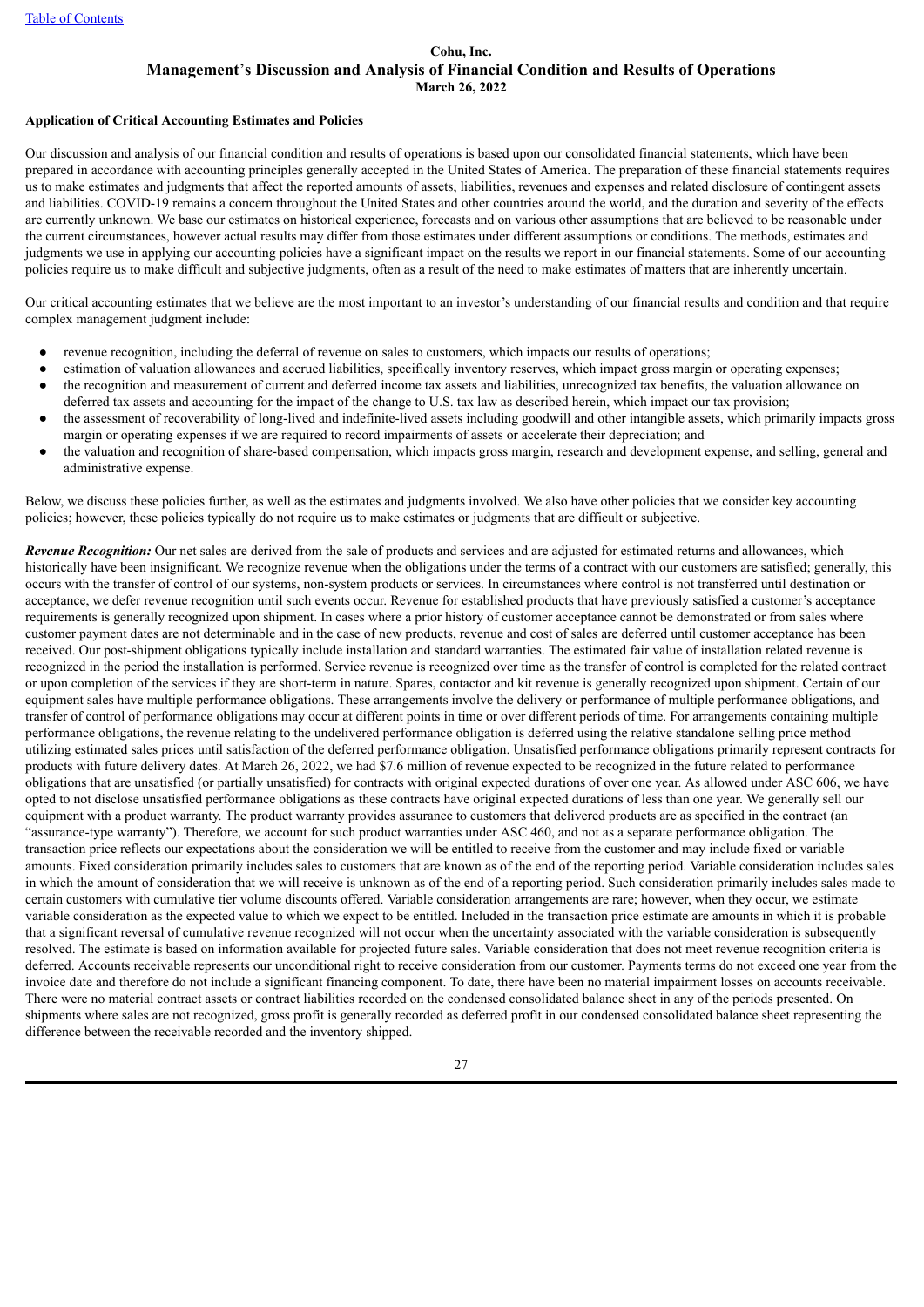*Accounts Receivable:* We maintain an allowance for credit losses for estimated losses resulting from the inability of our customers to make required payments. If the financial condition of our customers deteriorates, resulting in an impairment of their ability to make payments, additional allowances may be required. Our customers include semiconductor manufacturers and semiconductor test subcontractors throughout many areas of the world. While we believe that our allowance for credit losses is adequate and represents our best estimate of future losses we will continue to monitor customer liquidity and other economic conditions, including the impact of the COVID-19 pandemic, which may result in changes to our estimates.

*Inventory:* The valuation of inventory requires us to estimate obsolete or excess inventory as well as inventory that is not of saleable quality. The determination of obsolete or excess inventory requires us to estimate the future demand for our products. The demand forecast is a direct input in the development of our short-term manufacturing plans. We record valuation reserves on our inventory for estimated excess and obsolete inventory and lower of cost or net realizable value concerns equal to the difference between the cost of inventory and the estimated realizable value based upon assumptions about future product demand, market conditions and product selling prices. If future product demand, market conditions or product selling prices are less than those projected by management or if continued modifications to products are required to meet specifications or other customer requirements, increases to inventory reserves may be required which would have a negative impact on our gross margin.

*Income Taxes:* We estimate our liability for income taxes based on the various jurisdictions where we conduct business. This requires us to estimate our (i) current taxes; (ii) temporary differences that result from differing treatment of certain items for tax and accounting purposes and (iii) unrecognized tax benefits. Temporary differences result in deferred tax assets and liabilities that are reflected in the condensed consolidated balance sheet. The deferred tax assets are reduced by a valuation allowance if, based upon all available evidence, it is more likely than not that some or all of the deferred tax assets will not be realized. Establishing, reducing or increasing a valuation allowance in an accounting period generally results in an increase or decrease in tax expense in the statement of income. We must make significant judgments to determine the provision for income taxes, deferred tax assets and liabilities, unrecognized tax benefits and any valuation allowance to be recorded against deferred tax assets. Our deferred tax assets consist primarily of reserves and accruals that are not yet deductible for tax and tax credit and net operating loss carryforwards.

*Segment Information:* We applied the provisions of ASC Topic 280, *Segment Reporting*, ("ASC 280"), which sets forth a management approach to segment reporting and establishes requirements to report selected segment information quarterly and to report annually entity-wide disclosures about products, major customers and the geographies in which the entity holds material assets and reports revenue. An operating segment is defined as a component that engages in business activities whose operating results are reviewed by the chief operating decision maker and for which discrete financial information is available. We have determined that our three identified operating segments are: Test Handler Group ("THG"), Semiconductor Tester Group ("STG") and Interface Solutions Group ("ISG"). Our THG, STG and ISG operating segments qualify for aggregation under ASC 280 due to similarities in their customers, their economic characteristics, and the nature of products and services provided. As a result, we report in one segment, Semiconductor Test and Inspection Equipment ("Semiconductor Test & Inspection"). Prior to the sale of our PCB Test Group ("PTG") on June 24, 2021, we reported in two segments, Semiconductor Test & Inspection and PCB Test Equipment ("PCB Test").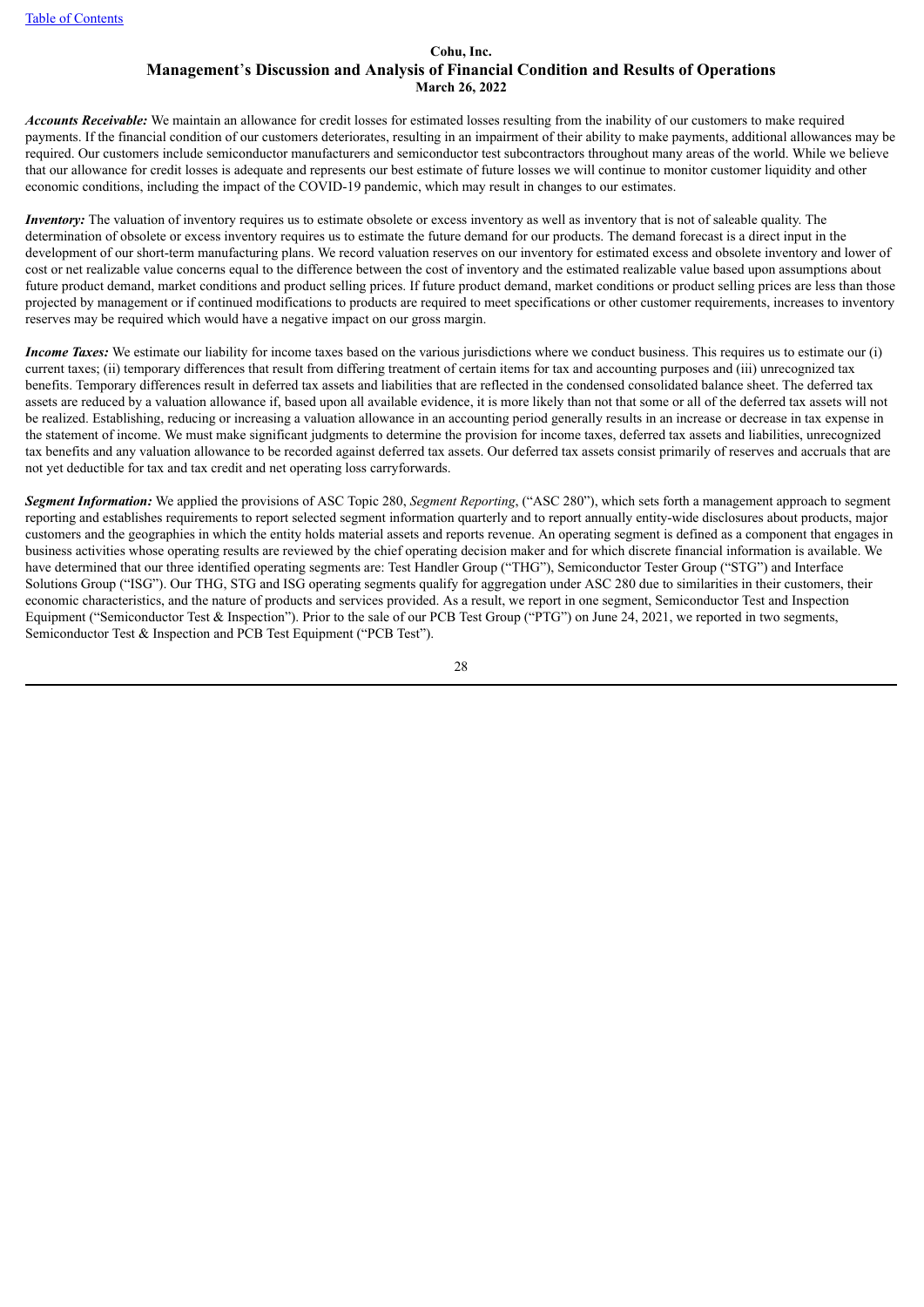*Goodwill, Other Intangible Assets and Long-lived Assets:* We evaluate goodwill for impairment annually and when an event occurs or circumstances change that indicate that the carrying value may not be recoverable. We test goodwill for impairment by first comparing the book value of net assets to the fair value of the reporting unit. If the fair value is determined to be less than the book value, a second step is performed to compute the amount of impairment as the difference between the fair value of the reporting unit and its carrying value of goodwill. We estimated the fair values of our reporting units primarily using the income approach valuation methodology that includes the discounted cash flow method, taking into consideration the market approach and certain market multiples as a validation of the values derived using the discounted cash flow methodology. Forecasts of future cash flows are based on our best estimate of future net sales and operating expenses, based primarily on customer forecasts, industry trade organization data and general economic conditions. Fair value determinations require considerable judgment and are sensitive to changes in underlying assumptions and factors.

We conduct our annual impairment test as of October 1st of each year and determined that there was no impairment as of October 1, 2021, as the estimated fair values of our reporting units and indefinite-lived intangible assets exceeded their carrying values on that date. Other events and changes in circumstances may also require goodwill to be tested for impairment between annual measurement dates.

Long-lived assets, other than goodwill, are reviewed for impairment whenever events or changes in circumstances indicate that the carrying amount of the assets might not be recoverable. Conditions that would necessitate an impairment assessment include a significant decline in the observable market value of an asset, a significant change in the extent or manner in which an asset is used, or any other significant adverse change that would indicate that the carrying amount of an asset or group of assets may not be recoverable. For long-lived assets, impairment losses are only recorded if the asset's carrying amount is not recoverable through its undiscounted, probability-weighted future cash flows. We measure the impairment loss based on the difference between the carrying amount and estimated fair value.

During the first quarter of 2022, no events or conditions occurred suggesting an impairment in our goodwill, other intangible assets and long-lived assets.

*Warranty:* We provide for the estimated costs of product warranties in the period sales are recognized. Our warranty obligation estimates are affected by historical product shipment levels, product performance and material and labor costs incurred in correcting product performance problems. Should product performance, material usage or labor repair costs differ from our estimates, revisions to the estimated warranty liability would be required.

*Contingencies:* We are subject to certain contingencies that arise in the ordinary course of our businesses which require us to assess the likelihood that future events will confirm the existence of a loss or an impairment of an asset. If a loss or asset impairment is probable and the amount of the loss or impairment is reasonably estimable, we accrue a charge to operations in the period such conditions become known.

*Share-based Compensation:* Share-based compensation expense related to restricted stock unit awards is calculated based on the market price of our common stock on the grant date, reduced by the present value of dividends expected to be paid on our common stock prior to vesting of the restricted stock unit. Share-based compensation on performance stock units with market-based goals is calculated using a Monte Carlo simulation model on the date of the grant. Share-based compensation expense related to stock options is recorded based on the fair value of the award on its grant date, which we estimate using the Black-Scholes valuation model.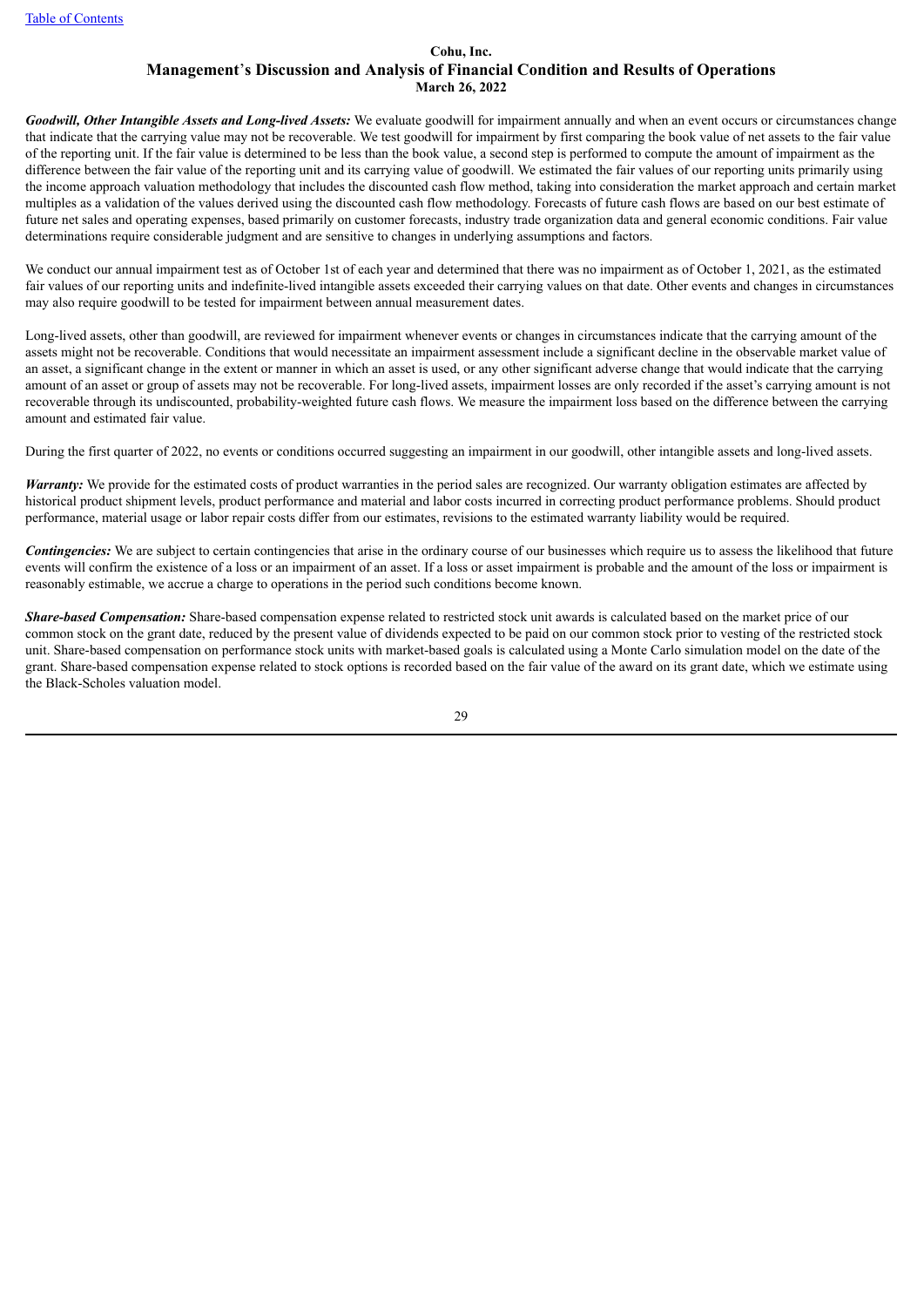#### **Recent Accounting Pronouncements**

For a description of accounting changes and recent accounting pronouncements, including the expected dates of adoption and estimated effects, if any, on our consolidated financial statements, see "Recent Accounting Pronouncements", in Note 1 located in Part I, Item 1 of this Form 10-Q.

# **RESULTS OF OPERATIONS**

# *Recent Transactions Impacting Results of Operations*

On June 24, 2021, we completed the sale of our PCB Test Equipment ("PCB Test") business, which represented our PCB Test reportable segment. As part of the transaction we also sold certain intellectual property held by our Semiconductor Test & Inspection segment that is utilized by the PCB Test business. Our decision to sell this non-core business resulted from management's determination that that they were no longer a fit within our organization.

The following table summarizes certain operating data as a percentage of net sales:

|                                             | Three Months Ended |            |  |  |
|---------------------------------------------|--------------------|------------|--|--|
|                                             | March 26,          | March 27.  |  |  |
|                                             | 2022               | 2021       |  |  |
| Net sales                                   | 100.0%             | 100.0%     |  |  |
| Cost of sales                               | $(53.9)\%$         | $(54.7)\%$ |  |  |
| Gross margin                                | 46.1%              | 45.3%      |  |  |
| Research and development                    | $(11.7)\%$         | $(10.3)\%$ |  |  |
| Selling, general and administrative         | $(15.8)\%$         | $(14.3)\%$ |  |  |
| Amortization of purchased intangible assets | $(4.3)\%$          | $(4.1)\%$  |  |  |
| Restructuring charges                       | $(0.3)\%$          | $(0.6)\%$  |  |  |
| Loss on sale of PCB Test business           | $-9/0$             | $(0.1)\%$  |  |  |
| Income from operations                      | 14.0%              | 15.9%      |  |  |

# **First Quarter of Fiscal 2022 Compared to First Quarter of Fiscal 2021**

## *Net Sales*

Our consolidated net sales decreased 12.3% to \$197.8 million in 2022, compared to \$225.5 million in 2021. Although we continue to benefit from robust automotive demand driven by xEV and ADAS technologies, during the first three months of fiscal 2022 our net sales declined as a result of lower demand for mobility and 5G related products as compared to the corresponding period in fiscal 2021.

## *Gross Margin (exclusive of amortization of acquisition-related intangible assets described below)*

Gross margin consists of net sales less cost of sales. Cost of sales consists primarily of materials, assembly and test labor and overhead from operations. Our gross margin can fluctuate due to a number of factors, including, but not limited to, the mix and volume of products sold, product support costs, material, labor, supplier, logistics and other operating cost increases, increases to inventory reserves or the sale of previously reserved inventory and utilization of manufacturing capacity. Our gross margin, as a percentage of net sales, was 46.1% in 2022 and 45.3% in 2021. During the first quarter of 2022, our gross margins improved compared to three months ended March 27, 2021, primarily as a result of favorable product mix.

Our gross margin can be impacted by charges to cost of sales related to excess, obsolete and lower of cost or net realizable value inventory issues. During the first quarter of 2022 and 2021, we recorded charges to cost of sales of \$0.8 million and \$0.7 million for excess and obsolete inventory, respectively.

While we believe our reserves for excess and obsolete inventory and lower of cost or net realizable value concerns are adequate to cover known exposures at March 26, 2022, reductions in customer forecasts or continued modifications to products, as a result of our failure to meet specifications or other customer requirements, may result in additional charges to operations that could negatively impact our gross margin in future periods.

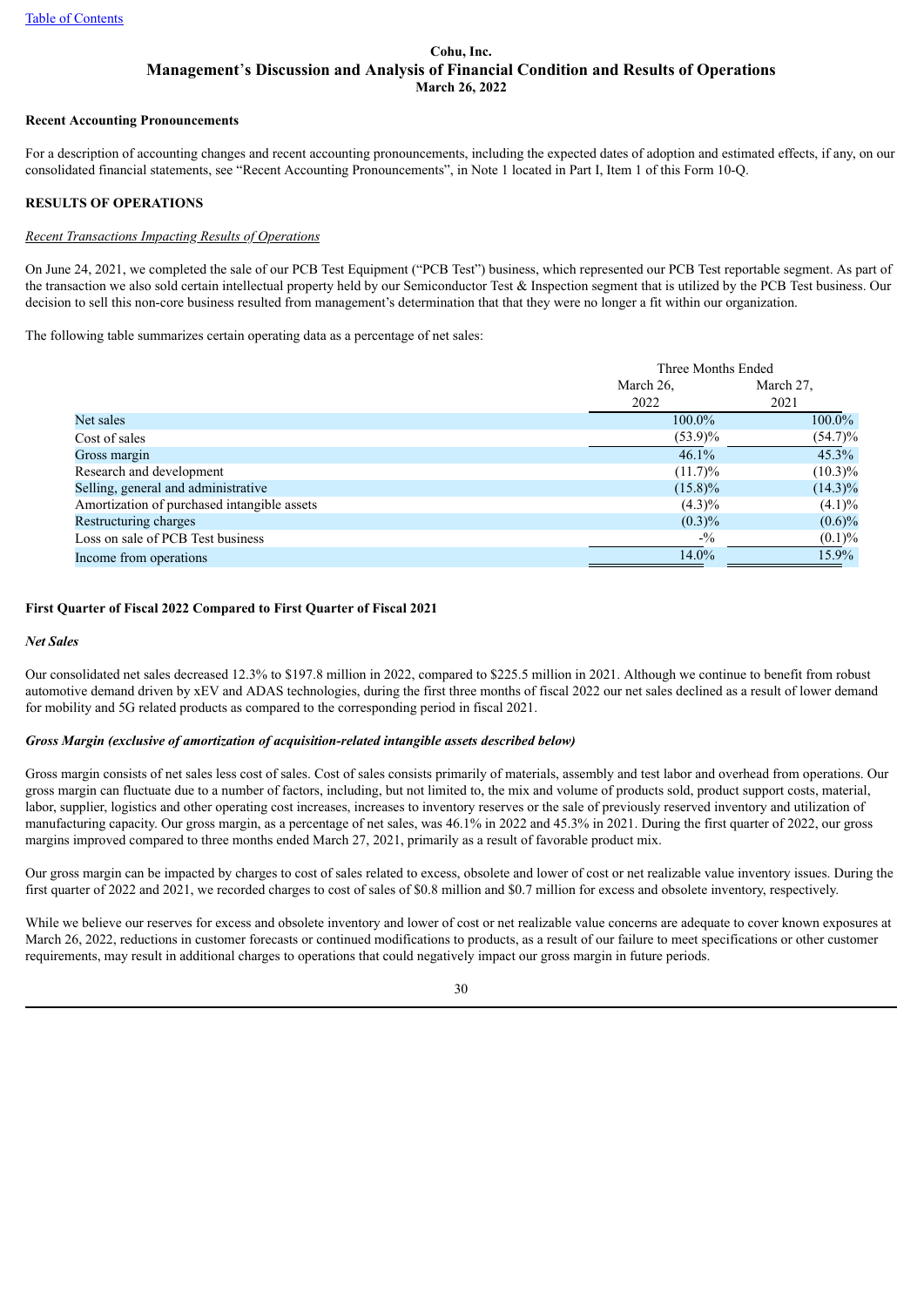## *Research and Development Expense (*"*R&D Expense*"*)*

R&D expense consists primarily of salaries and related costs of employees engaged in ongoing research, product design and development activities, costs of engineering materials and supplies and professional consulting expenses. R&D expense was \$23.1 million in 2022 and \$23.2 million in 2021 representing 11.7% and 10.3% of net sales, respectively. R&D expense in first three months of 2022 increased over the prior year driven by higher labor and material costs associated with product development offset by a reduction in expense resulting from the divestment of our PCB Test business, which incurred \$0.8 million of R&D expense during the three months ended March 27, 2021.

#### *Selling, General and Administrative Expense (*"*SG&A Expense*"*)*

SG&A expense consists primarily of salaries and benefit costs of employees, commission expense for independent sales representatives, product promotion and costs of professional services. SG&A expense was \$31.2 million or 15.8% of net sales in 2022, compared to \$32.6 million or 14.3% in 2021. SG&A expense in the first three months of 2022 decreased due to the divestment of our PCB Test business and the elimination of costs associated with this business during the three months ended March 26, 2022 as compared to the prior year.

#### *Amortization of Purchased Intangible Assets*

Amortization of purchased intangibles is the process of expensing the cost of an intangible asset acquired through a business combination over the projected life of the asset. Amortization of acquisition-related intangible assets was \$8.5 million and \$9.2 million in the first quarter of 2022 and 2021, respectively. The decrease in expense recorded during the current year was a result of fluctuations in exchange rates and the sale of PCB Test business, as remaining purchased intangible assets that were being amortized were written-off as part of the sale.

## *Restructuring Charges*

Subsequent to the acquisition of Xcerra on October 1, 2018, during the fourth quarter of 2018, we began a strategic restructuring program designed to reposition our organization and improve our cost structure as part of our targeted integration plan regarding Xcerra. In the first quarter of 2022 and 2021, we recorded restructuring charges totaling \$0.6 million and \$1.3 million, respectively.

See Note 4, "Restructuring Charges" in Part I, Item 1 of this Form 10-Q for additional information with respect to restructuring charges.

#### *Interest Expense and Income*

Interest expense was \$1.0 million in the first fiscal quarter of 2022 as compared to \$2.6 million in the corresponding period of 2021. The decrease in interest expense resulted from a reduction in the outstanding balance of our Term Loan Credit Facility and lower LIBOR rates.

Interest income was \$0.1 million in both the first fiscal quarter of 2022 and 2021, respectively.

#### *Income Taxes*

We used the estimated annual effective tax rate ("ETR") expected to be applicable for the full fiscal year in computing our tax provision. The ETR on income for the three months ended March 26, 2022 was 22.6% and reflects the impact of both new tax regulations and previously-enacted tax regulations now impacting the Company for the first time. New regulations impacting the tax provision include final regulations on foreign tax credits which limit the Company's ability to claim credits in certain jurisdictions. Previously enacted legislation now impacting the Company include the requirements to capitalize research expenditures and software development costs, and the Company now being subjected to base erosion and anti-abuse tax rules as we exceeded certain revenue thresholds. These impacts were offset by a partial release of our domestic valuation allowance on deferred tax assets to offset tax liabilities on current year earnings and excess benefits relating to stock-based compensation. The ETR on income for the three months ended March 27, 2021 was 11.5% which as not impacted by the aforementioned tax regulations, reflected a partial release of our domestic valuation allowance on deferred tax assets to offset tax liabilities on current year earnings and excess benefits relating to stock-based compensation.

We conduct business globally and, as a result, Cohu or one or more of its subsidiaries files income tax returns in the US and various state and foreign jurisdictions. In the normal course of business, we are subject to examinations by taxing authorities throughout the world and are currently under examination in Germany and Malaysia. We believe our financial statement accruals for income taxes are appropriate.

In accordance with the disclosure requirements as described in ASC Topic 740, *Income Taxes*, we have classified unrecognized tax benefits as non-current income tax liabilities, or a reduction in non-current deferred tax assets, unless expected to be paid within one year. Our continuing practice is to recognize interest and/or penalties related to income tax matters in income tax expense. There were no material changes to our unrecognized tax benefits and interest accrued related to unrecognized tax benefits during the three months ended March 26, 2022 and March 27, 2021.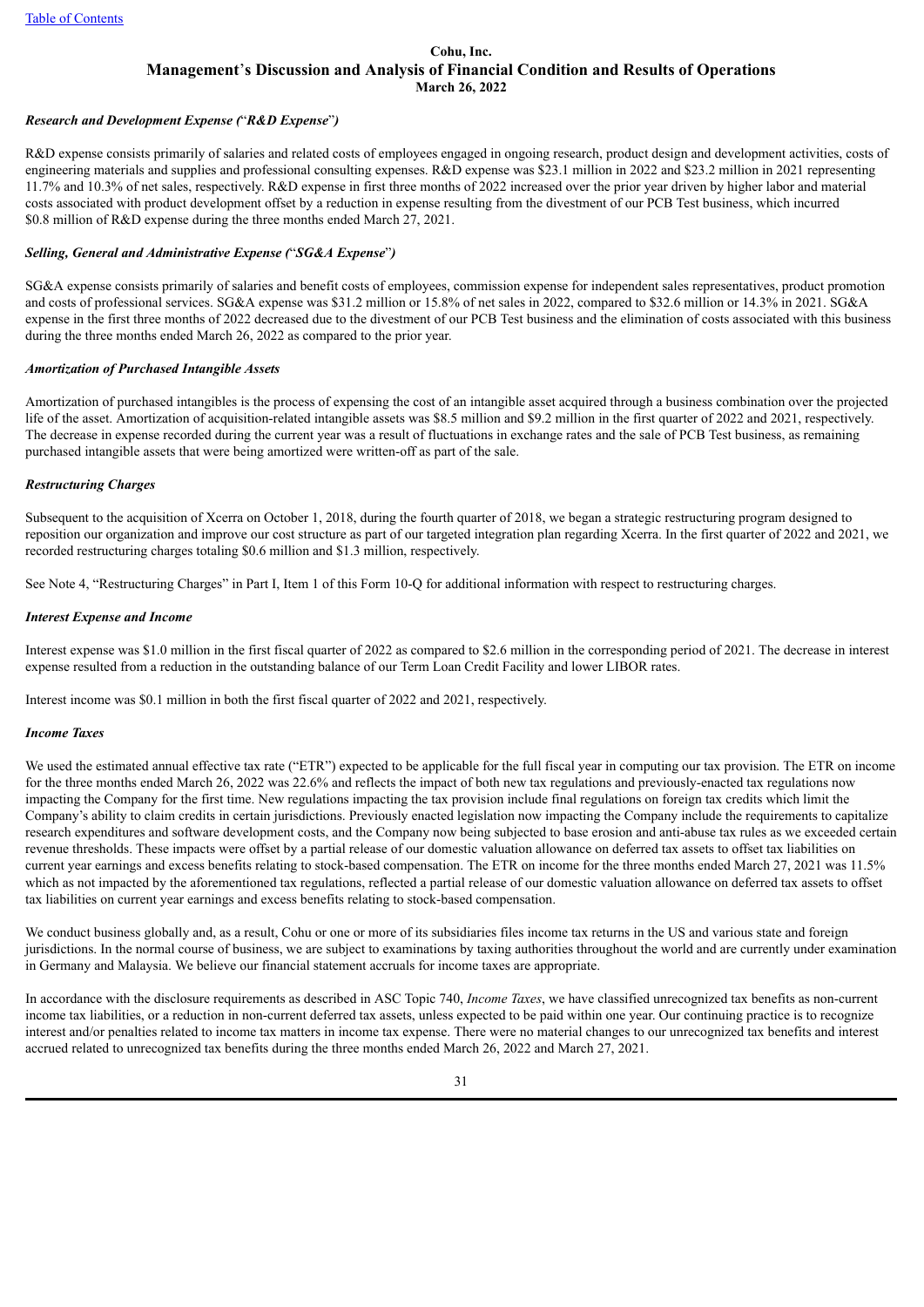#### *Net Income*

As a result of the factors set forth above, our net income was \$21.6 million and \$27.6 million for the three months ended March 26, 2022 and March 27, 2021, respectively.

# **LIQUIDITY AND CAPITAL RESOURCES**

Our primary business is dependent on capital expenditures by semiconductor manufacturers and test subcontractors that are, in turn, dependent on the current and anticipated market demand for semiconductors. The seasonal and volatile nature of demand for semiconductor equipment, our primary industry, makes estimates of future revenues, results of operations and net cash flows difficult.

Our primary historical source of liquidity and capital resources has been cash flow generated by our operations and we manage our businesses to maximize operating cash flows as our primary source of liquidity. We use cash to fund growth in our operating assets and to fund new products and product enhancements primarily through research and development. As of March 26, 2022, \$178.6 million or 66.9% of our cash and cash equivalents was held by our foreign subsidiaries. If these funds are needed for our operations in the U.S., we may be required to accrue and pay foreign withholding taxes if we repatriate these funds. Except for working capital requirements in certain jurisdictions, we provide for all withholding and other residual taxes related to unremitted earnings of our foreign subsidiaries.

At March 26, 2022, our total indebtedness, net of discount and deferred financing costs, was \$108.3 million, which included \$93.9 million outstanding under the Term Loan Credit Facility, \$2.8 million outstanding under Kita's term loans, \$9.5 million outstanding under Cohu GmbH's construction loan and \$2.0 million outstanding under Kita's lines of credit. In the first quarter of fiscal 2022, we prepaid \$7.0 million of our Term Loan Credit Facility and we repurchased 213,706 shares of our outstanding common stock, to be held as treasury stock, for \$6.4 million.

# **Liquidity**

*Working Capital:* The following summarizes our cash, cash equivalents, short-term investments and working capital:

|                                                   | March 26. | December 25. | Increase  | Percentage |
|---------------------------------------------------|-----------|--------------|-----------|------------|
| (in thousands)                                    | 2022      | 2021         | Decrease) | Change     |
| Cash, cash equivalents and short-term investments | 358.570   | 379.905      | (21, 335) | $(5.6)\%$  |
| Working capital                                   | 575.687   | 558.334      | '7.353    | 3.1%       |

#### **Cash Flows**

*Operating Activities:* Operating cash flows for the three months of fiscal 2022 consisted of our net income, adjusted for non-cash expenses and changes in operating assets and liabilities. These adjustments include depreciation expense on property, plant and equipment, share-based compensation expense, amortization of intangible assets, deferred income taxes, amortization of cloud-based software implementation costs, loss on extinguishment of debt, capitalized interest associated with cloud computing implementation, amortization of debt discounts and issuance costs and sales of property, plant and equipment. Our net cash provided by operating activities in the three months of fiscal 2022 totaled \$2.0 million. Net cash provided by operating activities was impacted by changes in current assets and liabilities and included increases in accounts receivable of \$19.9 million, customer advances of \$6.1 million, other current assets of \$5.7 million, income taxes payable of \$2.3 million, inventories of \$1.1 million and decreases in accrued compensation, warranty and other liabilities of \$15.1 million, and deferred profit of \$2.1 million. The increase in accounts receivable was due to the timing of cash collections on net sales recognized in the first quarter of 2022. The increase in customer advances represents cash received from customers in advance of product shipments that are expected to occur during 2022. Other current assets increased from advance payments for services that will be utilized throughout 2022. The increase in income taxes payable is driven by taxable income generated in the first quarter of 2022 and the increase in inventory was driven by purchases from suppliers made to fulfill anticipated future shipments of products. Accrued compensation, warranty and other liabilities decreased due to payments of incentive compensation related to the prior year during the first quarter of 2022 and the recognition of revenue that was previously deferred in accordance with our revenue recognition policy resulted in the decrease in deferred profit.

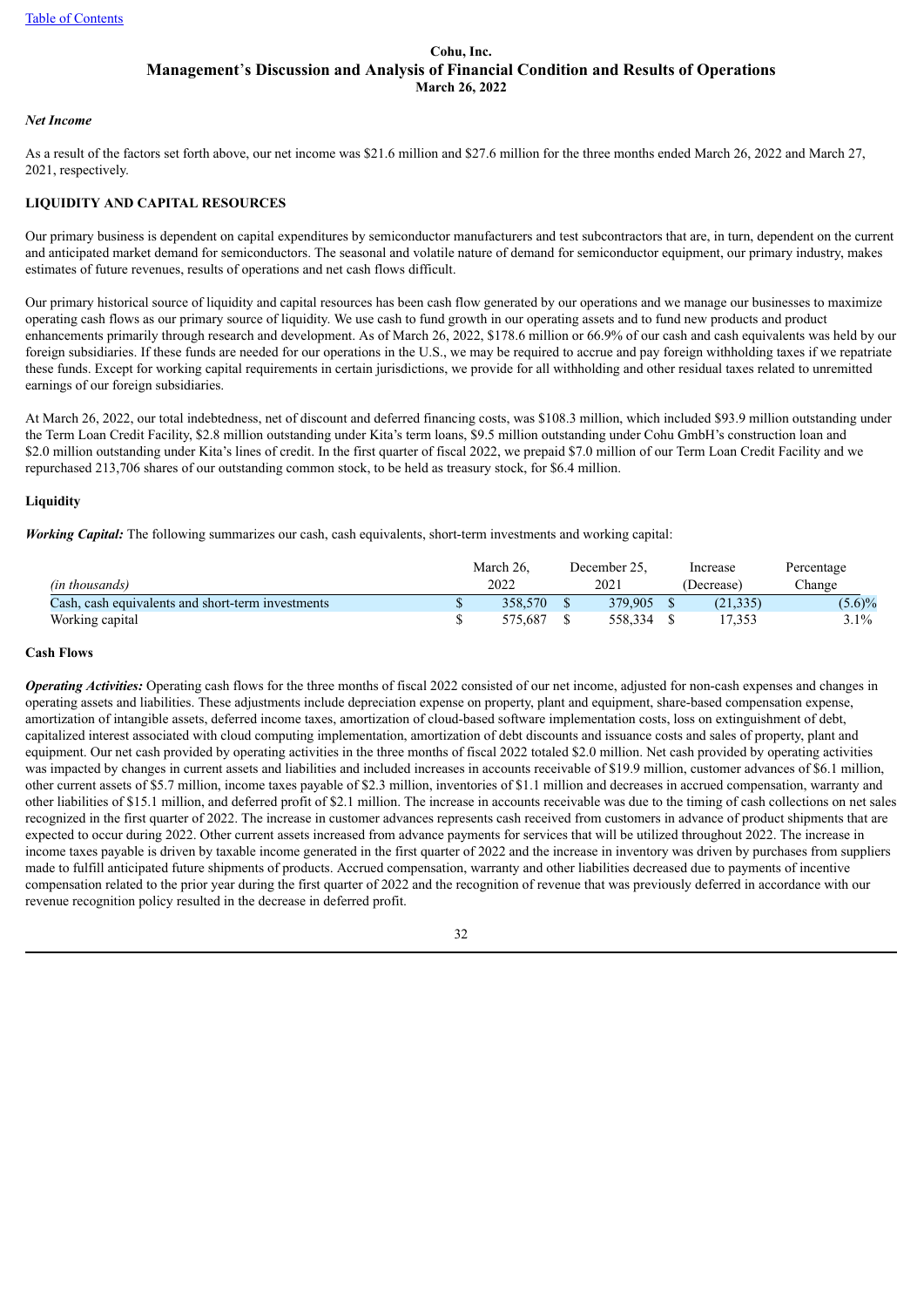*Investing Activities:* Investing cash flows consist primarily of cash used for capital expenditures in support of our business, purchases of investments, proceeds from investment maturities, business divestitures and asset disposals. Net cash used in investing activities in the three months of fiscal 2022 totaled \$4.8 million. In the three months of fiscal 2022 we used \$45.4 million of cash for purchases of short-term investments and generated \$43.3 million from sales and maturities. We invest our excess cash, in an attempt to seek the highest available return while preserving capital, in short-term investments since excess cash may be required for a business-related purpose. Additions to property, plant and equipment of \$2.7 million were made to support our operating and development activities.

*Financing Activities:* Financing cash flows consist primarily of net proceeds from the issuance of common stock under our stock option and employee stock purchase plans, repurchases of shares made under our share repurchase program and repayments of debt, net of new borrowings. We issue restricted stock units and stock options and maintain an employee stock purchase plan as components of our overall employee compensation. In the three months of fiscal 2022, cash used to settle the minimum statutory tax withholding requirements on behalf of our employees upon vesting of restricted and performance stock awards, net of proceeds from the exercise of employee stock options was \$4.1 million. We made payments totaling \$5.9 million in the first three months of 2022 for shares of our common stock repurchased under our share repurchase program to be held as treasury stock. Repayments of short-term borrowings and long-term debt during the three months of fiscal 2022 totaled \$9.1 million.

## **Share Repurchase Program**

On October 28, 2021, we announced that our Board of Directors authorized a \$70 million share repurchase program. This share repurchase program was effective as of November 2, 2021, and has no expiration date, and the timing of share repurchases and the number of shares of common stock to be repurchased will depend upon prevailing market conditions and other factors. Repurchases under this program will be made using our existing cash resources and may be commenced or suspended from time-to-time at our discretion without prior notice. Repurchases may be made in the open market, through 10b5-1 programs, or in privately negotiated transactions at prevailing market rates in accordance with federal securities laws. For the three months ended March 26, 2022, we repurchased 213,706 shares of our common stock for \$6.4 million to be held as treasury stock with \$5.9 million paid during the quarter and \$0.5 million in accrued liabilities as the settlement occurred in the subsequent quarter. As of March 26, 2022, \$56.3 million of shares of our common stock remains available for us to repurchase under our share repurchase program.

#### **Capital Resources**

We have access to credit facilitates and other borrowings provided by financial institutions to finance acquisitions, capital expenditures and our operations if needed. A summary of our borrowings and available credit is as follows.

#### *Credit Agreement*

On October 1, 2018, we entered into a Credit Agreement providing for a \$350.0 million Term Loan Credit Facility and borrowed the full amount to finance a portion of the Xcerra acquisition. Loans under the Term Loan Credit Facility amortize in equal quarterly installments of 0.25% of the original principal amount, with the balance payable at maturity. All outstanding principal and interest in respect of the Term Loan Credit Facility must be repaid on or before October 1, 2025. The loans under the Term Loan Credit Facility bear interest, at Cohu's option, at a floating annual rate equal to LIBOR plus a margin of 3.00%. At March 26, 2022, the outstanding loan balance, net of discount and deferred financing costs, was \$93.9 million and \$3.1 million of the outstanding balance is presented as current installments of long-term debt in our condensed consolidated balance sheets. At December 25, 2021, the outstanding loan balance, net of discount and deferred financing costs, was \$101.6 million and \$10.1 million of the outstanding balance is presented as current installments of long-term debt in our condensed consolidated balance sheets.

Under the terms of the Credit Agreement, the lender may accelerate the payment terms upon the occurrence of certain events of default set forth therein, which include: the failure of Cohu to make timely payments of amounts due under the Credit Agreement, the failure of Cohu to adhere to the representations and covenants set forth in the Credit Agreement, the failure to provide notice of any event that causes a material adverse effect or to provide other required notices, upon the event that related collateral agreements become ineffective, upon the event that certain legal judgments are entered against Cohu, the insolvency of Cohu, or upon the change of control of Cohu. As of March 26, 2022, we believe no such events of default have occurred.

During the first three months of 2022, we prepaid \$7.0 million in principal of our Term Loan Credit Facility for \$7.0 million in cash. We accounted for the prepayment as a debt extinguishment, which resulted in a loss of \$0.1 million reflected in other expense, net, in our condensed consolidated statement of income and a corresponding \$0.1 million reduction in debt discounts and deferred financing costs in our condensed consolidated balance sheets. During 2021, we prepaid \$200.0 million in principal of our Term Loan Credit Facility for \$200.0 million in cash. We accounted for the prepayment as a debt extinguishment, which resulted in a loss of \$3.4 million reflected in other expense, net, in our condensed consolidated statement of income and a corresponding \$3.4 million reduction in debt discounts and deferred financing costs in our condensed consolidated balance sheets. Approximately \$95.3 million in principal of the Term Loan Credit Facility remained outstanding as of March 26, 2022.

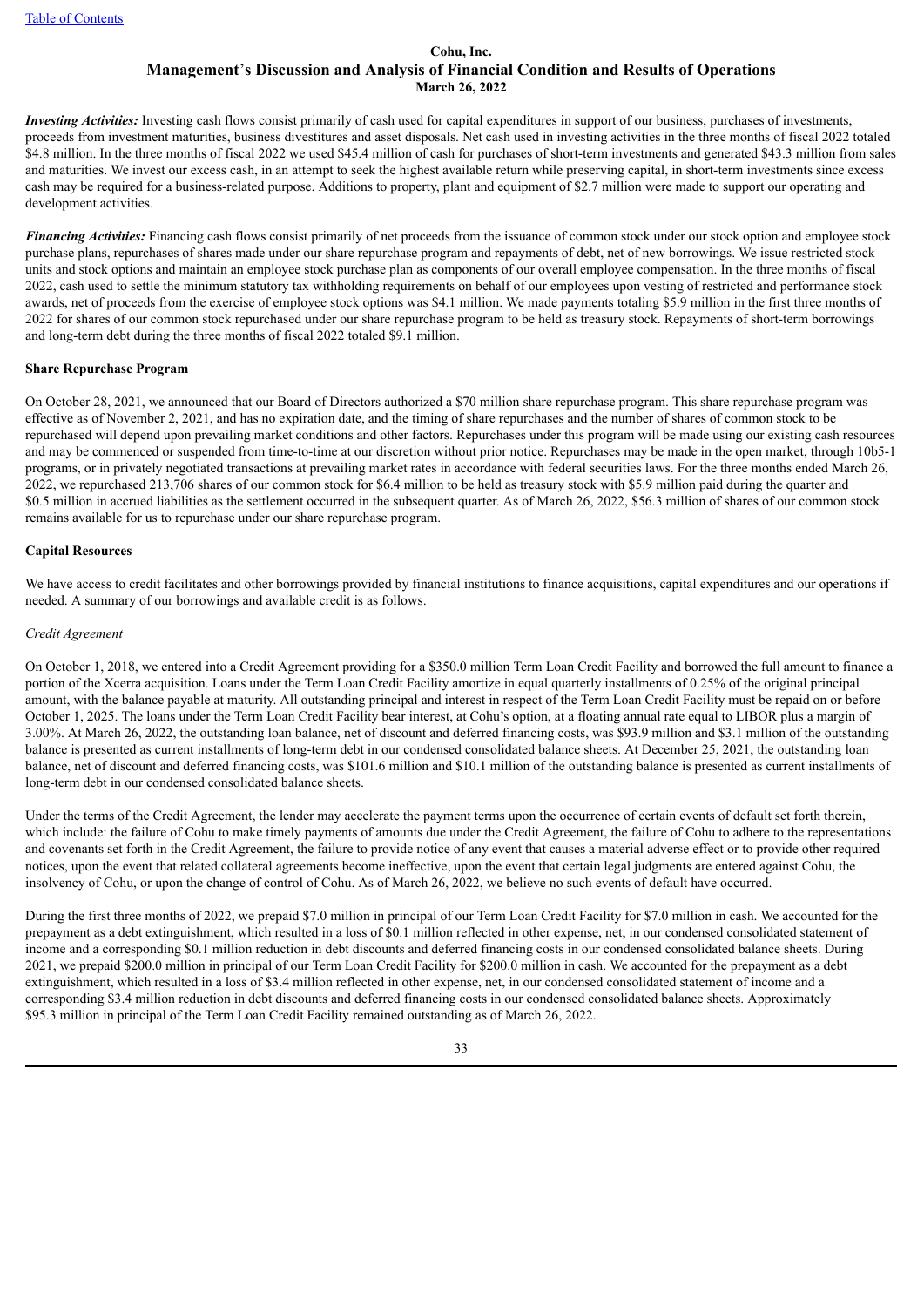## *Kita Term Loans*

We have a series of term loans with Japanese financial institutions primarily related to the expansion of our facility in Osaka, Japan. The loans are collateralized by the facility and land, carry interest rates ranging from 0.05% to 0.43%, and expire at various dates through 2034. At March 26, 2022, the outstanding loan balance was \$2.8 million and \$0.2 million of the outstanding balance is presented as current installments of long-term debt in our condensed consolidated balance sheets. At December 25, 2021, the outstanding loan balance was \$3.1 million and \$0.2 million of the outstanding balance is presented as current installments of long-term debt in our condensed consolidated balance sheets. The term loans are denominated in Japanese Yen and, as a result, amounts disclosed herein will fluctuate because of changes in currency exchange rates.

#### *Construction Loans*

In July 2019 and June 2020, one of our wholly owned subsidiaries located in Germany entered into a series of construction loans ("Loan Facilities") with a German financial institution providing it with total borrowings of up to  $610.1$  million. The Loan Facilities were utilized to finance the expansion of our facility in Kolbermoor. Germany and are secured by the land and the existing building on the site. The Loan Facilities bear interest at agreed upon rates based on the facility amounts as discussed below.

The first facility totaling €3.4 million has been fully drawn and is payable over 10 years at a fixed annual interest rate of 0.8%. Principal and interest payments are due each quarter over the duration of the facility ending in September 2029. The second facility totaling  $\epsilon$ 5.2 million has been fully drawn and is payable over 15 years at an annual interest rate of 1.05%, which is fixed until April 2027. Principal and interest payments are due each month over the duration of the facility ending in January 2034. The third facility totaling  $61.5$  million, of which  $60.9$  million is drawn, is payable over 10 years at an annual interest rate of 1.2%. Principal and interest payments are due each month over the duration of the facility ending in May 2030.

At March 26, 2022, total outstanding borrowings under the Loan Facilities was \$9.5 million with \$1.0 million of the total outstanding balance being presented as current installments of long-term debt in our condensed consolidated balance sheets. At December 25, 2021, total outstanding borrowings under the Loan Facilities was \$10.0 million with \$1.0 million of the total outstanding balance being presented as current installments of long-term debt in our condensed consolidated balance sheets. The loans are denominated in Euros and, as a result, amounts disclosed herein will fluctuate because of changes in currency exchange rates. The fair value of the debt approximates the carrying value at March 26, 2022.

# *Lines of Credit*

As a result of our acquisition of Kita, we assumed a series of revolving credit facilities with various financial institutions in Japan. The credit facilities renew monthly and provide access to working capital totaling up to 960 million Japanese Yen of which 250 million Japanese Yen is drawn. At March 26, 2022, total borrowings outstanding under the revolving lines of credit were \$2.0 million. As these credit facility agreements renew monthly, they have been included in short-term borrowings in our condensed consolidated balance sheets.

The revolving lines of credit are denominated in Japanese Yen and, as a result, amounts disclosed herein will fluctuate because of changes in currency exchange rates.

Our wholly owned subsidiary in Switzerland has one available line of credit which provides borrowings of up to a total of 2.0 million Swiss Francs, a portion of which is reserved for tax guarantees. At March 26, 2022 and December 25, 2021, no amounts were outstanding under this line of credit.

We also have a letter of credit facility ("LC Facility") under which Bank of America, N.A., has agreed to administer the issuance of letters of credit on our behalf. The LC Facility requires us to maintain deposits of cash or other approved investments in amounts that approximate our outstanding letters of credit and contains customary restrictive covenants. In addition, our wholly owned subsidiary, Xcerra, has arrangements with various financial institutions for the issuance of letters of credit and bank guarantees. As of March 26, 2022, \$0.3 million was outstanding under standby letters of credit and bank guarantees.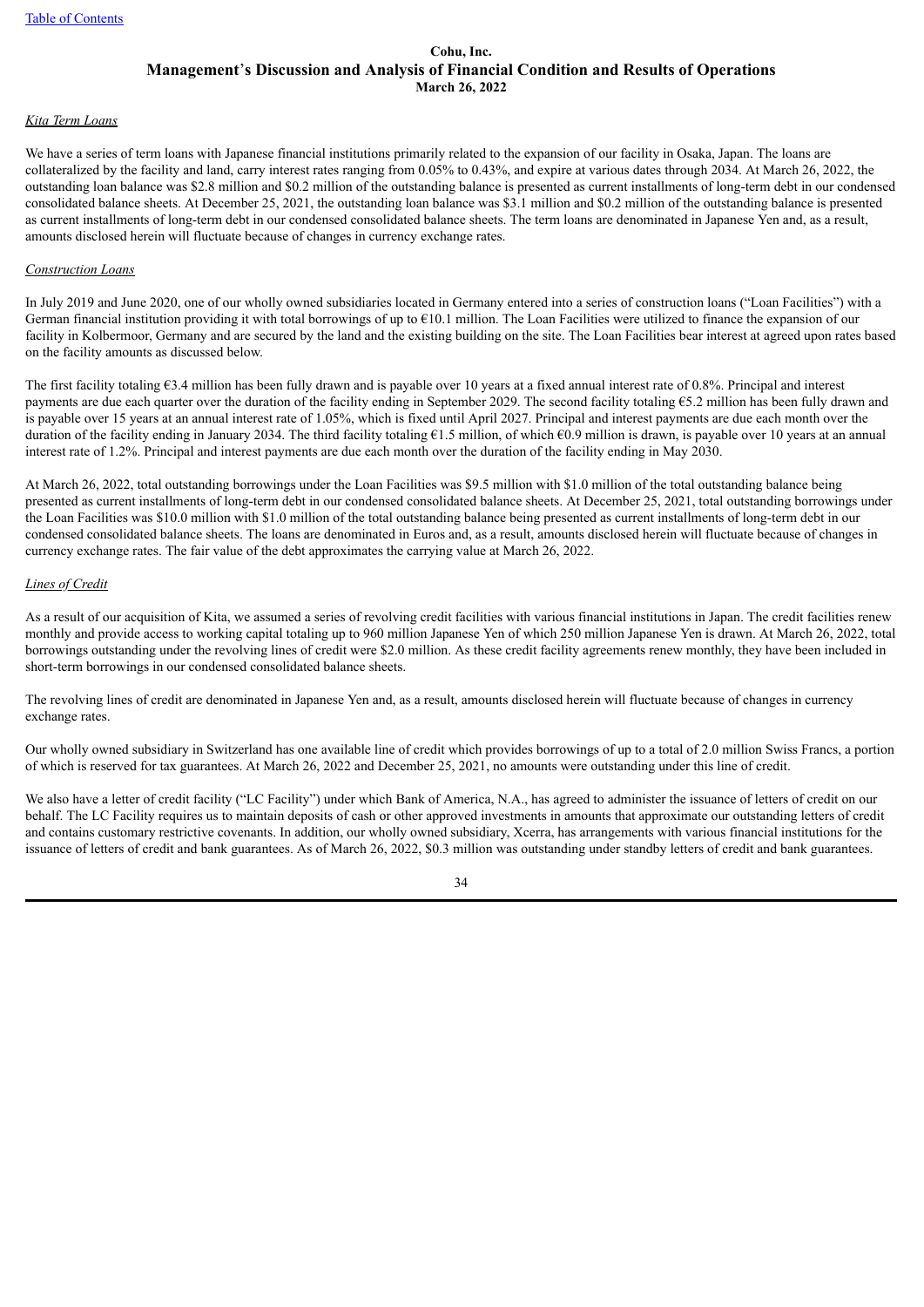We expect that we will continue to make capital expenditures to support our business and we anticipate that present working capital will be sufficient to meet our operating requirements for at least the next twelve months.

#### **Contractual Obligations and Off-Balance Sheet Arrangements**

*Contractual Obligations:* Our significant contractual obligations consist of liabilities for debt, operating leases, unrecognized tax benefits, pensions, postretirement benefits and warranties. During the first three months of 2022, we prepaid \$7.0 million in outstanding principal of our Term Loan Credit Facility. Aside from the repayment of outstanding principal of our Term Loan Credit Facility, there were no material changes to these obligations outside the ordinary course of business from those disclosed in our Annual Report on Form 10-K for the year ended December 25, 2021.

*Commitments to contract manufacturers and suppliers:* From time to time, we enter into commitments with our vendors and outsourcing partners to purchase inventory at fixed prices or in guaranteed quantities. We are not able to determine the aggregate amount of such purchase orders that represent contractual obligations, as purchase orders may represent authorizations to purchase rather than binding agreements. Our purchase orders are based on our current manufacturing needs and are fulfilled by our vendors within relatively short time horizons. We typically do not have significant agreements for the purchase of raw materials or other goods specifying minimum quantities or set prices that exceed our expected requirements for the next three months.

Off-Balance Sheet Arrangements: During the ordinary course of business, we provide standby letters of credit instruments to certain parties as required. As of March 26, 2022, \$0.3 million was outstanding under standby letters of credit.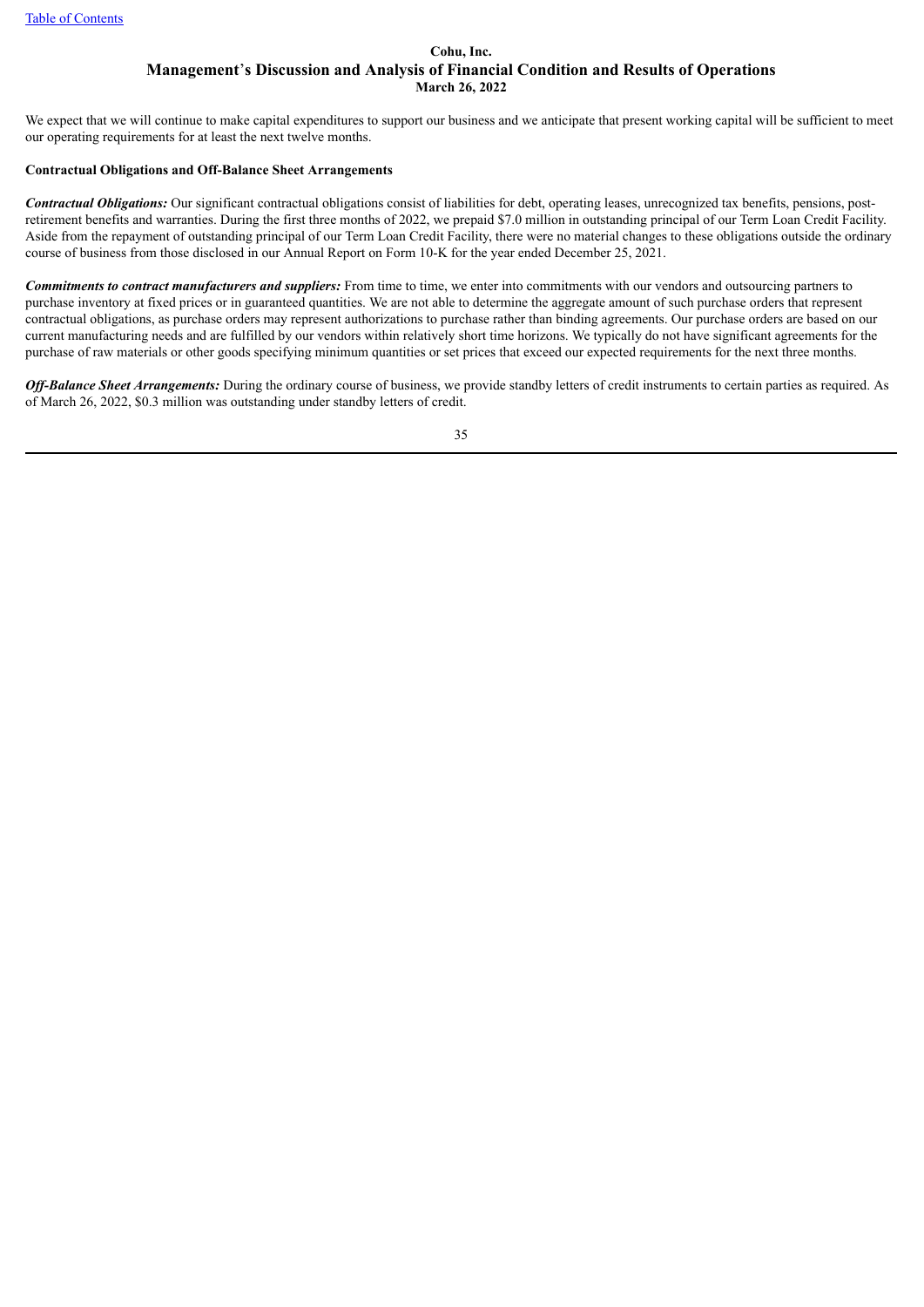# <span id="page-35-0"></span>**Item 3. Quantitative and Qualitative Disclosures About Market Risk.**

# **Investment and Interest Rate Risk.**

At March 26, 2022, our investment portfolio included short-term fixed-income investment securities with a fair value of approximately \$91.5 million. These securities are subject to interest rate risk and will likely decline in value if interest rates increase. Our future investment income may fall short of expectations due to changes in interest rates or we may suffer losses in principal if we are forced to sell securities that decline in market value due to changes in interest rates. As we classify our short-term securities as available-for-sale, no gains or losses are recognized due to changes in interest rates unless such securities are sold prior to maturity or declines in fair value are determined to be credit-related. Due to the relatively short duration of our investment portfolio, an immediate ten percent change in interest rates would have no material impact on our financial condition or results of operations.

We evaluate our investments periodically for possible other-than-temporary impairment by reviewing factors such as the length of time and extent to which fair value has been below cost basis, the financial condition of the issuer and our ability and intent to hold the investment for a period of time sufficient for anticipated recovery of market value. As of March 26, 2022, the cost and fair value of investments we held with loss positions were approximately \$85.0 million. We evaluated the nature of these investments, credit worthiness of the issuer and the duration of these impairments to determine if an otherthan-temporary decline in fair value had occurred and concluded that these losses were temporary and we have the ability and intent to hold these investments to maturity.

Our long-term debt is carried at amortized cost and immaterial fluctuations in interest rates do not impact our consolidated financial statements. However, the fair value of our debt will generally fluctuate with movements of interest rates, increasing in periods of declining rates of interest and declining in periods of increasing rates of interest. As of March 26, 2022, we have approximately \$93.9 million of long-term debt under a Term Loan Credit Facility that is subject to quarterly interest payments that are based on either a base rate plus a margin of up to 2.0% per annum, or the London Interbank Offered Rate (LIBOR) plus a margin of up to 3.0% per annum. The selection of the interest rate formula is at our discretion. The interest rate otherwise payable under the Term Loan Credit Facility will be subject to increase by 2.0% per annum during the continuance of a payment default and may be subject to increase by 2.0% per annum with respect to the overdue principal amount of any loans outstanding and overdue interest payments and other overdue fees and amounts. At March 26, 2022, the interest rate in effect on these borrowings was 3.5%. In July 2017, the UK's Financial Conduct Authority ("FCA"), which regulates the LIBOR, announced that it intended to phase out LIBOR by the end of 2021. In March 2021, the FCA announced an extension of the phase out in the case of U.S. dollar settings for certain tenors until the end of June 2023. Various central bank committees and working groups continue to discuss replacement of benchmark rates, the process for amending existing LIBOR-based contracts, and the potential economic impacts of different alternatives. It is unclear whether new methods of calculating LIBOR will be established such that it continues to exist after 2023. While the U.S. Federal Reserve, in conjunction with the Alternative Reference Rates Committee, has chosen the secured overnight financing rate (SOFR) as the recommended risk-free reference rate for the U.S, we cannot currently predict the extent to which this index will gain widespread acceptance as a replacement for LIBOR. We cannot currently predict the effect of the discontinuation of, or other changes to, LIBOR or any establishment of alternative reference rates in the United States, the European Union or elsewhere on the global capital markets. The uncertainty regarding the future of LIBOR, as well as the transition from LIBOR to any alternative reference rate or rates, could have adverse impacts on floating rate obligations, loans, deposits, derivatives and other financial instruments that currently use LIBOR as a benchmark rate. Our Term Loan Credit Facility constitutes our most significant exposure to this transition and there is no guarantee that a shift from LIBOR to a new reference rate will not result in increases to our borrowing costs.

## **Foreign Currency Exchange Risk.**

We have operations in several foreign countries and conduct business in the local currency in these countries. As a result, we have risk associated with currency fluctuations as the value of foreign currencies fluctuate against the U.S. dollar, in particular the Swiss Franc, Euro, Malaysian Ringgit, Chinese Yuan, Philippine Peso and Japanese Yen. These fluctuations can impact our reported earnings.

During the fourth quarter of 2020, we began entering into foreign currency forward contracts with a financial institution to offset future movements in foreign exchange rates that affect certain existing U.S. Dollar denominated assets and liabilities held at our subsidiaries whose functional currency is the local currency. Under this program, our strategy is to have increases or decreases in our foreign currency exposures mitigated by gains or losses on the foreign currency forward contracts in order to mitigate the risks and volatility associated with foreign currency transaction gains or losses.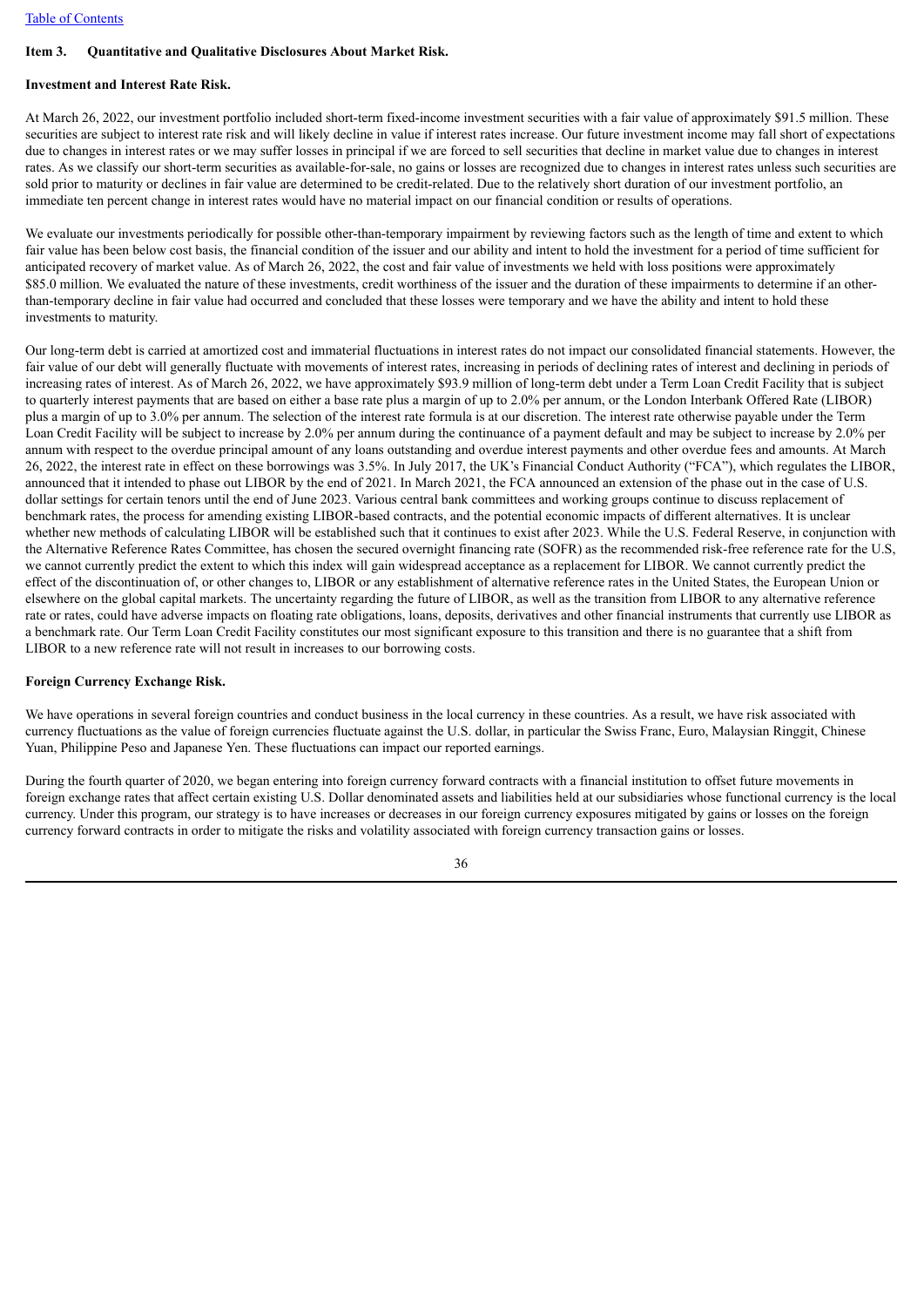Fluctuations in currency exchange rates also impact the U.S. Dollar amount of our net investment in foreign operations. The assets and liabilities of our foreign subsidiaries are translated into U.S. Dollars at the exchange rates in effect at the balance sheet date. Income and expense accounts are translated at an average exchange rate during the period which approximates the rates in effect at the transaction dates. The resulting translation adjustments are recorded in stockholders' equity as a component of accumulated other comprehensive loss. As a result of fluctuations in certain foreign currency exchange rates in relation to the U.S. Dollar as of March 26, 2022, compared to December 25, 2021, our stockholders' equity increased by \$8.9 million.

Based upon the current levels of net foreign assets, a hypothetical 10% devaluation of the U.S. Dollar as compared to these currencies as of March 26, 2022 would result in an approximate \$31.9 million positive translation adjustment recorded in other comprehensive income within stockholders' equity. Conversely, a hypothetical 10% appreciation of the U.S. Dollar as compared to these currencies as of March 26, 2022 would result in an approximate \$31.9 million negative translation adjustment recorded in other comprehensive income within stockholders' equity.

#### **Item 4. Controls and Procedures.**

**(a) Evaluation of Disclosure Controls and Procedures.** Under the supervision and with the participation of our management, including our principal executive officer and principal financial officer, we evaluated the effectiveness of our disclosure controls and procedures, as such term is defined in Rules 13a-15(e) and 15d-15(e) promulgated under the Securities Exchange Act of 1934, as amended. Based on this evaluation, our principal executive officer and principal financial officer concluded that our disclosure controls and procedures were effective as of the end of the period covered by this quarterly report.

It should be noted that any system of controls, however well designed and operated, can provide only reasonable, and not absolute, assurance that the objectives of the system are met. In addition, the design of any control system is based in part upon certain assumptions about the likelihood of future events. Because of these and other inherent limitations of control systems, there can be no assurance that any design will succeed in achieving its stated goals under all potential future conditions, regardless of how remote. Our disclosure controls and procedures are designed to provide reasonable assurance of achieving their objectives and our principal executive officer and principal financial officer concluded that our disclosure controls and procedures were effective at the reasonable assurance level.

**(b) Changes in Internal Control over Financial Reporting**. During the three months ended March 26, 2022, we did not make any changes in our internal control over financial reporting that have materially affected, or are reasonably likely to materially affect, our internal control over financial reporting.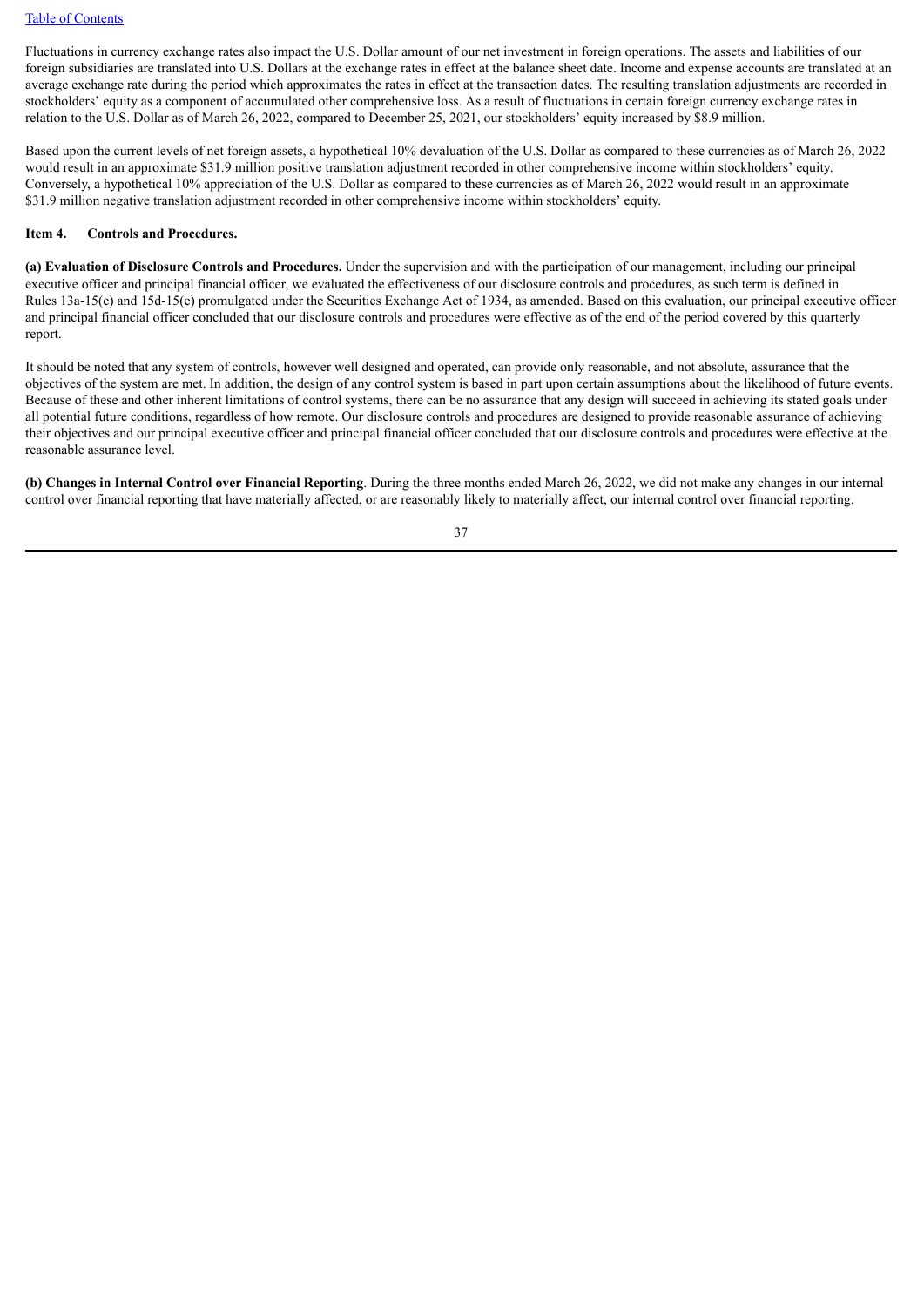# **Part II OTHER INFORMATION**

## **Item 1. Legal Proceedings.**

The information set forth above under Note 13 contained in the "Notes to Unaudited Condensed Consolidated Financial Statements" of this Form 10-Q is incorporated herein by reference.

## **Item 1A. Risk Factors.**

The most significant risk factors applicable to Cohu are described in Part I, Item 1A (Risk Factors) of Cohu's Annual Report on Form 10-K for the fiscal year ended December 25, 2021 (our "2021 Form 10-K"). There have been no material changes to the risk factors previously disclosed in our 2021 Form 10-K, except that we have updated the risk factors set forth below to reflect events occurring since the filing of our 2021 Form 10-K.

## **Risks Associated with Operating a Global Business**

## Political instability resulting from the military incursion into Ukraine by Russia has caused significant disruption to foreign and domestic economies. leading to broad and significant economic sanctions against Russia with an immediate impact to material and commodity prices while raising sustained *global uncertainty.*

The rising tensions related to Russia's actions have resulted in the United States and many European countries imposing significant economic sanctions on Russia and specific individuals targeted as having connections to the Russian government. The totality of these actions has resulted in immediate changes to, and friction within, international trade relationships, likely resulting in continued increases in the cost of materials, and immediately higher oil and other commodity prices have already resulted in further increased shipping and transportation costs. An increase in the cost, or shortage, of certain materials may also result in supply issues for critical materials that could constrain manufacturing levels for Cohu's customers, leading to a decrease in demand for Cohu's products.

The global impact of the military action and subsequent imposing of sanctions continues to evolve and cannot be sufficiently measured or predicted with certainty. Government entities and both public and private companies within the United States could be exposed to attempted or actual cybersecurity attacks launched in retaliation, resulting in disruptions to domestic markets and a prolonged state of global market volatility. Furthermore, there is uncertainty with respect to China's willingness to support ongoing or expanded sanctions, that could distance China from its existing trade partners, potentially creating a significant impact to the semiconductor chip and equipment industries that conduct operations within China, Taiwan and the region. There is a likelihood that these sanctions, and related geopolitical tensions, will not be resolved in the short-term but will have a lengthy disruption to all global companies.

# **Item 2. Unregistered Sales of Equity Securities and Use of Proceeds.**

# **Recent Sales of Unregistered Securities**

There were no unregistered sales of equity securities during the period covered by this report.

## **Issuer Purchases of Equity Securities**

On October 28, 2021, we announced that our Board of Directors authorized a \$70 million share repurchase program. This share repurchase program was effective as of November 2, 2021 and has no expiration date, and the timing of share repurchases and the number of shares of common stock to be repurchased will depend upon prevailing market conditions and other factors. Repurchases under this program will be made using our existing cash resources and may be commenced or suspended from time-to-time at our discretion without prior notice. Repurchases may be made in the open market, through 10b5-1 programs, or in privately negotiated transactions at prevailing market rates in accordance with federal securities laws. All such repurchased shares and related costs are held as treasury stock and accounted for at trade date using the cost method. The total number of shares of common stock we purchased during the three months ended March 26, 2022 was 213,706 shares of our common stock for \$6.4 million to be held as treasury stock with \$5.9 million paid during the quarter and \$0.5 million in accrued liabilities as the settlement occurred in the subsequent quarter. As of March 26, 2022, \$56.3 million of shares of our common stock remains available for us to repurchase under our share repurchase program

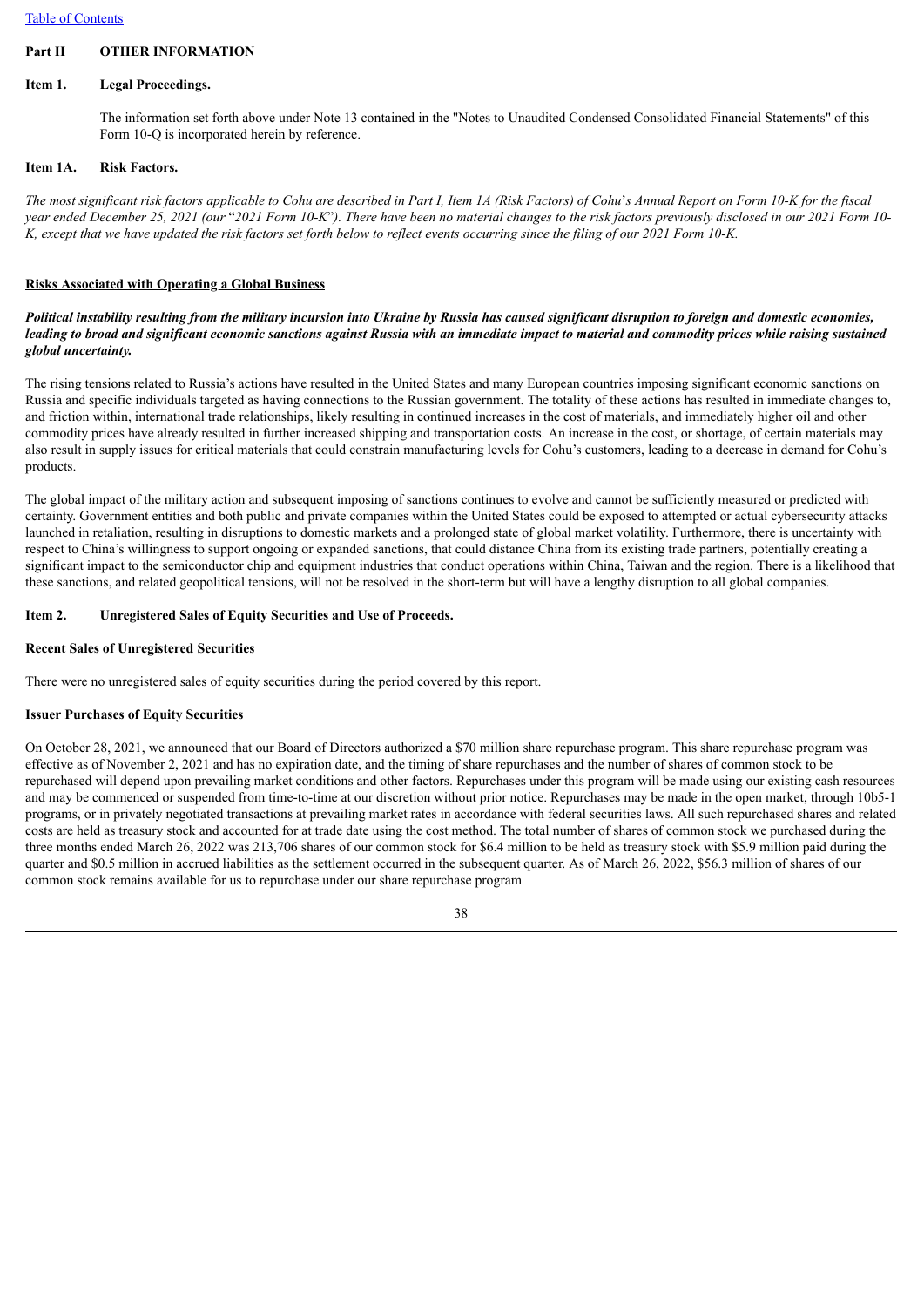Share repurchase activity during the first quarter of 2022 was as follows:

|                                               |               |                 |            |                     |          | Total Number of                      |    | Maximum \$                               |  |
|-----------------------------------------------|---------------|-----------------|------------|---------------------|----------|--------------------------------------|----|------------------------------------------|--|
|                                               | Total         |                 | Weighted   |                     |          | <b>Shares Purchased</b>              |    | Value of Shares                          |  |
|                                               | Number of     |                 | Average    |                     | Total    | as Part of Publicly                  |    | That May Yet Be                          |  |
|                                               | <b>Shares</b> |                 | Price Paid |                     | Purchase | Announced                            |    | Purchased Under                          |  |
|                                               | Purchased     | Per Share $(1)$ |            | Cost <sup>(2)</sup> |          | Programs <sup><math>(3)</math></sup> |    | The Programs <sup><math>(3)</math></sup> |  |
| (In thousands except price per share amounts) |               |                 |            |                     |          |                                      |    |                                          |  |
| Jan 23 - Feb 19, 2022                         | 15            | - \$            | 32.34      | - \$                | 485      | 15                                   | -S | 62,190                                   |  |
| Feb 20 - Mar 26, 2022                         | 199           | S               | 29.68      | S                   | 5,902    | 199                                  | -S | 56,288                                   |  |
|                                               | 214           | $\mathbf{\$}$   | 29.87      |                     | 6.387    | 214                                  |    |                                          |  |

(1) The weighted average price paid per share of common stock does not include the cost of commissions.

(2) The total purchase cost includes the cost of commissions.

(3) On October 28, 2021, we announced that our Board of Directors authorized a \$70 million share repurchase program. This share repurchase program is effective as of November 2, 2021 and has no expiration date, and the timing of share repurchases and the number of shares of common stock to be repurchased will depend upon prevailing market conditions and other factors. Repurchases under this program will be made using our existing cash resources and may be commenced or suspended from time-to-time at our discretion without prior notice. Repurchases may be made in the open market, through 10b5-1 programs, or in privately negotiated transactions at prevailing market rates in accordance with federal securities laws. All such repurchased shares and related costs are held as treasury stock and accounted for at trade date using the cost method.

#### **Item 3. Defaults Upon Senior Securities.**

None.

### **Item 4. Mine Safety Disclosures**

Not applicable.

### **Item 5. Other Information.**

None.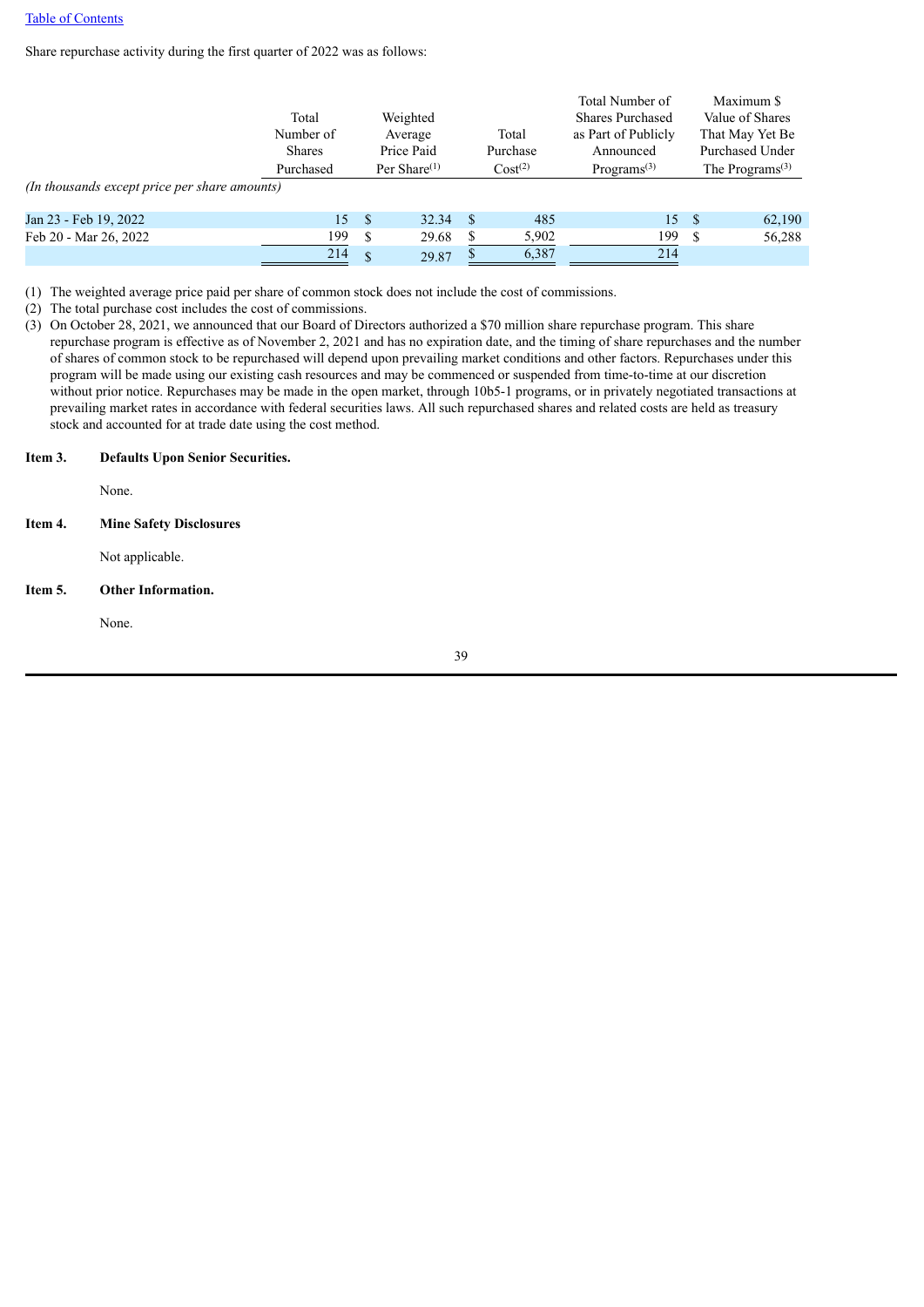# Table of [Contents](#page-1-0)

| Item 6.    | <b>Exhibits.</b>                                                                                          |
|------------|-----------------------------------------------------------------------------------------------------------|
| 10.1       | Severance Agreement, dated September 8, 2020, between the Company and Ian Lawee *                         |
| 10.2       | Change in Control Agreement, dated September 8, 2020, between the Company and Ian Lawee *                 |
| 31.1       | Certification pursuant to Section 302(a) of the Sarbanes-Oxley Act of 2002                                |
| 31.2       | Certification pursuant to Section 302(a) of the Sarbanes-Oxley Act of 2002                                |
| 32.1       | Certification of Chief Executive Officer pursuant to Section 906 of the Sarbanes-Oxley Act of 2002        |
| 32.2       | <u>Certification of Chief Financial Officer pursuant to Section 906 of the Sarbanes-Oxley Act of 2002</u> |
| 101.INS    | Inline XBRL Instance Document                                                                             |
| 101.SCH    | Inline XBRL Taxonomy Extension Schema Document                                                            |
| 101.CAL    | Inline XBRL Taxonomy Extension Calculation Linkbase Document                                              |
| 101.DEF    | Inline XBRL Taxonomy Extension Definition Linkbase Document                                               |
| $101$ .LAB | Inline XBRL Taxonomy Extension Label Linkbase Document                                                    |
| 101.PRE    | Inline XBRL Taxonomy Extension Presentation Linkbase Document                                             |
| 104        | Cover Page Interactive Data File (formatted as Inline XBRL and contained in Exhibit 101)                  |
|            | Management contract or compensatory plan or arrangement                                                   |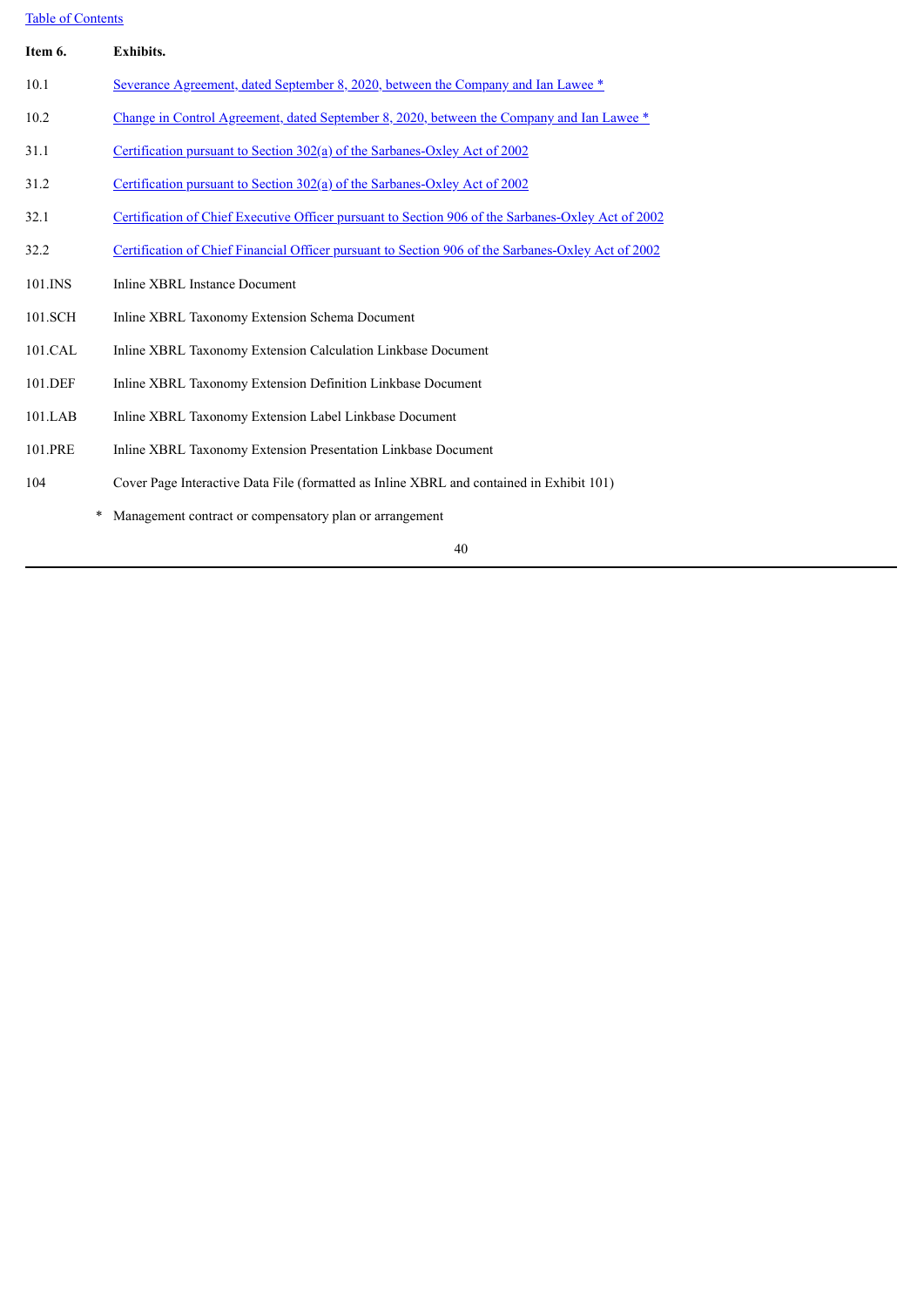## **SIGNATURES**

Pursuant to the requirements of the Securities Exchange Act of 1934, the registrant has duly caused this report to be signed on its behalf by the undersigned thereunto duly authorized.

|                      | COHU, INC.                                               |  |  |  |
|----------------------|----------------------------------------------------------|--|--|--|
|                      | (Registrant)                                             |  |  |  |
| Date: April 29, 2022 | /s/ Luis A. Müller                                       |  |  |  |
|                      | Luis A. Müller                                           |  |  |  |
|                      | President & Chief Executive Officer                      |  |  |  |
| Date: April 29, 2022 | $/s/$ Jeffrey D. Jones                                   |  |  |  |
|                      | Jeffrey D. Jones                                         |  |  |  |
|                      | Senior Vice President, Finance & Chief Financial Officer |  |  |  |
|                      | (Principal Financial & Accounting Officer)               |  |  |  |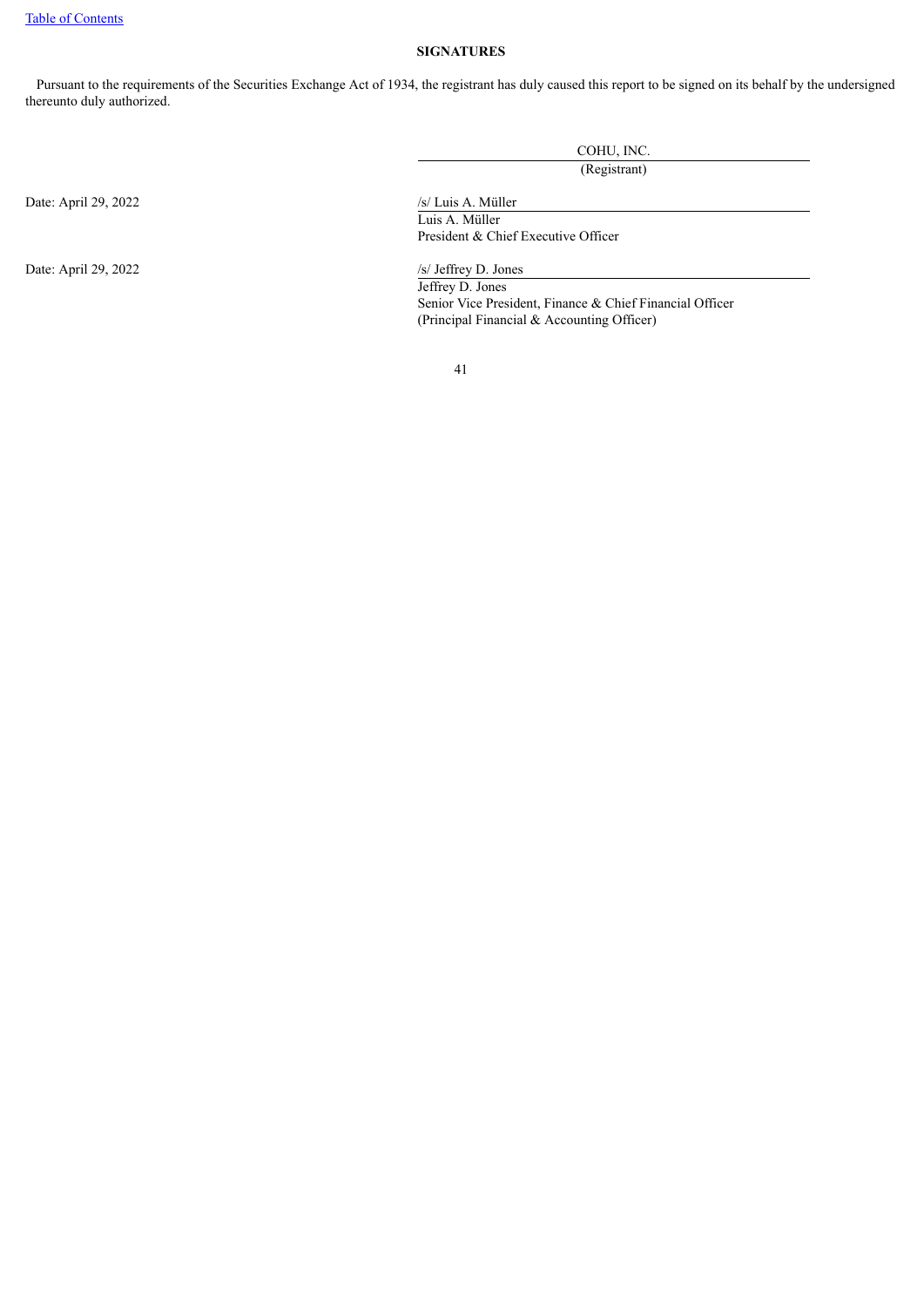### **COHU, INC. SEVERANCE AGREEMENT**

<span id="page-41-0"></span>THIS SEVERANCE AGREEMENT (the "**Agreement**") is made and entered into as of September 8, 2020, by and between Ian Lawee ("**Executive**") and Cohu, Inc., a Delaware corporation (the "**Company**").

**WHEREAS,** although the Company anticipates the continuation of a mutually rewarding employment relationship with Executive, the Compensation Committee (the "**Committee**") of the Board of Directors of the Company (the "**Board**") believes that it is in the best interests of the Company and its stockholders to provide Executive with certain assurances in the event of the occurrence of a Qualifying Termination of Executive's employment with the Company;

**WHEREAS,** the Committee anticipates that such assurances will provide Executive with an incentive to continue employment and to motivate Executive to maximize the value of the Company for the benefit of its stockholders; and

**WHEREAS,** certain capitalized terms used in this Agreement are defined in **Section 3.7** below;

**NOW, THEREFORE,** in consideration of the mutual covenants, promises and obligations set forth herein, the parties agree as follows:

#### 1. **Term**.

This Agreement shall have a term commencing as of September 8, 2020 (the "**Effective Date**") and continuing until the third (3rd) anniversary thereof (the "**Initial Term**"). The Initial Term shall be automatically extended for successive two (2) year periods (each a "**Renewal Term**" and, together with the Initial Term and each such Renewal Term, the "**Term**"), unless either party has delivered written notice to the other party no later than six (6) months prior to the completion of the then effective Term that this Agreement will not be extended. For the avoidance of doubt, neither the lapse of this Agreement by its terms nor non-renewal of this Agreement will by itself constitute termination of employment. Notwithstanding anything herein to the contrary, if, during the then effective Term, Executive's employment with the Company has terminated as a result of a Qualifying Termination, this Agreement shall not terminate until all payments and benefits, if any, have been provided to Executive in accordance with this Agreement.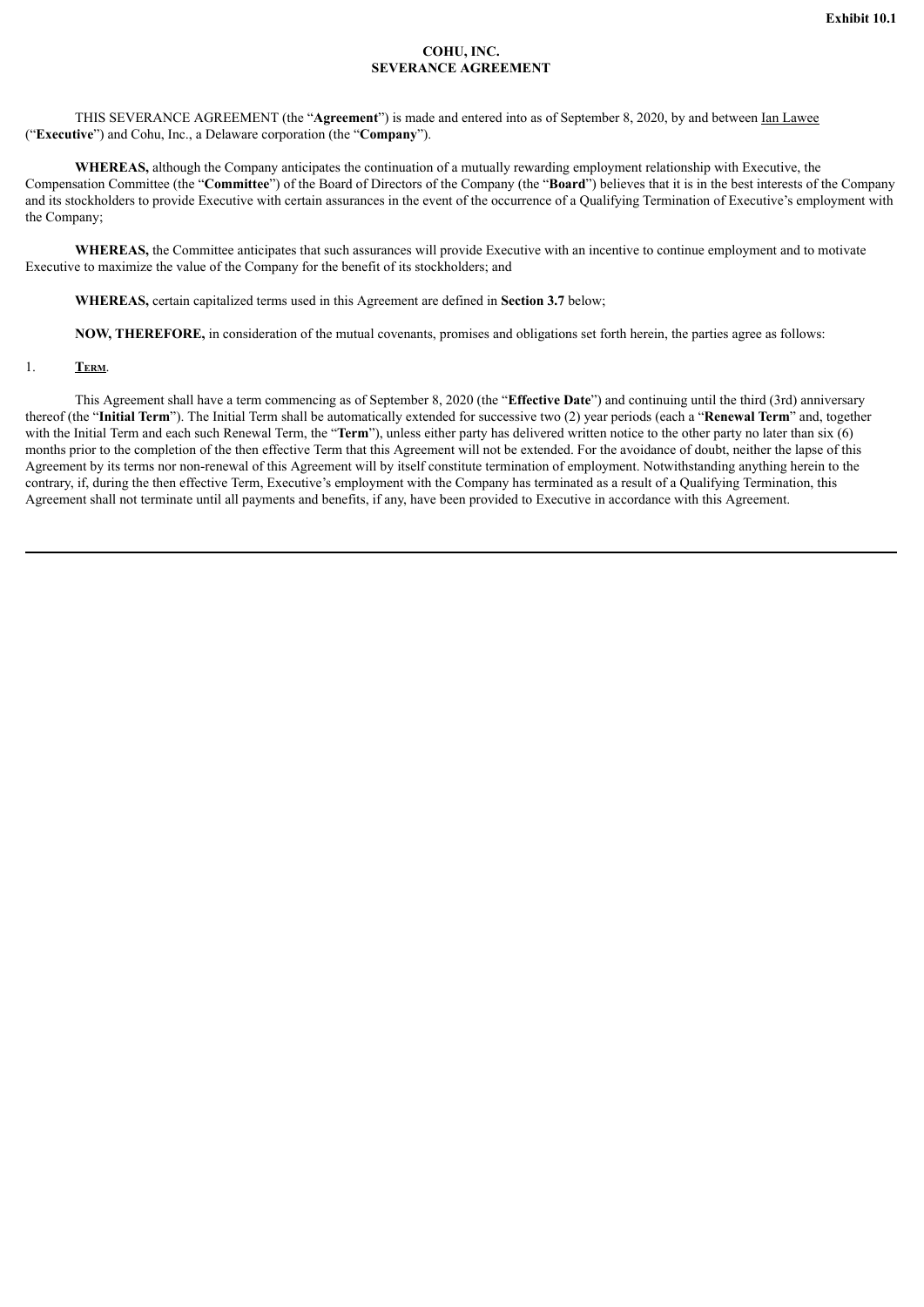#### 2. **At-Will Employment**.

Executive acknowledges and agrees that nothing in this Agreement shall be construed to imply that Executive's employment is guaranteed for any period of time. Unless stated in a written agreement authorized by the Committee or the Board and signed by an officer of the Company and Executive, Executive's employment is at-will, and either the Company or Executive may terminate the employment relationship at any time with or without cause and with or without notice.

#### 3. **Termination of Employment**.

3.1 **Qualifying Termination**. In the event of Executive's Qualifying Termination, Executive shall be entitled to receive the Accrued Amounts. In addition, provided that Executive complies with the provisions of **Section 5** and executes a full general release of all claims, known or unknown, that Executive may have against the Company, its affiliates and their respective officers and directors in a form provided by the Company (the "**Release**") which becomes effective and irrevocable within sixty (60) days following the Termination Date (such 60-day period, the "**Release Execution Period**"), Executive shall be entitled to receive the following severance payments and benefits:

(a) **Base Salary Severance Benefit.** An amount equal to **100%** of Executive's Base Salary shall be paid in cash in a single lump sum on the next regular payroll date following the expiration of the Release Execution Period (but in no event later than the lapsing of the Short-Term Deferral Period).

(b) **Health Care Benefit.** Payment by the Company of the premiums required to continue Executive's group health care coverage for the same level of health coverage and benefits as in effect for Executive on the day immediately preceding the Termination Date for a period of twelve (12) months following the Termination Date (the "**Premium Payment Period**") under the applicable provisions of the Consolidated Omnibus Budget Reconciliation Act of 1985, as amended ("**COBRA**"), provided that Executive elects to continue and remains eligible for these benefits under COBRA and does not become eligible for health coverage through another employer during this period. Notwithstanding the foregoing, if the Company determines, in its reasonable discretion, that the payment of the premiums would result in a violation of the nondiscrimination rules of Section 105(h)(2) of the Internal Revenue Code of 1986, as amended (the "**Code**") or any statute or regulation of similar effect (including but not limited to the 2010 Patient Protection and Affordable Care Act, as amended by the 2010 Health Care and Education Reconciliation Act), then, in lieu of paying such premiums, the Company, in its sole discretion, may elect to instead pay Executive on the first day of each month during the Premium Payment Period, a fully taxable cash payment (the "**Special Separation Payment**") equal to the premiums for that month, grossed up to cover all applicable withholdings, so that the net benefit to Executive equals the monthly premiums, for the remainder of the Premium Payment Period. The Special Separation Payments will cease should Executive elect to cease, or become ineligible for, continued health care coverage under COBRA.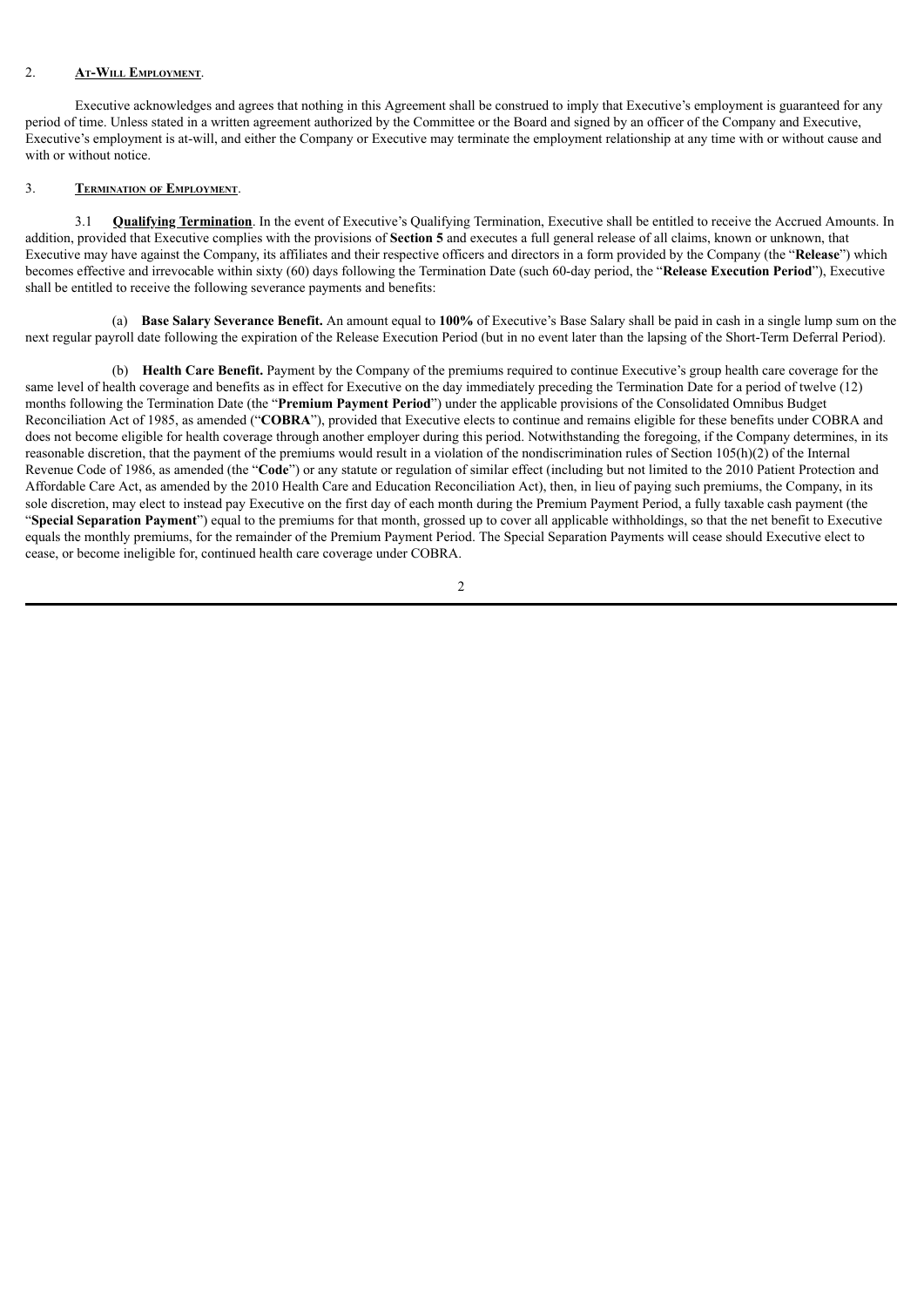(c) **Equity Award Treatment.** The treatment of any outstanding equity award held by Executive shall be determined in accordance with the terms of the applicable equity incentive plan and the applicable equity award agreement.

3.2 **Non-Qualifying Termination**. In the event of Executive's Non-Qualifying Termination, Executive shall be entitled to receive only the Accrued Amounts. However, in the event that Executive's employment terminates due to Executive's death, and subject to execution by Executive's personal representative on behalf of Executive's estate of a Release which becomes effective and irrevocable during the Release Execution Period, the Company shall pay to the Executive's estate a Prorated Bonus for the year in which the Executive dies in a single lump sum as soon as reasonably practicable following the expiration of the Release Execution Period (but in no event later than the lapsing of the Short-Term Deferral Period).

3.3 **Notice of Termination**. Any termination of Executive's employment hereunder by the Company or by Executive during the Term (other than termination on account of Executive's death) shall be communicated by written notice of termination ("**Notice of Termination**") to the other party hereto in accordance with **Section 10.7**. The Notice of Termination shall specify:

- (a) the facts and circumstances claimed to provide a basis for termination of Executive's employment; and
- (b) the applicable Termination Date.

3.4 **Resignation of All Other Positions**. The termination of Executive's employment for any reason will be deemed to constitute, without further required action by Executive, voluntary resignation by Executive, effective on the Termination Date, from all positions that Executive holds as an officer or member of the board of directors (or a committee thereof) of the Company or any of its affiliates. At the Board's request, Executive will execute any documents reasonably necessary to reflect such resignation.

**Mitigation**. In no event shall Executive be obligated to seek other employment or take any other action by way of mitigation of the amounts payable to Executive under any of the provisions of this Agreement and, except as provided in **Section 3.1(b)** (providing for health care continuation benefits under COBRA), any amounts payable pursuant to this **Section 3** shall not be reduced by compensation Executive earns on account of employment with another employer.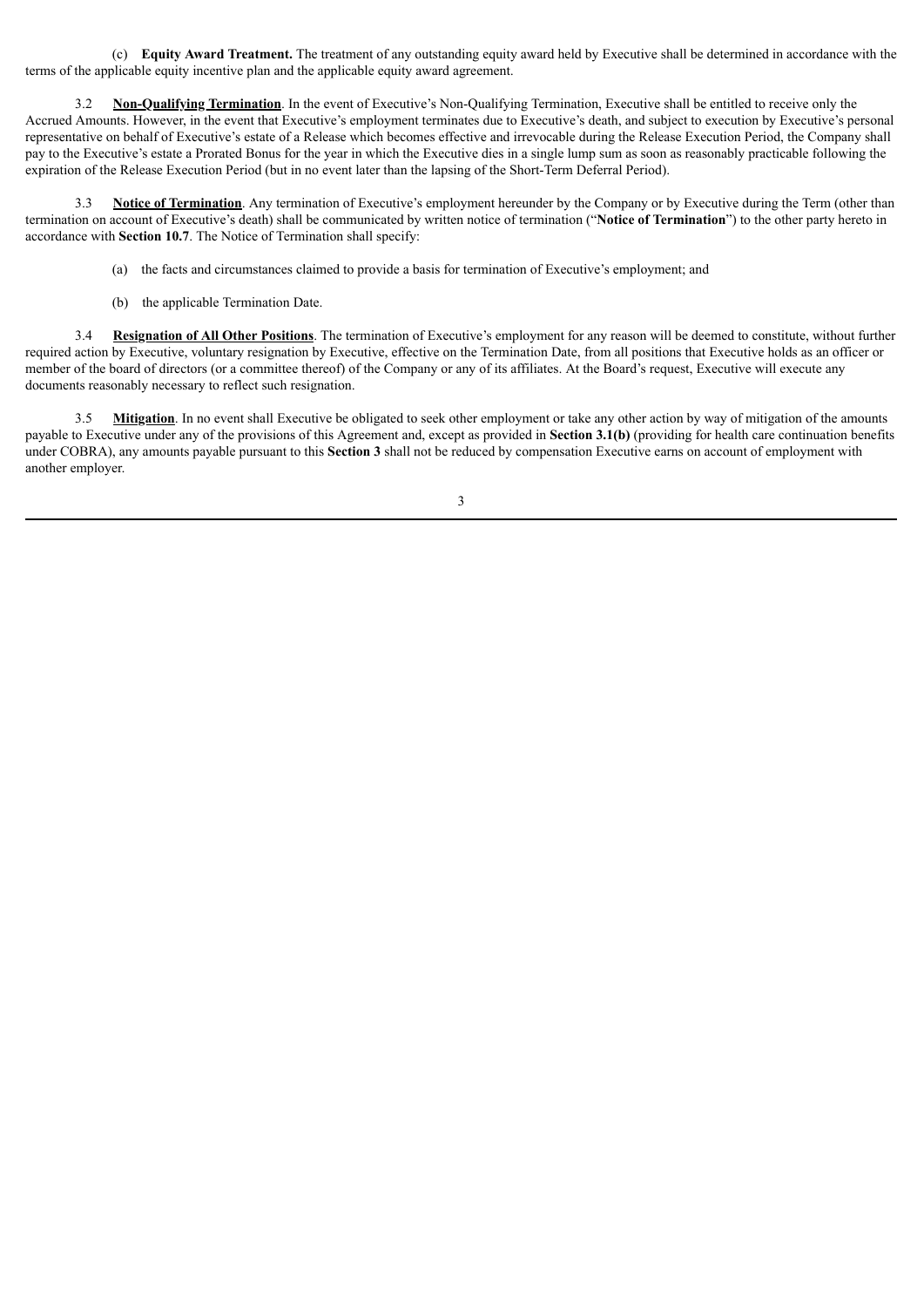#### 3.6 **Section 280G**.

(a) If any payments and other benefits provided for in this Agreement or otherwise (collectively, the "**Payments**") would, either separately or in the aggregate, constitute "parachute payments" within the meaning of Section 280G of the Code and, but for this **Section 3.6**, would be subject to the excise tax imposed by Section 4999 of the Code, then the Payments will be payable to Executive either in full or in such lesser amounts as would result, after taking into account the applicable federal, state and local income taxes and the excise tax imposed by Section 4999, in Executive's receipt on an after-tax basis of the greatest amount of Payments. If a reduction in Payments is required pursuant to this **Section 3.6**, Payments shall be reduced in the following order: (i) reduction or elimination of cash severance benefits that are subject to Section 409A of the Code; (ii) reduction or elimination of cash severance benefits that are not subject to Section 409A of the Code; (iii) cancellation or reduction of accelerated vesting of equity awards that are not stock options or stock appreciation rights; (iv) cancellation or reduction of accelerated vesting of stock options and stock appreciation rights; and (v) reduction or elimination of other Payments. Any reduction of cash severance benefits or other cash Payments shall be made in reverse chronological order such that the cash payment owed on the latest date following the occurrence of the event triggering such excise tax will be the first cash payment to be reduced. Any reduction of accelerated vesting of equity award compensation shall be made in the reverse order of the date of grant so that the accelerated vesting of the most recently granted equity award will be reduced first. In no event shall Executive have any discretion with respect to the ordering of payment or benefits reductions. Executive will be solely responsible for the payment of all personal tax liability incurred as a result of the payments and benefits received under this Agreement, and Executive will not be reimbursed by the Company for any such tax liability.

(b) All calculations and determinations under this **Section 3.6** shall be made by an independent accounting firm or independent tax counsel appointed by the Company (the "**Tax Counsel**") whose determinations shall be conclusive and binding on the Company and Executive for all purposes. For purposes of making the calculations and determinations required by this **Section 3.6**, the Tax Counsel may rely on reasonable, good faith assumptions and approximations concerning the application of Section 280G and Section 4999 of the Code. The Company and Executive shall furnish the Tax Counsel with such information and documents as the Tax Counsel may reasonably request in order to make its determinations under this **Section 3.6**. The Company shall bear all costs the Tax Counsel may reasonably incur in connection with its services hereunder. The Company will have no liability to Executive for the determinations of the Tax Counsel.

- 3.7 **Definitions of Certain Terms**. Certain capitalized terms not otherwise defined by this Agreement shall have the following meanings:
	- (a) "**Accrued Amounts**" mean, collectively:
		- (i) any accrued but unpaid Base Salary prorated to the Termination Date and accrued but unused vacation, both of which shall be paid on the Termination Date in accordance with the Company's customary payroll procedures;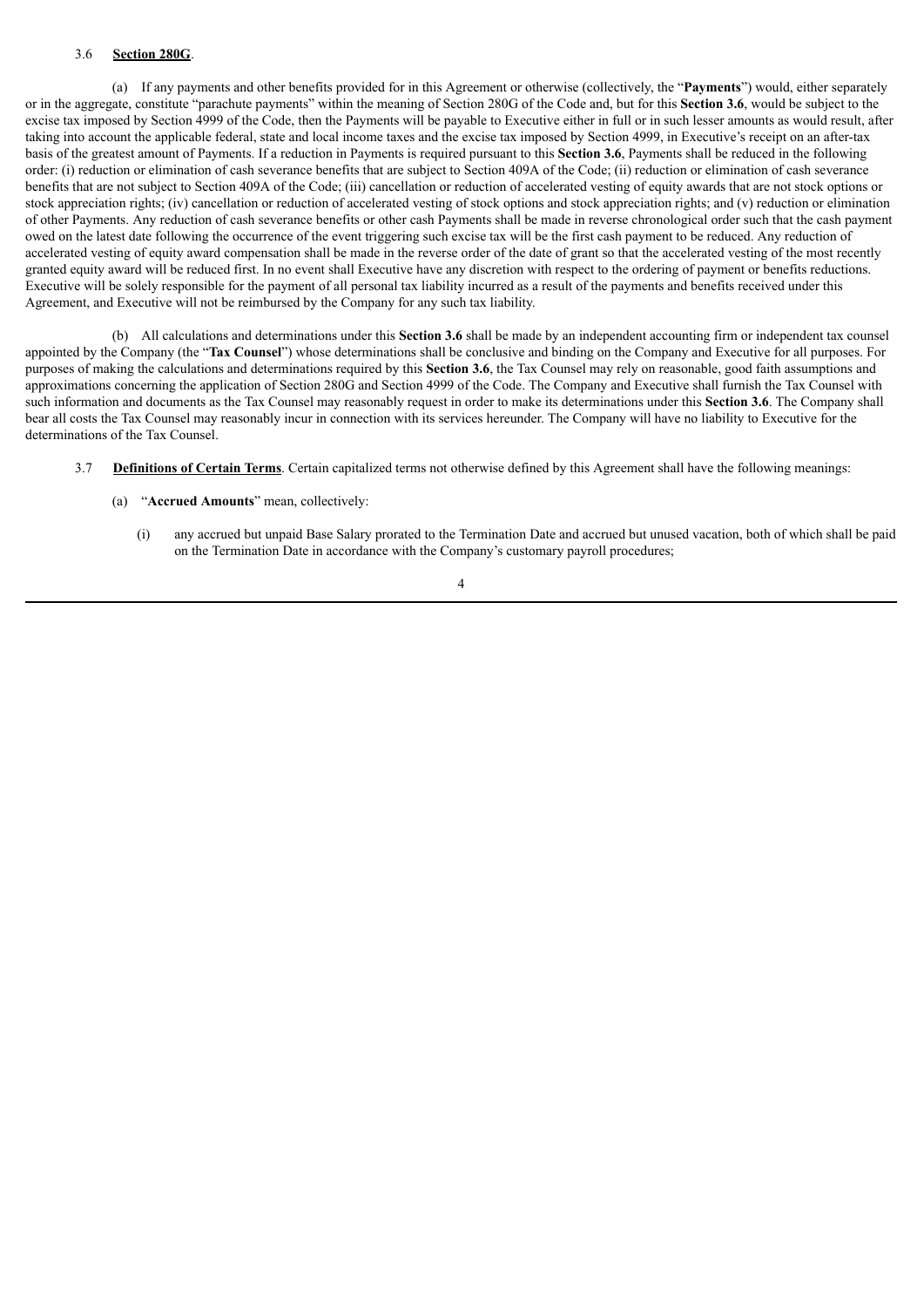- (ii) reimbursement of unreimbursed business expenses properly incurred by Executive, which shall be subject to, and paid in accordance with, the Company's expense reimbursement policy; and
- (iii) such employee benefits (including equity compensation), if any, to which Executive may be entitled under the Company's employee benefit plans as of the Termination Date.
- (b) "**Base Salary**" means Executive's annual base salary at the rate in effect immediately prior to the Termination Date.
- (c) "**Cause**" means:
	- (i) Executive's willful and continued failure to perform the duties and responsibilities of his/her position (other than as a result of Executive's illness or injury) after there has been delivered to Executive a written demand for performance from the Chief Executive Officer which describes the basis for the Chief Executive Officer's belief that Executive has not substantially performed his/her duties and provides Executive with thirty (30) days to take corrective action;
	- (ii) Any material act of personal dishonesty taken by Executive in connection with his/her responsibilities as an employee of the Company with the intention that such action may result in the substantial personal enrichment of Executive;
	- (iii) Executive's conviction of, or plea of *nolo contendere* to, a felony that the Board reasonably believes has had or will have a material detrimental effect on the Company's reputation or business;
	- (iv) A willful breach of any fiduciary duty owed to the Company by Executive that the Board reasonably believes has had, or will have, a material detrimental effect on the Company's reputation or business;
	- (v) Executive being found liable in any Securities and Exchange Commission or other civil or criminal securities law action (regardless of whether or not Executive admits or denies liability), which the Board determines, in its reasonable discretion, has had, or will have, a material detrimental effect on the Company's reputation or business;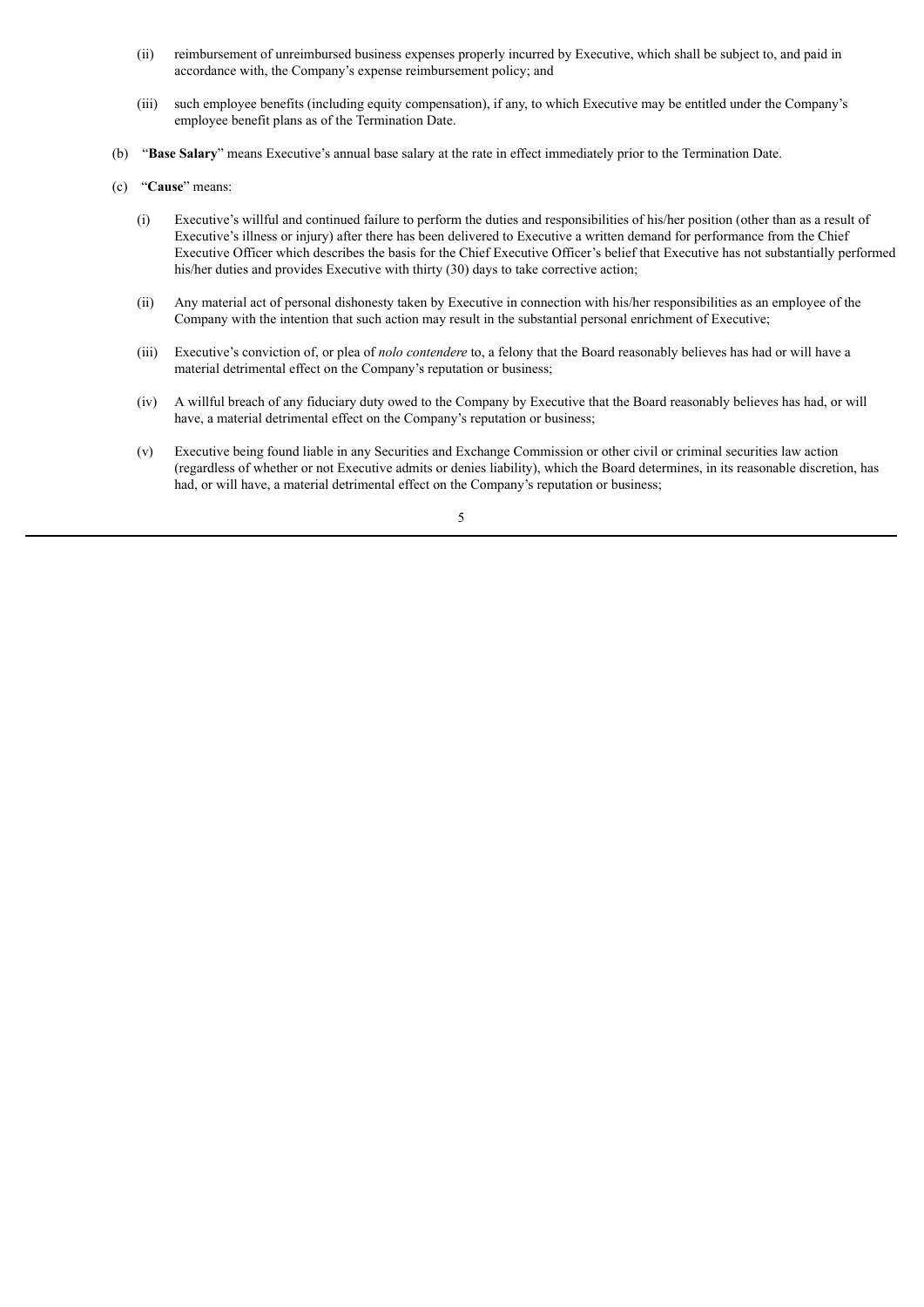- (vi) Executive entering any cease and desist order with respect to any action which would bar Executive from service as an executive officer or member of a board of directors of any publicly-traded company (regardless of whether or not Executive admits or denies liability);
- (vii) Executive (A) obstructing or impeding; (B) endeavoring to obstruct or impede, or (C) failing to materially cooperate with, any investigation authorized by the Board or any governmental or self-regulatory entity. However, Executive's failure to waive attorney-client privilege relating to communications with Executive's own attorney in connection with any such investigation will not constitute "Cause";
- (viii) Executive's disqualification or bar by any governmental or self-regulatory authority from serving in the capacity in which Executive is then employed by the Company, if (A) the disqualification or bar continues for more than thirty (30) days, and (B) during the initial thirty (30) day period ("**Initial Bar Period**") the Company uses its commercially reasonable efforts to cause the disqualification or bar to be lifted. During the Initial Bar Period, the Board may have Executive serve in his/her then-current capacity with the Company to whatever extent legally permissible or Executive will be placed on paid administrative leave, at the discretion of the Board. If the bar is not lifted within or immediately following the Initial Bar Period, Executive's employment shall terminate for Cause;
- (ix) any material failure by Executive to comply with the Company's written policies or rules, as they may be in effect from time to time during the Term, if such failure has caused, or will cause, material reputational or financial harm to the Company; or
- (x) Executive's material breach of this Agreement or the Company's Confidentiality and Inventions Agreement.

For purposes of this provision, no act or failure to act on the part of Executive shall be considered "willful" unless it is done, or omitted to be done, by Executive in bad faith or without reasonable belief that Executive's action or omission was in the best interests of the Company. Any act, or failure to act, based upon authority given pursuant to a resolution duly adopted by the Board or upon the advice of counsel for the Company shall be conclusively presumed to be done, or omitted to be done, by Executive in good faith and in the best interests of the Company.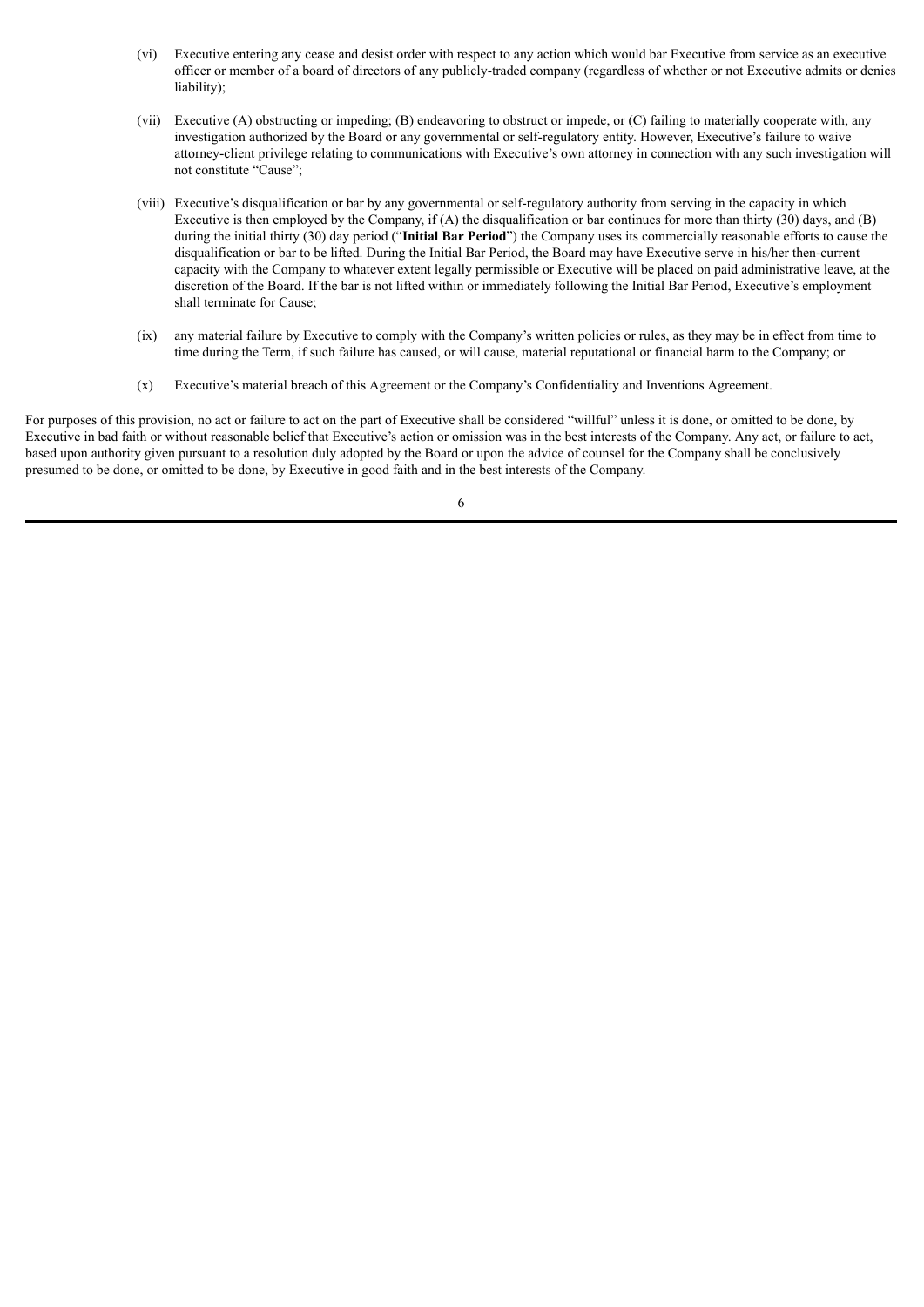(d) "**Change in Control Agreement**" means the Change in Control Agreement between Executive and the Company, dated as of September 8, 2020 and as amended from time to time.

- (e) **Reserved**.
- Termination.

(f) "**Non-Qualifying Termination**" means any termination of Executive's employment with the Company which is not a Qualifying

(g) "**Notice Period**" means a period of thirty (30) days commencing on the date of delivery of a Notice of Termination.

(h) "**Prorated Bonus**" means an amount equal to a prorated portion of Executive's Target Bonus for the fiscal year in which the date of Executive's death occurs. Such prorated portion shall be determined by multiplying the foregoing Target Bonus by a fraction, the numerator of which is equal to the number of days between the start of such fiscal year and the date of Executive's death and the denominator of which is equal to 365. The actual annual incentive bonus for the fiscal year of Executive's termination of employment due to death shall be forfeited, and Executive's estate shall not be entitled to any payment thereof.

(i) "**Qualifying Termination**" means termination by the Company of Executive's employment with the Company for any reason other than Cause; provided, however that a Qualifying Termination shall not include any termination of Executive's employment on account of Executive's death or disability.

(j) "**Severance Benefit Period**" means a period of twelve (12) months following the Termination Date.

(k) "**Short-Term Deferral Period**" means a period determined in accordance with Treasury Regulation Section 1.409A-1(b)(4) beginning on the Termination Date with respect to a Qualifying Termination of Executive and ending on the 15th day of the third month following the later of (i) the last day of the calendar year or (ii) the last day of the Company's taxable year in which, in either case, the Termination Date occurs.

(l) "**Target Bonus**" means the target amount of Executive's annual incentive bonus, assuming achievement of all Company performance goals and individual performance goals at their target levels in accordance with the Company's annual bonus plan and as established by the Committee.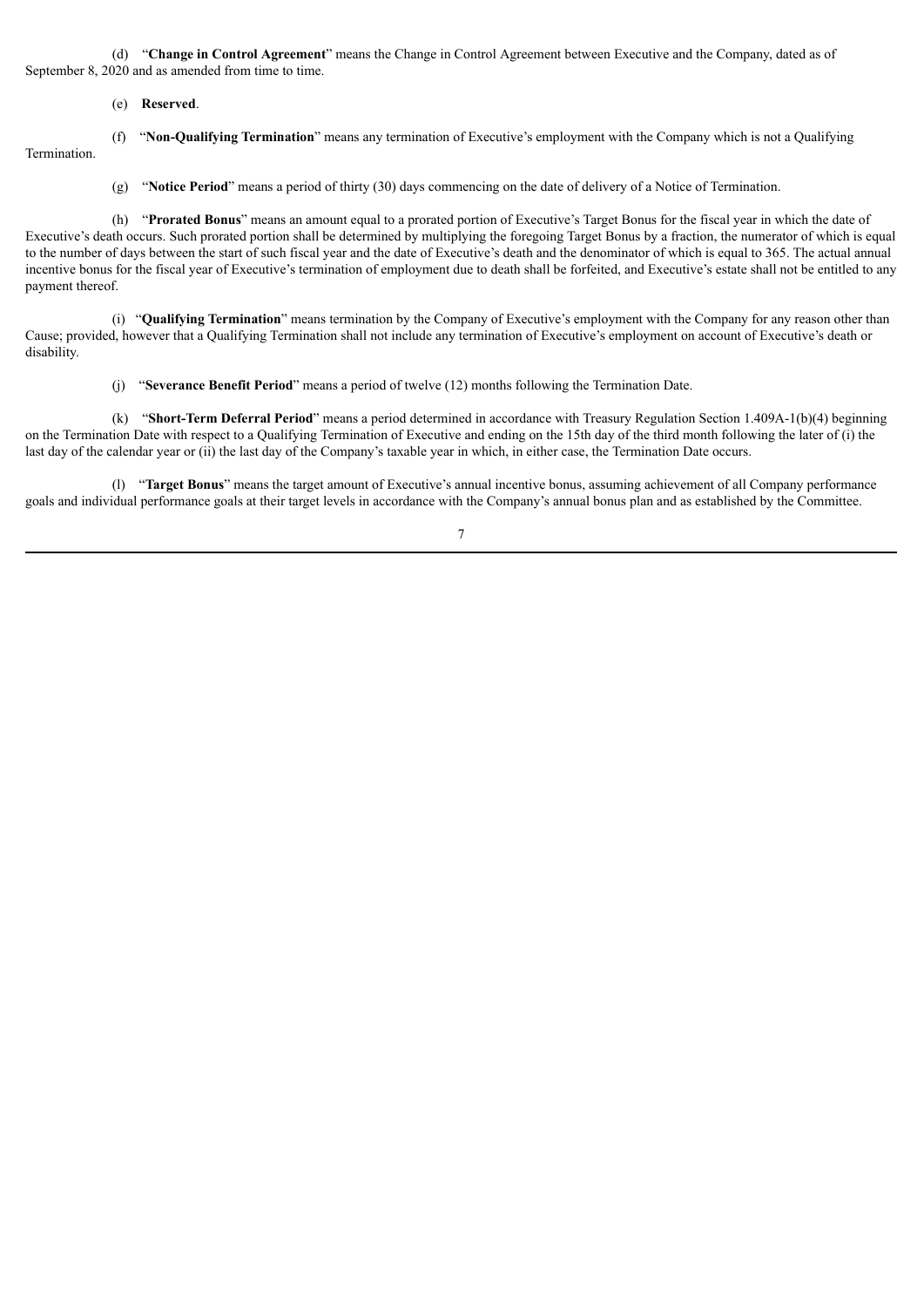#### (m) "**Termination Date**" means:

- (i) if the Company terminates Executive's employment without Cause, the date specified in the Notice of Termination, which shall be the day immediately following completion of the Notice Period commencing on the date on which the Notice of Termination is delivered to Executive; provided that the Company shall have the option to relieve Executive of all job duties, positions and responsibilities for all or any part of the Notice Period and provide Executive with payment of Executive's then current Base Salary in lieu of any portion of the Notice Period for which Executive is so relieved of duty, which amount shall be paid in a lump sum on Executive's Termination Date, and, in such case, for all purposes of this Agreement, Executive's Termination Date shall be the date on which such Notice of Termination is delivered; and
- (ii) if Executive terminates his/her employment, the date specified in Executive's Notice of Termination, which shall be the day immediately following completion of the Notice Period commencing on the date on which the Notice of Termination is delivered to the Company; provided that the Company may waive all or any part of the Notice Period by giving written notice of such waiver to Executive and paying Executive's then current Base Salary in lieu of the portion of the Notice Period waived, which amount shall be paid in a lump sum on Executive's Termination Date, and, in such case, for all purposes of this Agreement, Executive's Termination Date shall be the date determined by the Company.

Notwithstanding anything contained herein to the contrary, the Termination Date shall not occur until the date on which Executive incurs a "separation from service" within the meaning of Section 409A of the Code.

### 4. **Exclusive Remedy**.

Except for any additional payments and benefits pursuant to the Change in Control Agreement, the provisions of **Section 3** of this Agreement are intended to be and are exclusive and in lieu of any other rights or remedies to which Executive may otherwise be entitled in the event of Executive's Qualifying Termination. In such circumstances, Executive shall be entitled to no benefits, compensation or other payments or rights upon termination of employment other than those benefits expressly set forth in **Section 3.1**. For the avoidance of doubt, in the event Executive becomes entitled to receive benefits under the Change in Control Agreement, if applicable, that agreement shall govern, and Executive shall be paid benefits solely under that agreement and in lieu of any benefits under this Agreement.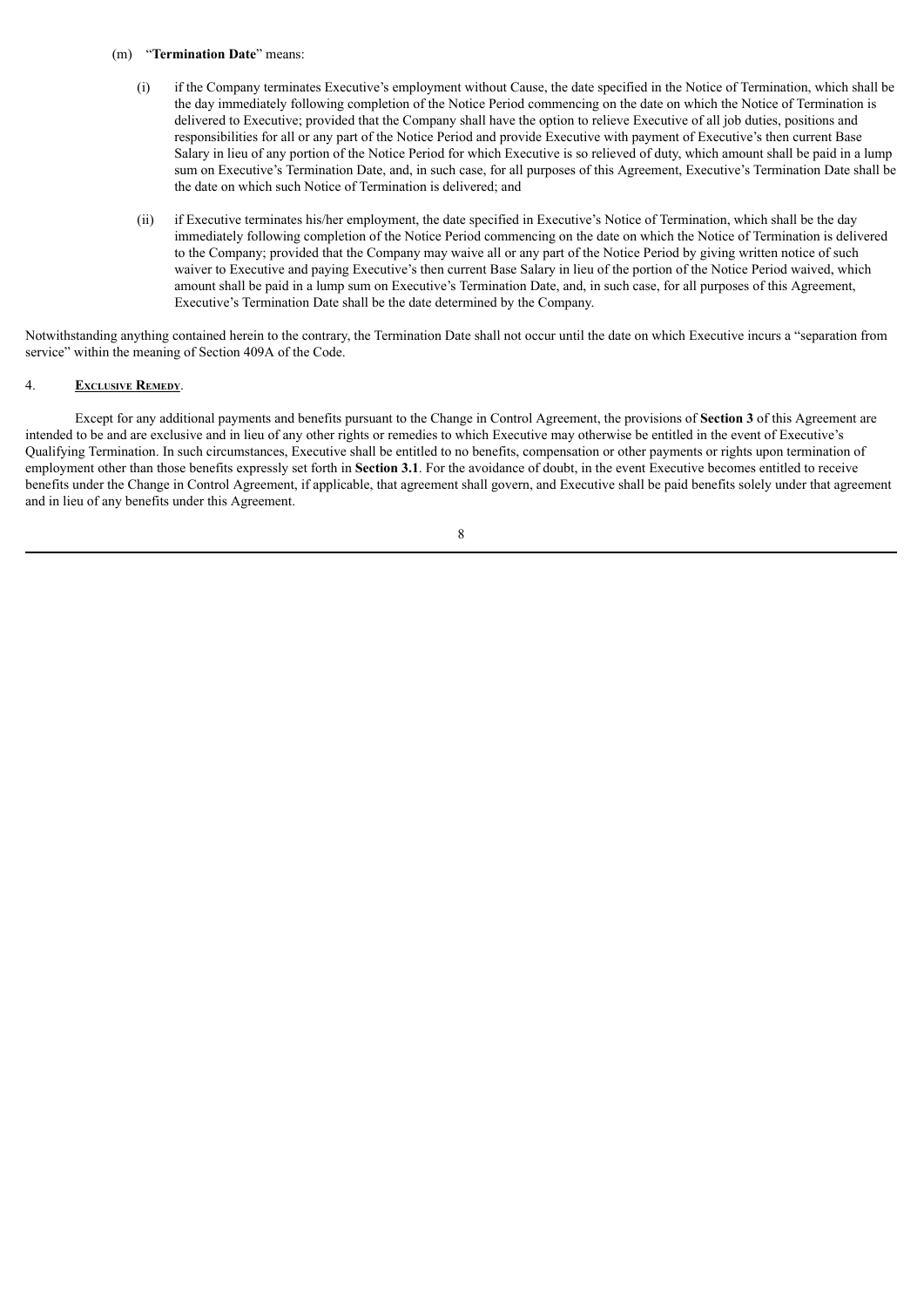#### 5. **Conditions to Receipt of Severance Benefits**.

In addition to Executive's Release becoming effective and irrevocable no later than the expiration of the Release Execution Period, Executive's entitlement to the severance payments and benefits set forth in **Section 3.1** shall be subject to Executive's compliance with all of the following:

5.1 **Confidentiality and Proprietary Rights**. Executive is party to a certain Confidentiality and Inventions Agreement dated March 16, 2019. Executive shall continue to abide by his/her obligations under the Confidentiality and Inventions Agreement, which is attached as **Exhibit A** hereto and incorporated herein by reference.

5.2 **Non-Solicitation of Employees**. Executive agrees that during the Severance Benefit Period, Executive will not, either directly or indirectly, separately or in association with others, interfere with, impair, disrupt or damage Company's business by soliciting, encouraging or recruiting any of Company's employees or causing others to solicit or encourage any of Company's employees to discontinue their employment with Company.

5.3 **Non-Disparagement**. Executive agrees and covenants that Executive will not at any time during the Severance Benefit Period make, publish or communicate to any person or entity or in any public forum any defamatory or disparaging remarks, comments or statements concerning the Company or its businesses, or any of its employees, officers, and existing and prospective customers, suppliers, investors and other associated third parties.

This **Section 5.3** does not, in any way, restrict or impede Executive from exercising protected rights to the extent that such rights cannot be waived by agreement or from complying with any applicable law or regulation or a valid order of a court of competent jurisdiction or an authorized government agency, provided that such compliance does not exceed that required by the law, regulation or order. Executive shall promptly provide written notice of any such order to the chief legal officer of the Company.

5.4 **Remedies**. In the event of a breach or threatened breach by Executive of the covenants contained in this **Section 5**, Executive hereby consents and agrees that the Company shall be entitled to seek, in addition to other available remedies, a temporary or permanent injunction or other equitable relief against such breach or threatened breach from any court of competent jurisdiction, without the necessity of showing any actual damages or that money damages would not afford an adequate remedy, and without the necessity of posting any bond or other security. The aforementioned equitable relief shall be in addition to, not in lieu of, legal remedies, monetary damages or other available forms of relief.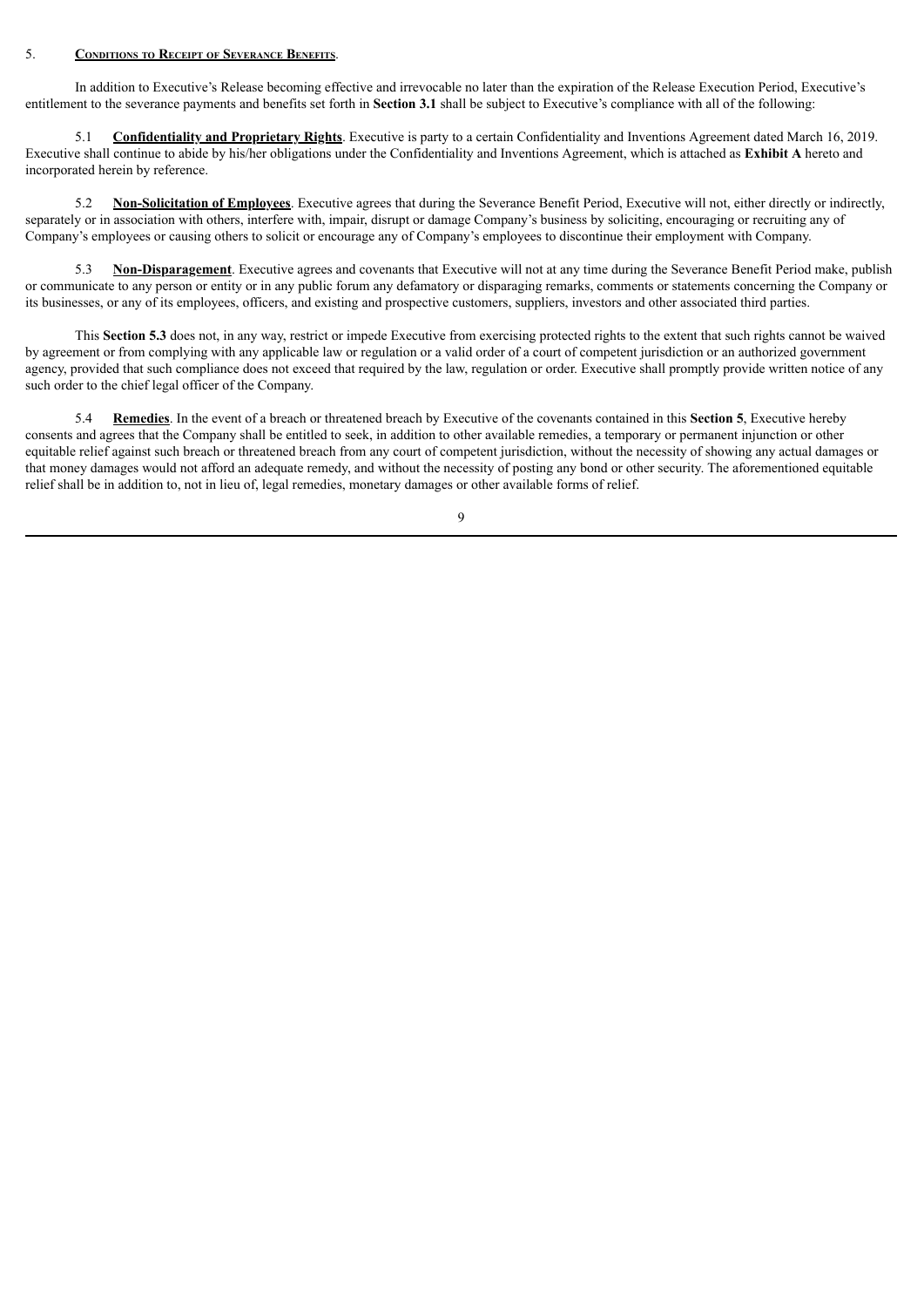5.5 **Survival of Provisions**. The provisions of this **Section 5** shall survive the termination or expiration of Executive's employment with the Company and shall be fully enforceable thereafter. If it is determined by a court of competent jurisdiction in any state that any restriction in this **Section 5** is excessive in duration or scope or is unreasonable or unenforceable under the laws of that state, it is the intention of the parties that such restriction may be modified or amended by the court to render it enforceable to the maximum extent permitted by the law of that state.

## 6. **Recoupment.**

Notwithstanding any other provisions in this Agreement to the contrary, any incentive-based compensation, or any other compensation, paid to Executive pursuant to this Agreement or any other agreement or arrangement with the Company which is subject to recovery under any law, government regulation or stock exchange listing requirement, will be subject to such deductions and recoupment as may be required to be made pursuant to such law, government regulation or stock exchange listing requirement (or any policy adopted by the Company pursuant to any such law, government regulation or stock exchange listing requirement). Executive specifically authorizes the Company to withhold from his/her future wages or amounts otherwise payable under this Agreement any amounts that may become due under this provision. This **Section 6** shall survive the termination of this Agreement for a period equal to the greater of (a) three (3) years and (b) such longer period required by the applicable law, government regulation, order or stock exchange listing requirement.

### 7. **Successors.**

7.1 **Company's Successors**. Any successor to the Company (whether direct or indirect and whether by purchase, merger, consolidation, liquidation or otherwise) to all or substantially all of the Company's business and/or assets (a "**Successor**") shall assume the Company's obligations under this Agreement and agree expressly to perform the Company's obligations under this Agreement in the same manner and to the same extent as the Company would be required to perform such obligations in the absence of a succession. For all purposes under this Agreement, the term "Company" shall include any Successor which executes and delivers the assumption agreement described in this **Section 7.1** or which becomes bound by the terms of this Agreement by operation of law.

7.2 **Executive's Successors**. The terms of this Agreement and all rights of Executive hereunder shall inure to the benefit of, and be enforceable by, Executive's personal or legal representatives, executors, administrators, successors, heirs, distributees, devisees and legatees.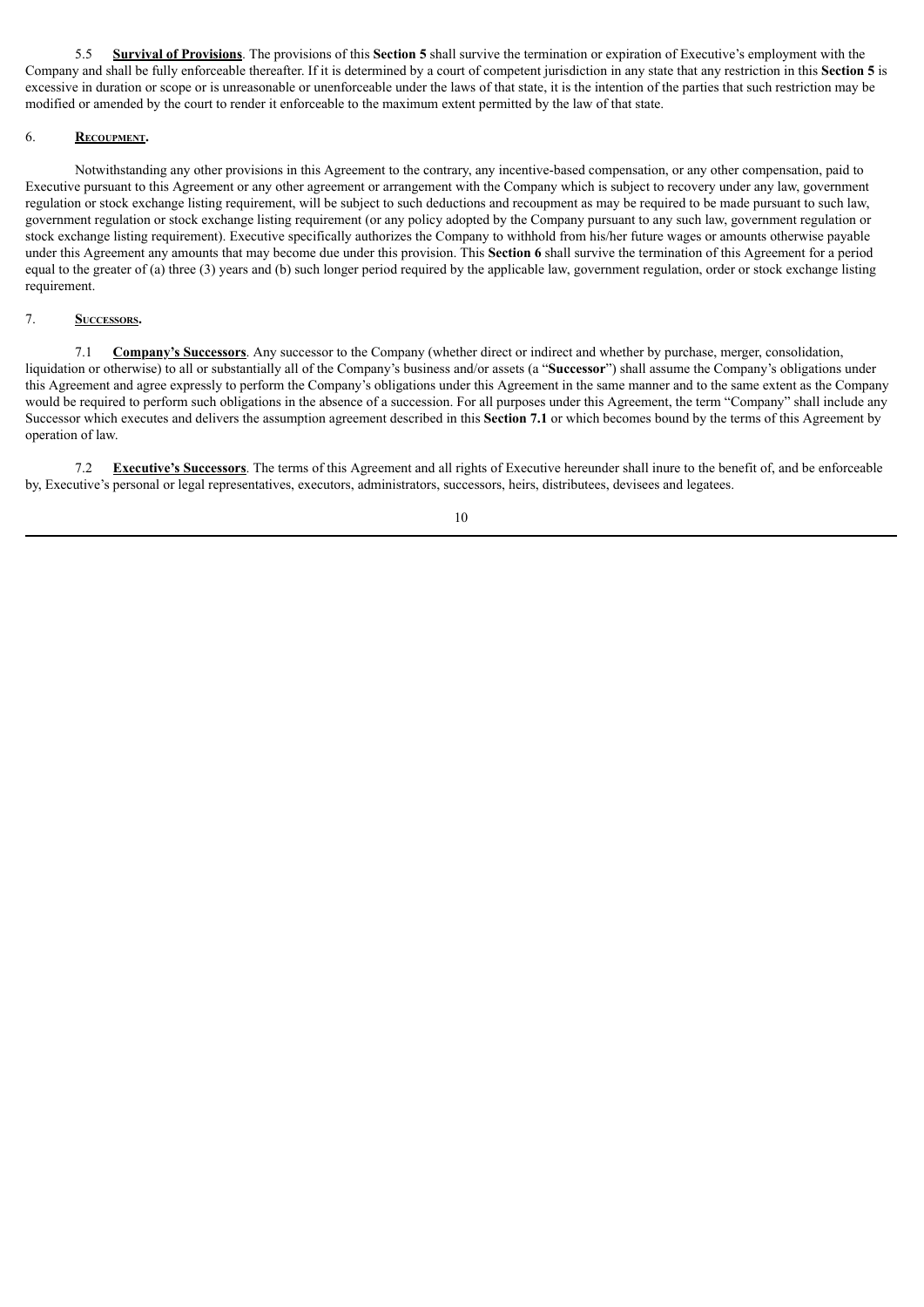## 8. **ARBITRATION**

The Company and Executive each agree that any and all disputes arising out of the terms of this Agreement, Executive's employment by the Company, Executive's service as an officer or director of the Company, or Executive's compensation and benefits, their interpretation and any of the matters herein released, will be subject to binding arbitration. In the event of a dispute, the parties (or their legal representatives) will promptly confer to select a single arbitrator mutually acceptable to both parties. If the parties cannot agree on an arbitrator, then the moving party may file a demand for arbitration with the American Arbitration Association ("**AAA**") in San Diego County, California, who will be selected and appointed consistent with the AAA-Employment Dispute Resolution Rules, except that such arbitrator must have the qualifications set forth in this paragraph. Any arbitration will be conducted in a manner consistent with AAA National Rules for the Resolution of Employment Disputes, supplemented by the California Rules of Civil Procedure. The parties further agree that the prevailing party in any arbitration will be entitled to injunctive relief in any court of competent jurisdiction to enforce the arbitration award. The parties hereby agree to waive their right to have any dispute between them resolved in a court of law by a judge or jury. This paragraph will not prevent either party from seeking injunctive relief (or any other provisional remedy) from any court having jurisdiction over the parties and the subject matter of their dispute relating to Executive's obligations under **Section 5** of this Agreement and the Company's form of Confidentiality and Inventions Agreement.

#### 9. **Section 409A.**

9.1 **General Compliance**. The Company intends that all payments and benefits provided under this Agreement will be exempt from, or comply with, the requirements of Section 409A of the Code ("Section 409A") so that none of the payments and benefits will be subject to the additional tax imposed by Section 409A, and this Agreement shall be construed and administered in accordance with such intent. Notwithstanding any other provision of this Agreement, payments provided under this Agreement may only be made upon an event and in a manner that complies with Section 409A or an applicable exemption. Any payments under this Agreement that may be excluded from Section 409A either as separation pay due to an involuntary separation from service described in Treasury Regulation Section 1.409A-1(b)(9)(iii) or as a short-term deferral described in Treasury Regulation Section 1.409A-1(b)(4) shall be excluded from Section 409A to the maximum extent possible. For purposes of Section 409A, each installment payment provided under this Agreement shall be treated as a separate payment. Any payments to be made under this Agreement upon a termination of employment shall only be made upon a "separation from service" under Section 409A. The Company reserves the right to amend this Agreement as it considers necessary or advisable, in its sole discretion and without the consent of Executive or any other individual, to comply with any provision required to avoid the imposition of the additional tax imposed under Section 409A or to otherwise avoid income recognition under Section 409A prior to the actual payment of any benefits or imposition of any additional tax. Notwithstanding the foregoing, the Company makes no representations that the payments and benefits provided under this Agreement comply with Section 409A, and in no event shall the Company be liable for all or any portion of any taxes, penalties, interest or other expenses that may be incurred by Executive on account of non-compliance with Section 409A.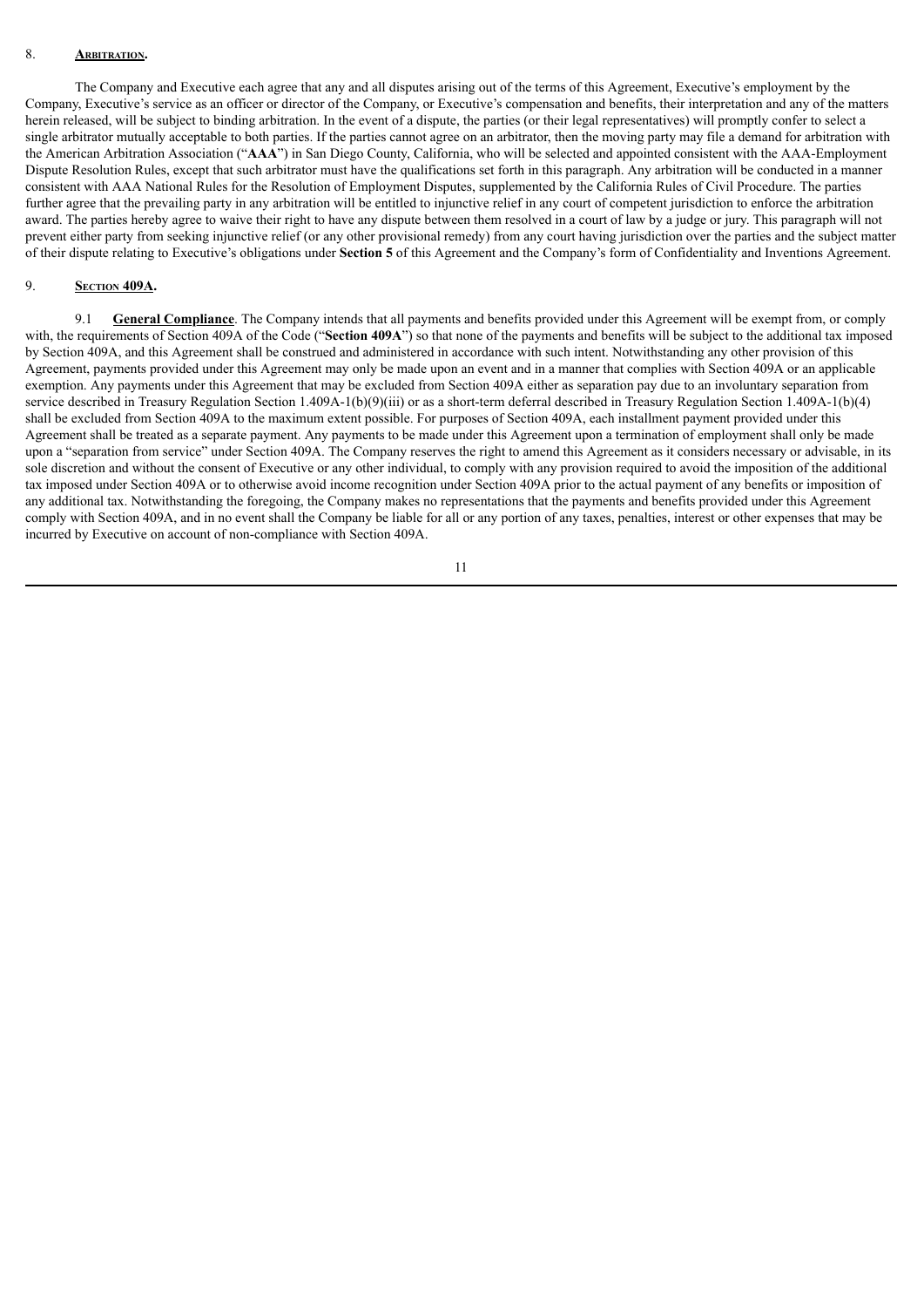9.2 **Specified Employees**. Notwithstanding any other provision of this Agreement, if any payment or benefit provided to Executive in connection with Executive's termination of employment is determined to constitute "nonqualified deferred compensation" within the meaning of Section 409A and Executive is determined to be a "specified employee" as defined in Section  $409A(a)(2)(b)(i)$ , then such payment or benefit shall not be paid until the first payroll date to occur following the six-month anniversary of the Termination Date (the "**Specified Employee Delay**") or, if earlier, on Executive's death. The aggregate of any payments that would otherwise have been paid during the Specified Employee Delay shall be paid to Executive in a lump sum on completion of the Specified Employee Delay and thereafter, any remaining payments shall be paid without delay in accordance with their original schedule.

9.3 **Reimbursements**. To the extent required by Section 409A, each reimbursement or in-kind benefit provided under this Agreement shall be provided in accordance with the following:

(a) the amount of expenses eligible for reimbursement, or in-kind benefits provided, during each calendar year cannot affect the expenses eligible for reimbursement, or in-kind benefits to be provided, in any other calendar year;

(b) any reimbursement of an eligible expense shall be paid to Executive on or before the last day of the calendar year following the calendar year in which the expense was incurred; and

(c) any right to reimbursements or in-kind benefits under this Agreement shall not be subject to liquidation or exchange for another benefit.

### 10. **General Provisions.**

10.1 **Modification and Waiver**. No provision of this Agreement may be amended or modified unless such amendment or modification is agreed to in writing by Executive and the Compensation Committee of the Board of Directors of the Company. No waiver by either of the parties of any breach by the other party hereto of any condition or provision of this Agreement to be performed by the other party hereto shall be deemed a waiver of any similar or dissimilar provision or condition at the same or any prior or subsequent time, nor shall the failure of or delay by either of the parties in exercising any right, power or privilege hereunder operate as a waiver thereof to preclude any other or further exercise thereof or the exercise of any other such right, power or privilege.

10.2 **Unfunded Obligation**. Any amounts payable to Executive pursuant to this Agreement are unfunded obligations. The Company shall not be required to segregate any monies from its general funds, or to create any trusts, or establish any special accounts with respect to such obligations. The Company shall retain at all times beneficial ownership of any investments, including trust investments, which the Company may make to fulfill its payment obligations hereunder. Any investments or the creation or maintenance of any trust or any account shall not create or constitute a trust or fiduciary relationship between the Board or the Company and Executive, or otherwise create any vested or beneficial interest in Executive or Executive's creditors in any assets of the Company.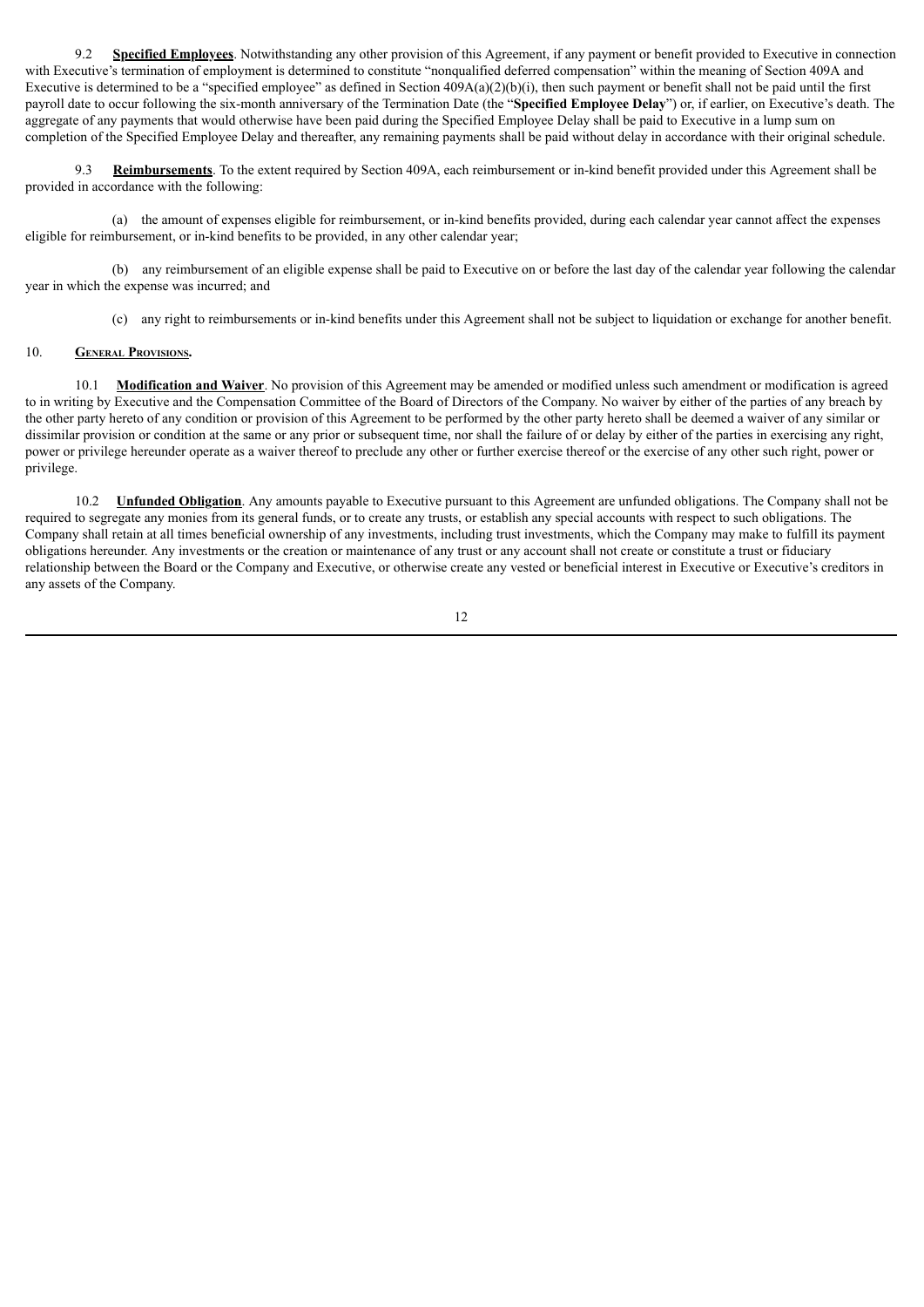10.3 **Attorneys**' **Fees**. Each party will bear its own attorneys' fees in any dispute unless a statutory section at issue, if any, authorizes the award of attorneys' fees to the prevailing party.

10.4 **Severability**. In the event any provision of this Agreement is found to be unenforceable by an arbitrator or court of competent jurisdiction, such provision shall be deemed modified to the extent necessary to allow enforceability of the provision as so limited, it being intended that the parties shall receive the benefit contemplated herein to the fullest extent permitted by law. If a deemed modification is not satisfactory in the judgment of such arbitrator or court, the unenforceable provision shall be deemed deleted, and the validity and enforceability of the remaining provisions shall not be affected thereby.

10.5 **Interpretation; Construction**. The headings set forth in this Agreement are for convenience only and shall not be used in interpreting this Agreement. This Agreement has been drafted by legal counsel representing the Company, but Executive has participated in the negotiation of its terms. Furthermore, Executive acknowledges that Executive has had an opportunity to review and revise the Agreement and have it reviewed by legal counsel, if desired, and, therefore, the normal rule of construction to the effect that any ambiguities are to be resolved against the drafting party shall not be employed in the interpretation of this Agreement.

10.6 **Governing Law: Jurisdiction and Venue**. This Agreement, for all purposes, shall be construed in accordance with the laws of the State of California without regard to its conflicts of law principles. Other than as required pursuant to **Section 8**, any action or proceeding by either of the parties to enforce this Agreement shall be brought only in a state or federal court located in the State of California, County of San Diego. For purposes of litigating any dispute that arises directly or indirectly from the relationship of the parties pursuant to this Agreement that is not subject to arbitration pursuant to **Section 8**, the parties hereby irrevocably submit to the exclusive jurisdiction of such courts and waive the defense of inconvenient forum to the maintenance of any such action or proceeding in such venue.

10.7 **Notices**. Any notice required or permitted by this Agreement shall be in writing and shall be delivered as follows with notice deemed given as indicated: (a) by personal delivery when delivered personally; (b) by overnight courier upon written verification of receipt; (c) by telecopy or facsimile transmission upon acknowledgment of receipt of electronic transmission; or (d) by certified or registered mail, return receipt requested, upon verification of receipt. Notice shall be sent to the address as either party may specify in writing.

10.8 **Withholding**. The Company shall have the right to withhold from any amount payable hereunder any Federal, state and local taxes in order for the Company to satisfy any withholding tax obligation it may have under any applicable law or regulation.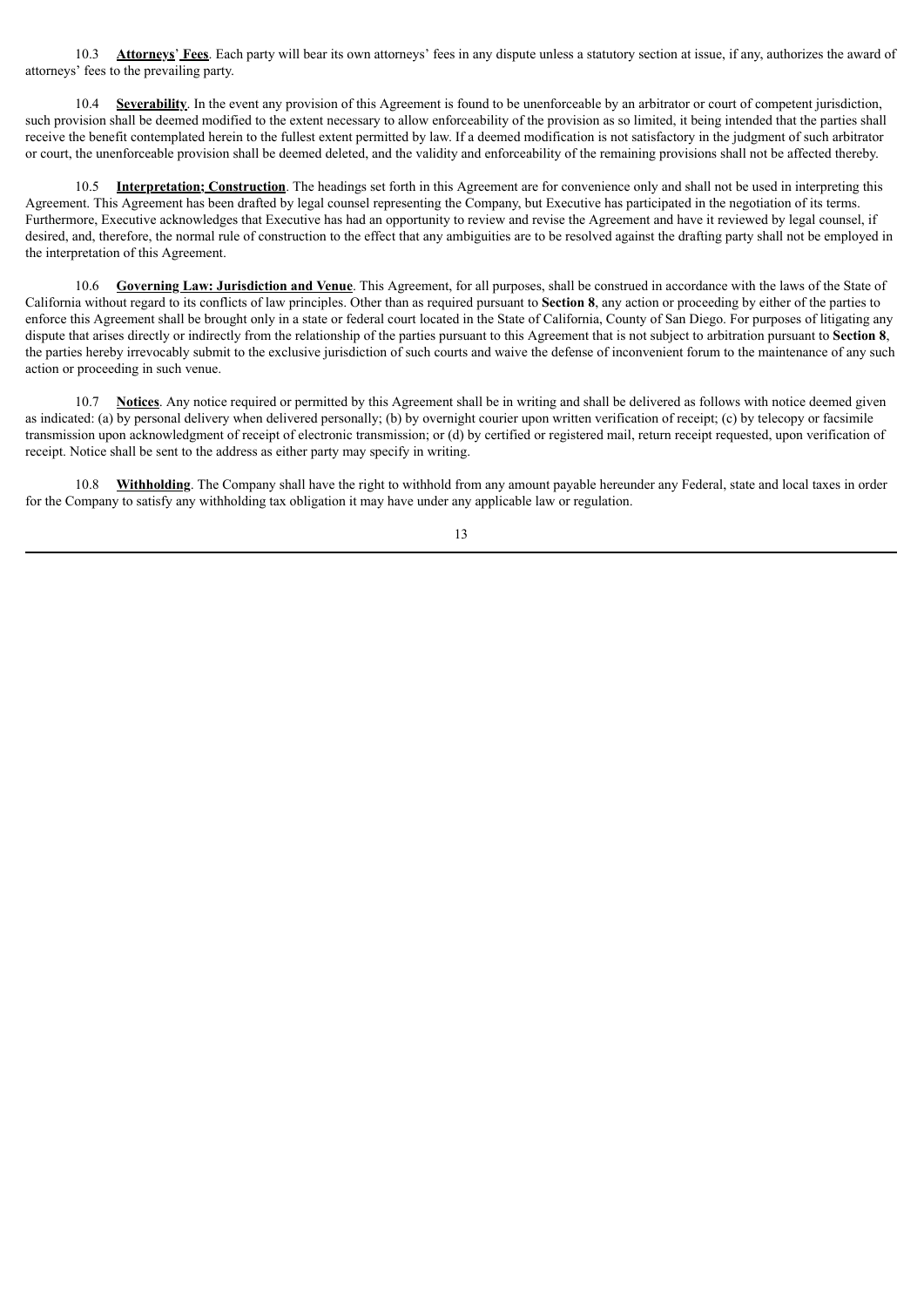10.9 **Counterparts**. This Agreement may be executed in separate counterparts, each of which shall be deemed an original, but all of which taken together shall constitute one and the same instrument.

### 11. **Entire Agreement**.

This Agreement supersedes the Severance Agreement dated April 29, 2019 (the "Prior Agreement"), and such Prior Agreement is null and void. Unless specifically provided by **Section 4** of this Agreement or otherwise provided herein, this Agreement contains all of the understandings and representations between Executive and the Company pertaining to the subject matter hereof and supersedes all prior and contemporaneous understandings, agreements, representations and warranties, both written and oral, with respect to such subject matter. The parties mutually agree that the Agreement can be specifically enforced in court and can be cited as evidence in legal proceedings alleging breach of the Agreement.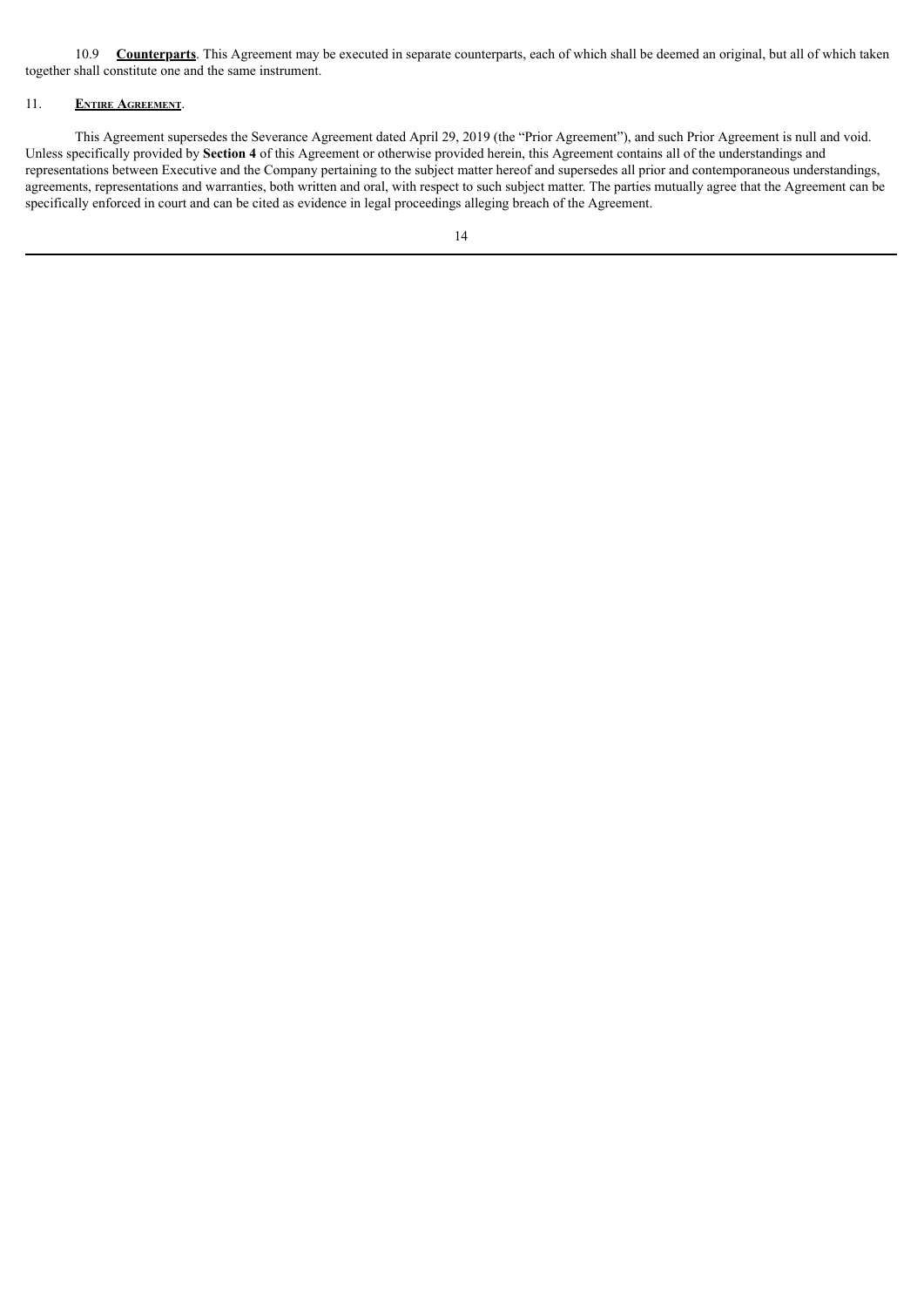## 12. **Acknowledgment of Full Understanding**.

EXECUTIVE ACKNOWLEDGES AND AGREES THAT HE/SHE HAS FULLY READ, UNDERSTANDS AND VOLUNTARILY ENTERS INTO THIS AGREEMENT. EXECUTIVE ACKNOWLEDGES AND AGREES THAT HE/SHE HAS HAD AN OPPORTUNITY TO ASK QUESTIONS AND CONSULT WITH AN ATTORNEY OF HIS/HER CHOICE BEFORE SIGNING THIS AGREEMENT.

[SIGNATURE PAGE FOLLOWS]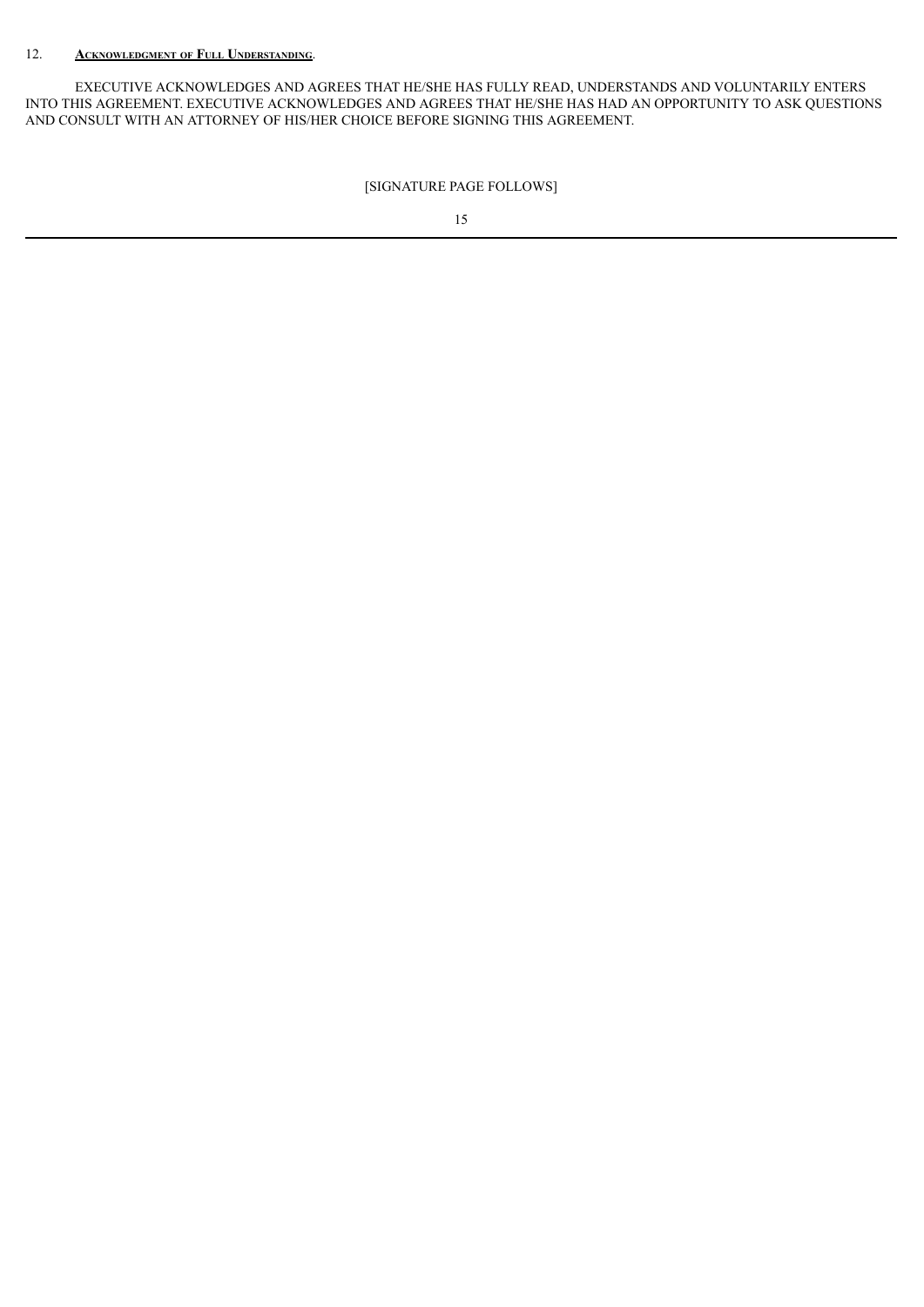### **EXECUTIVE**

Dated: September 8, 2020 By:

## Name: Ian Lawee Address:12367 Crosthwaite Circle Poway, CA 92064

## **COMPANY**

## **Cohu, Inc.**

Name: Luis M✔ller<br>Title: CEO CEO Address:12367 Crosthwaite Circle Poway, CA 92064

16

Dated: September 8, 2020 By: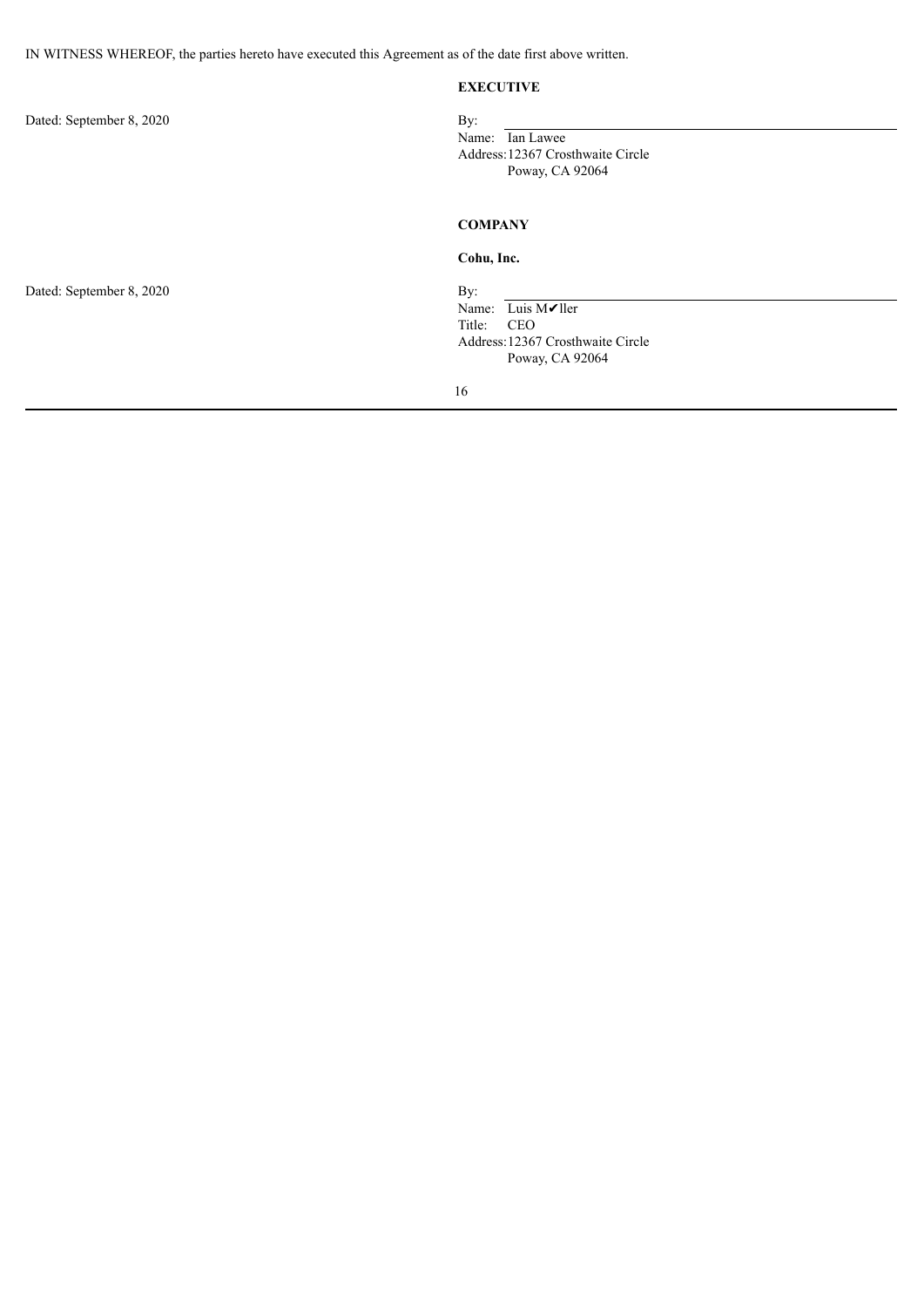## **EXHIBIT A**

# COHU, INC.

## CONFIDENTIALITY AND INVENTIONS AGREEMENT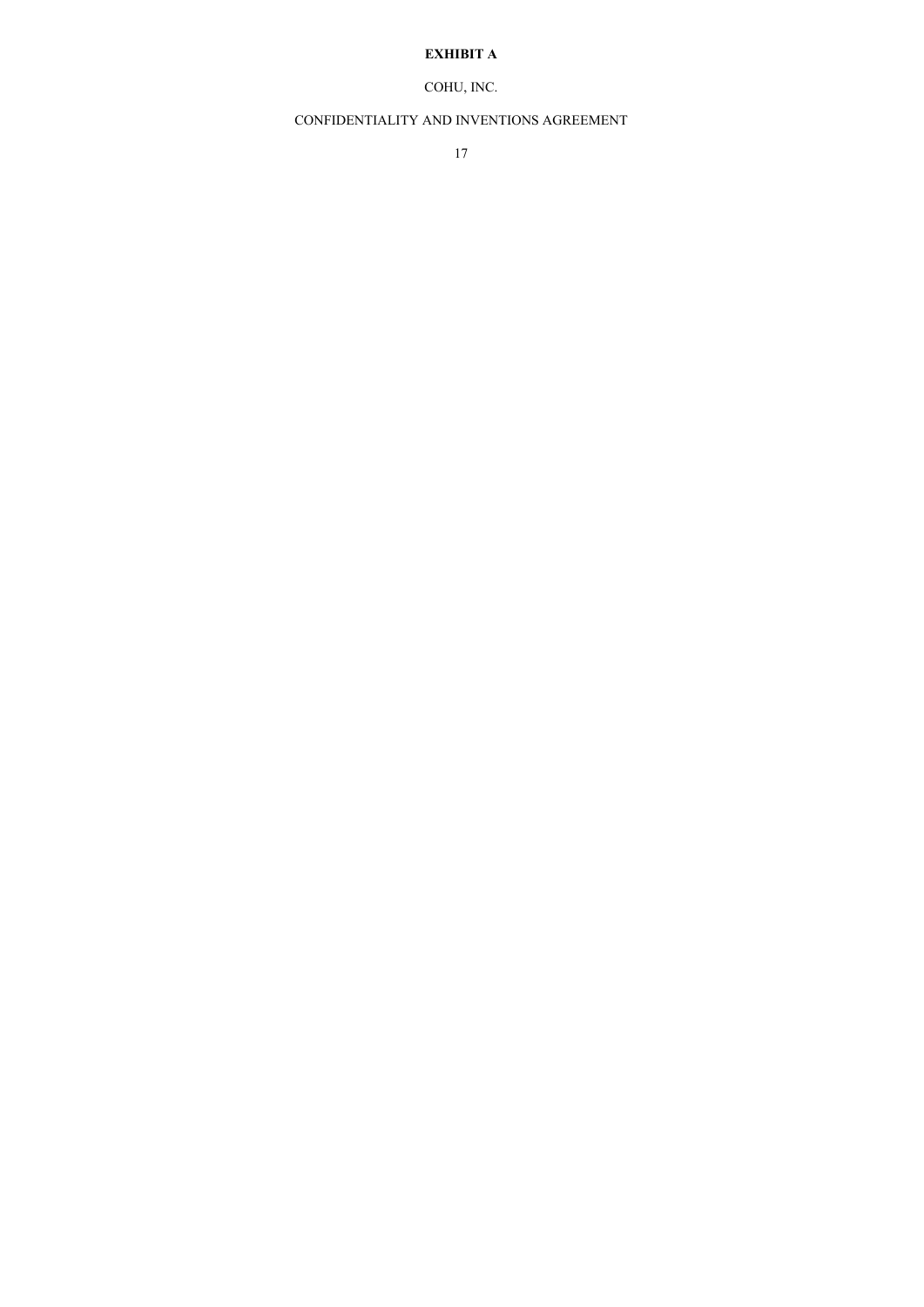#### **COHU, INC. CHANGE IN CONTROL AGREEMENT**

<span id="page-58-0"></span>THIS CHANGE IN CONTROL AGREEMENT (the "**Agreement**") is made and entered into as of September 8, 2020, by and between Ian Lawee ("**Executive**") and Cohu, Inc., a Delaware corporation (the "**Company**").

WHEREAS, it is expected that the Company from time to time will consider the possibility of an acquisition by another company or other Change in Control, the Compensation Committee (the "**Committee**") of the Board of Directors of the Company (the "**Board**") recognizes that such consideration as well as the possibility of a Qualifying Termination of Executive's employment with the Company can be a distraction to Executive and can cause Executive to consider alternative employment opportunities; and the Committee has determined that it is in the best interests of the Company and its stockholders to assure that the Company will have the continued dedication and objectivity of Executive, notwithstanding the possibility, threat or occurrence of such an event;

WHEREAS, the Committee believes that it is in the best interests of the Company and its stockholders to provide Executive with an incentive to continue employment and to motivate Executive to maximize the value of the Company upon a Change in Control for the benefit of its stockholders;

**WHEREAS,** the Company and Executive are parties to a separate Severance Agreement, dated as of September 8, 2020 and as amended from time to time (the "**Severance Agreement**"); and

**WHEREAS,** certain capitalized terms used in this Agreement are defined in **Section 3.7** below;

**NOW, THEREFORE,** in consideration of the mutual covenants, promises and obligations set forth herein, the parties agree as follows: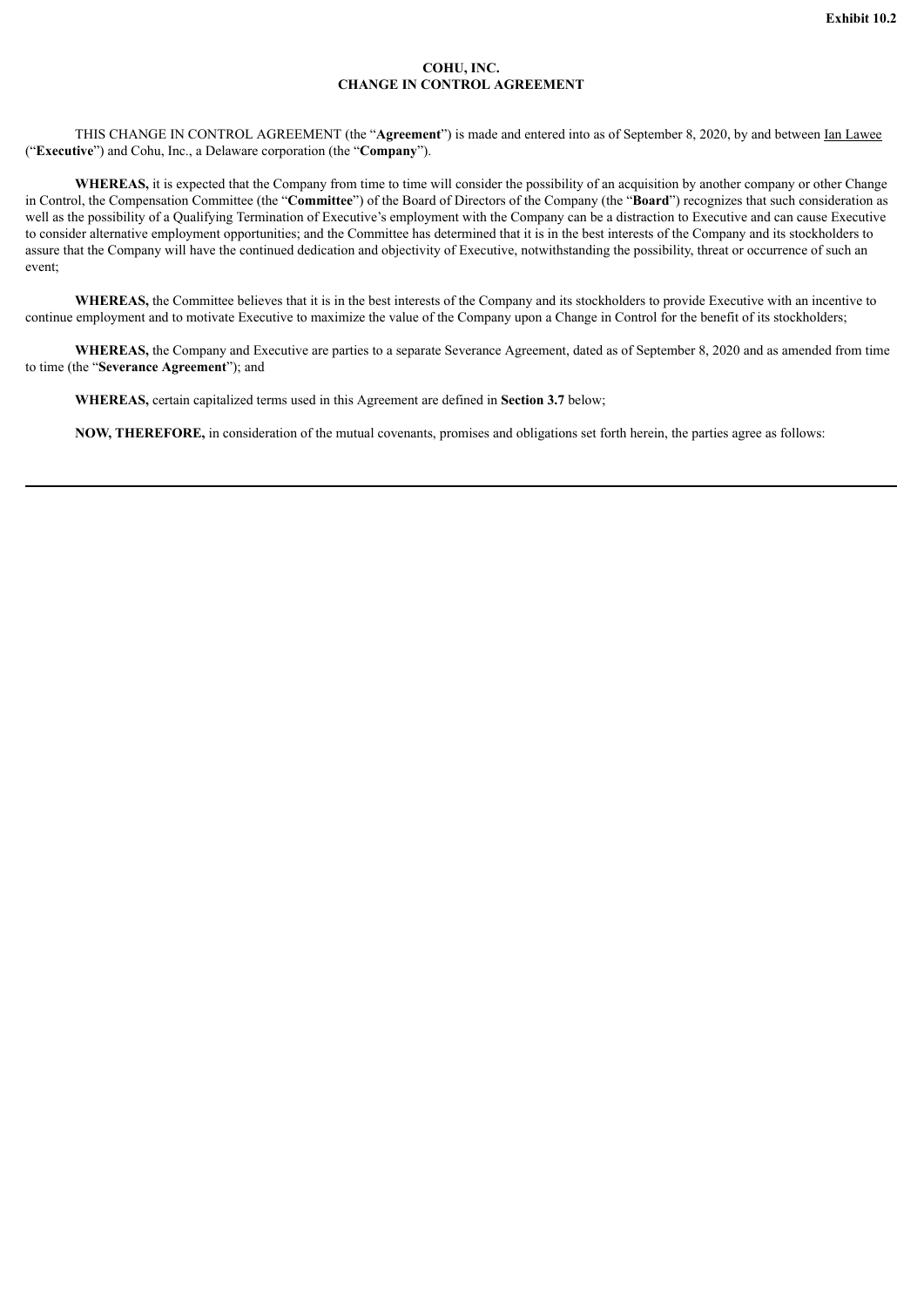### 1. **Term**.

This Agreement shall have a term commencing as of September 8, 2020 (the "**Effective Date**") and continuing until the third (3rd) anniversary thereof (the "**Initial Term**"). The Initial Term shall be automatically extended for successive two (2) year periods (each a "**Renewal Term**" and, together with the Initial Term and each such Renewal Term, the "**Term**"), unless either party has delivered written notice to the other party no later than six (6) months prior to the completion of the then effective Term that this Agreement will not be extended; provided, however, that if such written notice is delivered by the Company to Executive following the Company's entry into a definitive agreement with respect to a transaction that, if consummated, would result in a Change in Control, then the then effective Term shall not expire sooner than twelve (12) months following the date of such definitive agreement. For the avoidance of doubt, neither the lapse of this Agreement by its terms nor non-renewal of this Agreement will by itself constitute termination of employment nor grounds for resignation for Good Reason. Notwithstanding anything herein to the contrary, if, during the then effective Term, Executive's employment with the Company has terminated as a result of a Qualifying Termination or Executive has given written notice to the Company of an initial event that would constitute Good Reason, this Agreement shall not terminate until all payments and benefits, if any, have been provided to Executive in accordance with this Agreement.

#### 2. **At-Will Employment**.

Executive acknowledges and agrees that nothing in this Agreement shall be construed to imply that Executive's employment is guaranteed for any period of time. Unless stated in a written agreement authorized by the Committee or the Board and signed by an officer of the Company and Executive, Executive's employment is at-will, and either the Company or Executive may terminate the employment relationship at any time with or without cause and with or without notice.

#### 3. **Termination of Employment**.

3.1 **Qualifying Termination**. In the event of Executive's Qualifying Termination, Executive shall be entitled to receive the Accrued Amounts. In addition, provided that Executive complies with the provisions of **Section 6** and executes a full general release of all claims, known or unknown, that Executive may have against the Company, its affiliates and their respective officers and directors in a form provided by the Company (the "**Release**") which becomes effective and irrevocable within sixty (60) days following the Termination Date (such 60-day period, the "**Release Execution Period**"), Executive shall be entitled to receive the following severance payments and benefits:

(a) **Base Salary Severance Benefit.** An amount equal to **150%** of Executive's Base Salary (disregarding any reduction in Base Salary that would constitute Good Reason) shall be paid in cash in a single lump sum on the next regular payroll date following the later of the expiration of the Release Execution Period or the consummation of the Change in Control (but in no event later than the lapsing of the Short-Term Deferral Period).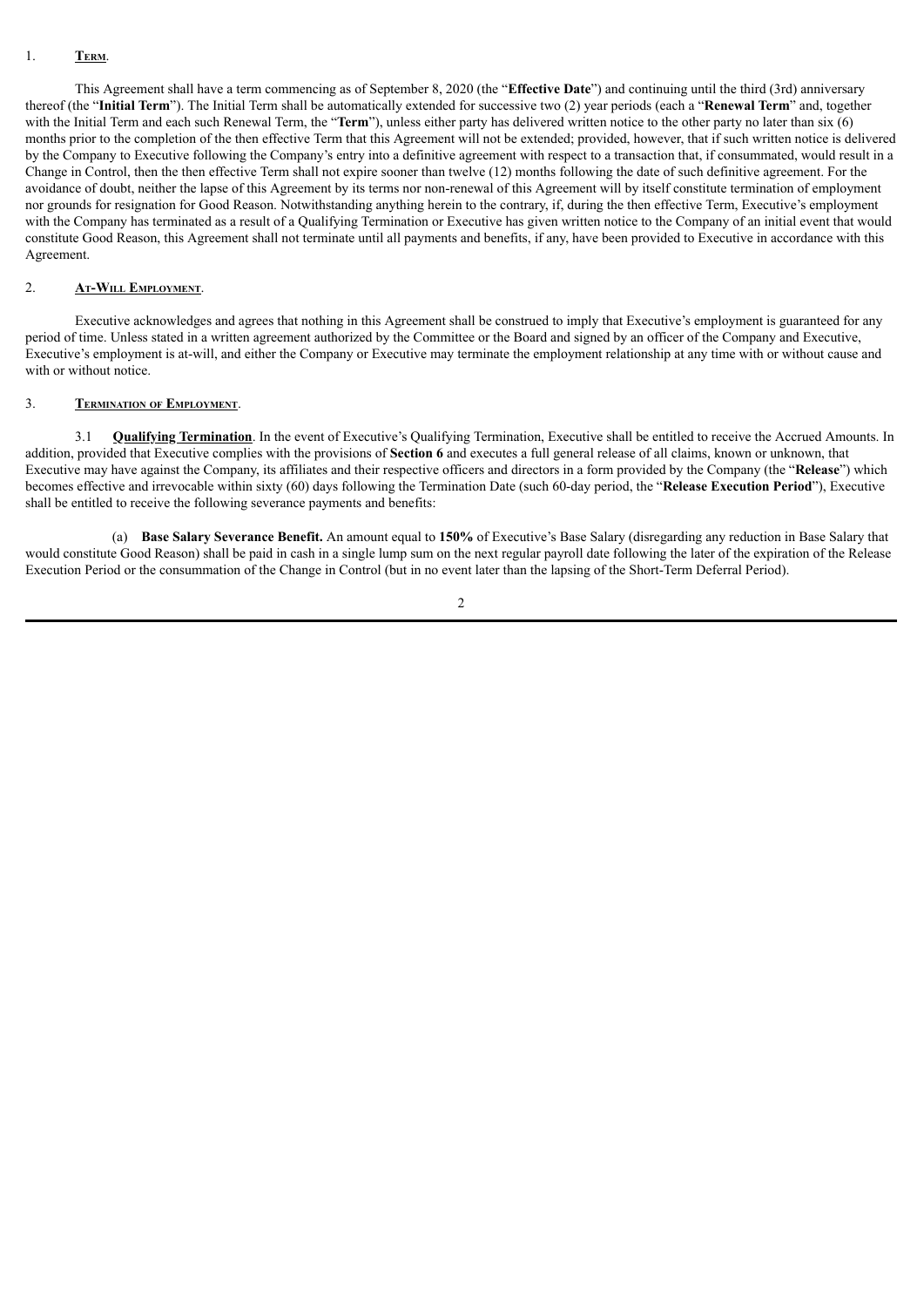#### (b) **Bonus Severance Benefits.**

- (i) **Prorated Bonus**. An amount equal to a prorated portion of Executive's Target Bonus (disregarding any reduction in Target Bonus that would constitute Good Reason) for the fiscal year in which the Termination Date occurs (the "**Prorated Bonus**") shall be paid in cash in a single lump sum on the next regular payroll date following the later of the expiration of the Release Execution Period or the consummation of the Change in Control (but in no event later than the lapsing of the Short-Term Deferral Period). Such prorated portion shall be determined by multiplying the foregoing Target Bonus by a fraction, the numerator of which is equal to the number of days between the start of such fiscal year and the Termination Date and the denominator of which is equal to 365. The actual annual incentive bonus for the fiscal year of Executive's termination of employment shall be forfeited, and Executive shall not be entitled to any payment thereof, other than the severance benefit payment described in this **Section 3.1(b)(i)**.
- (ii) **Target Bonus**. In addition to the Prorated Bonus, an amount equal to **150%** of Executive's Target Bonus (disregarding any reduction in Target Bonus that would constitute Good Reason) for the fiscal year in which the Termination Date occurs (or if greater, for the fiscal year in which the Change in Control occurs) shall be paid in cash in a single lump sum on the next regular payroll date following the later of the expiration of the Release Execution Period or the consummation of the Change in Control (but in no event later than the lapsing of the Short-Term Deferral Period).

(c) **Health Care Benefit.** Payment by the Company of the premiums required to continue Executive's group health care coverage for the same level of health coverage and benefits as in effect for Executive on the day immediately preceding the Termination Date for a period of eighteen (18) months following the Termination Date (the "**Premium Payment Period**") under the applicable provisions of the Consolidated Omnibus Budget Reconciliation Act of 1985, as amended ("**COBRA**"), provided that Executive elects to continue and remains eligible for these benefits under COBRA and does not become eligible for health coverage through another employer during this period. Notwithstanding the foregoing, if the Company determines, in its reasonable discretion, that either (i) the payment of the premiums would result in a violation of the nondiscrimination rules of Section 105(h)(2) of the Internal Revenue Code of 1986, as amended (the "**Code**") or any statute or regulation of similar effect (including but not limited to the 2010 Patient Protection and Affordable Care Act, as amended by the 2010 Health Care and Education Reconciliation Act) (the "**Impermissible Payment**") or (ii) any portion of the Premium Payment Period would exceed the maximum healthcare continuation coverage period available to Executive under COBRA (the "**Excess Payment**"), then, in lieu of paying such premiums with respect to the Impermissible Payment or the Excess Payment, the Company, in its sole discretion, may elect to instead pay Executive on the first day of each month during the Premium Payment Period, a fully taxable cash payment (the "**Special Separation Payment**") equal to the Impermissible Payment or the Excess Payment, as applicable, for that month, grossed-up to cover all applicable withholdings, so that the net benefit to Executive equals the monthly premiums, for the remainder of the Premium Payment Period. The Special Separation Payment with respect to the Impermissible Payment (but not the Excess Payment) will cease should Executive elect to cease, or become ineligible for, continued health care coverage under COBRA.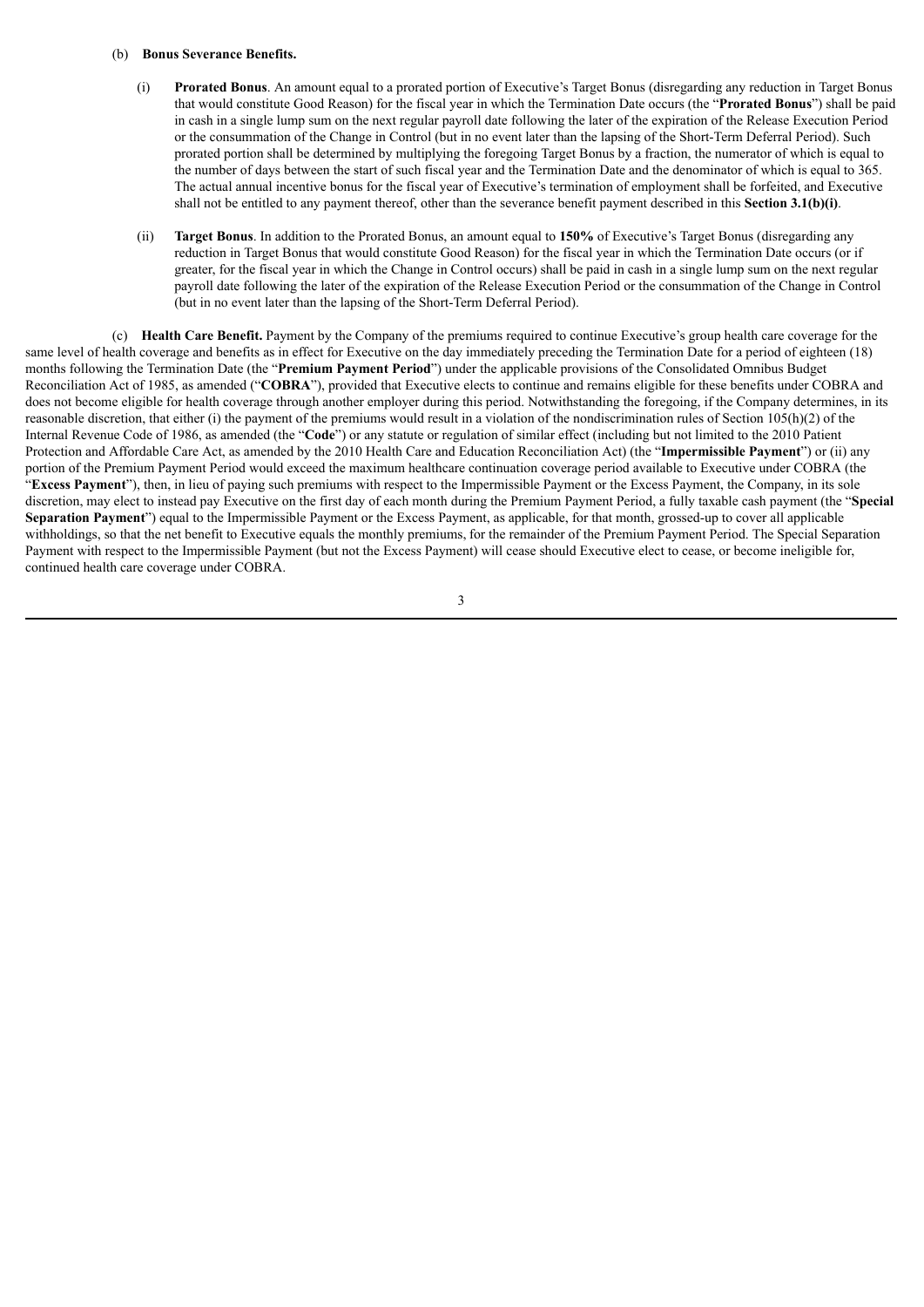(d) **Equity Award Treatment.** Notwithstanding the terms of the Equity Plan or applicable award agreements, one hundred percent (100%) of Executive's then unvested awards relating to the Company's common stock or equivalent equity awards as assumed, continued or substituted for by an Acquiror (as defined in **Section 5)**, whether stock options, shares of restricted stock, restricted stock units, performance share units, or otherwise (collectively, the "**Equity Awards**"), outstanding as of the Termination Date will become vested in full and will otherwise remain subject to the terms and conditions of the applicable Equity Award agreement, including any delays in the settlement or payment of such awards that are set forth in the applicable Equity Award agreement and that are required under Section 409A of the Code. For the purposes of the preceding sentence, Equity Awards the vesting or earning of which is subject to the achievement of one or more performance goals shall be deemed earned and vested based upon the greater of (i) the portion of the Equity Award that would be earned and vested if all of the performance goals were achieved at the target level or (ii) the extent of the actual achievement of the performance goals as of Executive's Termination Date, if reasonably determinable. In addition, the post-termination exercise period for any outstanding stock option and/or stock appreciation right shall be extended so as to terminate on the first to occur of (i) the date twelve (12) months after Executive's Termination Date, or (ii) the stock option and/or stock appreciation rights' original term expiration (e.g., the award's original ten (10) year expiration date). The foregoing provisions are hereby deemed to be a part of each agreement evidencing an Equity Award to which Executive is a party and to supersede any contrary provision in any such agreement unless such agreement specifically refers to and disclaims this **Section 3.1(d)** of this Agreement.

3.2 **Non-Qualifying Termination**. In the event of Executive's Non-Qualifying Termination, Executive shall be entitled to receive only the Accrued Amounts. However, in the event that Executive's employment terminates due to Executive's death, and subject to execution by Executive's personal representative on behalf of Executive's estate of a Release which becomes effective and irrevocable during the Release Execution Period, the Company shall pay to the Executive's estate a Prorated Bonus for the year in which the Executive dies in a single lump sum as soon as reasonably practicable following the later of the expiration of the Release Execution Period or the consummation of the Change in Control (but in no event later than the lapsing of the Short-Term Deferral Period).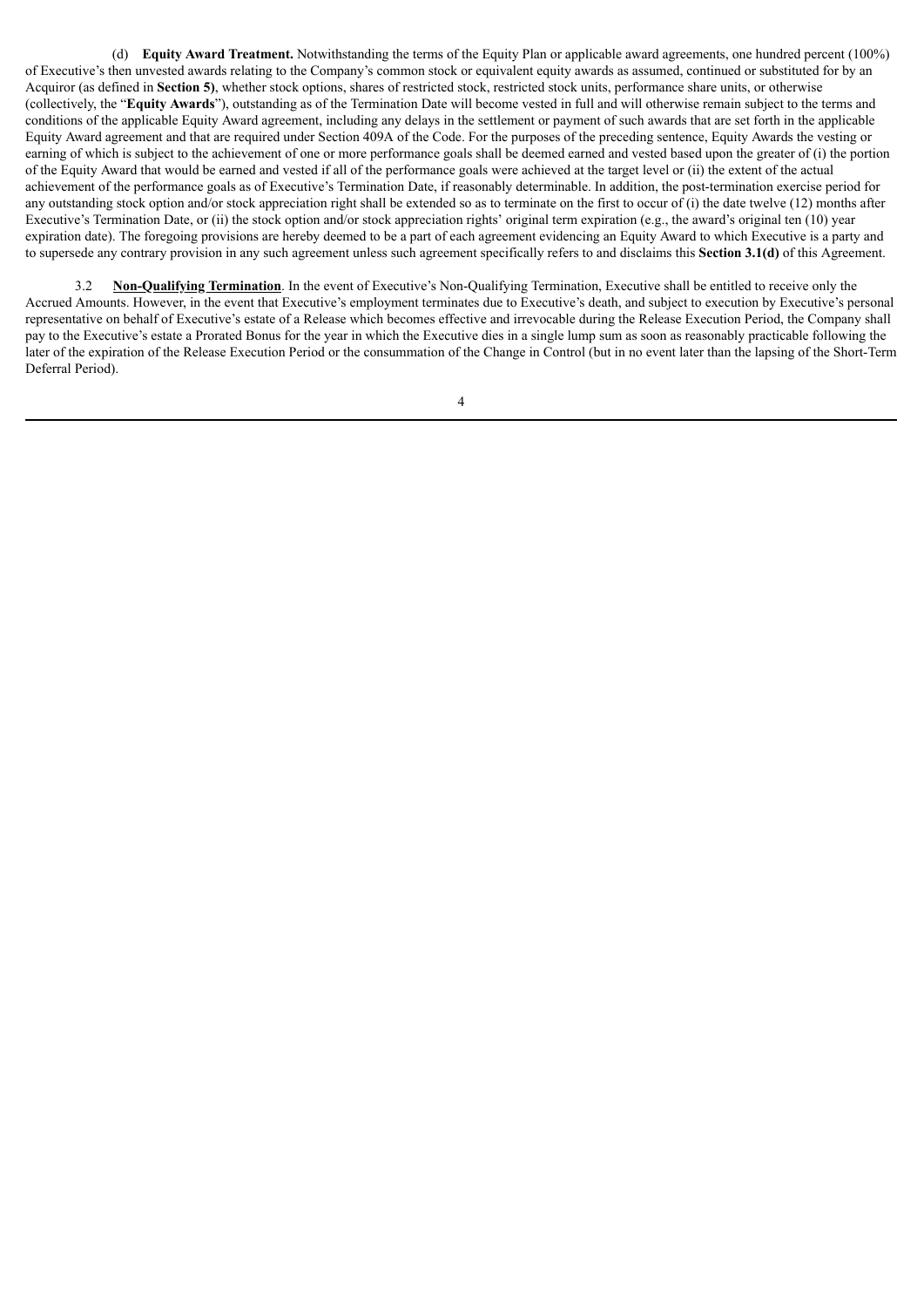3.3 **Notice of Termination**. Any termination of Executive's employment hereunder by the Company or by Executive during the Term (other than termination on account of Executive's death) shall be communicated by written notice of termination ("**Notice of Termination**") to the other party hereto in accordance with **Section 11.7**. The Notice of Termination shall specify:

- (a) the facts and circumstances claimed to provide a basis for termination of Executive's employment; and
- (b) the applicable Termination Date.

3.4 **Resignation of All Other Positions**. The termination of Executive's employment for any reason will be deemed to constitute, without further required action by Executive, voluntary resignation by Executive, effective on the Termination Date, from all positions that Executive holds as an officer or member of the board of directors (or a committee thereof) of the Company or any of its affiliates. At the Board's request, Executive will execute any documents reasonably necessary to reflect such resignation.

3.5 **Mitigation**. In no event shall Executive be obligated to seek other employment or take any other action by way of mitigation of the amounts payable to Executive under any of the provisions of this Agreement and, except as provided in **Section 3.1(c)** (providing for health care continuation benefits under COBRA), any amounts payable pursuant to this **Section 3** shall not be reduced by compensation Executive earns on account of employment with another employer.

#### 3.6 **Section 280G**.

(a) If any payments and other benefits provided for in this Agreement or otherwise (collectively, the "**Payments**") would, either separately or in the aggregate, constitute "parachute payments" within the meaning of Section 280G of the Code and, but for this **Section 3.6**, would be subject to the excise tax imposed by Section 4999 of the Code, then the Payments will be payable to Executive either in full or in such lesser amounts as would result, after taking into account the applicable federal, state and local income taxes and the excise tax imposed by Section 4999, in Executive's receipt on an after-tax basis of the greatest amount of Payments. If a reduction in Payments is required pursuant to this **Section 3.6**, Payments shall be reduced in the following order: (i) reduction or elimination of cash severance benefits that are subject to Section 409A of the Code; (ii) reduction or elimination of cash severance benefits that are not subject to Section 409A of the Code; (iii) cancellation or reduction of accelerated vesting of equity awards that are not stock options or stock appreciation rights; (iv) cancellation or reduction of accelerated vesting of stock options and stock appreciation rights; and (v) reduction or elimination of other Payments. Any reduction of cash severance benefits or other cash Payments shall be made in reverse chronological order such that the cash payment owed on the latest date following the occurrence of the event triggering such excise tax will be the first cash payment to be reduced. Any reduction of accelerated vesting of equity award compensation shall be made in the reverse order of the date of grant so that the accelerated vesting of the most recently granted equity award will be reduced first. In no event shall Executive have any discretion with respect to the ordering of payment or benefits reductions. Executive will be solely responsible for the payment of all personal tax liability incurred as a result of the payments and benefits received under this Agreement, and Executive will not be reimbursed by the Company for any such tax liability.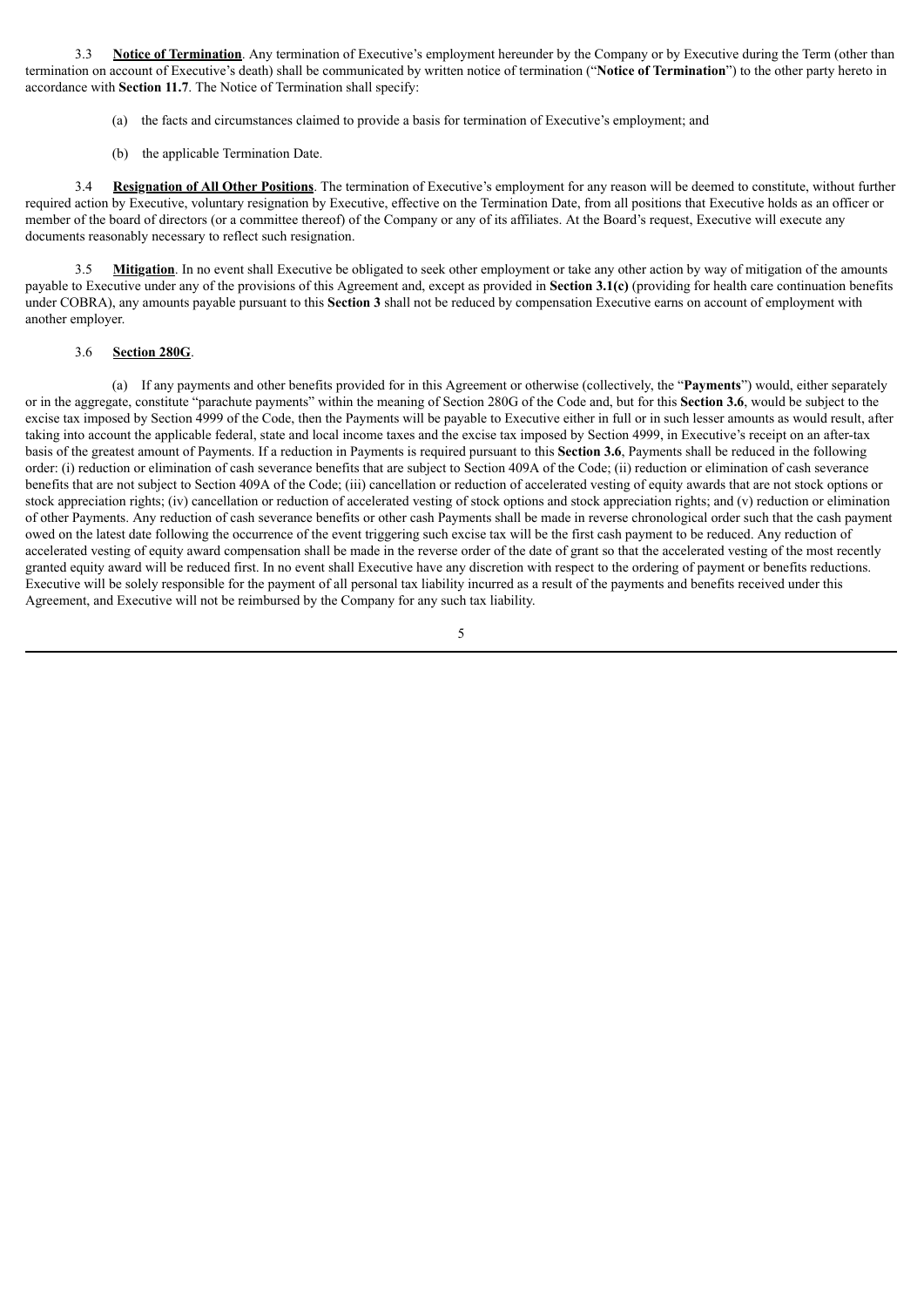(b) All calculations and determinations under this **Section 3.6** shall be made by an independent accounting firm or independent tax counsel appointed by the Company (the "**Tax Counsel**") whose determinations shall be conclusive and binding on the Company and Executive for all purposes. For purposes of making the calculations and determinations required by this **Section 3.6**, the Tax Counsel may rely on reasonable, good faith assumptions and approximations concerning the application of Section 280G and Section 4999 of the Code. The Company and Executive shall furnish the Tax Counsel with such information and documents as the Tax Counsel may reasonably request in order to make its determinations under this **Section 3.6**. The Company shall bear all costs the Tax Counsel may reasonably incur in connection with its services hereunder. The Company will have no liability to Executive for the determinations of the Tax Counsel.

- 3.7 **Definitions of Certain Terms**. Certain capitalized terms not otherwise defined by this Agreement shall have the following meanings:
	- (a) "**Accrued Amounts**" mean, collectively:
		- (i) any accrued but unpaid Base Salary prorated to the Termination Date and accrued but unused vacation, both of which shall be paid on the Termination Date in accordance with the Company's customary payroll procedures;
		- (ii) reimbursement of unreimbursed business expenses properly incurred by Executive, which shall be subject to, and paid in accordance with, the Company's expense reimbursement policy; and
		- (iii) such employee benefits (including equity compensation), if any, to which Executive may be entitled under the Company's employee benefit plans as of the Termination Date.

(b) "**Base Salary**" means Executive's annual base salary at the rate in effect immediately prior to the Termination Date (disregarding any reduction in Base Salary that would constitute Good Reason).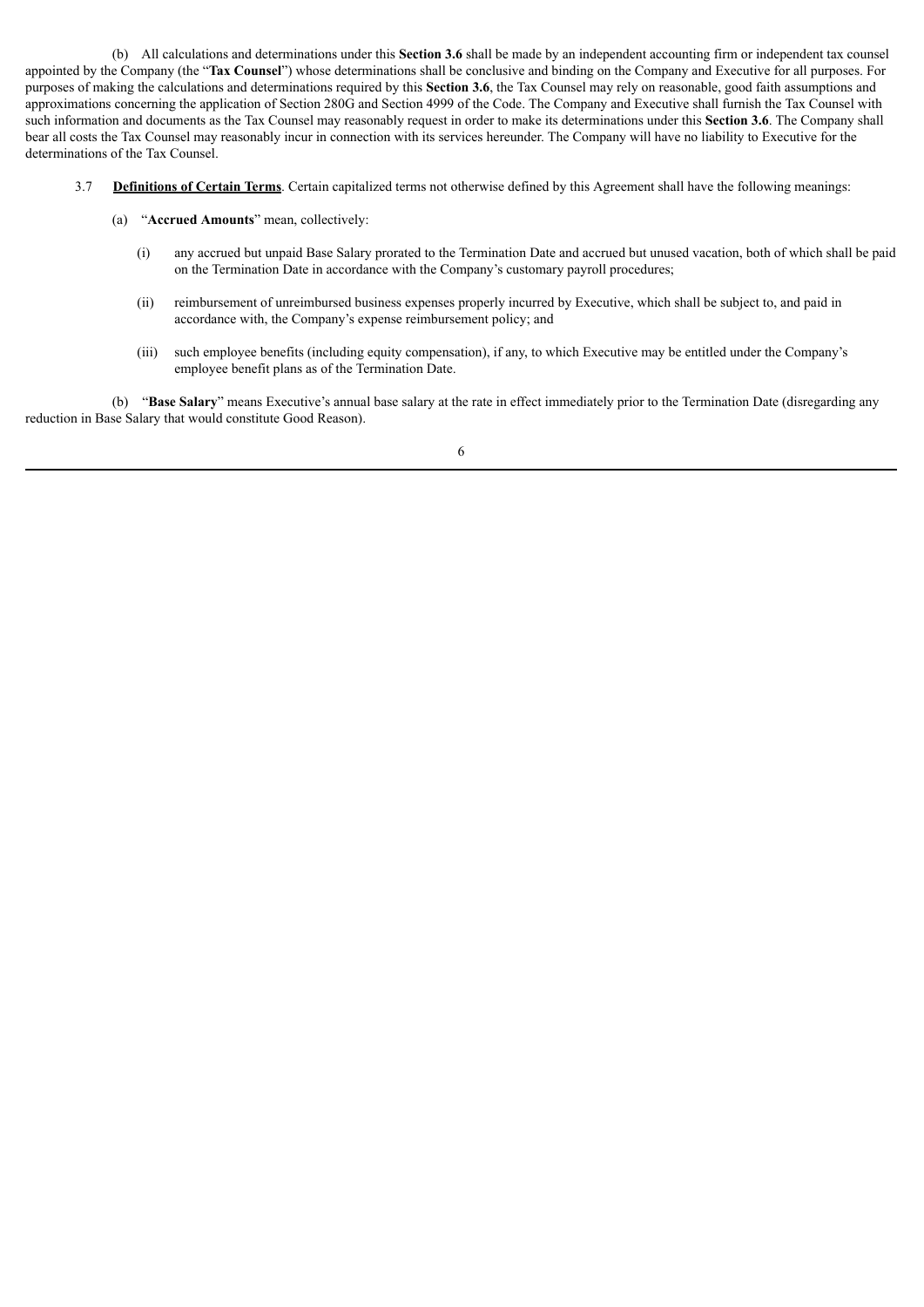- (c) "**Cause**" means:
	- (i) Executive's willful and continued failure to perform the duties and responsibilities of his/her position (other than as a result of Executive's illness or injury) after there has been delivered to Executive a written demand for performance from the Chief Executive Officer which describes the basis for the Chief Executive Officer's belief that Executive has not substantially performed his/her duties and provides Executive with thirty (30) days to take corrective action;
	- (ii) Any material act of personal dishonesty taken by Executive in connection with his/her responsibilities as an employee of the Company with the intention that such action may result in the substantial personal enrichment of Executive;
	- (iii) Executive's conviction of, or plea of *nolo contendere* to, a felony that the Board reasonably believes has had or will have a material detrimental effect on the Company's reputation or business;
	- (iv) A willful breach of any fiduciary duty owed to the Company by Executive that the Board reasonably believes has had, or will have, a material detrimental effect on the Company's reputation or business;
	- (v) Executive being found liable in any Securities and Exchange Commission or other civil or criminal securities law action (regardless of whether or not Executive admits or denies liability), which the Board determines, in its reasonable discretion, has had, or will have, a material detrimental effect on the Company's reputation or business;
	- (vi) Executive entering any cease and desist order with respect to any action which would bar Executive from service as an executive officer or member of a board of directors of any publicly-traded company (regardless of whether or not Executive admits or denies liability);
	- (vii) Executive (A) obstructing or impeding; (B) endeavoring to obstruct or impede, or (C) failing to materially cooperate with, any investigation authorized by the Board or any governmental or self-regulatory entity. However, Executive's failure to waive attorney-client privilege relating to communications with Executive's own attorney in connection with any such investigation will not constitute "Cause";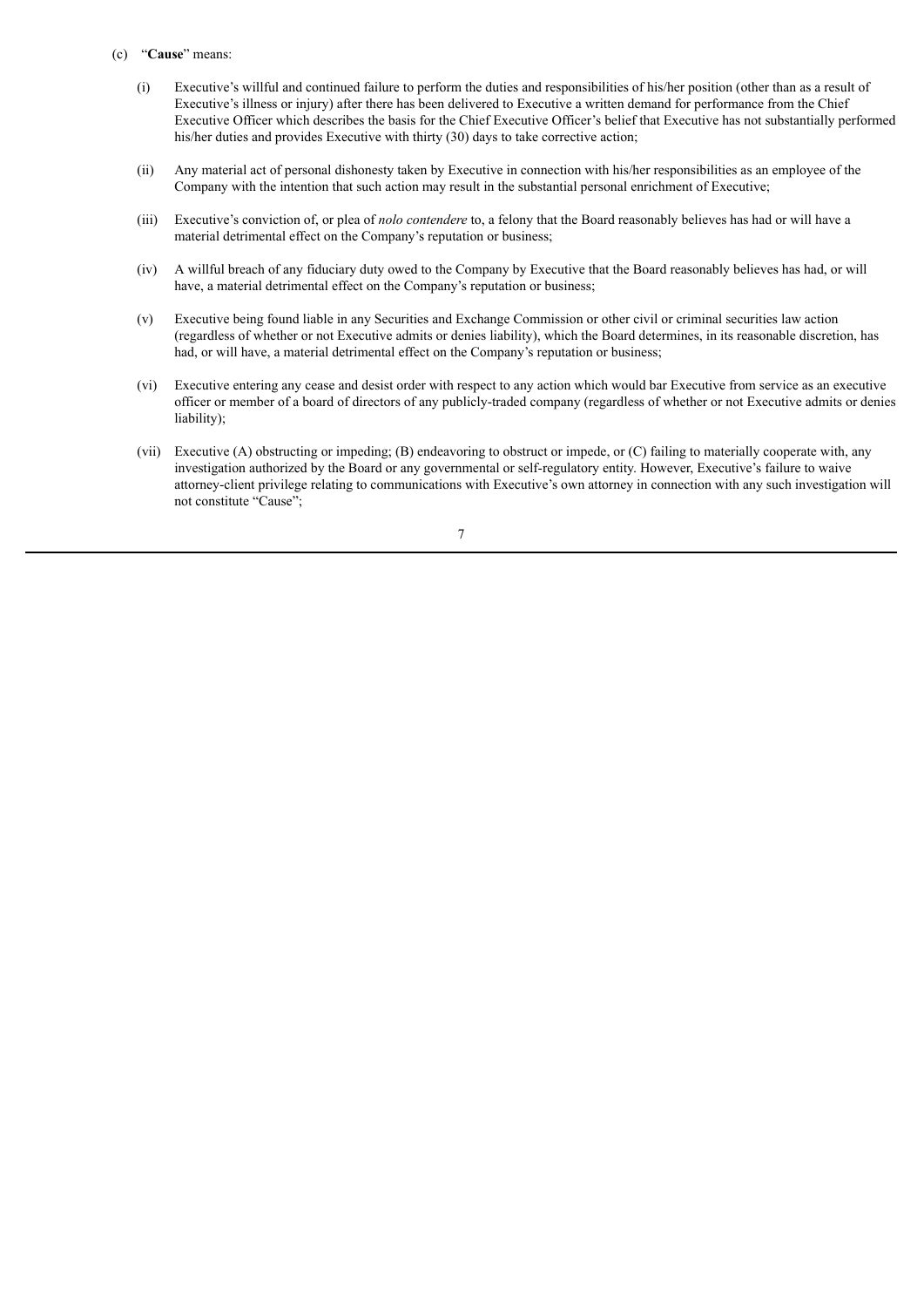- (viii) Executive's disqualification or bar by any governmental or self-regulatory authority from serving in the capacity in which Executive is then employed by the Company, if (A) the disqualification or bar continues for more than thirty (30) days, and (B) during the initial thirty (30) day period ("**Initial Bar Period**") the Company uses its commercially reasonable efforts to cause the disqualification or bar to be lifted. During the Initial Bar Period, the Board may have Executive serve in his/her then-current capacity with the Company to whatever extent legally permissible or Executive will be placed on paid administrative leave, at the discretion of the Board. If the bar is not lifted within or immediately following the Initial Bar Period, Executive's employment shall terminate for Cause;
- (ix) any material failure by Executive to comply with the Company's written policies or rules, as they may be in effect from time to time during the Term, if such failure has caused, or will cause, material reputational or financial harm to the Company; or
- (x) Executive's material breach of this Agreement or the Company's Confidentiality and Inventions Agreement.

For purposes of this provision, no act or failure to act on the part of Executive shall be considered "willful" unless it is done, or omitted to be done, by Executive in bad faith or without reasonable belief that Executive's action or omission was in the best interests of the Company. Any act, or failure to act, based upon authority given pursuant to a resolution duly adopted by the Board or upon the advice of counsel for the Company shall be conclusively presumed to be done, or omitted to be done, by Executive in good faith and in the best interests of the Company.

- (d) "**Change in Control**" means the occurrence of any of the following after the Effective Date:
	- (i) Any one person, or more than one person acting as a group (a "**Person**") acquires ownership of the Company's securities that, together with the stock held by such Person, constitutes more than fifty percent (50%) of the total voting power of the Company's then outstanding stock. The term "Person" shall include any natural person, corporation, partnership, trust, or association, or any group or combination thereof, whose ownership of the Company's securities would be required to be reported under Regulation 13(D) under the Securities Exchange Act of 1934, as amended, or any similar successor regulation or rule. For purposes of this clause (i), if any Person is considered to be in effective control of the Company, the acquisition of additional control of the Company by the same Person will not be considered a Change in Control;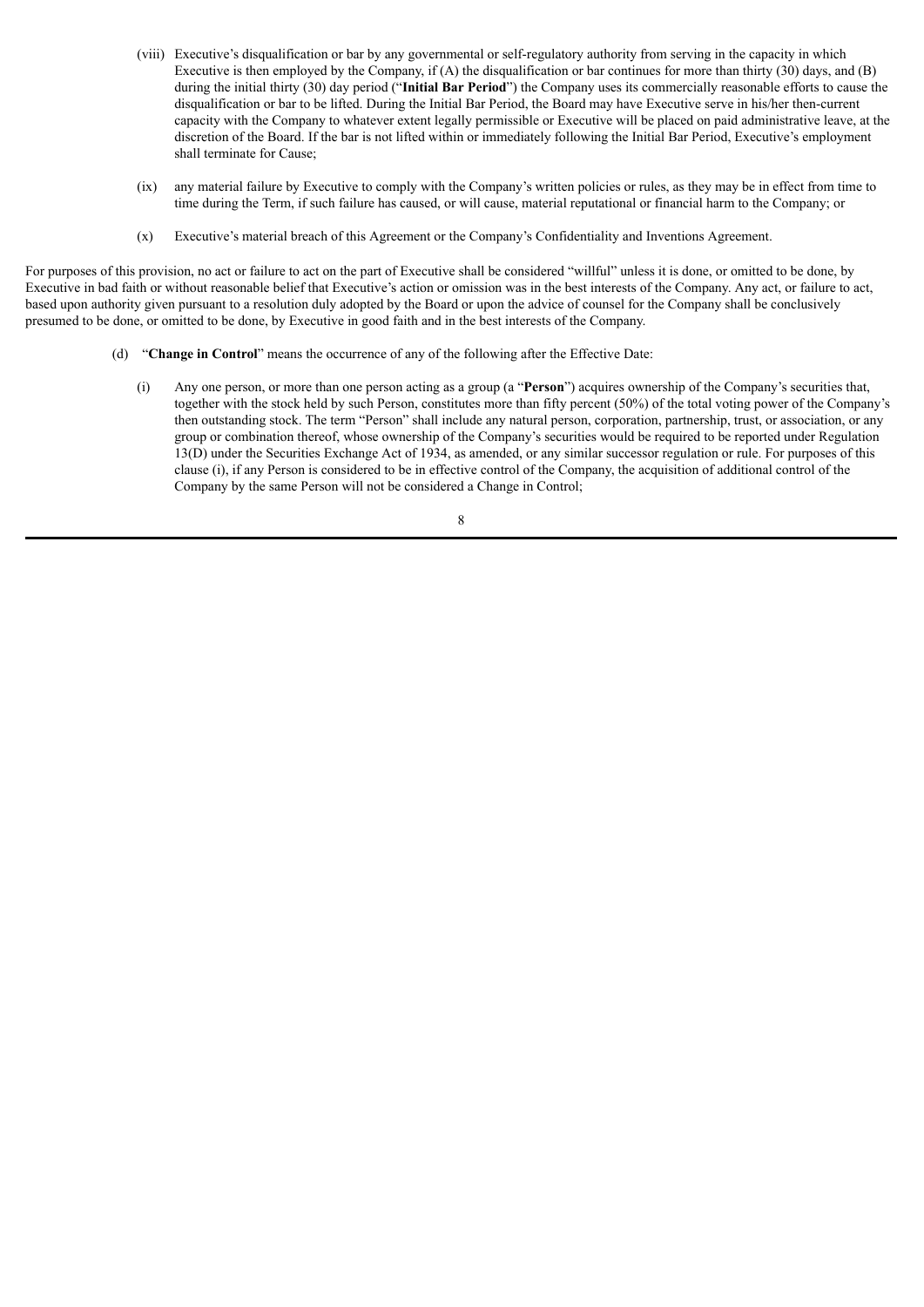- (ii) A change in the effective control of the Company which occurs on the date that a majority of members of the Board is replaced, excepting the replacement of members who retire due to age limitations as specified in the Company's Corporate Governance Guidelines, during any six (6) month period by members of the Board whose appointment or election is not endorsed by a majority of the members of the Board prior to the date of the appointment or election; or
- (iii) The closing of any transaction involving a change in ownership of a substantial portion of the Company's assets, which occurs on the date that any Person acquires (or has acquired during any twelve (12) month period ending on the date of the most recent acquisition by such Person or Persons) assets from the Company that have a total gross fair market value equal to or more than fifty percent (50%) of the total gross fair market value of all of the assets of the Company immediately prior to such acquisition or acquisitions. For purposes of this subsection (iii), gross fair market value means the value of the assets of the Company, or the value of the assets being disposed of, determined without regard to any liabilities associated with such assets.

Notwithstanding the foregoing, the term "Change in Control" shall not include a consolidation, merger, or other reorganization if upon consummation of such transaction all of the outstanding voting stock of the Company is owned, directly or indirectly, by a holding company, and the holders of the Company's common stock immediately prior to the transaction have substantially the same proportionate ownership and voting control of such holding company immediately after such transaction.

Notwithstanding the foregoing, a Change in Control shall not occur unless such transaction constitutes a change in the ownership of the Company, a change in effective control of the Company, or a change in the ownership of a substantial portion of the Company's assets under Section 409A of the Code.

For purposes of this provision, Persons will be considered to be acting as a group if they are owners of a corporation that enters into a merger, consolidation, purchase or acquisition of stock, or similar business transaction with the Company.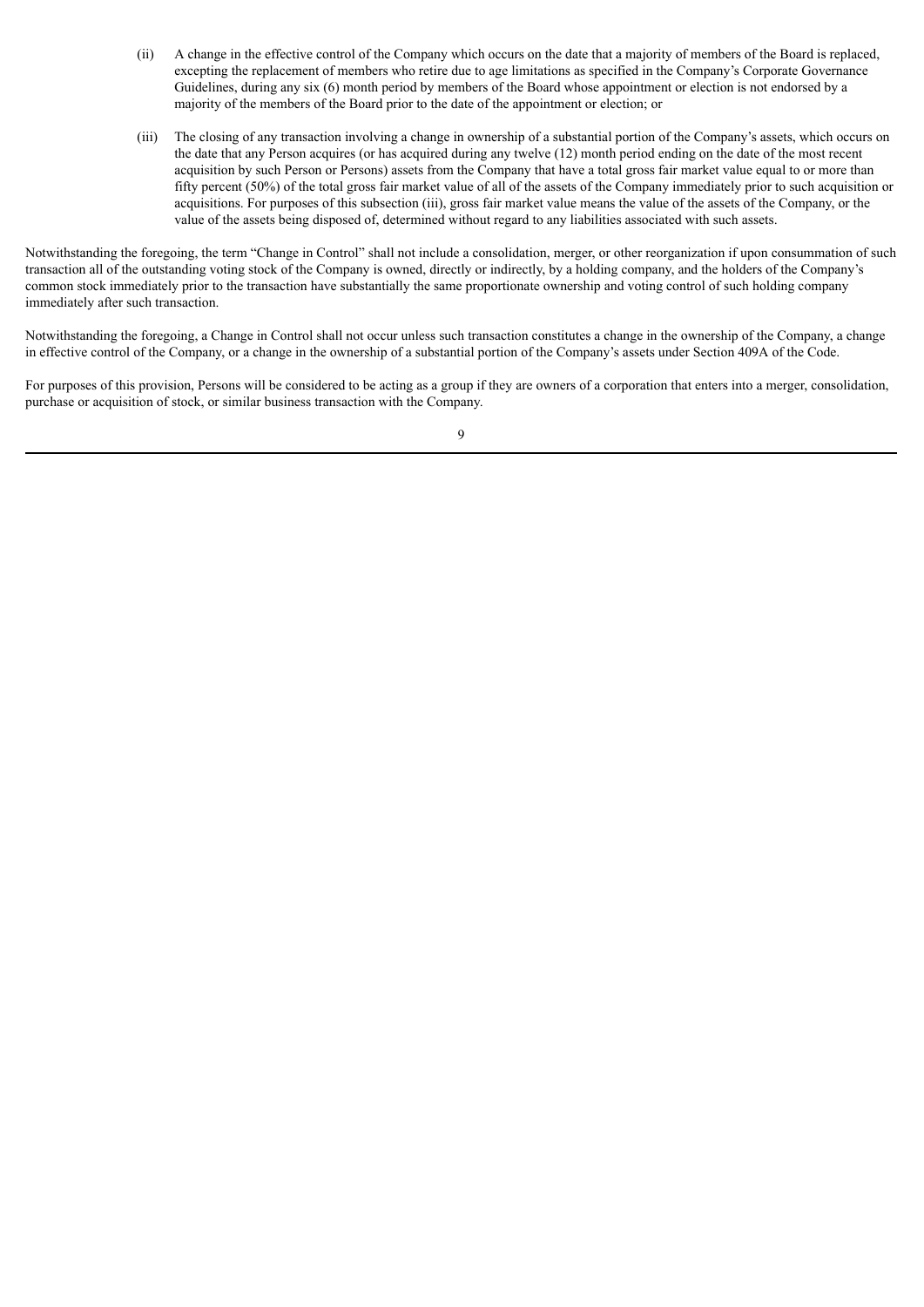(e) "**Change in Control Period**" means the period beginning on the date sixty (60) days preceding the date of an event constituting a Change in Control and ending on the second anniversary of the date of the event constituting such Change in Control.

- (f) "**Equity Plan**" means the Company's 2005 Equity Incentive Plan or any successor plan.
- (g) "**Good Reason**" means the occurrence of any of the following, in each case during the Term without Executive's written consent:
	- (i) a material reduction in Executive's Base Salary, other than a general reduction in Base Salary that affects all similarly situated executives in substantially the same proportions;
	- (ii) a material reduction in Executive's Target Bonus opportunity;
	- (iii) any material breach by the Company of any material provision of this Agreement;
	- (iv) the Company's failure to obtain an agreement from any successor to the Company to assume and agree to perform this Agreement in the same manner and to the same extent that the Company would be required to perform if no succession had taken place, except where such assumption occurs by operation of law;
	- (v) a material change in the geographic location at which Executive must perform his/her services; provided that in no instance will the relocation of Executive to a facility or a location that increases Executive's commute by fifty (50) miles or less be deemed material for purposes of this Agreement.

Before Executive may resign for Good Reason, (A) Executive must provide the Company with written notice within ninety (90) days of the initial event that Executive believes constitutes "Good Reason" specifically identifying the facts and circumstances claimed to constitute the grounds for Executive's resignation for Good Reason and the proposed termination date (which will be the date thirty (30) days after the giving of written notice hereunder by Executive to the Company), and (B) the Company must have an opportunity within thirty (30) days following delivery of such notice to cure the Good Reason condition, provided that the Company may waive such cure period by giving written notice to Executive that it does not intend to cure such condition. The failure by Executive to include in the notice any fact or circumstance that contributes to a showing of Good Reason will not waive any right of Executive under the Agreement or preclude Executive from asserting such fact or circumstance in enforcing Executive's rights under the Agreement. Notwithstanding the foregoing, if Executive is determined to have a disability, and if Company offers Executive the opportunity to remain employed in a different capacity that accommodates Executive's disability, with different duties and compensation structure in lieu of termination, such change in responsibilities and compensation shall not constitute Good Reason.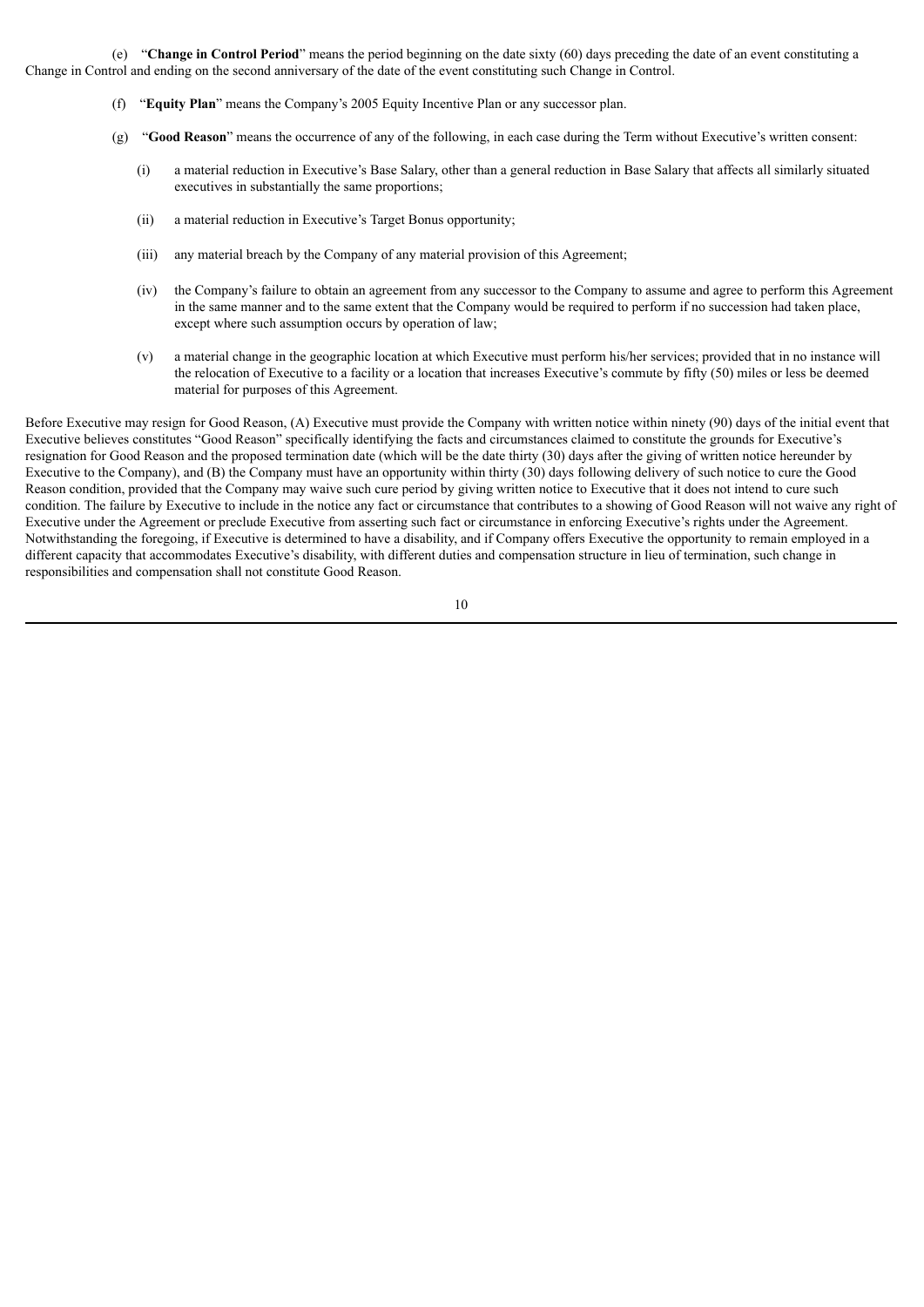### (h) "**Non-Qualifying Termination**" means any termination of Executive's employment with the Company which is not a Qualifying

**Termination** 

(i) "**Notice Period**" means a period of thirty (30) days commencing on the date of delivery of a Notice of Termination.

(j) "**Qualifying Termination**" means the occurrence during a Change in Control Period of either (i) termination by the Company of Executive's employment with the Company for any reason other than Cause or (ii) Executive's resignation from employment with the Company for Good Reason; provided, however that a Qualifying Termination shall not include any termination of Executive's employment which is  $(x)$  on account of Executive's death or disability, or (y) a result of Executive's voluntary termination of employment which is not a resignation for Good Reason.

(k) "**Severance Benefit Period**" means a period of eighteen (18) months following the Termination Date.

(l) "**Short-Term Deferral Period**" means a period determined in accordance with Treasury Regulation Section 1.409A-1(b)(4) beginning on the Termination Date with respect to a Qualifying Termination of Executive and ending on the 15th day of the third month following the later of (i) the last day of the calendar year or (ii) the last day of the Company's taxable year in which, in either case, the Termination Date occurs.

(m) "**Target Bonus**" means the target amount of Executive's annual incentive bonus, assuming achievement of all Company performance goals and individual performance goals at their target levels in accordance with the Company's annual bonus plan and as established by the Committee.

- (n) "**Termination Date**" means:
	- (i) if the Company terminates Executive's employment without Cause, the date specified in the Notice of Termination, which shall be the day immediately following completion of the Notice Period commencing on the date on which the Notice of Termination is delivered to Executive; provided that the Company shall have the option to relieve Executive of all job duties, positions and responsibilities for all or any part of the Notice Period and provide Executive with payment of Executive's then current Base Salary in lieu of any portion of the Notice Period for which Executive is so relieved of duty, which amount shall be paid in a lump sum on Executive's Termination Date, and, in such case, for all purposes of this Agreement, Executive's Termination Date shall be the date on which such Notice of Termination is delivered; and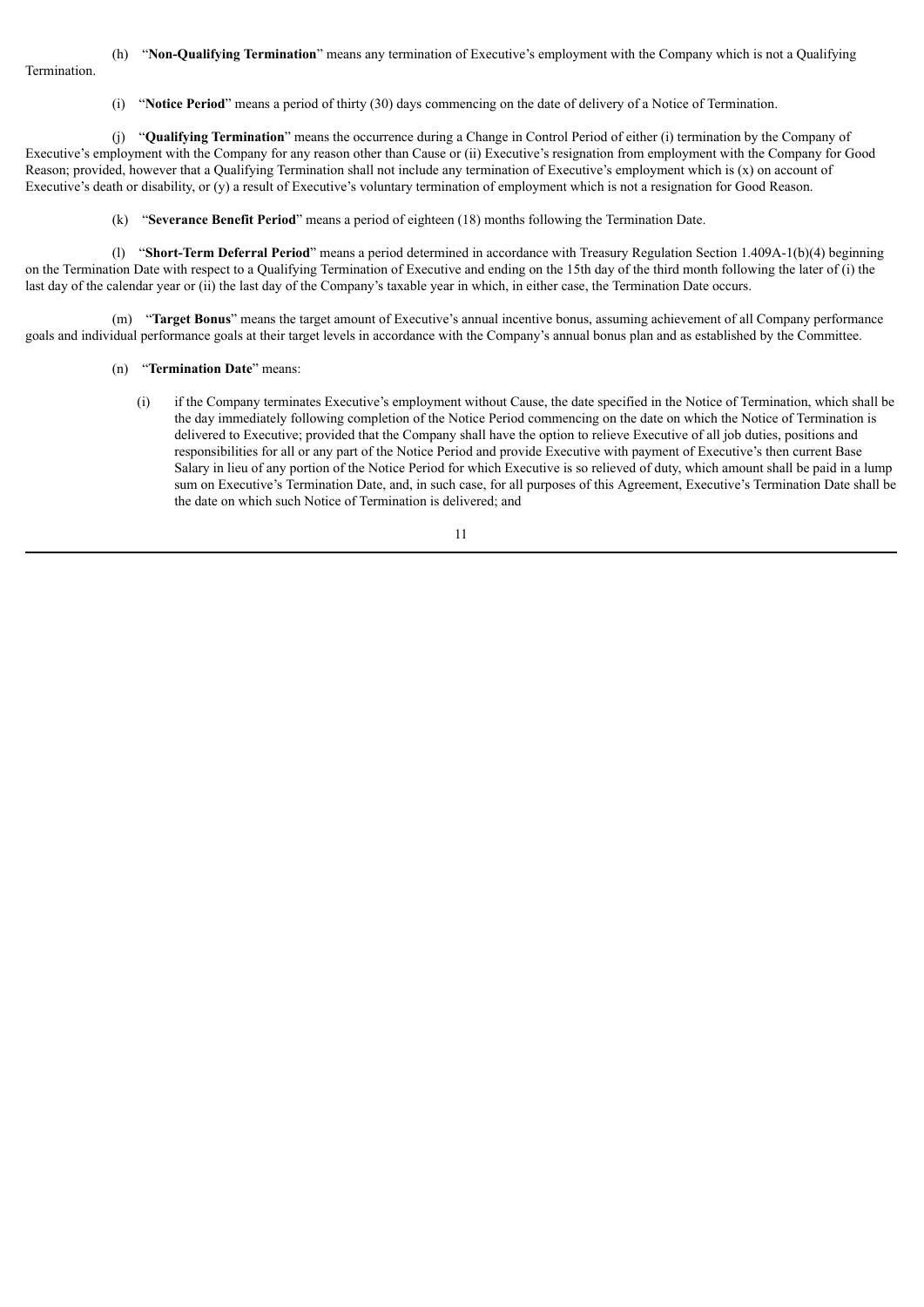(ii) if Executive terminates his/her employment with or without Good Reason, the date specified in Executive's Notice of Termination, which shall be the day immediately following completion of the Notice Period commencing on the date on which the Notice of Termination is delivered to the Company; provided that the Company may waive all or any part of the Notice Period by giving written notice of such waiver to Executive and paying Executive's then current Base Salary in lieu of the portion of the Notice Period waived, which amount shall be paid in a lump sum on Executive's Termination Date, and, in such case, for all purposes of this Agreement, Executive's Termination Date shall be the date determined by the Company.

Notwithstanding anything contained herein to the contrary, the Termination Date shall not occur until the date on which Executive incurs a "separation from service" within the meaning of Section 409A of the Code.

#### 4. **Exclusive Remedy**.

In the event of a Change of Control, the provisions of **Section 3** of this Agreement are intended to be and are exclusive and in lieu of any other rights or remedies to which Executive may otherwise be entitled in the event of Executive's Qualifying Termination. In such circumstances, Executive shall be entitled to no benefits, compensation or other payments or rights upon termination of employment other than those benefits expressly set forth in **Section 3.1**, and such benefits shall be in lieu of any other benefits under the Severance Agreement, if applicable.

#### 5. **Certain Treatment of Equity Awards Upon <sup>a</sup> Change in Control.**

Notwithstanding the terms of the Equity Plan or applicable award agreements, in the event of a Change in Control in which either (a) the surviving, continuing, successor, or purchasing corporation or other business entity or parent thereof, as the case may be (the "**Acquiror**"), does not assume or continue the Company's rights and obligations under a then-outstanding Equity Award or substitute for such Equity Award a substantially equivalent share-based compensation award with respect to the Acquiror's capital stock or (b) the Acquiror is not a publicly held corporation as defined in Section 162(m)(2) of the Code (regardless of whether or not Acquiror is willing to assume, continue or substitute for the Equity Awards) then, in either case, the vesting, exercisability and settlement (as applicable) of such Equity Award shall be accelerated in full effective immediately prior to, but conditioned upon, the consummation of the Change in Control. For the purposes of the preceding sentence, Equity Awards the vesting or earning of which is subject to the achievement of one or more performance goals shall be deemed earned and vested based upon the greater of (i) the portion of the Equity Award that would be earned and vested if all of the performance goals were achieved at the target level or (ii) the extent of the actual achievement of the performance goals as of immediately prior to the Change in Control, if reasonably determinable.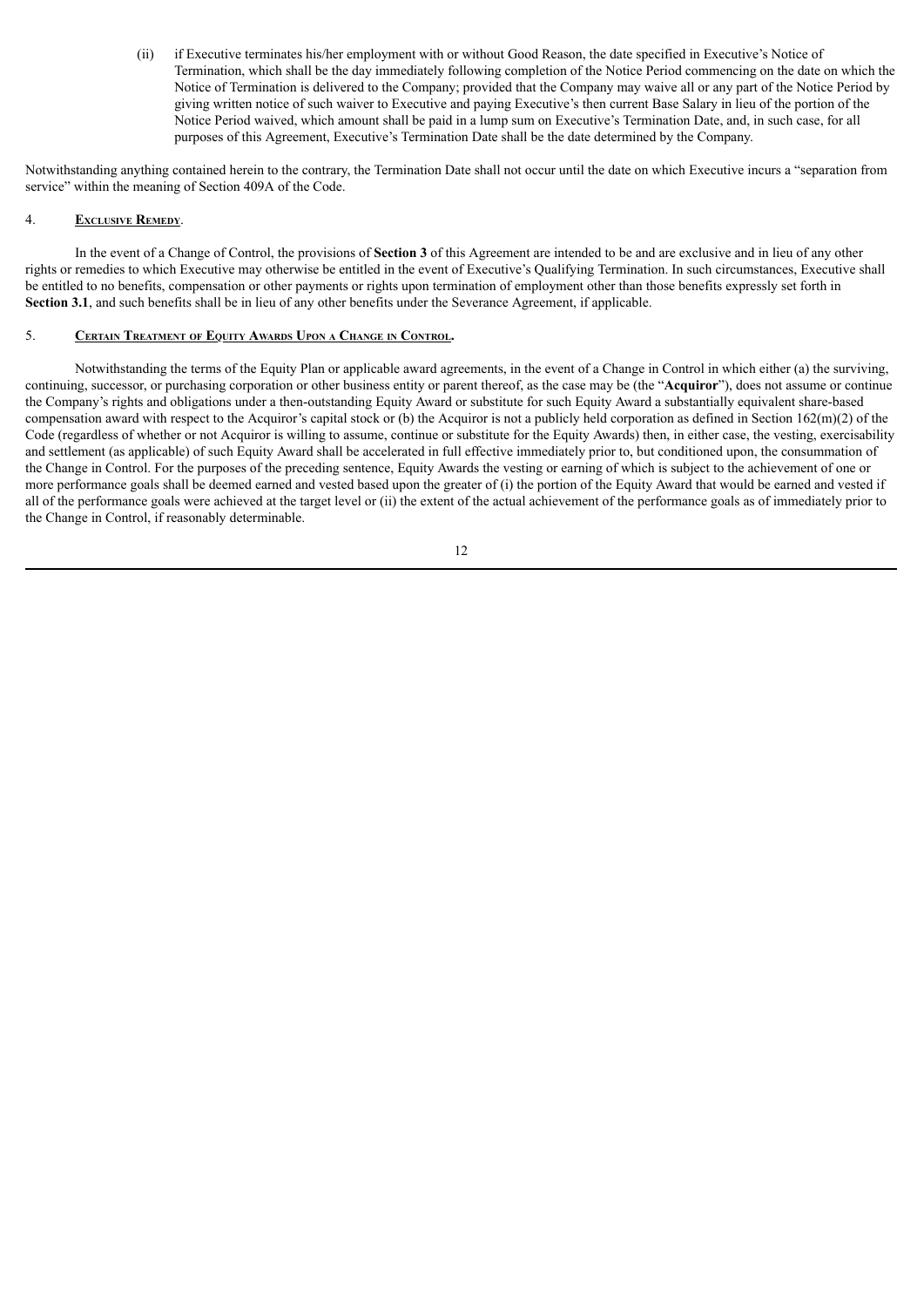#### 6. **Conditions to Receipt of Severance Benefits**.

In addition to Executive's Release becoming effective and irrevocable no later than the expiration of the Release Execution Period, Executive's entitlement to the severance payments and benefits set forth in **Section 3.1** shall be subject to Executive's compliance with all of the following:

6.1 **Confidentiality and Proprietary Rights**. Executive is party to a certain Confidentiality and Inventions Agreement dated March 16, 2019. Executive shall continue to abide by his/her obligations under the Confidentiality and Inventions Agreement, which is attached as **Exhibit A** hereto and incorporated herein by reference.

6.2 **Non-Solicitation of Employees**. Executive agrees that during the Severance Benefit Period, Executive will not, either directly or indirectly, separately or in association with others, interfere with, impair, disrupt or damage Company's business by soliciting, encouraging or recruiting any of Company's employees or causing others to solicit or encourage any of Company's employees to discontinue their employment with Company.

6.3 **Non-Disparagement**. Executive agrees and covenants that Executive will not at any time during the Severance Benefit Period make, publish or communicate to any person or entity or in any public forum any defamatory or disparaging remarks, comments or statements concerning the Company or its businesses, or any of its employees, officers, and existing and prospective customers, suppliers, investors and other associated third parties.

This **Section 6.3** does not, in any way, restrict or impede Executive from exercising protected rights to the extent that such rights cannot be waived by agreement or from complying with any applicable law or regulation or a valid order of a court of competent jurisdiction or an authorized government agency, provided that such compliance does not exceed that required by the law, regulation or order. Executive shall promptly provide written notice of any such order to the chief legal officer of the Company.

6.4 **Remedies**. In the event of a breach or threatened breach by Executive of the covenants contained in this **Section 6**, Executive hereby consents and agrees that the Company shall be entitled to seek, in addition to other available remedies, a temporary or permanent injunction or other equitable relief against such breach or threatened breach from any court of competent jurisdiction, without the necessity of showing any actual damages or that money damages would not afford an adequate remedy, and without the necessity of posting any bond or other security. The aforementioned equitable relief shall be in addition to, not in lieu of, legal remedies, monetary damages or other available forms of relief.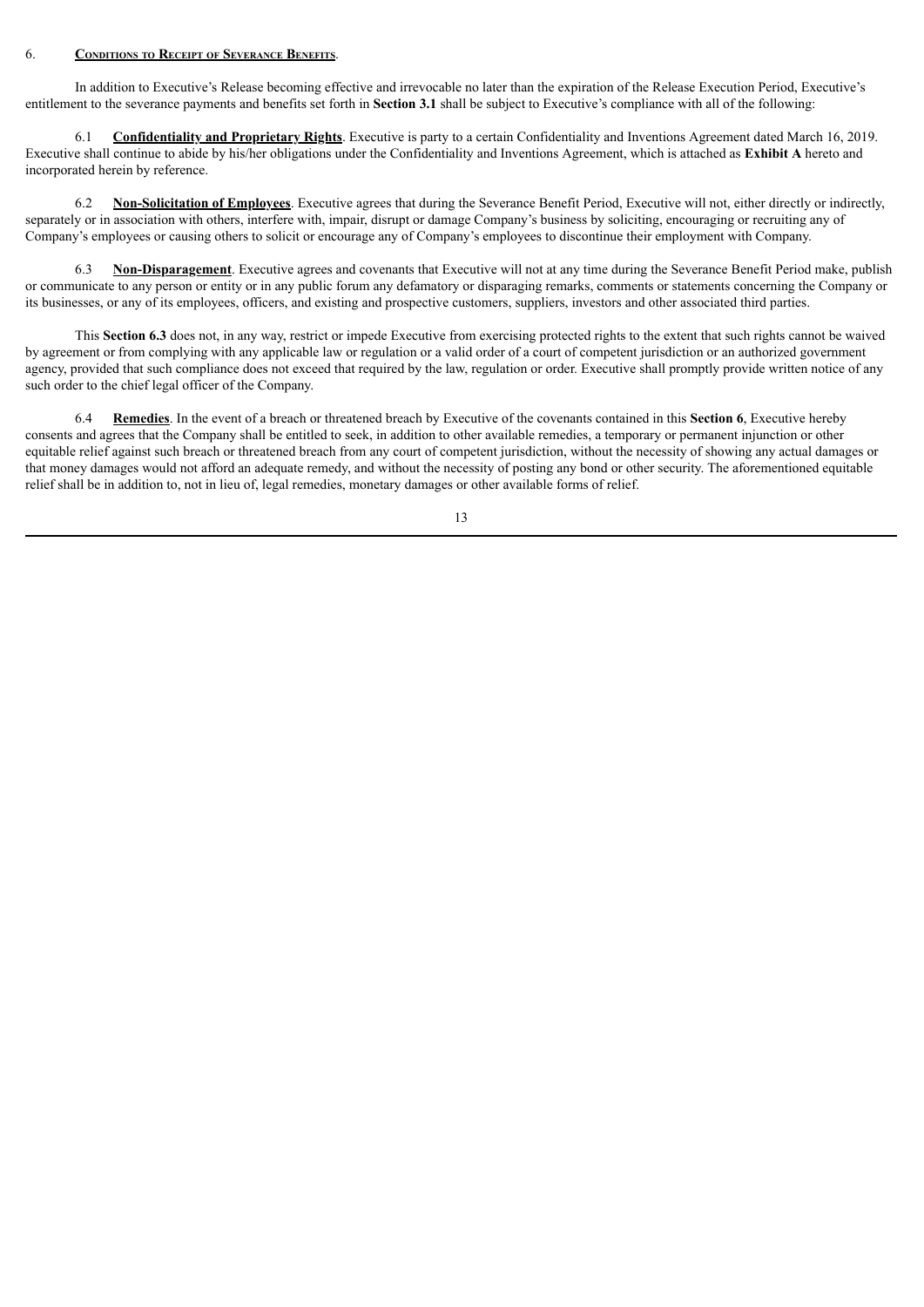6.5 **Survival of Provisions**. The provisions of this **Section 6** shall survive the termination or expiration of Executive's employment with the Company and shall be fully enforceable thereafter. If it is determined by a court of competent jurisdiction in any state that any restriction in this **Section 6** excessive in duration or scope or is unreasonable or unenforceable under the laws of that state, it is the intention of the parties that such restriction may be modified or amended by the court to render it enforceable to the maximum extent permitted by the law of that state.

### 7. **Recoupment.**

Notwithstanding any other provisions in this Agreement to the contrary, any incentive-based compensation, or any other compensation, paid to Executive pursuant to this Agreement or any other agreement or arrangement with the Company which is subject to recovery under any law, government regulation or stock exchange listing requirement, will be subject to such deductions and recoupment as may be required to be made pursuant to such law, government regulation or stock exchange listing requirement (or any policy adopted by the Company pursuant to any such law, government regulation or stock exchange listing requirement). Executive specifically authorizes the Company to withhold from his/her future wages or amounts otherwise payable under this Agreement any amounts that may become due under this provision. This **Section 7** shall survive the termination of this Agreement for a period equal to the greater of (a) three (3) years and (b) such longer period required by the applicable law, government regulation, order or stock exchange listing requirement.

### 8. **Successors.**

8.1 **Company's Successors**. Any successor to the Company (whether direct or indirect and whether by purchase, merger, consolidation, liquidation or otherwise) to all or substantially all of the Company's business and/or assets (a "**Successor**") shall assume the Company's obligations under this Agreement and agree expressly to perform the Company's obligations under this Agreement in the same manner and to the same extent as the Company would be required to perform such obligations in the absence of a succession. For all purposes under this Agreement, the term "Company" shall include any Successor which executes and delivers the assumption agreement described in this **Section 8.1** or which becomes bound by the terms of this Agreement by operation of law.

8.2 **Executive's Successors**. The terms of this Agreement and all rights of Executive hereunder shall inure to the benefit of, and be enforceable by, Executive's personal or legal representatives, executors, administrators, successors, heirs, distributees, devisees and legatees.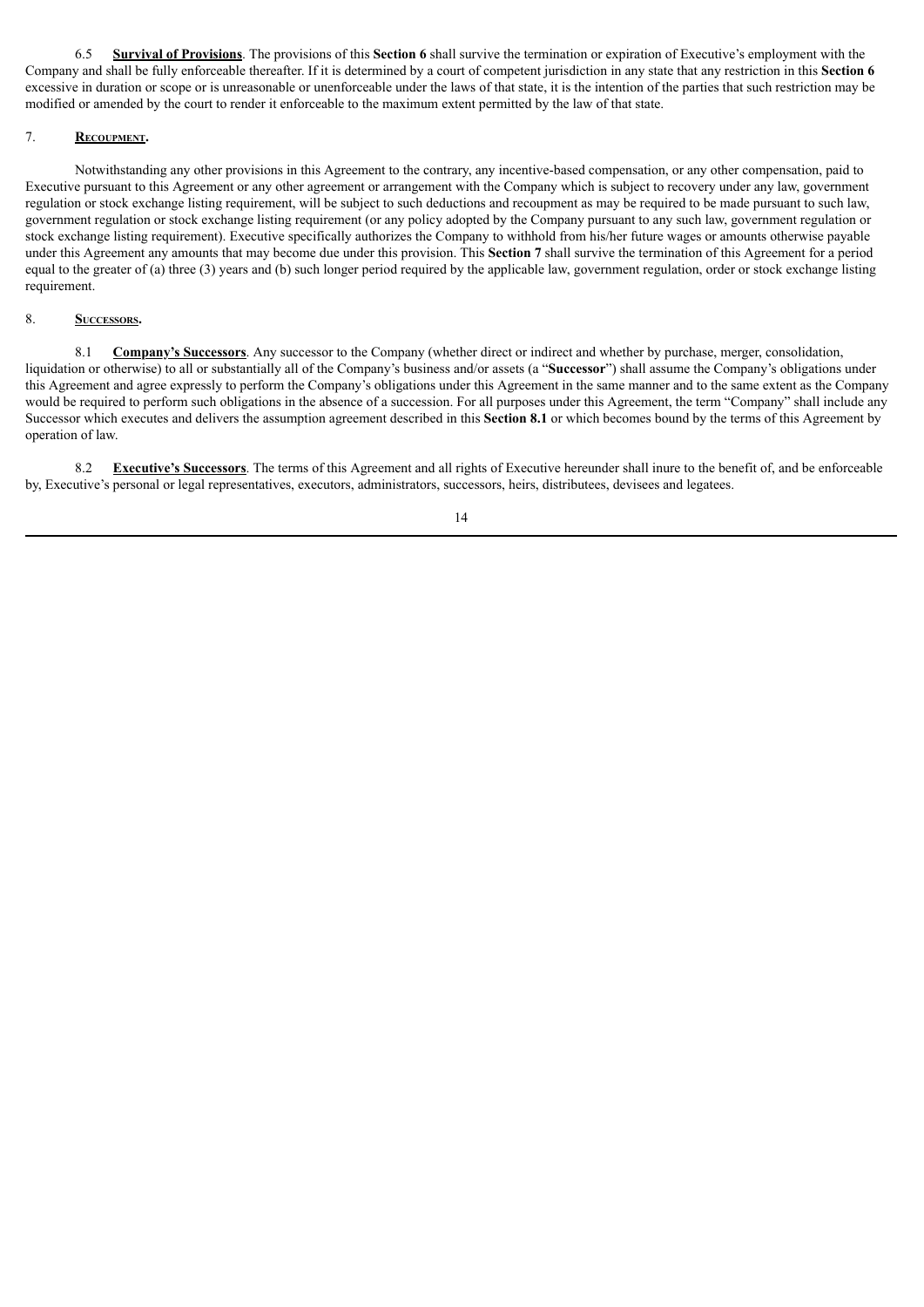### 9. **Arbitration.**

The Company and Executive each agree that any and all disputes arising out of the terms of this Agreement, Executive's employment by the Company, Executive's service as an officer or director of the Company, or Executive's compensation and benefits, their interpretation and any of the matters herein released, will be subject to binding arbitration. In the event of a dispute, the parties (or their legal representatives) will promptly confer to select a single arbitrator mutually acceptable to both parties. If the parties cannot agree on an arbitrator, then the moving party may file a demand for arbitration with the American Arbitration Association ("**AAA**") in San Diego County, California, who will be selected and appointed consistent with the AAA-Employment Dispute Resolution Rules, except that such arbitrator must have the qualifications set forth in this paragraph. Any arbitration will be conducted in a manner consistent with AAA National Rules for the Resolution of Employment Disputes, supplemented by the California Rules of Civil Procedure. The parties further agree that the prevailing party in any arbitration will be entitled to injunctive relief in any court of competent jurisdiction to enforce the arbitration award. The parties hereby agree to waive their right to have any dispute between them resolved in a court of law by a judge or jury. This paragraph will not prevent either party from seeking injunctive relief (or any other provisional remedy) from any court having jurisdiction over the parties and the subject matter of their dispute relating to Executive's obligations under **Section 6** of this Agreement and the Company's form of Confidentiality and Inventions Agreement.

#### 10. **Section 409A.**

10.1 **General Compliance**. The Company intends that all payments and benefits provided under this Agreement will be exempt from, or comply with, the requirements of Section 409A of the Code ("Section 409A") so that none of the payments and benefits will be subject to the additional tax imposed by Section 409A, and this Agreement shall be construed and administered in accordance with such intent. Notwithstanding any other provision of this Agreement, payments provided under this Agreement may only be made upon an event and in a manner that complies with Section 409A or an applicable exemption. Any payments under this Agreement that may be excluded from Section 409A either as separation pay due to an involuntary separation from service described in Treasury Regulation Section 1.409A-1(b)(9)(iii) or as a short-term deferral described in Treasury Regulation Section 1.409A-1(b)(4) shall be excluded from Section 409A to the maximum extent possible. For purposes of Section 409A, each installment payment provided under this Agreement shall be treated as a separate payment. Any payments to be made under this Agreement upon a termination of employment shall only be made upon a "separation from service" under Section 409A. The Company reserves the right to amend this Agreement as it considers necessary or advisable, in its sole discretion and without the consent of Executive or any other individual, to comply with any provision required to avoid the imposition of the additional tax imposed under Section 409A or to otherwise avoid income recognition under Section 409A prior to the actual payment of any benefits or imposition of any additional tax. Notwithstanding the foregoing, the Company makes no representations that the payments and benefits provided under this Agreement comply with Section 409A, and in no event shall the Company be liable for all or any portion of any taxes, penalties, interest or other expenses that may be incurred by Executive on account of non-compliance with Section 409A.

15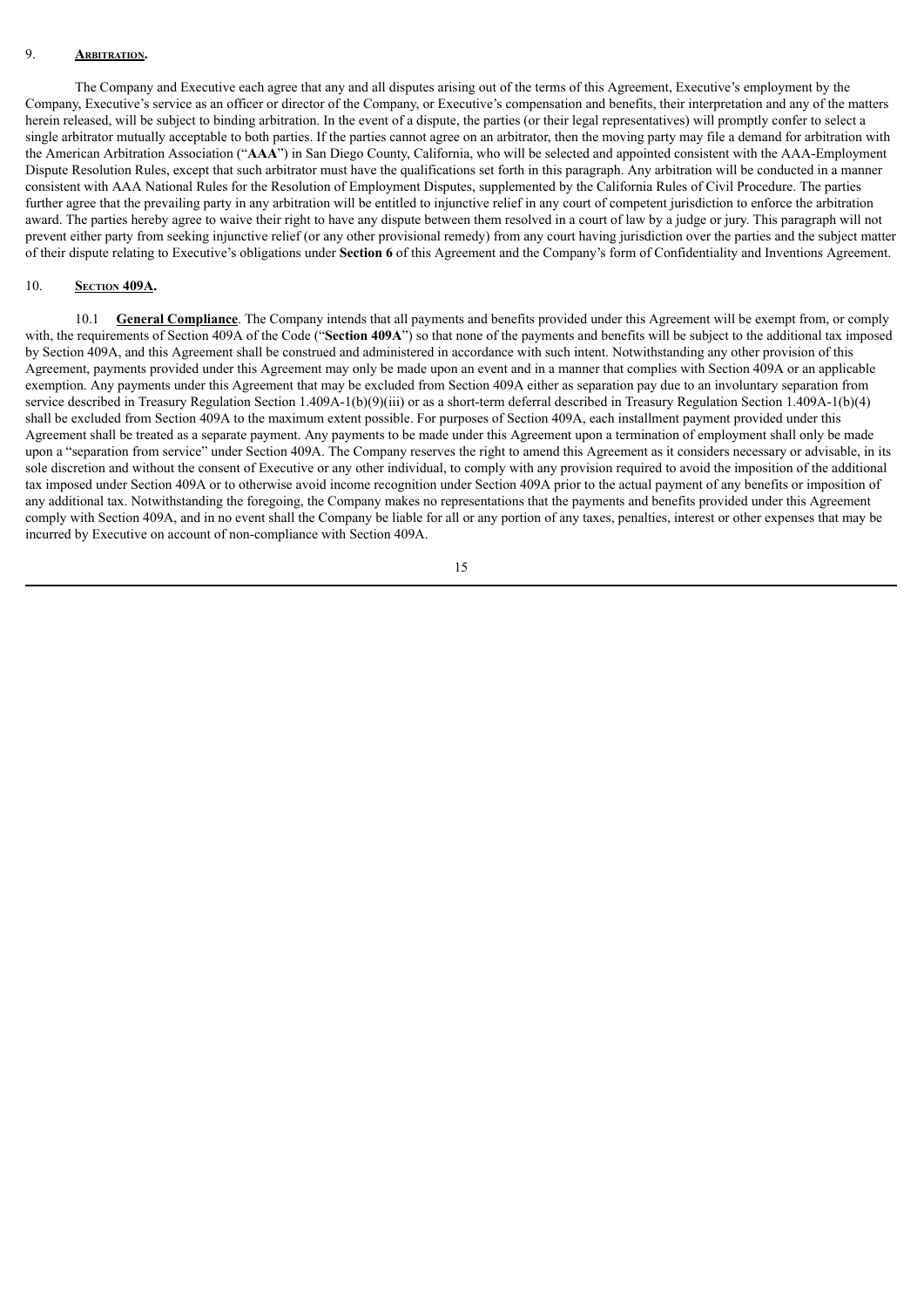10.2 **Specified Employees**. Notwithstanding any other provision of this Agreement, if any payment or benefit provided to Executive in connection with Executive's termination of employment is determined to constitute "nonqualified deferred compensation" within the meaning of Section 409A and Executive is determined to be a "specified employee" as defined in Section  $409A(a)(2)(b)(i)$ , then such payment or benefit shall not be paid until the first payroll date to occur following the six-month anniversary of the Termination Date (the "**Specified Employee Delay**") or, if earlier, on Executive's death. The aggregate of any payments that would otherwise have been paid during the Specified Employee Delay shall be paid to Executive in a lump sum on completion of the Specified Employee Delay and thereafter, any remaining payments shall be paid without delay in accordance with their original schedule.

10.3 **Reimbursements**. To the extent required by Section 409A, each reimbursement or in-kind benefit provided under this Agreement shall be provided in accordance with the following:

(a) the amount of expenses eligible for reimbursement, or in-kind benefits provided, during each calendar year cannot affect the expenses eligible for reimbursement, or in-kind benefits to be provided, in any other calendar year;

(b) any reimbursement of an eligible expense shall be paid to Executive on or before the last day of the calendar year following the calendar year in which the expense was incurred; and

(c) any right to reimbursements or in-kind benefits under this Agreement shall not be subject to liquidation or exchange for another benefit.

### 11. **General Provisions.**

11.1 **Modification and Waiver**. No provision of this Agreement may be amended or modified unless such amendment or modification is agreed to in writing by Executive and the Compensation Committee of the Board of Directors of the Company. No waiver by either of the parties of any breach by the other party hereto of any condition or provision of this Agreement to be performed by the other party hereto shall be deemed a waiver of any similar or dissimilar provision or condition at the same or any prior or subsequent time, nor shall the failure of or delay by either of the parties in exercising any right, power or privilege hereunder operate as a waiver thereof to preclude any other or further exercise thereof or the exercise of any other such right, power or privilege.

16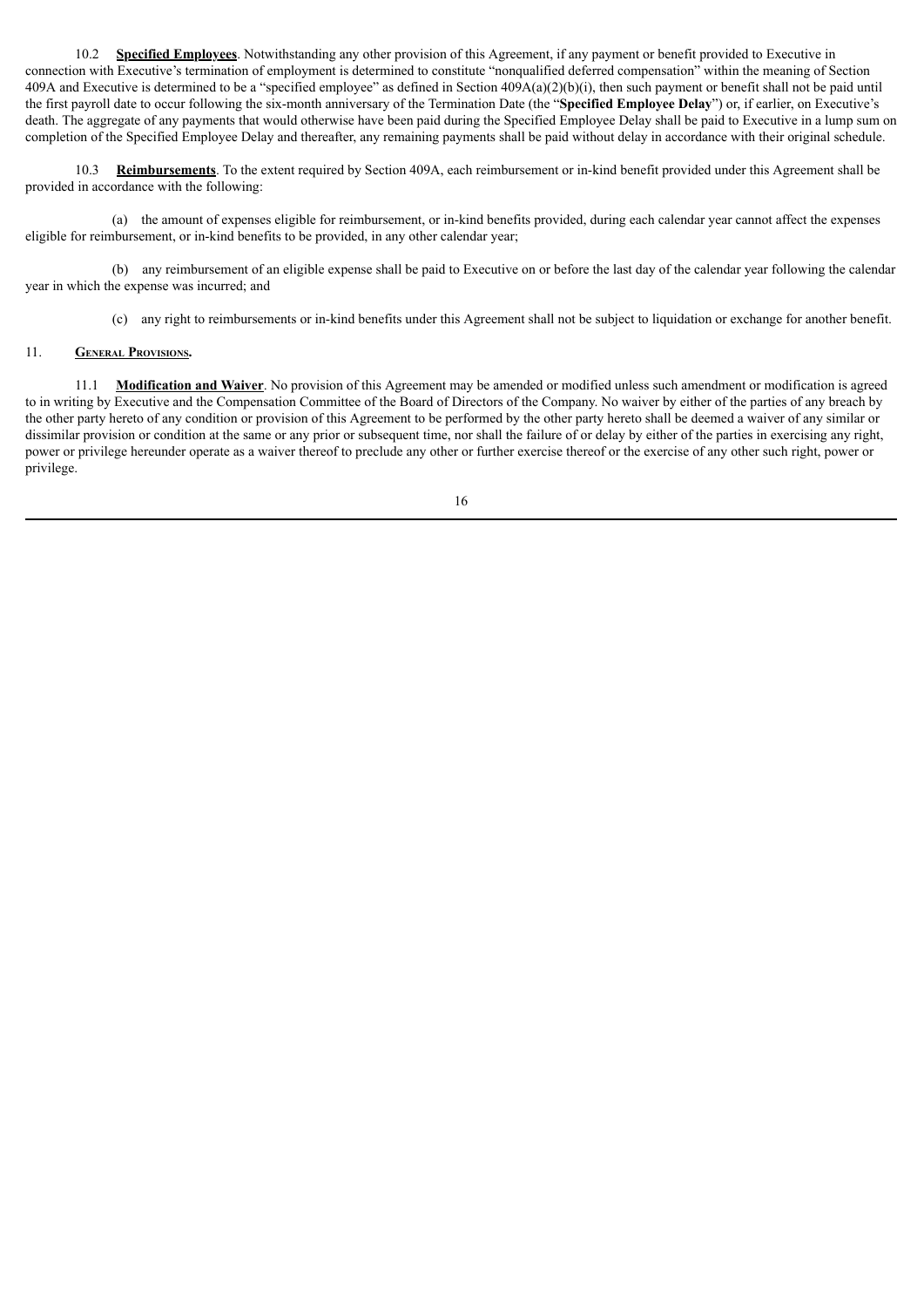11.2 **Unfunded Obligation**. Any amounts payable to Executive pursuant to this Agreement are unfunded obligations. The Company shall not be required to segregate any monies from its general funds, or to create any trusts, or establish any special accounts with respect to such obligations. The Company shall retain at all times beneficial ownership of any investments, including trust investments, which the Company may make to fulfill its payment obligations hereunder. Any investments or the creation or maintenance of any trust or any account shall not create or constitute a trust or fiduciary relationship between the Board or the Company and Executive, or otherwise create any vested or beneficial interest in Executive or Executive's creditors in any assets of the Company.

11.3 **Attorneys' Fees**. Each party will bear its own attorneys' fees in any dispute unless a statutory section at issue, if any, authorizes the award of attorneys' fees to the prevailing party.

11.4 **Severability**. In the event any provision of this Agreement is found to be unenforceable by an arbitrator or court of competent jurisdiction, such provision shall be deemed modified to the extent necessary to allow enforceability of the provision as so limited, it being intended that the parties shall receive the benefit contemplated herein to the fullest extent permitted by law. If a deemed modification is not satisfactory in the judgment of such arbitrator or court, the unenforceable provision shall be deemed deleted, and the validity and enforceability of the remaining provisions shall not be affected thereby.

11.5 **Interpretation; Construction**. The headings set forth in this Agreement are for convenience only and shall not be used in interpreting this Agreement. This Agreement has been drafted by legal counsel representing the Company, but Executive has participated in the negotiation of its terms. Furthermore, Executive acknowledges that Executive has had an opportunity to review and revise the Agreement and have it reviewed by legal counsel, if desired, and, therefore, the normal rule of construction to the effect that any ambiguities are to be resolved against the drafting party shall not be employed in the interpretation of this Agreement.

11.6 **Governing Law: Jurisdiction and Venue**. This Agreement, for all purposes, shall be construed in accordance with the laws of the State of California without regard to its conflicts of law principles. Other than as required pursuant to **Section 9**, any action or proceeding by either of the parties to enforce this Agreement shall be brought only in a state or federal court located in the State of California, County of San Diego. For purposes of litigating any dispute that arises directly or indirectly from the relationship of the parties pursuant to this Agreement that is not subject to arbitration pursuant to **Section 9**, the parties hereby irrevocably submit to the exclusive jurisdiction of such courts and waive the defense of inconvenient forum to the maintenance of any such action or proceeding in such venue.

11.7 **Notices**. Any notice required or permitted by this Agreement shall be in writing and shall be delivered as follows with notice deemed given as indicated: (a) by personal delivery when delivered personally; (b) by overnight courier upon written verification of receipt; (c) by telecopy or facsimile transmission upon acknowledgment of receipt of electronic transmission; or (d) by certified or registered mail, return receipt requested, upon verification of receipt. Notice shall be sent to the address as either party may specify in writing.

17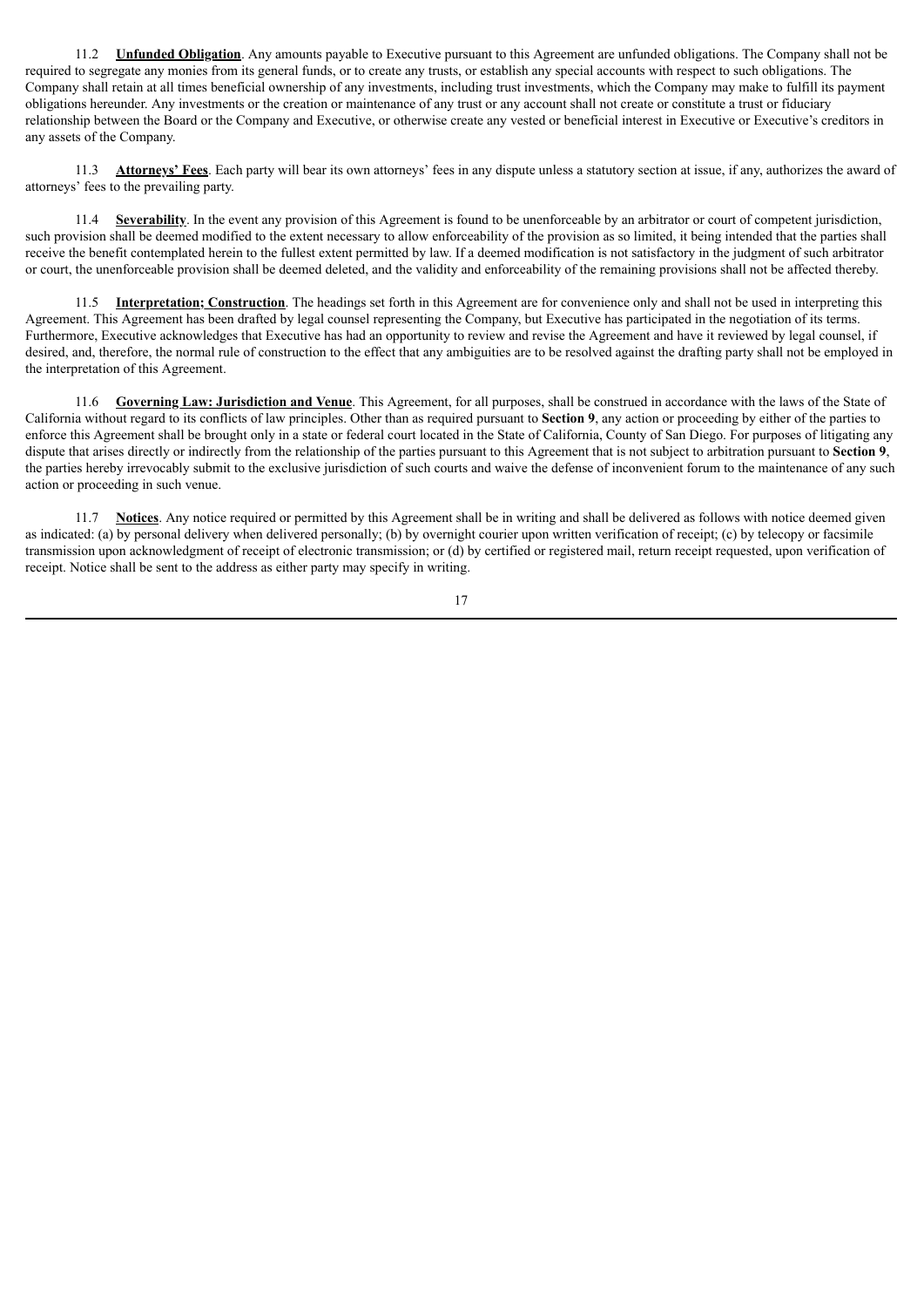11.8 **Withholding**. The Company shall have the right to withhold from any amount payable hereunder any Federal, state and local taxes in order for the Company to satisfy any withholding tax obligation it may have under any applicable law or regulation.

11.9 **Counterparts**. This Agreement may be executed in separate counterparts, each of which shall be deemed an original, but all of which taken together shall constitute one and the same instrument.

### 12. **Entire Agreement**.

This Agreement supersedes the Change in Control Agreement dated April 29, 2019 (the "Prior Agreement"), and such Prior Agreement is null and void. Unless specifically provided herein, this Agreement contains all of the understandings and representations between Executive and the Company pertaining to the subject matter hereof and supersedes all prior and contemporaneous understandings, agreements, representations and warranties, both written and oral, with respect to such subject matter, and such benefits shall be in lieu of any other benefits under the Severance Agreement, if applicable. The parties mutually agree that the Agreement can be specifically enforced in court and can be cited as evidence in legal proceedings alleging breach of the Agreement.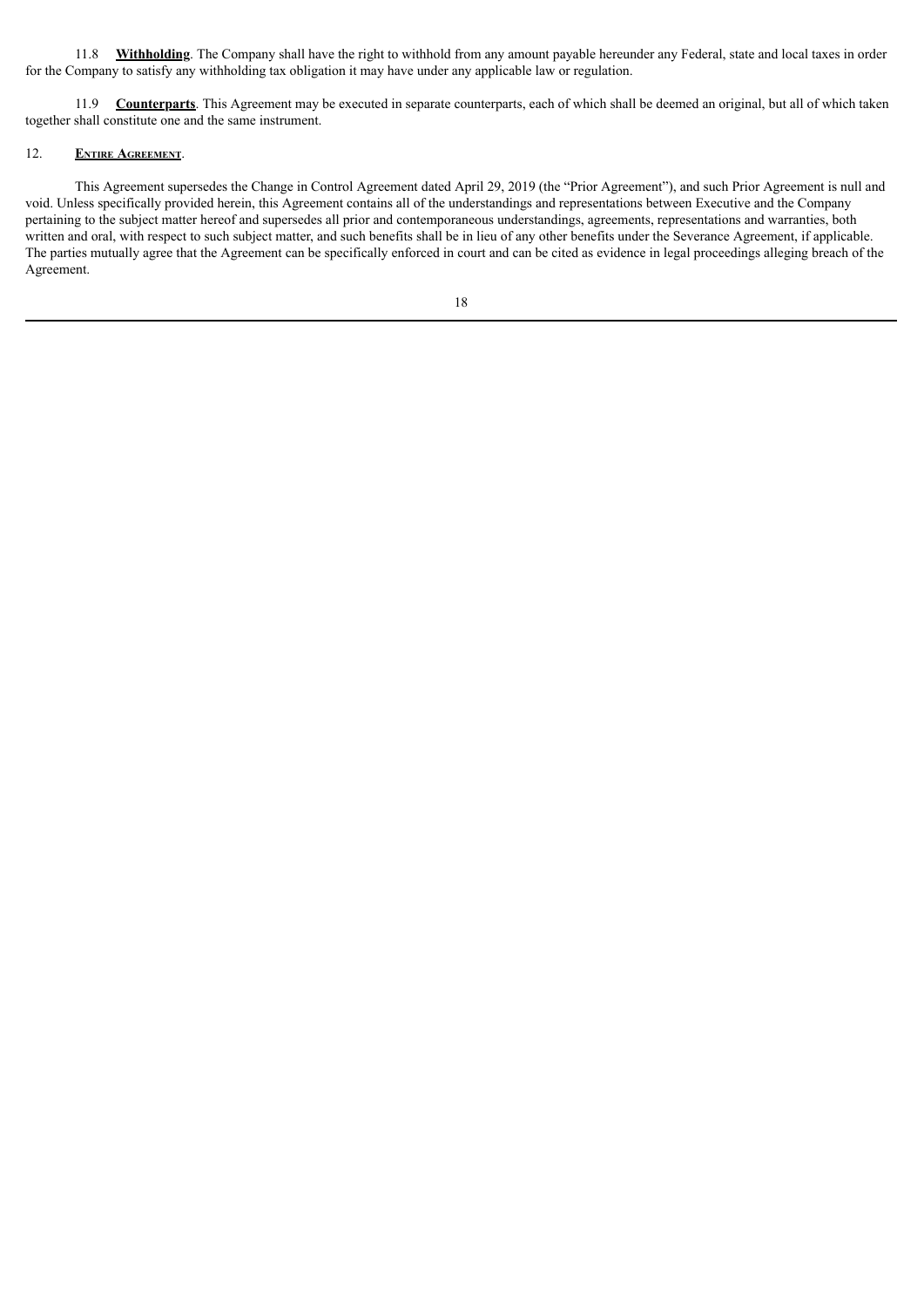# 13. **Acknowledgment of Full Understanding**.

EXECUTIVE ACKNOWLEDGES AND AGREES THAT HE/SHE HAS FULLY READ, UNDERSTANDS AND VOLUNTARILY ENTERS INTO THIS AGREEMENT. EXECUTIVE ACKNOWLEDGES AND AGREES THAT HE/SHE HAS HAD AN OPPORTUNITY TO ASK QUESTIONS AND CONSULT WITH AN ATTORNEY OF HIS/HER CHOICE BEFORE SIGNING THIS AGREEMENT.

[SIGNATURE PAGE FOLLOWS]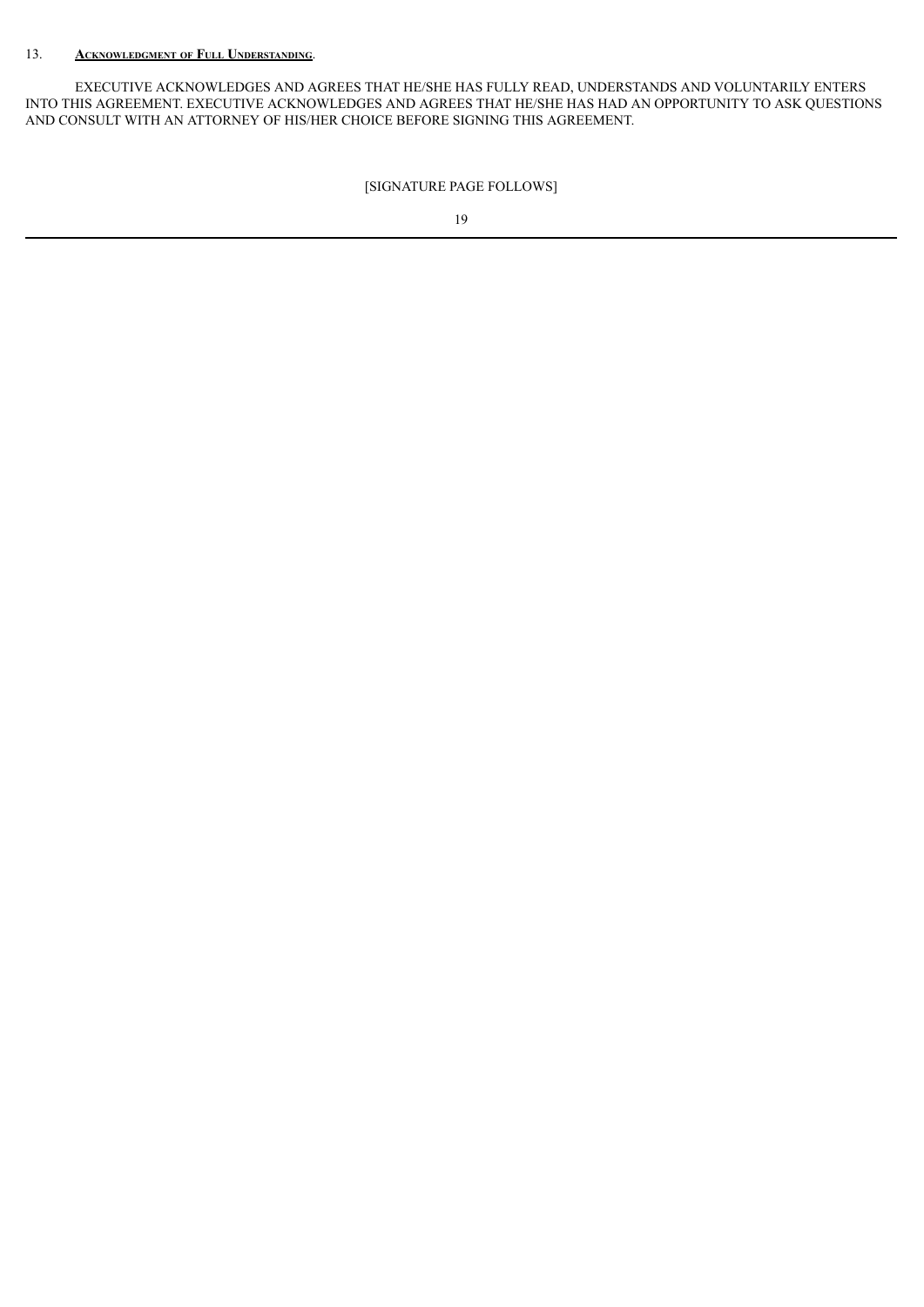IN WITNESS WHEREOF, the parties hereto have executed this Agreement as of the date first above written.

### **EXECUTIVE**

| Dated: September 8, 2020 | By:<br>Name: Ian Lawee<br>Address: 12367 Crosthwaite Circle<br>Poway, CA 92064                           |  |
|--------------------------|----------------------------------------------------------------------------------------------------------|--|
|                          | <b>COMPANY</b>                                                                                           |  |
|                          | Cohu, Inc.                                                                                               |  |
| Dated: September 8, 2020 | By:<br>Name: Luis M√ller<br>Title:<br><b>CEO</b><br>Address: 12367 Crosthwaite Circle<br>Poway, CA 92064 |  |
|                          | 20                                                                                                       |  |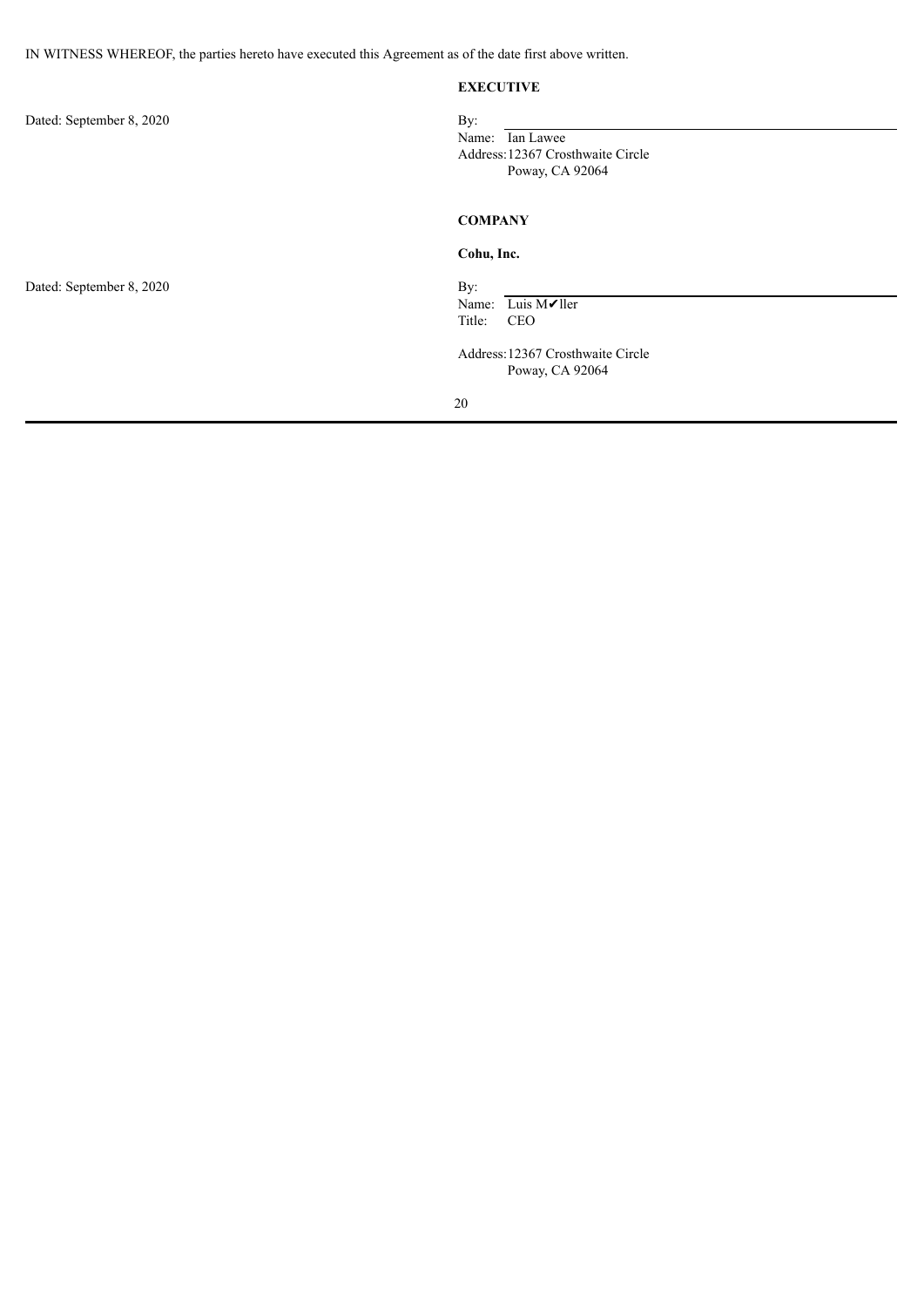# **EXHIBIT A**

# COHU, INC.

# CONFIDENTIALITY AND INVENTIONS AGREEMENT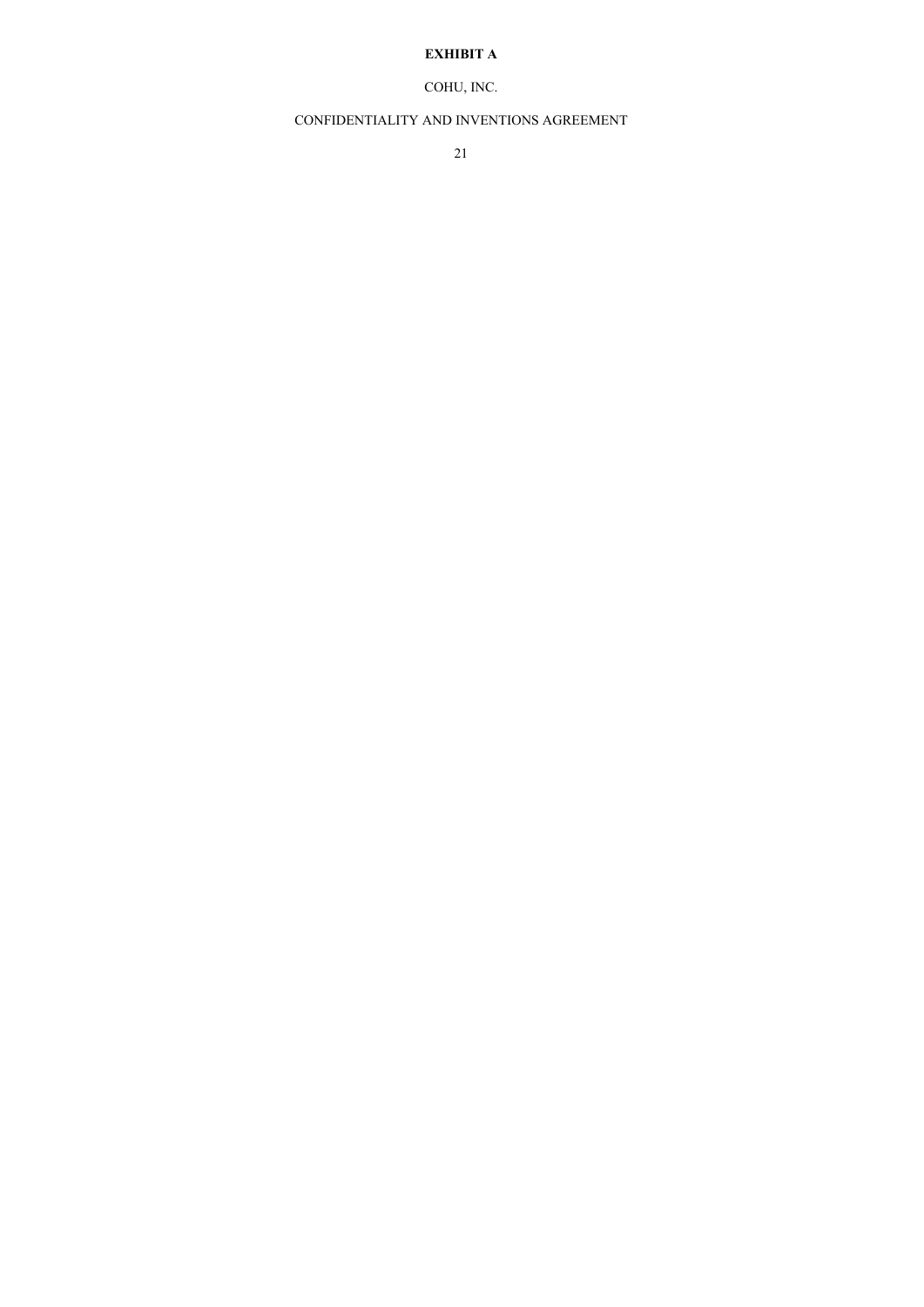### COHU, INC. SARBANES-OXLEY ACT SECTION 302(a) CERTIFICATION

I, Luis A. M✔ller, certify that:

- 1. I have reviewed this Form 10-Q of Cohu, Inc.;
- 2. Based on my knowledge, this report does not contain any untrue statement of a material fact or omit to state a material fact necessary to make the statements made, in light of the circumstances under which such statements were made, not misleading with respect to the period covered by this report;
- 3. Based on my knowledge, the financial statements, and other financial information included in this report, fairly present in all material respects the financial condition, results of operations and cash flows of the registrant as of, and for, the periods presented in this report;
- 4. The registrant's other certifying officer(s) and I are responsible for establishing and maintaining disclosure controls and procedures (as defined in Exchange Act Rules 13a-15(e) and 15d-15(e)) and internal control over financial reporting (as defined in Exchange Act Rules 13a-15(f) and 15d-15(f)) for the registrant and have:

(a) Designed such disclosure controls and procedures, or caused such disclosure controls and procedures to be designed under our supervision, to ensure that material information relating to the registrant, including its consolidated subsidiaries, is made known to us by others within those entities, particularly during the period in which this report is being prepared;

(b) Designed such internal control over financial reporting, or caused such internal control over financial reporting to be designed under our supervision, to provide reasonable assurance regarding the reliability of financial reporting and the preparation of financial statements for external purposes in accordance with generally accepted accounting principles;

(c) Evaluated the effectiveness of the registrant's disclosure controls and procedures and presented in this report our conclusions about the effectiveness of the disclosure controls and procedures, as of the end of the period covered by this report based on such evaluation; and

(d) Disclosed in this report any change in the registrant's internal control over financial reporting that occurred during the registrant's most recent fiscal quarter (the registrant's fourth fiscal quarter in the case of an annual report) that has materially affected, or is reasonably likely to materially affect, the registrant's internal control over financial reporting; and

5. The registrant's other certifying officer(s) and I have disclosed, based on our most recent evaluation of internal control over financial reporting, to the registrant's auditors and the audit committee of the registrant's board of directors (or persons performing the equivalent functions):

(a) All significant deficiencies and material weaknesses in the design or operation of internal control over financial reporting which are reasonably likely to adversely affect the registrant's ability to record, process, summarize and report financial information; and

(b) Any fraud, whether or not material, that involves management or other employees who have a significant role in the registrant's internal control over financial reporting.

Date: April 29, 2022

/s/ Luis A. M✔ller Luis A. M✔ller President & Chief Executive Officer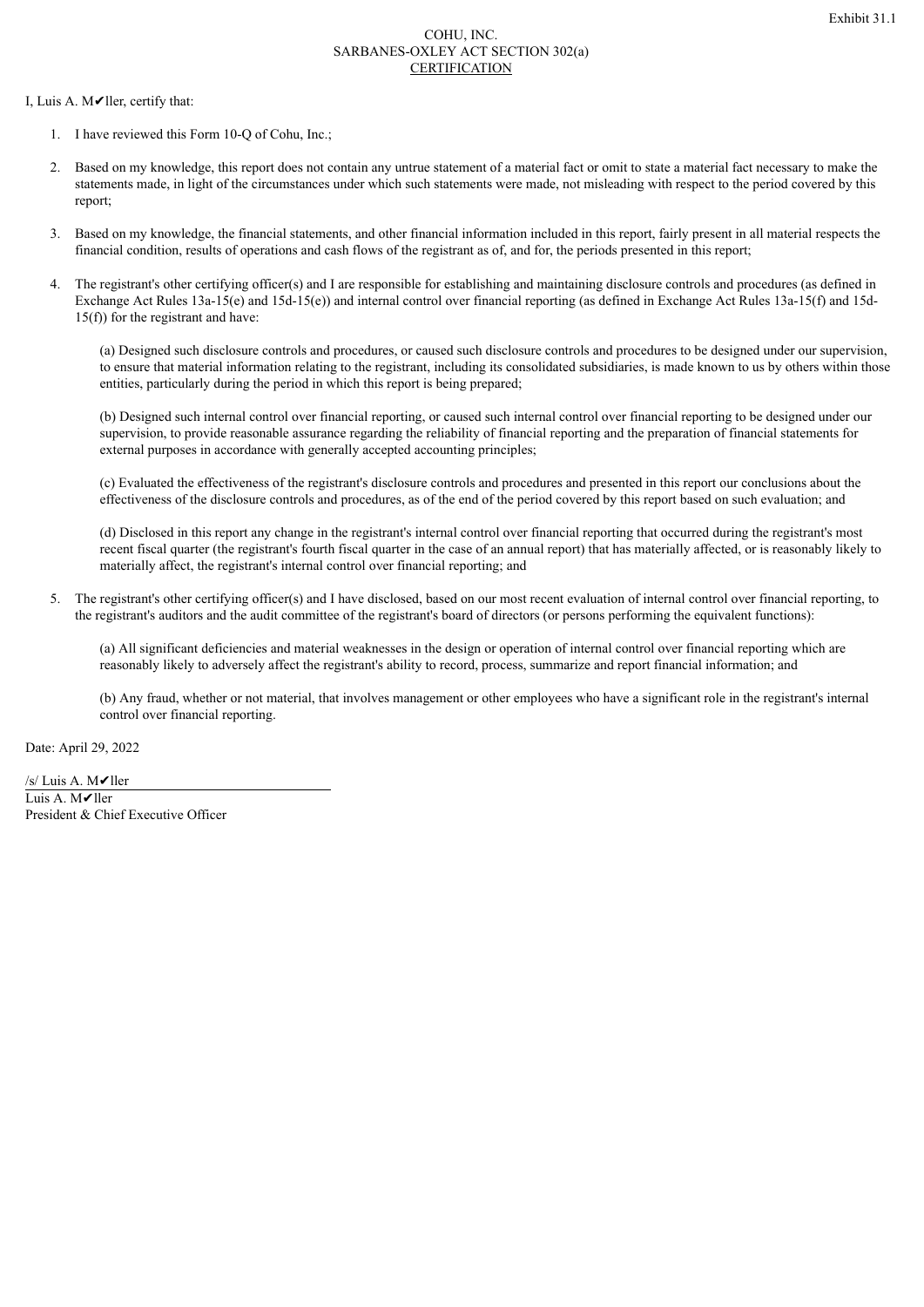### COHU, INC. SARBANES-OXLEY ACT SECTION 302(a) CERTIFICATION

I, Jeffrey D. Jones, certify that:

- 1. I have reviewed this Form 10-Q of Cohu, Inc.;
- 2. Based on my knowledge, this report does not contain any untrue statement of a material fact or omit to state a material fact necessary to make the statements made, in light of the circumstances under which such statements were made, not misleading with respect to the period covered by this report;
- 3. Based on my knowledge, the financial statements, and other financial information included in this report, fairly present in all material respects the financial condition, results of operations and cash flows of the registrant as of, and for, the periods presented in this report;
- 4. The registrant's other certifying officer(s) and I are responsible for establishing and maintaining disclosure controls and procedures (as defined in Exchange Act Rules 13a-15(e) and 15d-15(e)) and internal control over financial reporting (as defined in Exchange Act Rules 13a-15(f) and 15d-15(f)) for the registrant and have:

(a) Designed such disclosure controls and procedures, or caused such disclosure controls and procedures to be designed under our supervision, to ensure that material information relating to the registrant, including its consolidated subsidiaries, is made known to us by others within those entities, particularly during the period in which this report is being prepared;

(b) Designed such internal control over financial reporting, or caused such internal control over financial reporting to be designed under our supervision, to provide reasonable assurance regarding the reliability of financial reporting and the preparation of financial statements for external purposes in accordance with generally accepted accounting principles;

(c) Evaluated the effectiveness of the registrant's disclosure controls and procedures and presented in this report our conclusions about the effectiveness of the disclosure controls and procedures, as of the end of the period covered by this report based on such evaluation; and

(d) Disclosed in this report any change in the registrant's internal control over financial reporting that occurred during the registrant's most recent fiscal quarter (the registrant's fourth fiscal quarter in the case of an annual report) that has materially affected, or is reasonably likely to materially affect, the registrant's internal control over financial reporting; and

5. The registrant's other certifying officer(s) and I have disclosed, based on our most recent evaluation of internal control over financial reporting, to the registrant's auditors and the audit committee of the registrant's board of directors (or persons performing the equivalent functions):

(a) All significant deficiencies and material weaknesses in the design or operation of internal control over financial reporting which are reasonably likely to adversely affect the registrant's ability to record, process, summarize and report financial information; and

(b) Any fraud, whether or not material, that involves management or other employees who have a significant role in the registrant's internal control over financial reporting.

Date: April 29, 2022

/s/ Jeffrey D. Jones Jeffrey D. Jones Senior Vice President Finance & Chief Financial **Officer**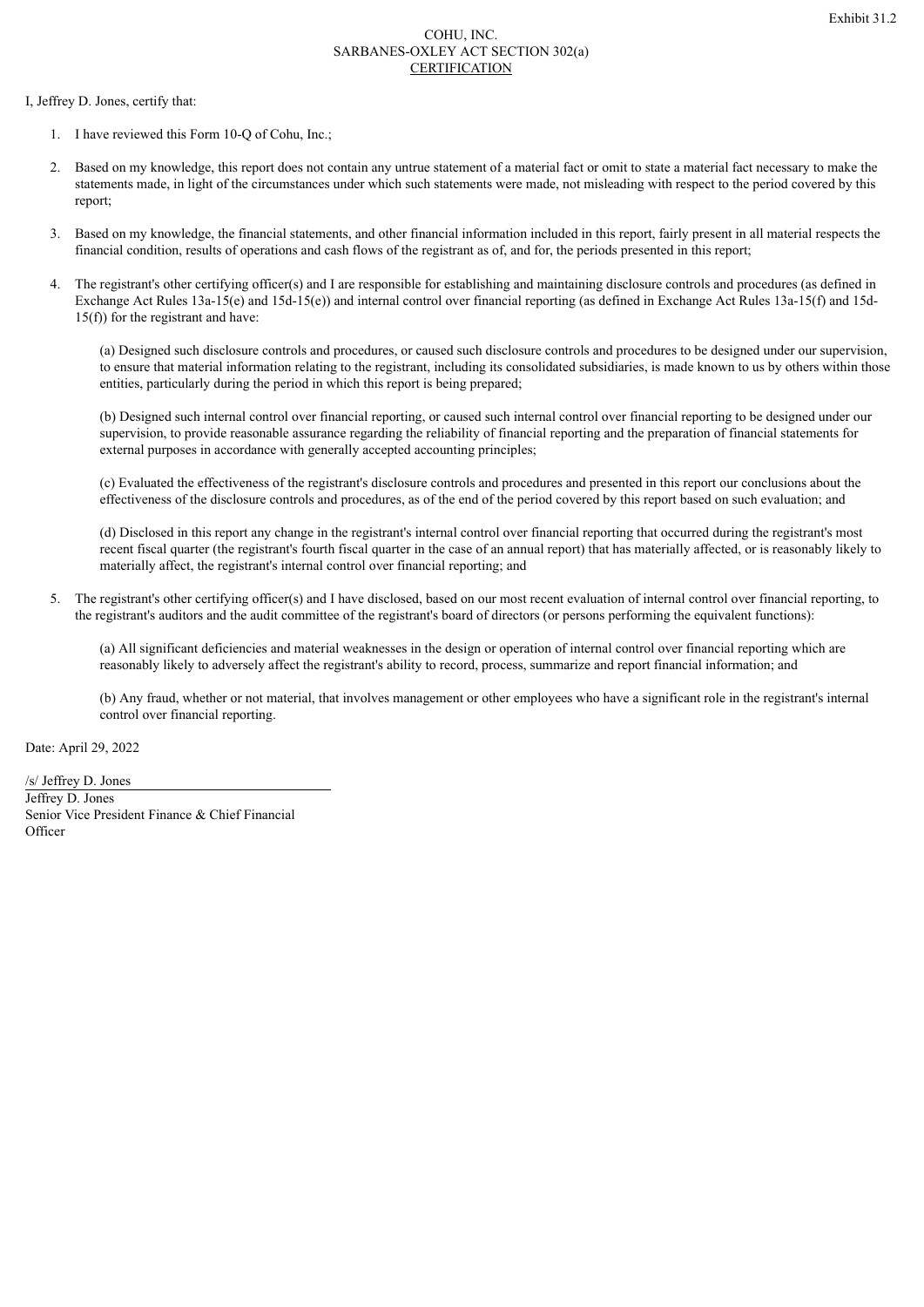### CERTIFICATION PURSUANT TO SECTION 906 OF THE SARBANES-OXLEY ACT OF 2002 (18 U.S.C. SECTION 1350)

In connection with the accompanying Quarterly Report of Cohu, Inc. (the "Company") on Form 10-Q for the fiscal quarter ended March 26, 2022 (the "Report"), I, Luis A. M✔ller, President and Chief Executive Officer of the Company, certify, pursuant to 18 U.S.C. Section 1350, as adopted pursuant to Section 906 of the Sarbanes-Oxley Act of 2002, that, based on my knowledge:

(1) The Report fully complies with the requirements of Section 13(a) or 15(d) of the Securities Exchange Act of 1934; and

(2) The information contained in the Report fairly presents, in all material respects, the financial condition and results of operations of the Company.

Date: April 29, 2022

/s/ Luis A. M✔ller Luis A. M✔ller, President & Chief Executive Officer